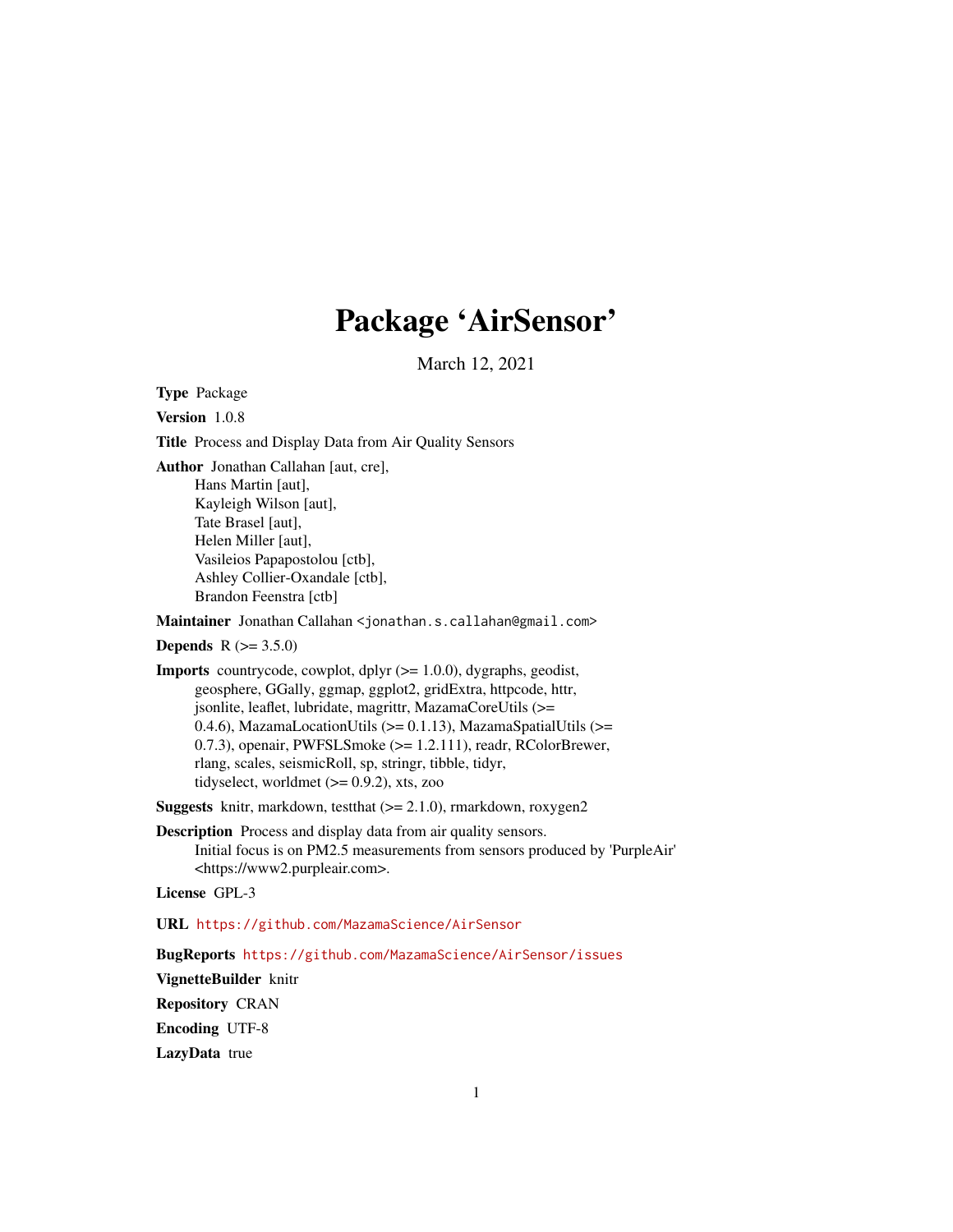RoxygenNote 7.1.1 Language en-US NeedsCompilation no Date/Publication 2021-03-12 21:40:09 UTC

# R topics documented:

| 4               |
|-----------------|
| $\overline{4}$  |
| 5               |
| 6               |
| 7               |
| 8               |
| 8               |
| 9               |
| 10              |
| 11              |
| 11              |
| 12              |
| 12              |
| 13              |
| -13             |
| 14              |
| 15              |
| - 16            |
| -17             |
| - 18            |
| $\overline{19}$ |
| 21              |
| 22              |
| 23              |
| 24              |
| 25              |
| 26              |
| 27              |
| 28              |
| 28              |
| 29              |
| 30              |
| 32              |
| 33              |
| - 34            |
|                 |
|                 |
|                 |
|                 |
| 42              |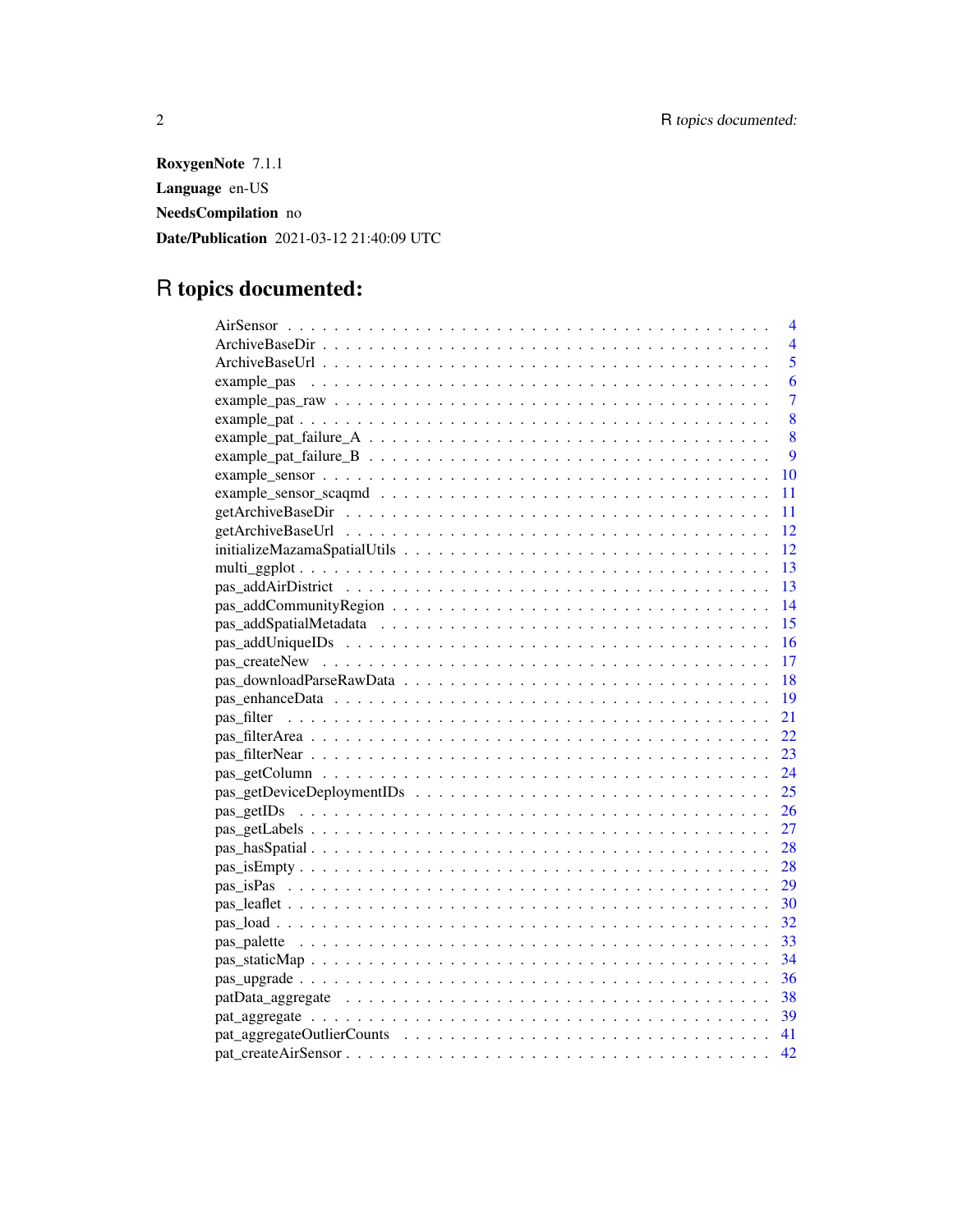|                   | 44 |
|-------------------|----|
|                   | 45 |
|                   | 46 |
|                   | 47 |
|                   | 48 |
|                   | 49 |
|                   | 50 |
|                   | 50 |
|                   | 52 |
|                   | 53 |
|                   |    |
|                   |    |
|                   |    |
|                   |    |
|                   |    |
|                   | 60 |
|                   | 60 |
|                   | 61 |
|                   | 62 |
|                   | 64 |
|                   | 65 |
|                   | 66 |
|                   | 67 |
|                   |    |
|                   |    |
|                   |    |
|                   |    |
|                   | 75 |
|                   | 76 |
|                   | 77 |
|                   | 78 |
|                   | 79 |
|                   | 81 |
|                   | 82 |
|                   | 83 |
|                   |    |
|                   | 84 |
|                   | 85 |
|                   | 86 |
|                   | 87 |
|                   | 88 |
|                   | 88 |
|                   | 89 |
|                   | 90 |
|                   | 92 |
|                   | 93 |
| sensor filterDate | 94 |
|                   | 95 |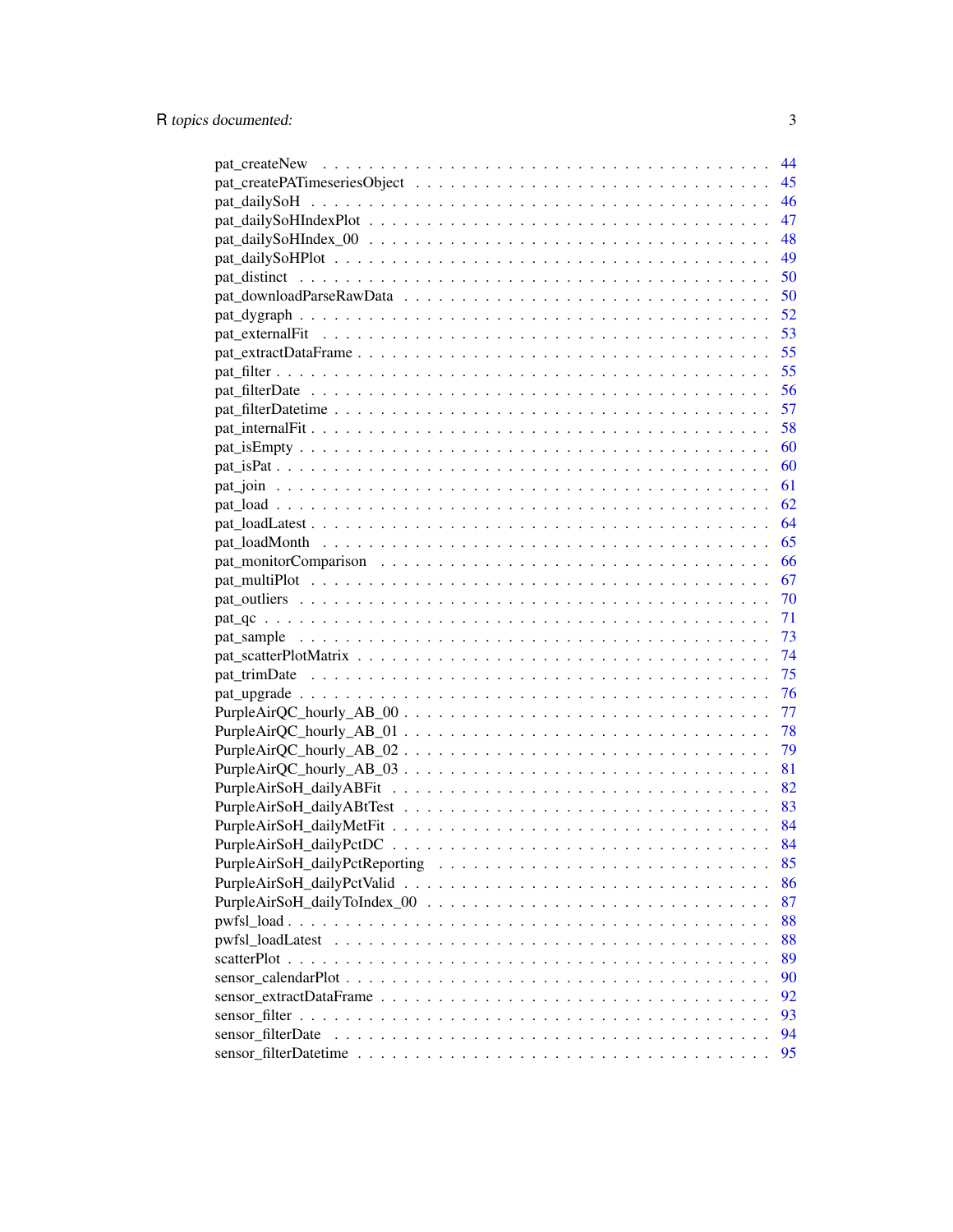#### <span id="page-3-0"></span>4 ArchiveBaseDir

| Index | 112 |
|-------|-----|

AirSensor *Data access and analysis functions for PurpleAir sensor data*

#### Description

This package contains code to access current synoptic data from Purple Air as well as time series data for individual sensors from Thing Speak.

Functions for downloading and enhancing sensor data return one of two types of object:

- pas PurpleAirSynoptic dataframe of uniformly named properties
- pat PurpleAirTimeseries list of dataframes containing sensor metadata and data

Analysis and visualization functions provide basic functionality for working with PurpleAir sensor data and comparing it with national monitoring data retrieved with the PWFSLSmoke package.

ArchiveBaseDir *Base directory for pre-generated data*

# Description

If an archive of pre-generated data files is available locally, users can set the location of this directory withsetArchiveBaseDir(). Otherwise, users must specify an external source of pre-generated datafiles with setArchiveBaseUrl().

To avoid internet latency, specification of BASE\_DIR will always take precedence over specification of BASE\_URL.

Package functions that load pre-generated data files will load data from this directory. These functions include: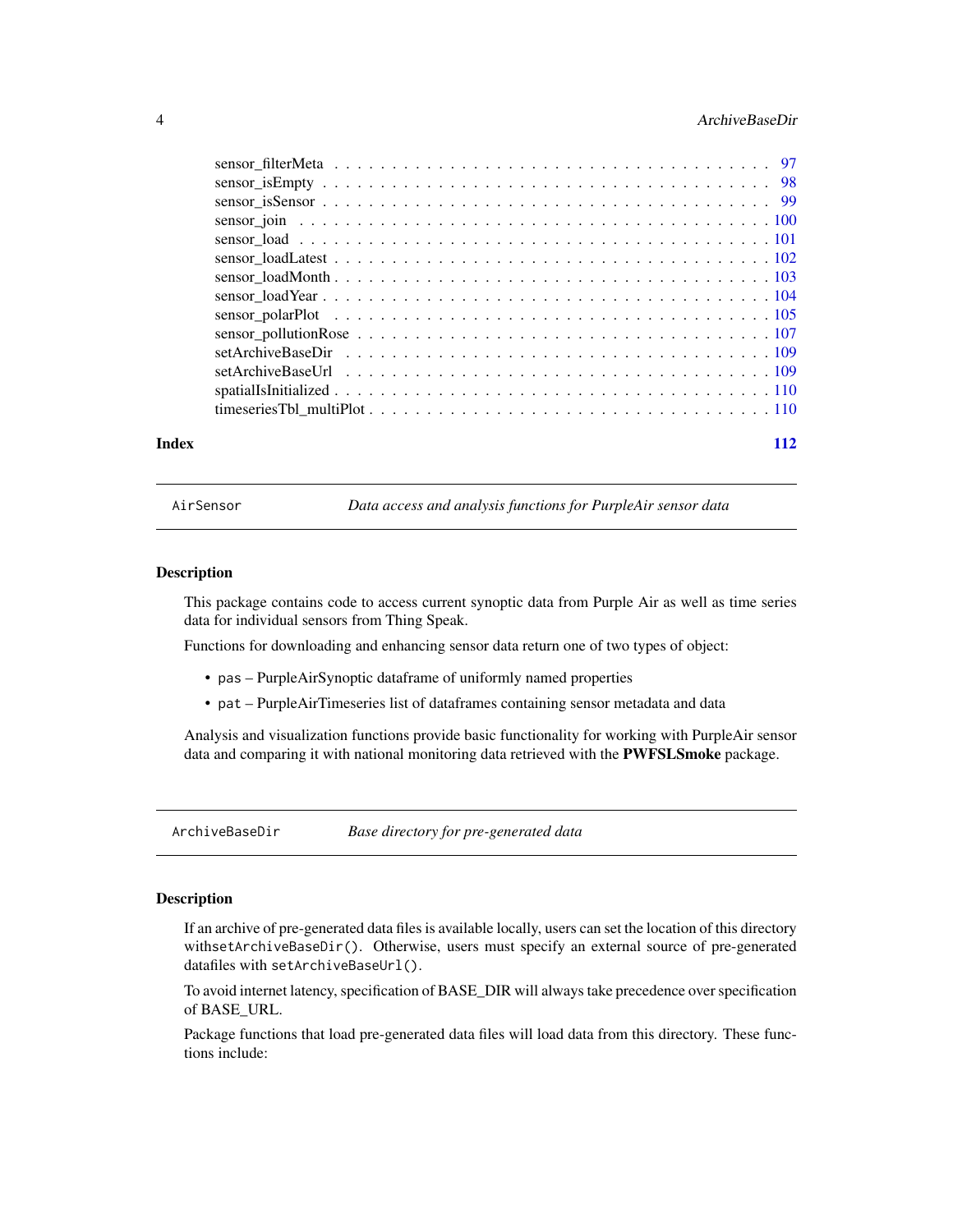#### <span id="page-4-0"></span>ArchiveBaseUrl 5

- pas\_load()
- pat\_load()
- pat\_loadLatest()
- pat\_loadMonth()
- sensor\_load()
- sensor\_loadLatest()
- sensor\_loadMonth()

# Format

Directory string.

#### See Also

getArchiveBaseDir setArchiveBaseDir setArchiveBaseUrl

ArchiveBaseUrl *Base URL for pre-generated data*

# Description

This package maintains an internal archive base URL which users can set using setArchiveBaseUrl(). Alternatively, if an archive of pre-generated data files is availalbe locally, users can set the location of this directory withsetArchiveBaseDir().

To avoid internet latency, specification of BASE\_DIR will always take precedence over specification of BASE\_URL. Known base URLs include:

• http://data.mazamascience.com/PurpleAir/v1

Package functions that load pre-generated data files download data from this URL. These functions include:

- pas\_load()
- pat\_load()
- pat\_loadLatest()
- pat\_loadMonth()
- sensor\_load()
- sensor\_loadLatest()
- sensor\_loadMonth()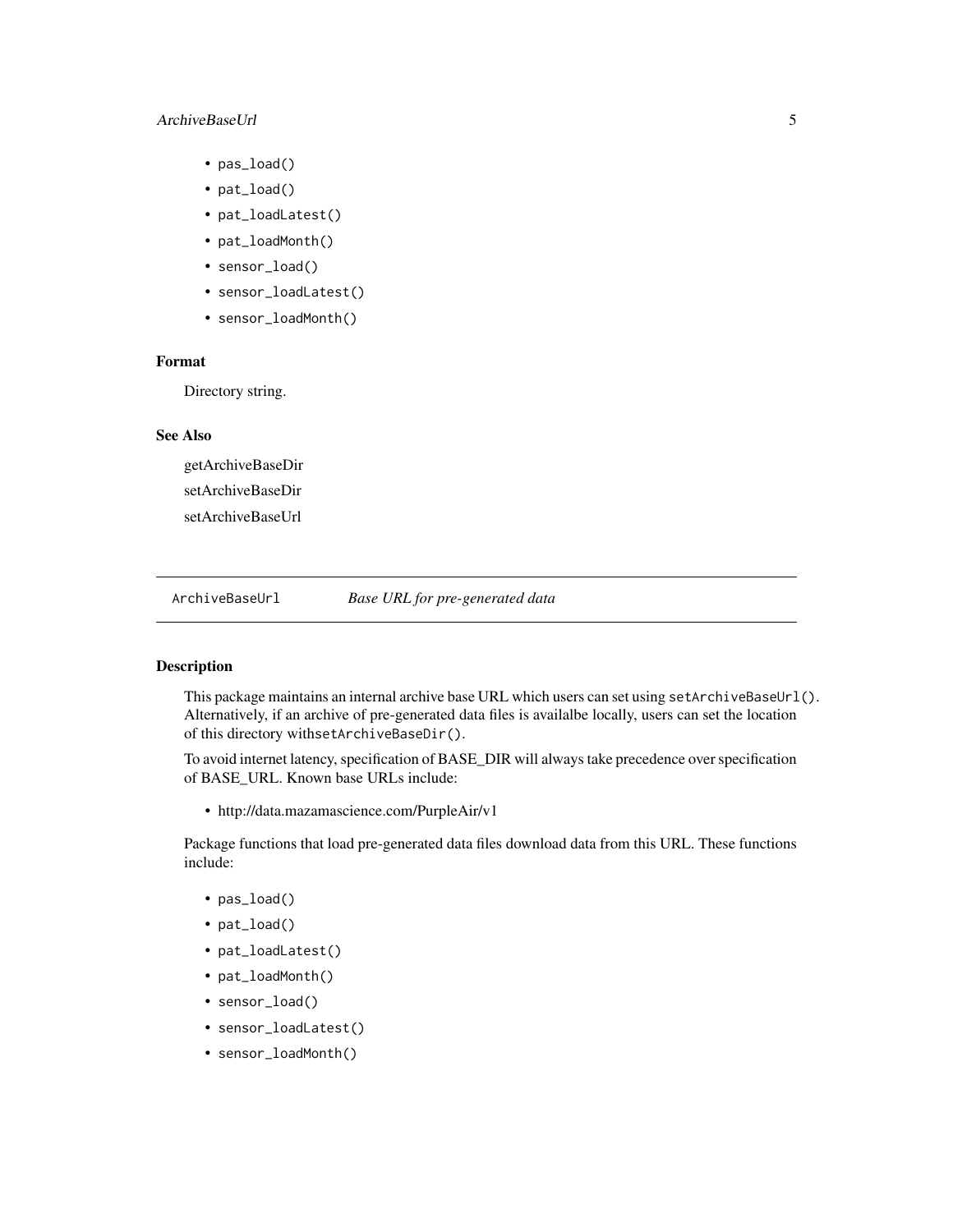#### <span id="page-5-0"></span>Format

URL string.

# See Also

getArchiveBaseUrl setArchiveBaseUrl setArchiveBaseDIR

# example\_pas *Example Purple Air Synoptic dataset*

# Description

The example\_pas dataset provides a quickly loadable version of a *pa\_synoptic* object for practicing and code examples. This dataset was generated on 2020-09-15 by running:

library(AirSensor)

initializeMazamaSpatialUtils()

example\_pas <- pas\_createNew(countryCodes = "US")

```
save(example_pas, file = "data/example_pas.rda")
```
#### Usage

example\_pas

#### Format

A tibble with 16584 rows and 44 columns of data.

#### Source

https://www.purpleair.com/json?all=true

#### See Also

example\_pas\_raw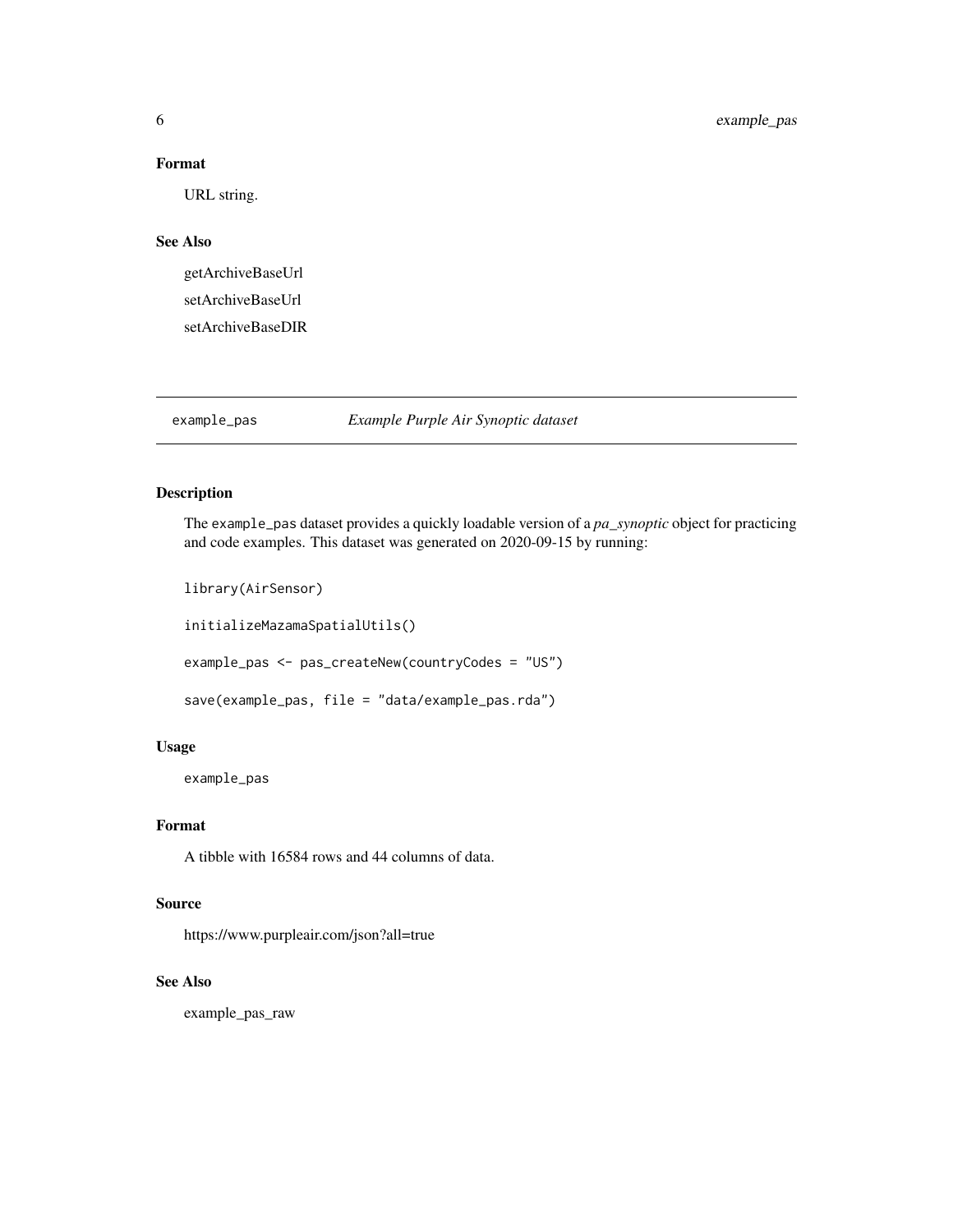<span id="page-6-0"></span>

The example\_pas\_raw dataset provides a quickly loadable version of raw Purple Air synoptic data JSON for practicing and code examples. This dataset contains data for sensors in Washington and Oregon and was generated on 2020-09-15 by running:

```
library(AirSensor)
initializeMazamaSpatialUtils()
example_pas_raw <-
 pas_downloadParseRawData()
 dplyr::filter(Lon > -125.0 & Lon < -117.0 & Lat > 42.0 & Lat < 49.0)
save(example_pas_raw, file = "data/example_pas_raw.rda")
```
This dataset can be converted into a standard *pas* dataset with:

pas <- pas\_enhanceData(example\_pas\_raw)

#### Usage

example\_pas\_raw

#### Format

A tibble with 1233 rows and 32 columns of data.

#### Source

https://www.purpleair.com/json?all=true

# See Also

example\_pas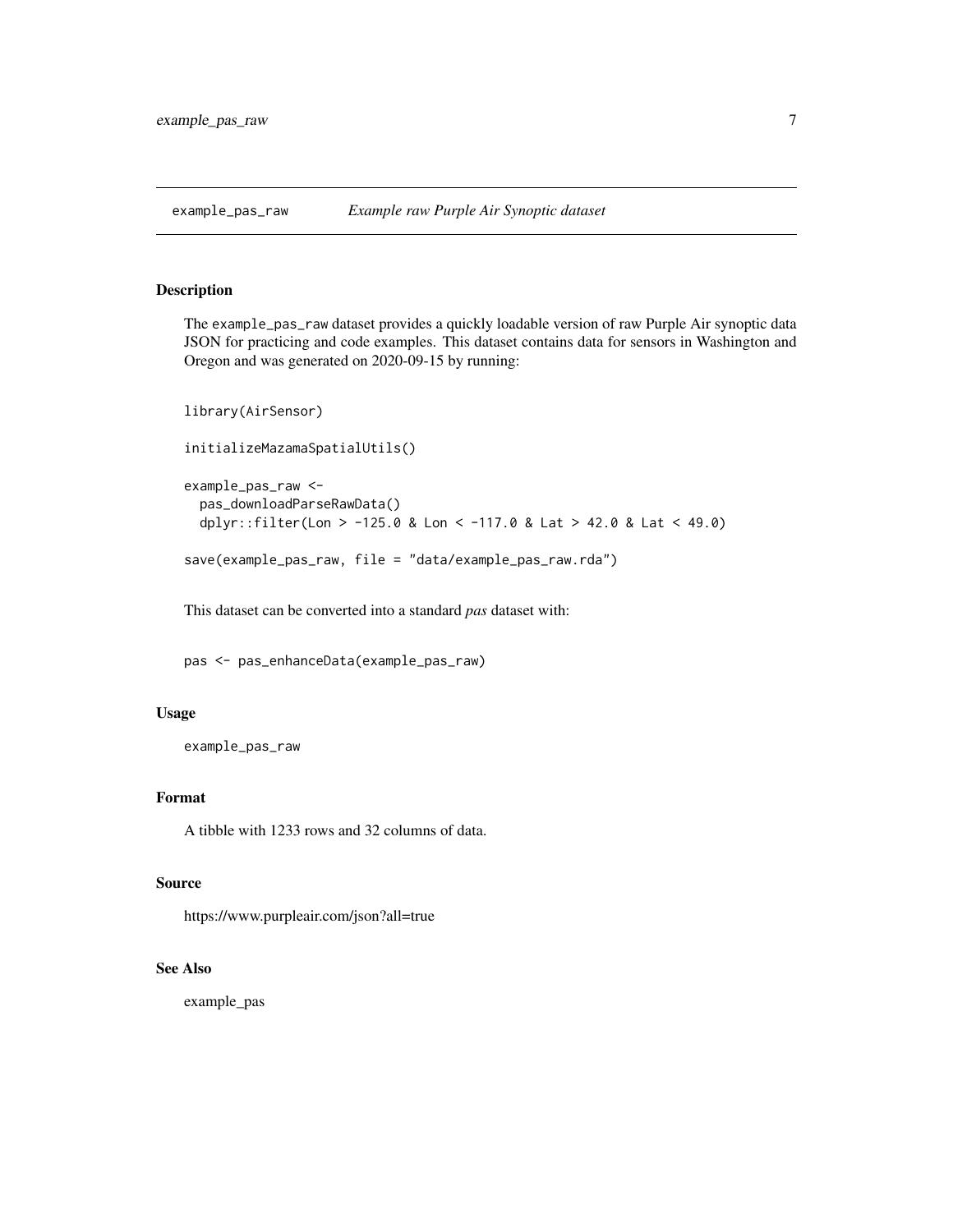<span id="page-7-0"></span>

The example\_pat dataset provides a quickly loadable version of a *pa\_timeseries* object for practicing and code examples. This dataset was was generated on 2020-09-15 by running:

```
library(AirSensor)
initializeMazamaSpatialUtils()
example_pat <- pat_createNew(
  id = "ebcb53584e44bb6f_3218",
 pas = example_pas,
  startdate = "2018-08-01",
  enddate = "2018-08-28",
  verbose = TRUE
\mathcal{L}save(example_pat, file = "data/example_pat.rda")
```
#### Usage

example\_pat

#### Format

An S3 object composed of "meta" and "data" data.

# See Also

example\_pat\_failure\_A example\_pat\_failure\_B

example\_pat\_failure\_A *Example PurpleAir Timeseries dataset exhibiting moderate errors*

# Description

The example\_pat\_failure\_A dataset provides a quickly loadable version of a *pa\_timeseries* object for practicing and code examples. This dataset was was generated on 2020-09-15 by running: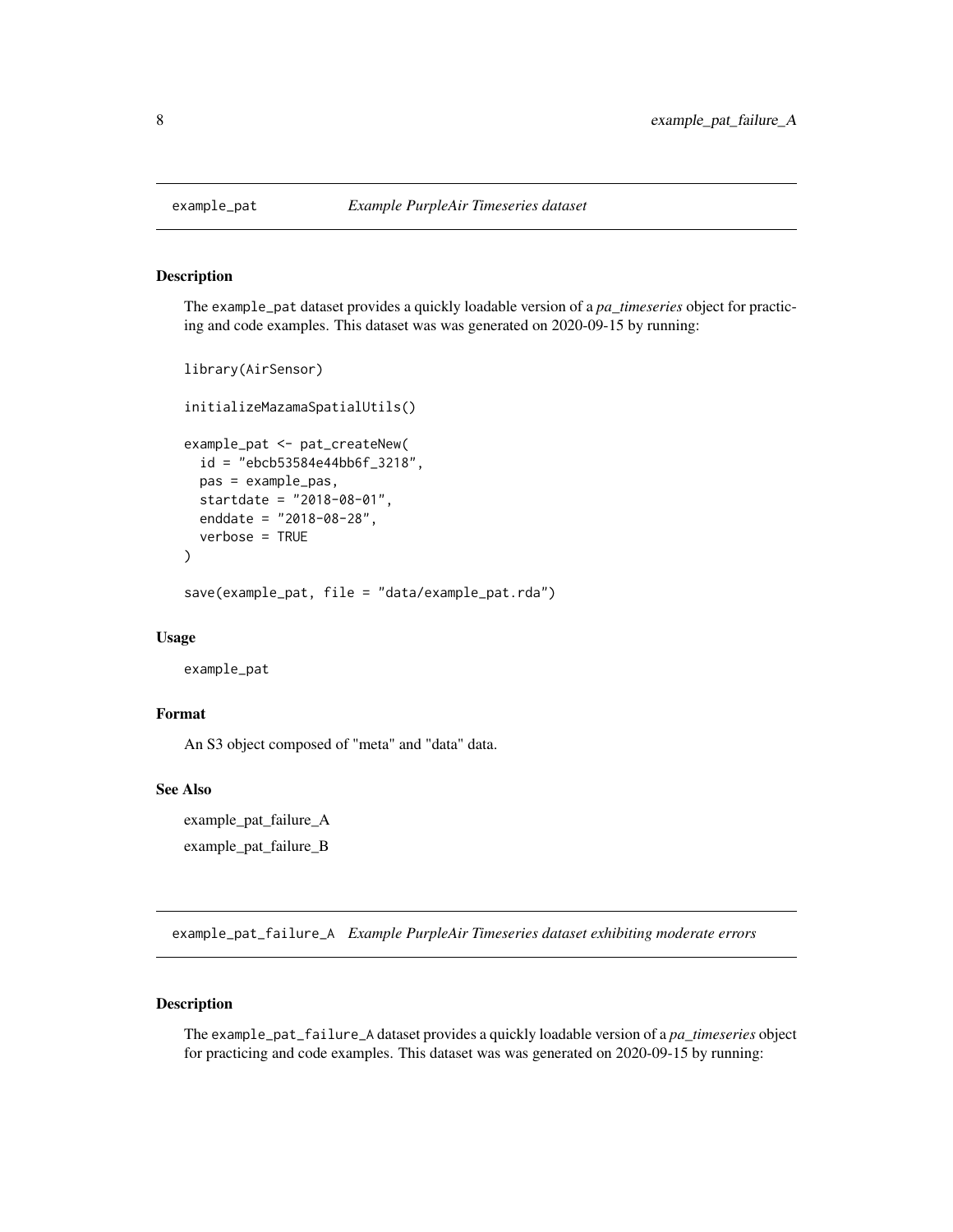```
library(AirSensor)
initializeMazamaSpatialUtils()
example_pat_failure_A <- pat_createNew(
  label = "SCNP_20",pas = example_pas,
 startdate = "2019-04-01",
 enddate = "2019-04-18",
  verbose = "TRUE"
)
save(example_pat_failure_A, file = "data/example_pat_failure_A.rda")
```
#### Usage

example\_pat\_failure\_A

#### Format

An S3 object composed of "meta" and "data" data.

#### See Also

example\_pat example\_pat\_failure\_B

example\_pat\_failure\_B *Example PurpleAir Timeseries dataset exhibiting severe errors*

#### **Description**

The example\_pat\_failure\_B dataset provides a quickly loadable version of a *pa\_timeseries* object for practicing and code examples. This dataset was was generated on 2020-09-15 by running:

```
library(AirSensor)
```

```
initializeMazamaSpatialUtils()
```

```
example_pat_failure_B <- pat_createNew(
 label = "SCTV_16",pas = example_pas,
 startdate = "2019-06-01",
 enddate = "2019-06-18",
 verbose = TRUE
)
```
save(example\_pat\_failure\_B, file = "data/example\_pat\_failure\_B.rda")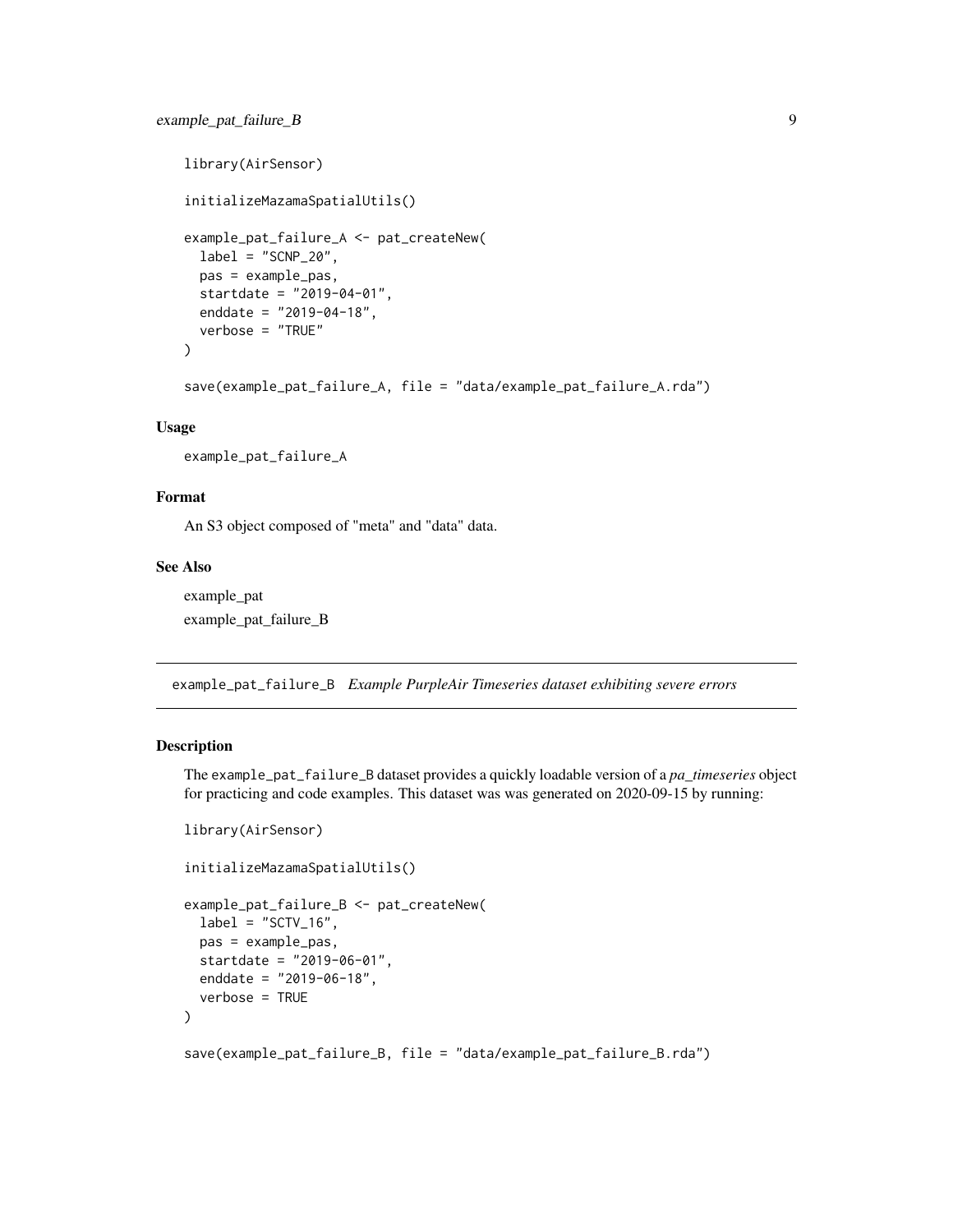#### <span id="page-9-0"></span>Usage

example\_pat\_failure\_B

# Format

An S3 object composed of "meta" and "data" data.

#### See Also

example\_pat

example\_pat\_failure\_A

example\_sensor *Example AirSensor Timeseries dataset*

# Description

The example\_sensor dataset provides a quickly loadable version of an *airsensor* object for practicing and code examples. This dataset was was generated on 2020-09-15 by running:

```
library(AirSensor)
initializeMazamaSpatialUtils()
example_sensor <- pat_createNew(
  label = "SCAN_14",pas = example_pas,
  startdate = "2018-08-14",
  enddate = "2018-09-07"
)
pat_createAirSensor(parameter = 'pm25', FUN = AirSensor::PurpleAirQC_hourly_AB_01)
save(example_sensor, file = "data/example_sensor.rda")
```
#### Usage

example\_sensor

#### Format

An S3 object composed of "meta" and "data" data.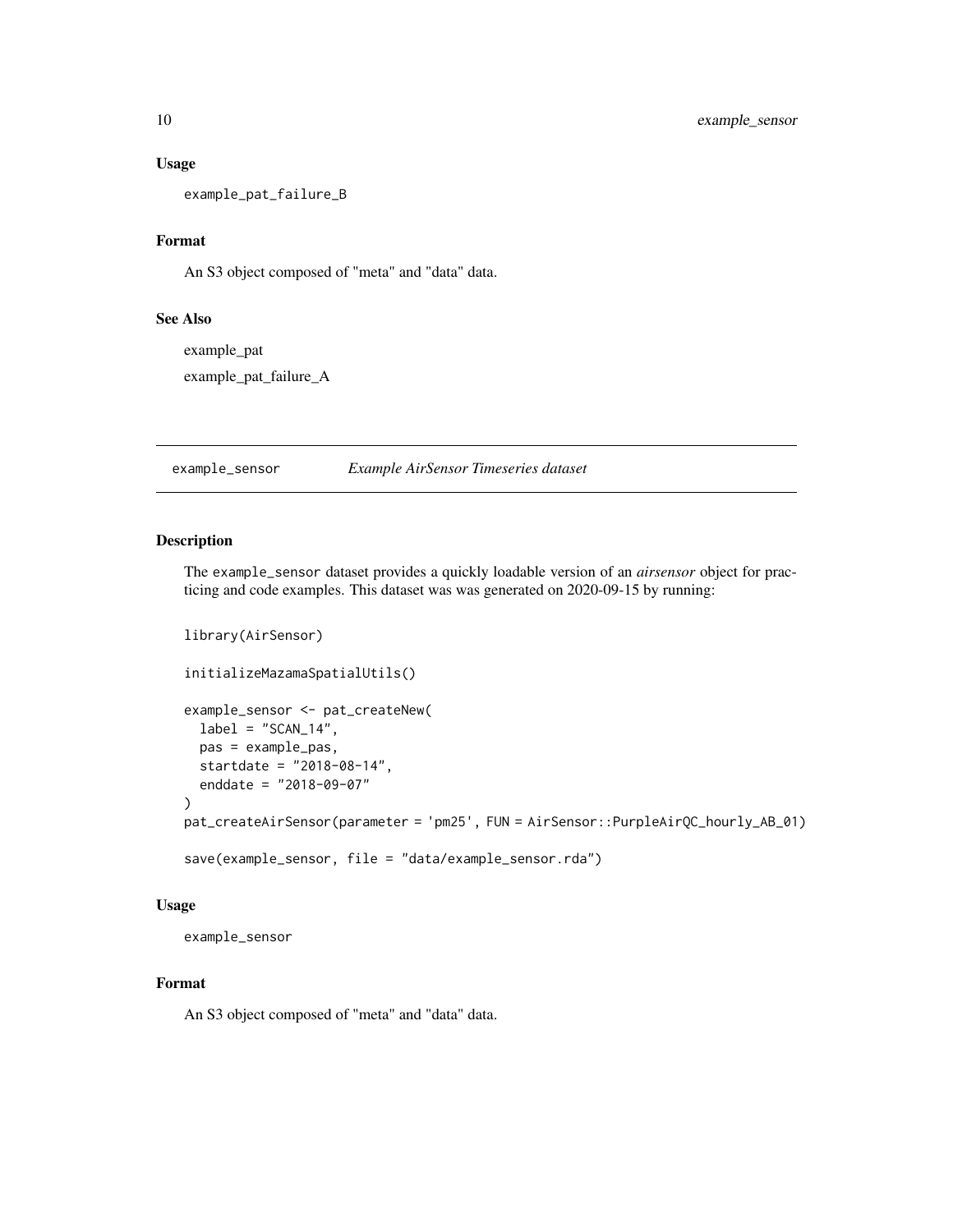<span id="page-10-0"></span>example\_sensor\_scaqmd *Example AirSensor Timeseries dataset*

# Description

The example\_sensor\_scaqmd dataset provides a quickly loadable version of a multi-sensor *airsensor* object for practicing and code examples. This dataset was was generated on 2020-09-15 by running:

```
library(AirSensor)
setArchiveBaseUrl("http://data.mazamascience.com/PurpleAir/v1")
example_sensor_scaqmd <-
  sensor_load("scaqmd", startdate = 20190701, enddate = 20190708)
save(example_sensor_scaqmd, file = "data/example_sensor_scaqmd.rda")
```
#### Usage

example\_sensor\_scaqmd

#### Format

An S3 object composed of "meta" and "data" data.

getArchiveBaseDir *Get data archive base directory*

# Description

Returns the package base directory pointing to an archive of pre-generated data files.

# Usage

```
getArchiveBaseDir()
```
#### Value

directory string.

#### See Also

archiveBaseDir setArchiveBaseDir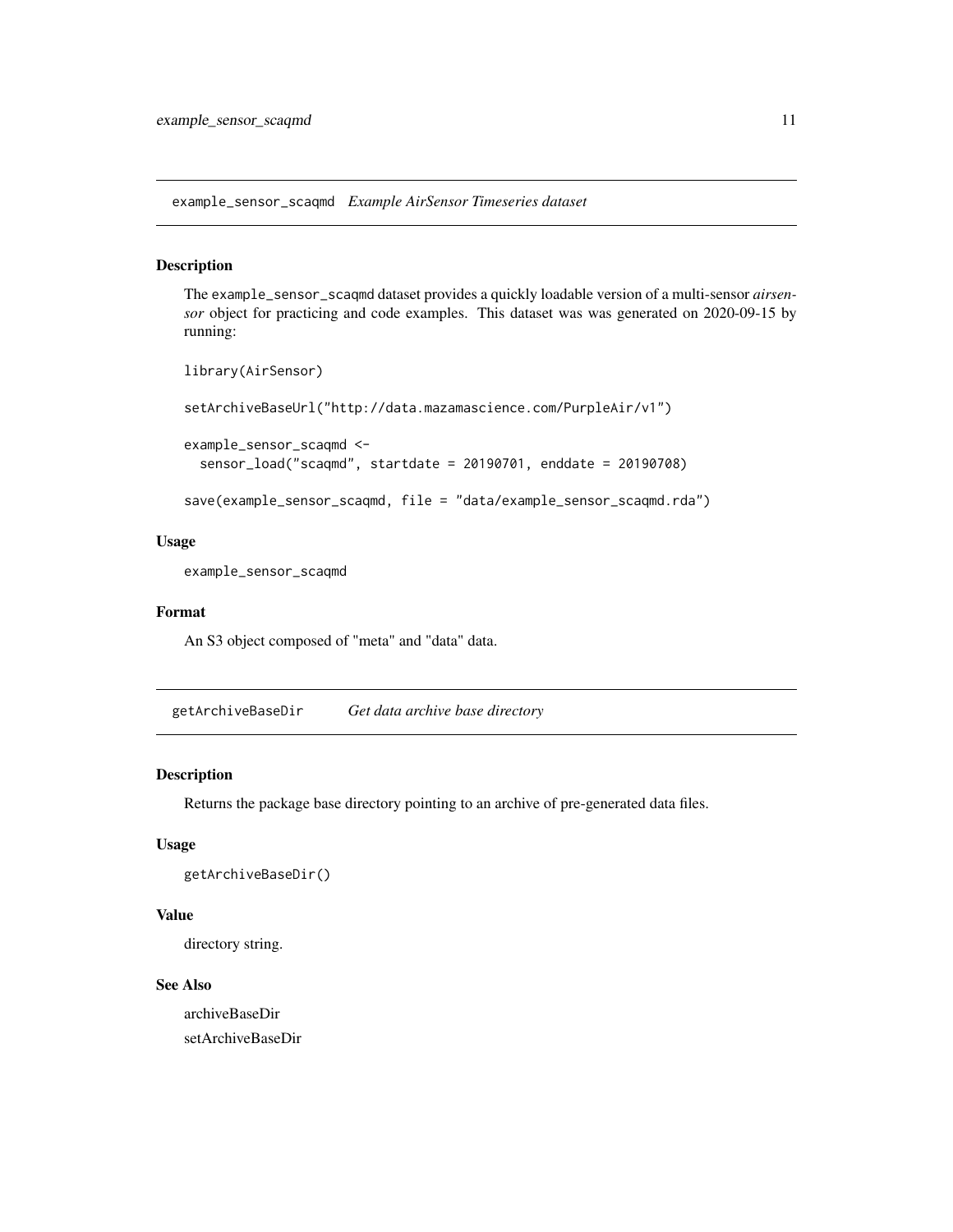<span id="page-11-0"></span>getArchiveBaseUrl *Get data archive base URL*

#### Description

Returns the package base URL pointing to an archive of pre-generated data files.

#### Usage

getArchiveBaseUrl()

# Value

URL string.

#### See Also

archiveBaseUrl setArchiveBaseUrl

initializeMazamaSpatialUtils

*Initialize MazamaSpatialUtils package*

#### Description

Convenience function that wraps:

```
data("SimpleCountriesEEZ", package = "MazamaSpatialUtils")
data("SimpleTimezones", package = "MazamaSpatialUtils")
MazamaSpatialUtils::setSpatialDataDir('~/Data/Spatial')
MazamaSpatialUtils::loadSpatialData('NaturalEarthAdm1')
```
This function should be run before using pas\_load(), as pas\_load() uses the spatial data loaded by initializeMazamaSpatialUtils() to enhance raw synoptic data via pas\_enhanceData().

If file logging is desired, these commands should be run individually with output log files specified as arguments to logger.setup() from the MazamaCoreUtils package.

# Usage

```
initializeMazamaSpatialUtils(
  spatialDataDir = "~/Data/Spatial",
  stateCodeDataset = "NaturalEarthAdm1",
  logLevel = WARN)
```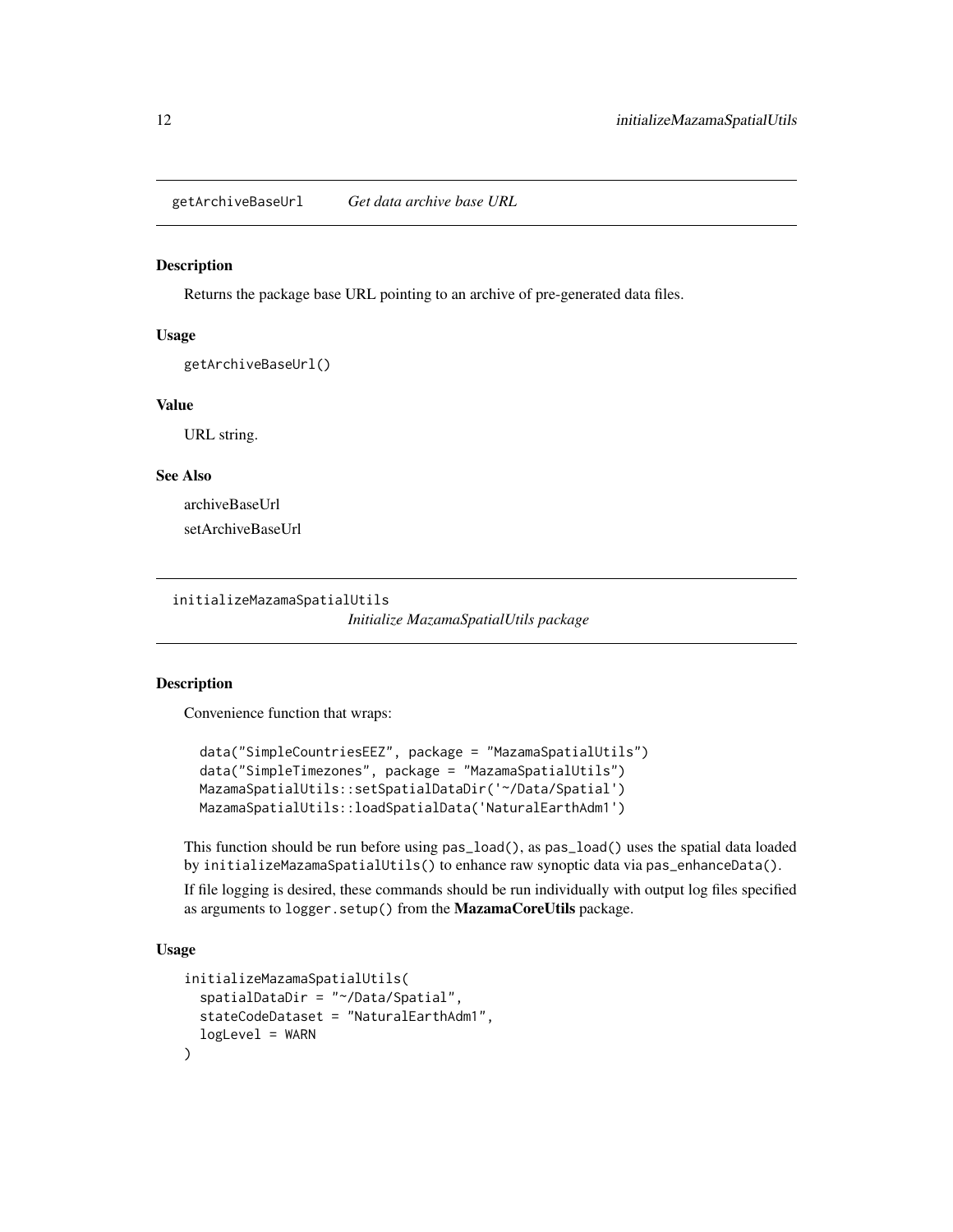# <span id="page-12-0"></span>multi\_ggplot 13

# Arguments

|                  | spatialDataDir Directory where spatial datasets are created.        |  |
|------------------|---------------------------------------------------------------------|--|
| stateCodeDataset |                                                                     |  |
|                  | MazamaSpatialUtils dataset returning ISO 3166-2. alpha-2 stateCodes |  |
| logLevel         | Logging level used if logging has not already been initialized.     |  |

| multi_ggplot | Display multiple plots on one page |  |
|--------------|------------------------------------|--|
|--------------|------------------------------------|--|

# Description

# A plotting function that uses ggplot2 to display multiple ggplot objects in a single pane.

# Usage

 $multi\_ggplot(..., plotList = NULL, cols = 1)$ 

# Arguments

| $\cdot$ $\cdot$ $\cdot$ | any number of ggobjects to be plotted                             |
|-------------------------|-------------------------------------------------------------------|
| plotList                | a list() of any number of ggplot objects to plot on a single pane |
| cols                    | Number of columns in the plot layout                              |

#### Note

Additional documentation of the multiplot algorithm is available at cookbook-r.com.

pas\_addAirDistrict *Add an air district to PurpleAir Synoptic Data*

# Description

Adds an air district (if any) to a pa\_synoptic object via the MazamaSpatialUtils Package using PurpleAir location coordinates to determine the air basin the sensor is in.

#### Usage

```
pas_addAirDistrict(pas = NULL)
```
#### Arguments

pas PurpleAir Synoptic *pas* object.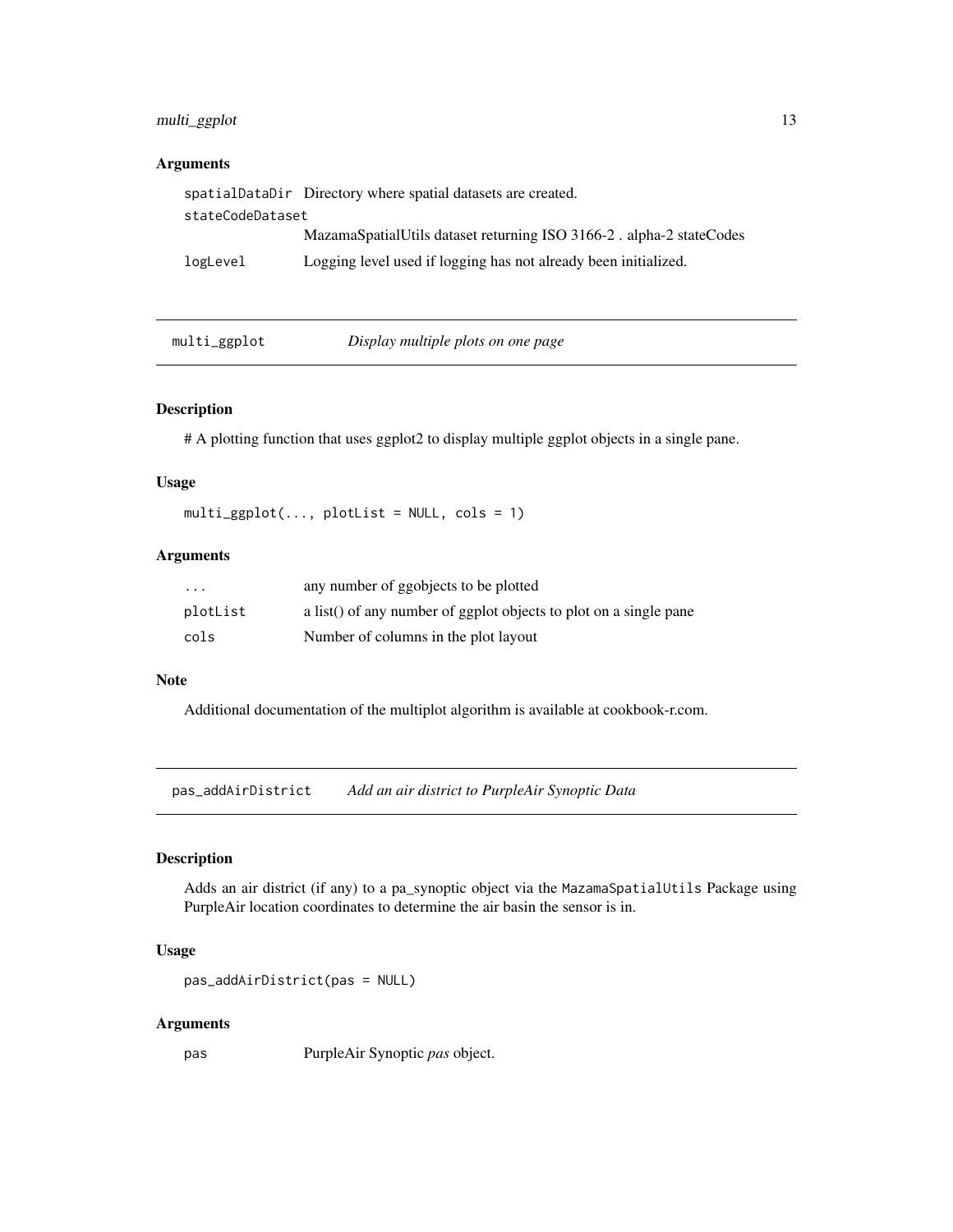# <span id="page-13-0"></span>Value

A pa\_synoptic dataframe

# Note

As of 2020-04-14, only California air basins is supported.

# See Also

[pas\\_enhanceData](#page-18-1)

# Examples

library(AirSensor)

```
initializeMazamaSpatialUtils()
```

```
pas_enhanced <-
 example_pas_raw %>%
 pas_addSpatialMetadata() %>%
 pas_addAirDistrict()
```
pas\_addCommunityRegion

*Add an air district to PurpleAir Synoptic Data*

# Description

Adds a community region (if any) to a pa\_synoptic object via the pa\_synotpic object via pre-defined labeling shcema.

#### Usage

```
pas_addCommunityRegion(pas = NULL)
```
#### Arguments

pas PurpleAir Synoptic *pas* object.

# Value

A pa\_synoptic dataframe

#### Note

As of 2020-04-14, only California air basins is supported.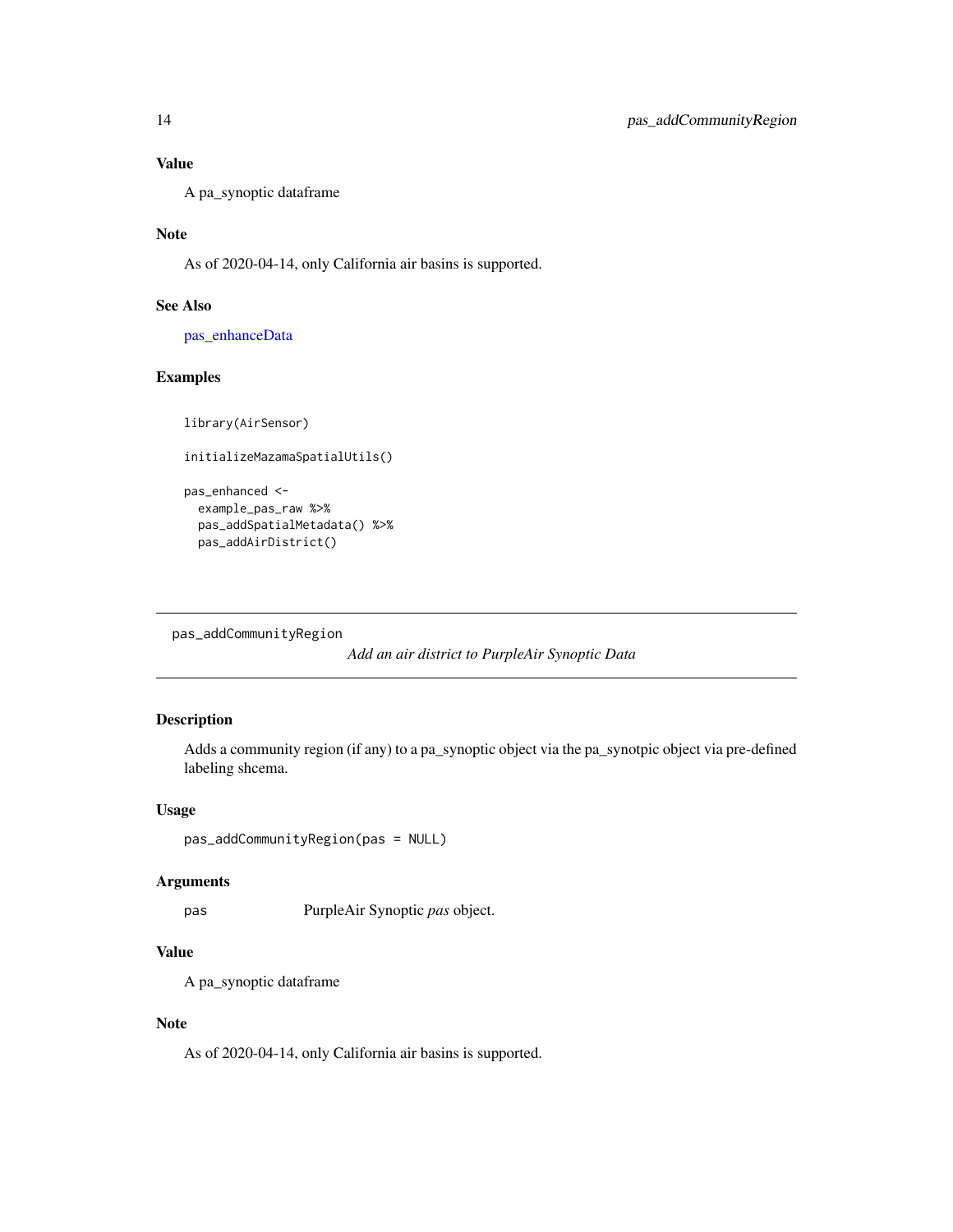<span id="page-14-0"></span>pas\_addSpatialMetadata 15

#### See Also

[pas\\_enhanceData](#page-18-1)

# Examples

library(AirSensor)

initializeMazamaSpatialUtils()

```
pas_enhanced <-
 example_pas_raw %>%
 pas_addSpatialMetadata() %>%
 pas_addCommunityRegion()
```
<span id="page-14-1"></span>pas\_addSpatialMetadata *Add Spatial Metadata to PurpleAIr Synoptic Data*

# Description

Adds spatial metadata to a pa\_synoptic object via the MazamaSpatialUtils Package using PurpleAir location coordinates to determine country, state, and timezone.

# Usage

pas\_addSpatialMetadata(pas = NULL, countryCodes = NULL)

#### Arguments

| pas          | PurpleAir Synoptic pas object.                        |
|--------------|-------------------------------------------------------|
| countryCodes | (optional) ISO country codes used to subset the data. |

# Value

A pa\_synoptic dataframe

#### See Also

[pas\\_enhanceData](#page-18-1)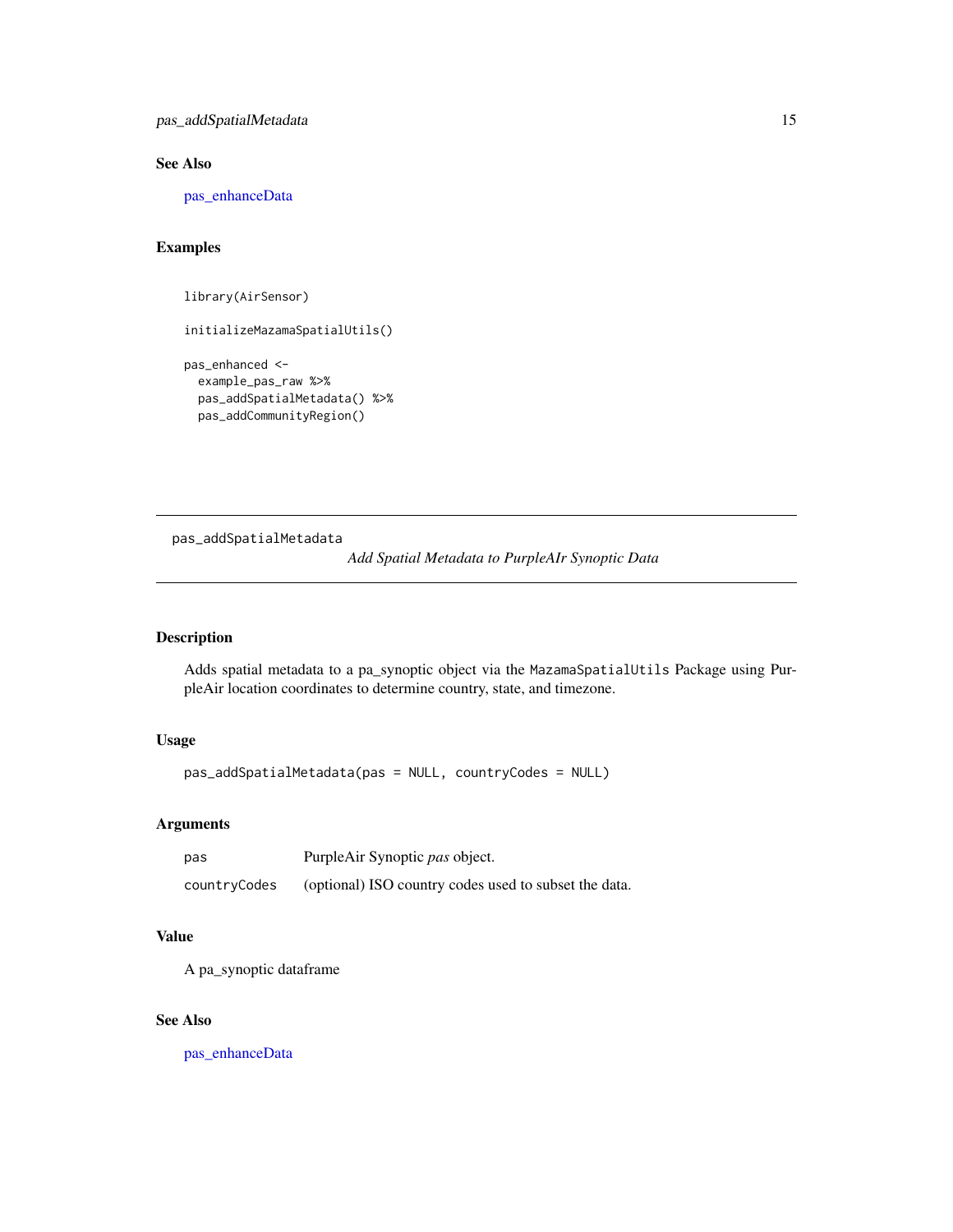# Examples

```
library(AirSensor)
initializeMazamaSpatialUtils()
pas_enhanced <-
 example_pas_raw %>%
 pas_addSpatialMetadata()
```
pas\_addUniqueIDs *Add Unique Identifiers to PurpleAir Synoptic Data*

# Description

Generates and adds a unique identification vector to PurpleAir sensors using the MazamaLocationUtils package, which creates a unique ID based upon coordinate location and device id.

Adds the following vectors:

- deviceID –PurpleAir ID
- locationID MazamaLocationUtils generated location ID
- deviceDeploymentID A combination of device and location IDs

#### Usage

```
pas_addUniqueIDs(pas = NULL)
```
#### Arguments

pas a pa\_synoptic dataframe

# Value

A dataframe with generated unique ID columns added.

# See Also

[pas\\_addSpatialMetadata](#page-14-1)

<span id="page-15-0"></span>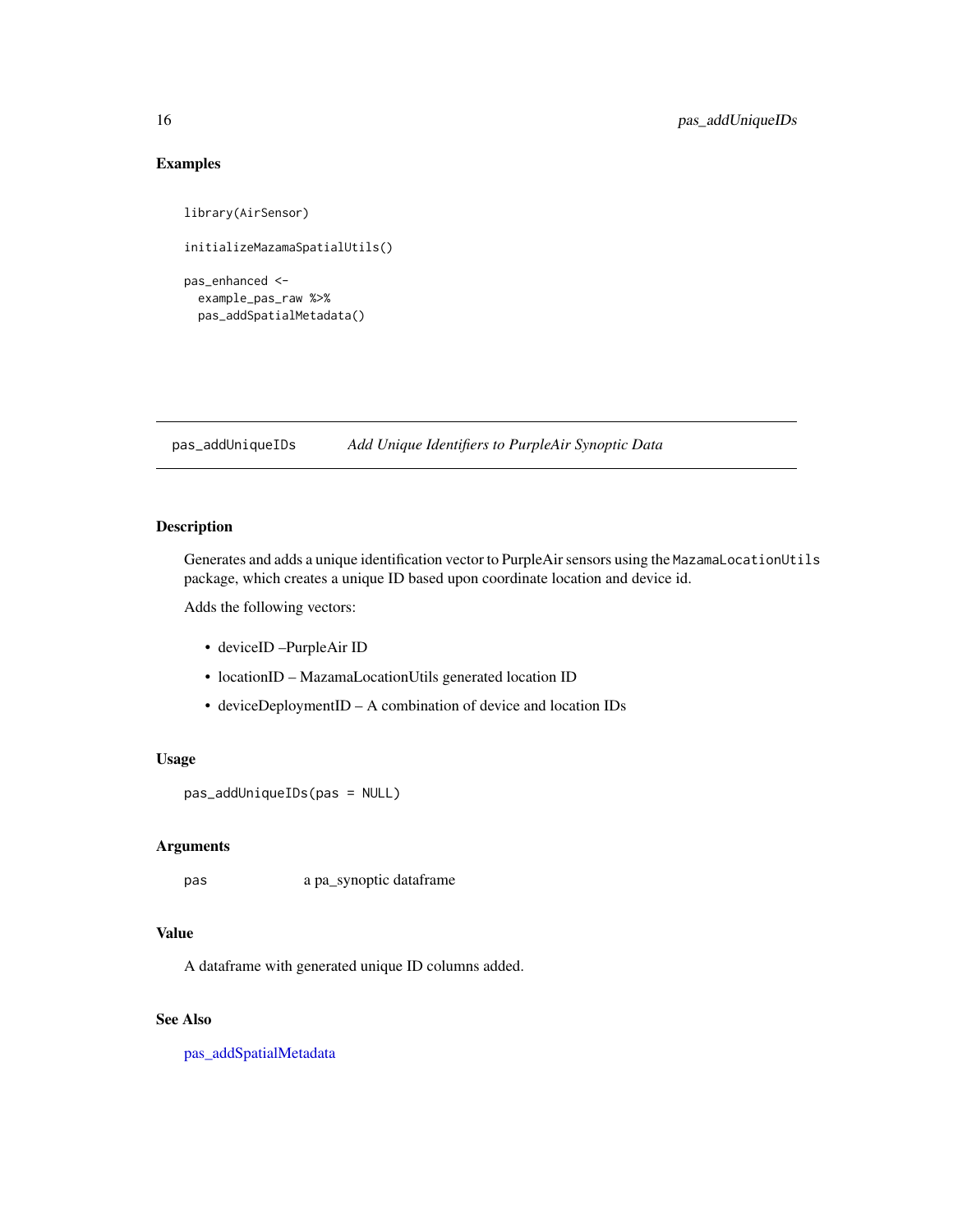# <span id="page-16-0"></span>pas\_createNew 17

# Examples

```
library(AirSensor)
initializeMazamaSpatialUtils()
pas_enhanced <-
 example_pas_raw %>%
 pas_addSpatialMetadata() %>%
 pas_addUniqueIDs()
```
#### <span id="page-16-1"></span>pas\_createNew *Load latest PurpleAir synoptic data*

#### Description

Download, parse and enhance synoptic data from PurpleAir and return the results as a useful tibble with class pa\_synoptic.

Steps include:

- 1) Download and parse synoptic data
- 2) Replace variable with more consistent, more human readable names.
- 3) Add spatial metadata for each sensor including:
	- timezone olson timezone
	- countryCode ISO 3166-1 alpha-2
	- stateCode ISO 3166-2 alpha-2

4) Convert data types from character to POSIXct and numeric.

5) Add distance and monitorID for the closest PWFSL monitor

Filtering by country may be performed by specifying the countryCodes argument.

#### Usage

```
pas_createNew(
  countryCodes = NULL,
  includePWFSL = TRUE,
  lookbackDays = 1,
 baseUrl = "https://www.purpleair.com/json?all=true"
)
```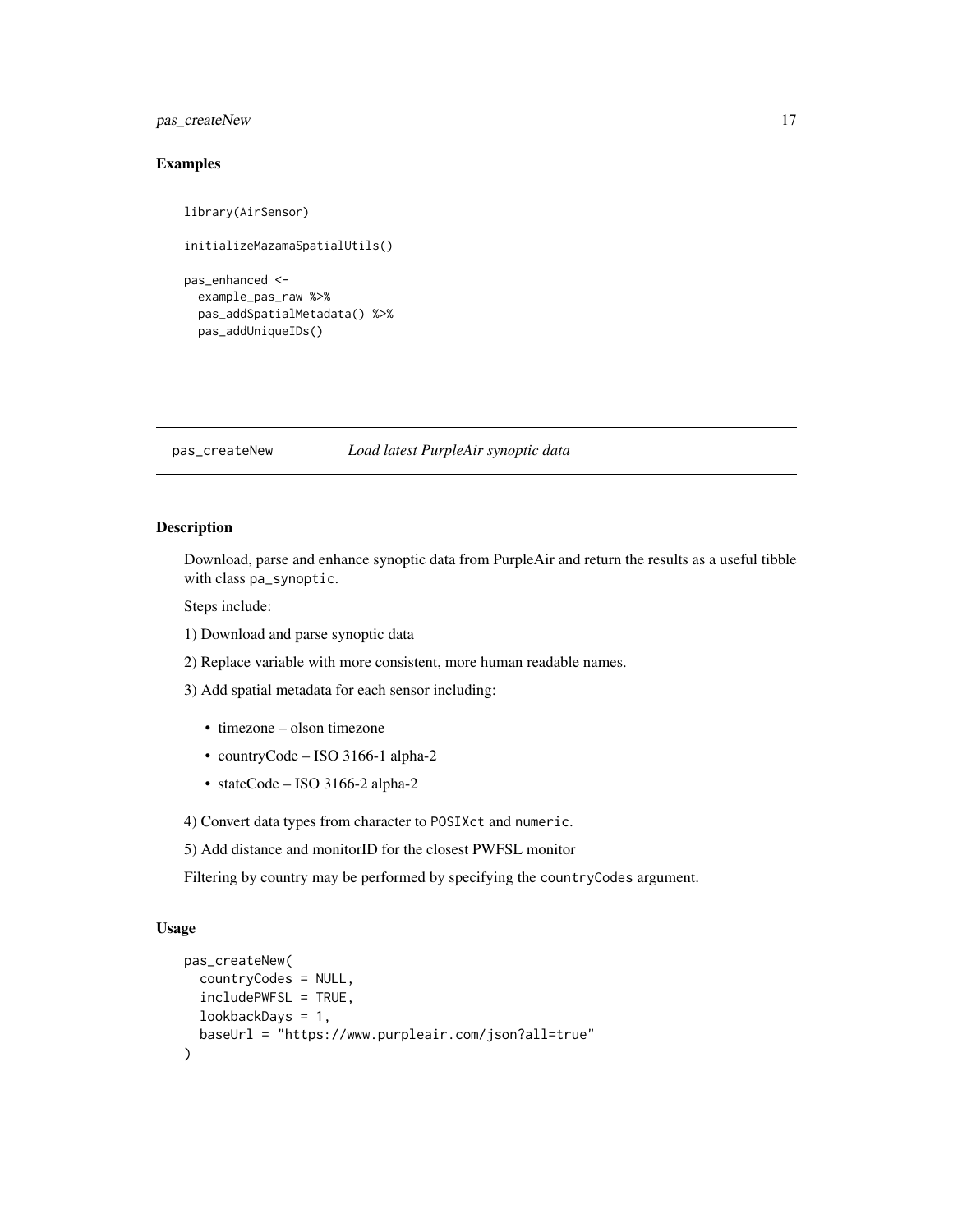# <span id="page-17-0"></span>Arguments

| countryCodes | ISO country codes used to subset the data.                                                                                              |
|--------------|-----------------------------------------------------------------------------------------------------------------------------------------|
|              | includePWFSL Logical specifying whether to calculate distances from PWFSL monitors.                                                     |
| lookbackDays | Number of days to "look back" for valid data. Data are filtered to only include<br>sensors with data more recent than lookbackDays ago. |
| baseUrl      | Base URL for synoptic data.                                                                                                             |

#### Value

A PurpleAir Synoptic *pas* object.

# See Also

[pas\\_load](#page-31-1) [pas\\_downloadParseRawData](#page-17-1)

# Examples

```
library(AirSensor)
initializeMazamaSpatialUtils()
pas <- pas_createNew("US")
if ( interactive() ) {
  pas %>%
   pas_filter(stateCode == "CA") %>%
   pas_leaflet()
}
```
<span id="page-17-1"></span>pas\_downloadParseRawData

*Download synoptic data from PurpleAir*

# Description

Download and parse synoptic data from the Purple Air network of particulate sensors.

The synoptic data provides a view of the entire Purple Air network and includes both metadata and recent PM2.5 averages for each deployed sensor.

#### Usage

```
pas_downloadParseRawData(baseUrl = "https://www.purpleair.com/json?all=true")
```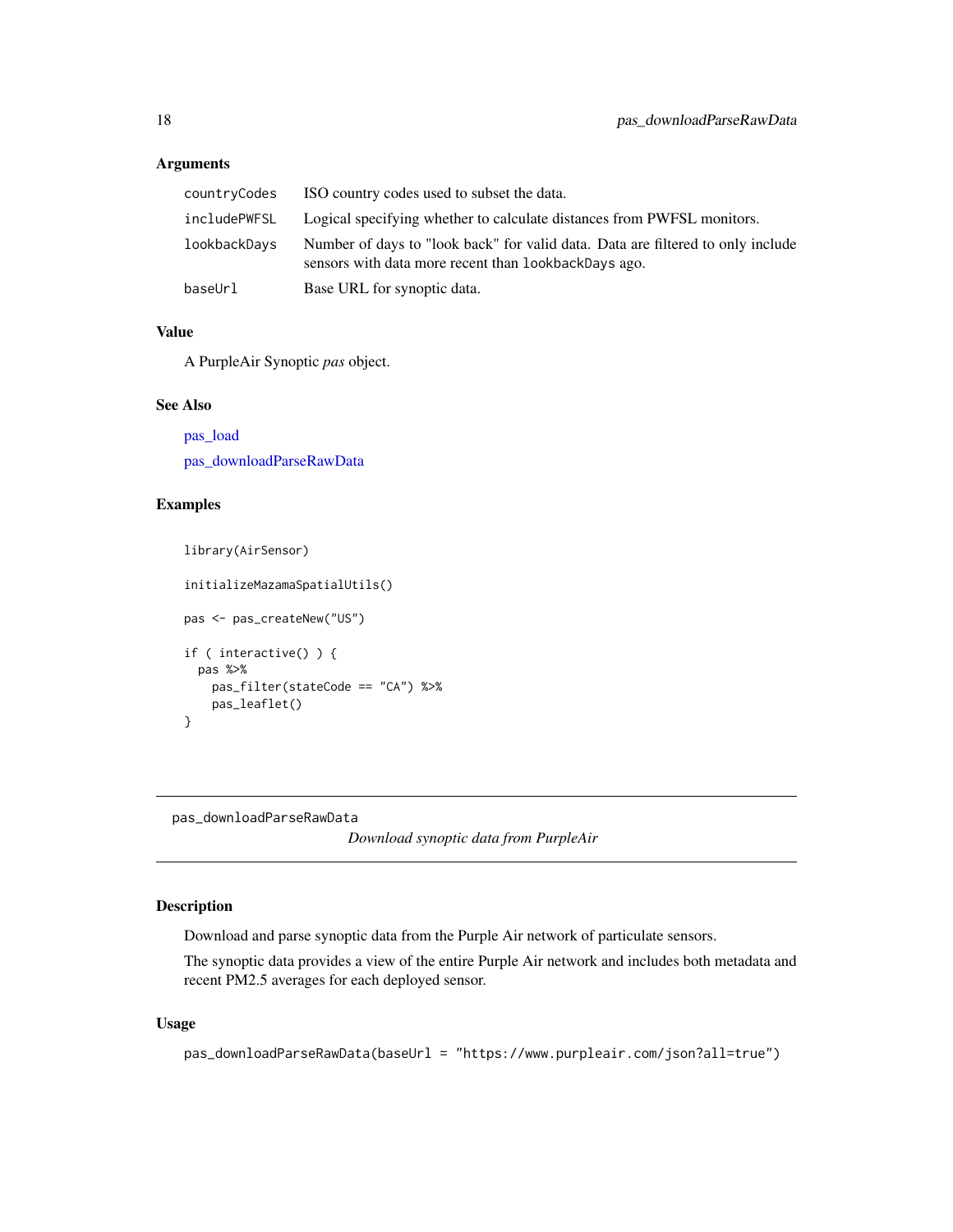# <span id="page-18-0"></span>pas\_enhanceData 19

# Arguments

baseUrl base URL for synoptic data

#### Value

Dataframe of synoptic PurpleAir data.

#### References

[json formatted PurpleAir data](https://www.purpleair.com/json?all=true)

# See Also

[pas\\_enhanceData](#page-18-1)

#### Examples

```
library(AirSensor)
```

```
initializeMazamaSpatialUtils()
pas_raw <- pas_downloadParseRawData()
if ( interactive() ) {
 View(pas_raw[1:100,])
}
```
<span id="page-18-1"></span>pas\_enhanceData *Enhance synoptic data from PurpleAir*

#### Description

Enhance raw synoptic data from PurpleAir to create a generally useful dataframe.

Steps include:

- 1) Replace variable with more consistent, more human readable names.
- 2) Add spatial metadata for each sensor including:
	- timezone olson timezone
	- countryCode ISO 3166-1 alpha-2
	- stateCode ISO 3166-2 alpha-2
	- airDistrict CARB air districts
- 3) Convert data types from character to POSIXct and numeric.
- 4) Add distance and monitorID for the two closest PWFSL monitors
- 5) Add additional metadata items: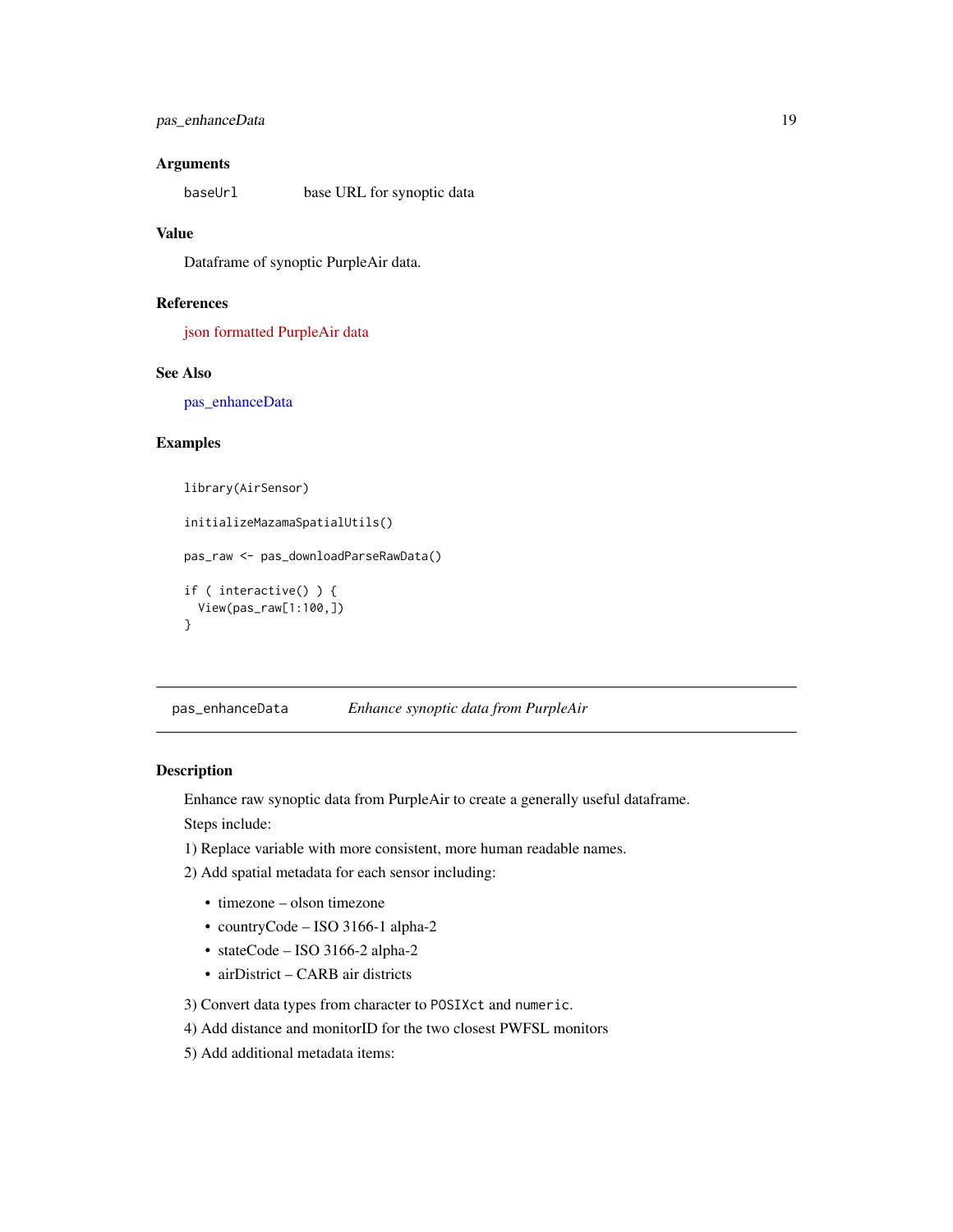- sensorManufacturer = "Purple Air"
- targetPollutant = "PM"
- technologyType = "consumer-grade"
- communityRegion (where known)

Filtering by country can speed up the process of enhancement and may be performed by providing a vector ISO country codes to the countryCodes argument. By default, no subsetting is performed. Setting outsideOnly = TRUE will return only those records marked as 'outside'.

#### Usage

```
pas_enhanceData(pas_raw = NULL, countryCodes = NULL, includePWFSL = TRUE)
```
#### Arguments

| pas_raw      | Dataframe returned by pas_downloadParseRawData().                      |
|--------------|------------------------------------------------------------------------|
| countryCodes | ISO country codes used to subset the data.                             |
| includePWFSL | Logical specifying whether to calculate distances from PWFSL monitors. |

# Value

Enhanced Dataframe of synoptic PurpleAir data.

#### Note

For data obtained on July 28, 2018 this will result in removal of all 'B' channels, even those whose parent 'A' channel is marked as 'outside'. This is useful if you want a quick, synoptic view of the network, e.g. for a map.

# See Also

[pas\\_downloadParseRawData](#page-17-1)

# Examples

library(AirSensor)

```
initializeMazamaSpatialUtils()
```
pas <- pas\_enhanceData(example\_pas\_raw, 'US')

```
setdiff(names(pas), names(example_pas_raw))
setdiff(names(example_pas_raw), names(pas))
```

```
if ( interactive() ) {
 View(pas[1:100,])
}
```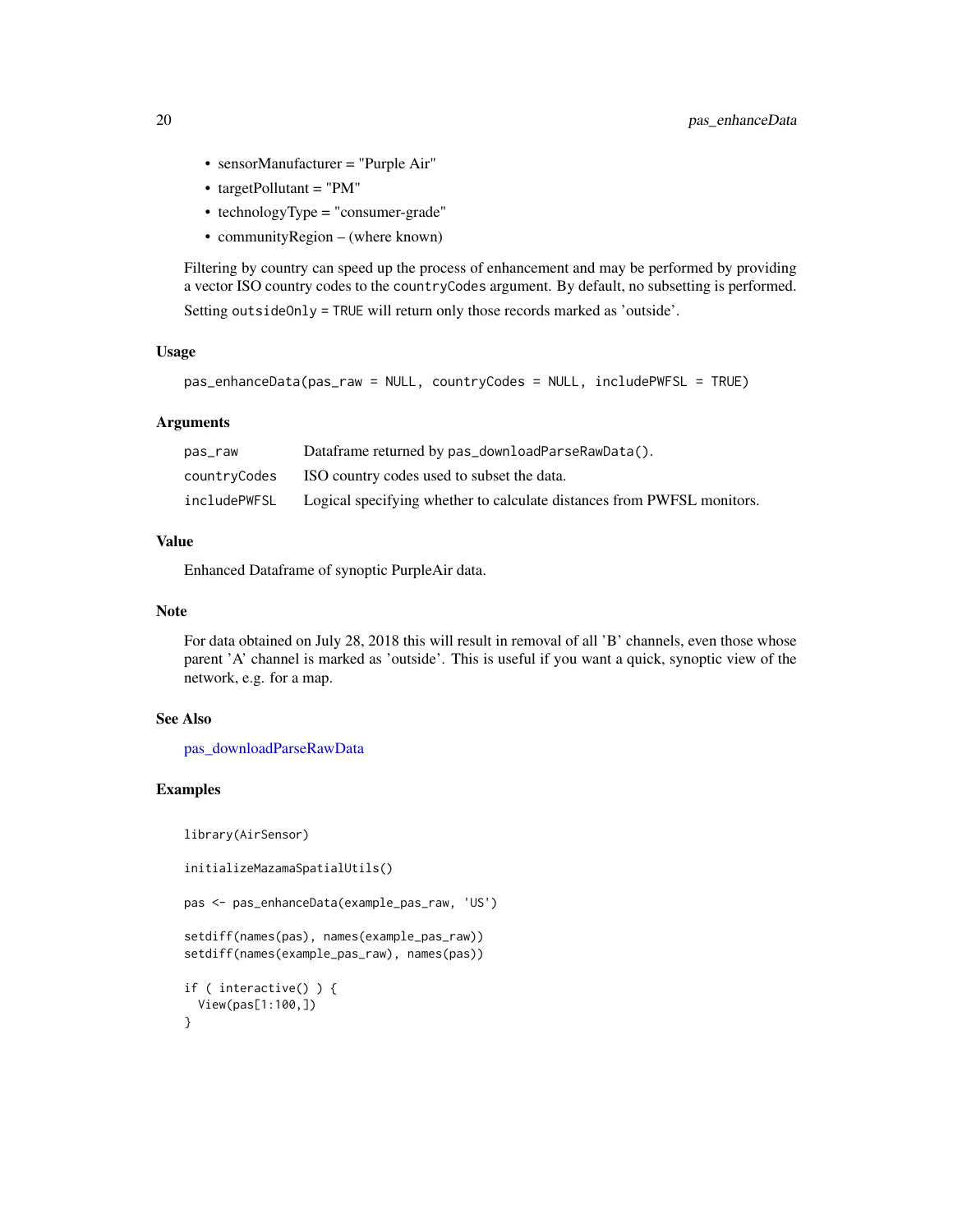<span id="page-20-1"></span><span id="page-20-0"></span>

A generalized data filter for *pas* objects to choose rows/cases where conditions are true. Rows where the condition evaluates to NA are dropped.

# Usage

pas\_filter(pas, ...)

# Arguments

| pas                     | PurpleAir Synoptic pas object.                                                 |
|-------------------------|--------------------------------------------------------------------------------|
| $\cdot$ $\cdot$ $\cdot$ | Logical predicates defined in terms of the variables in the pas. Multiple con- |
|                         | ditions are combined with $\&$ or seperated by a comma. Only rows where the    |
|                         | condition evaluates to TRUE are kept.                                          |
|                         |                                                                                |

# Value

A subset of the given *pas* object.

#### See Also

[pas\\_filterArea,](#page-21-1) [pas\\_filterNear](#page-22-1)

#### Examples

```
library(AirSensor)
```

```
nrow(example_pas)
```

```
# California
ca <- pas_filter(example_pas, stateCode == "CA")
nrow(ca)
```

```
# Seal Beach
scsb <-
  ca %>%
  pas_filter(stringr::str_detect(label, "^SCSB_"))
nrow(scsb)
if ( interactive() ) {
  pas_leaflet(ca)
  pas_leaflet(scsb, maptype = "satellite")
}
```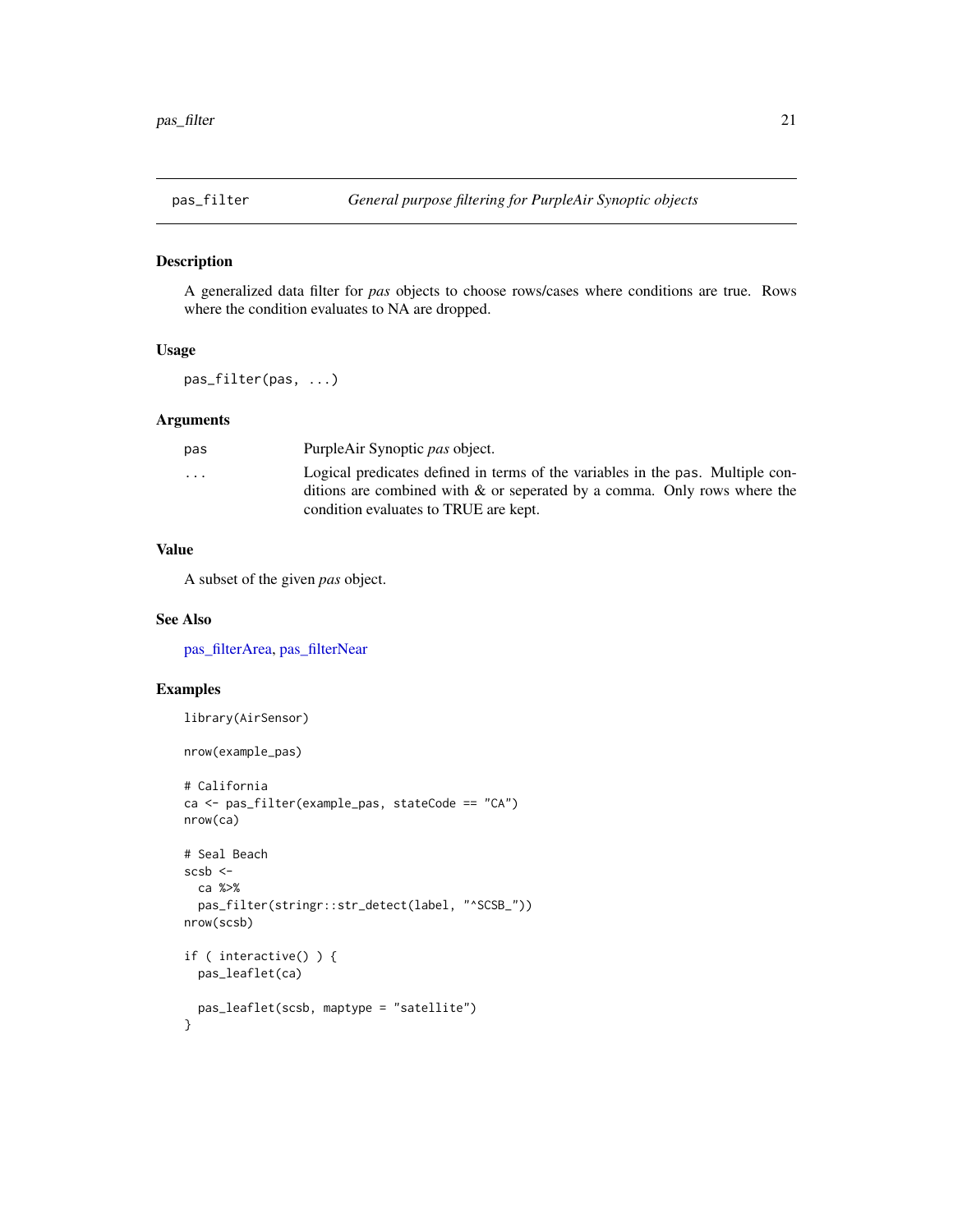<span id="page-21-1"></span><span id="page-21-0"></span>

Filters *pas* object sensors based on a bounding box.

# Usage

```
pas_filterArea(pas = NULL, w = NULL, e = NULL, s = NULL, n = NULL)
```
# Arguments

| pas | PurpleAir Synoptic pas object.             |
|-----|--------------------------------------------|
| w   | West edge of area bounding box (deg $E$ ). |
| e   | East edge of area bounding box (deg E).    |
| s   | South edge of area bounding box (deg N).   |
| n   | North edge of area bounding box (deg N).   |
|     |                                            |

#### Value

A subset of the given *pas* object.

#### See Also

[pas\\_filter,](#page-20-1) [pas\\_filterNear](#page-22-1)

# Examples

```
library(AirSensor)
```

```
pas <- example_pas
range(pas$longitude)
range(pas$latitude)
scsb <-
  pas %>%
  pas_filterArea(
   w = -118.10,
   e = -118.07,
   s = 33.75,
   n = 33.78
  )
range(scsb$longitude)
range(scsb$latitude)
if ( interactive() ) {
  pas_leaflet(scsb)
}
```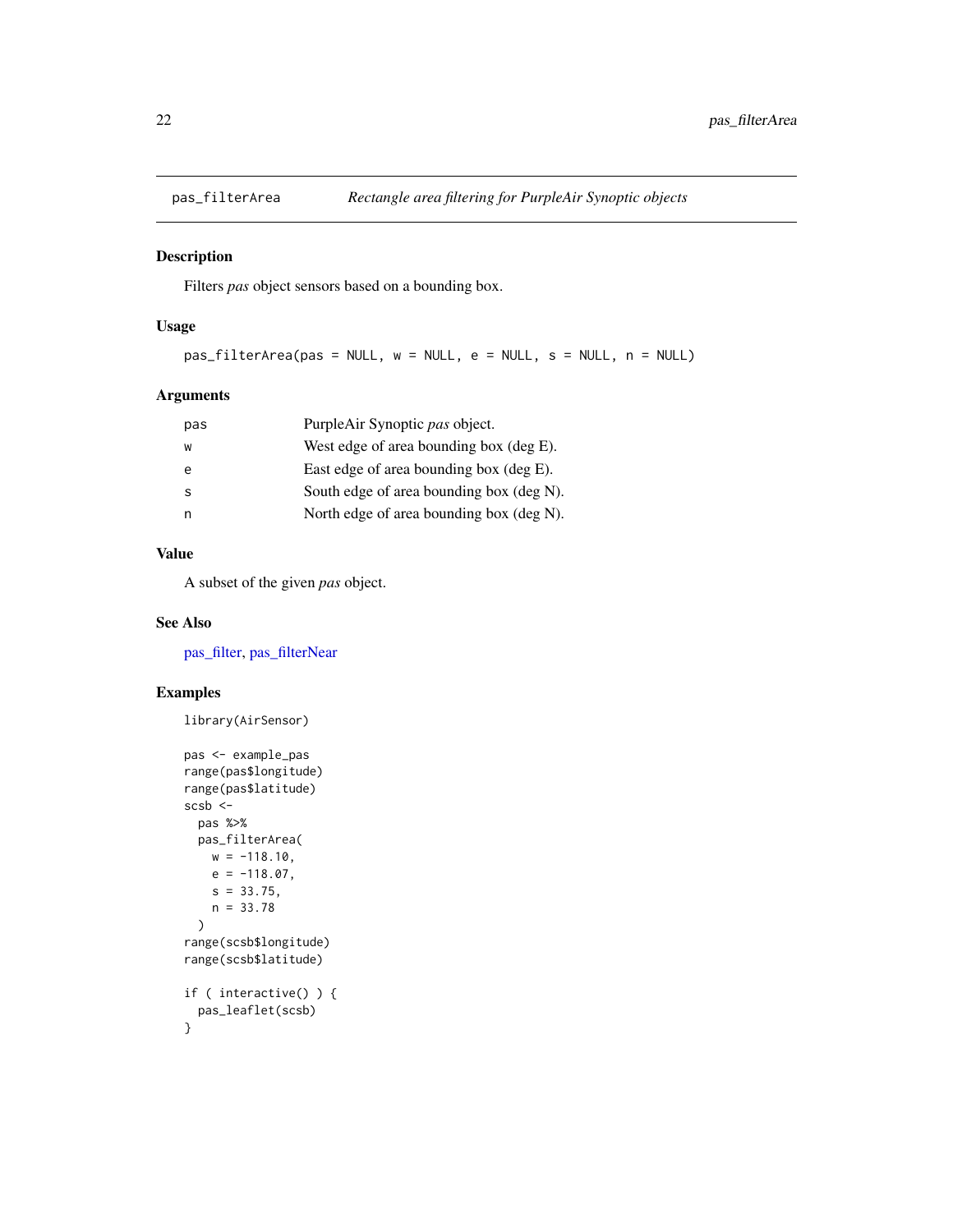<span id="page-22-1"></span><span id="page-22-0"></span>

Filter for PurpleAir sensors within a specified distance from specified target coordinates.

# Usage

```
pas_filterNear(pas = NULL, longitude = NULL, latitude = NULL, radius = "1 km")
```
# Arguments

| pas       | PurpleAir pas object.                         |
|-----------|-----------------------------------------------|
| longitude | a Target longitude.                           |
| latitude  | a Target latitude.                            |
| radius    | Distance from target with unit (i.e "15 km"). |

# Details

radius Should be a numeric string with a metric unit separated by a space, such as "250 m".

#### Value

A subset of the given *pas* object.

# See Also

[pas\\_filter](#page-20-1) [pas\\_filterArea](#page-21-1)

# Examples

library(AirSensor)

```
# Near Diamond Bar, CA
pas <- example_pas
diamond_bar <-
 pas %>%
  pas_filterNear(
   longitude = -117.820833,latitude = 34.001667,
   radius = "20 km"
  \lambdaif ( interactive() ) {
  pas_leaflet(diamond_bar)
}
```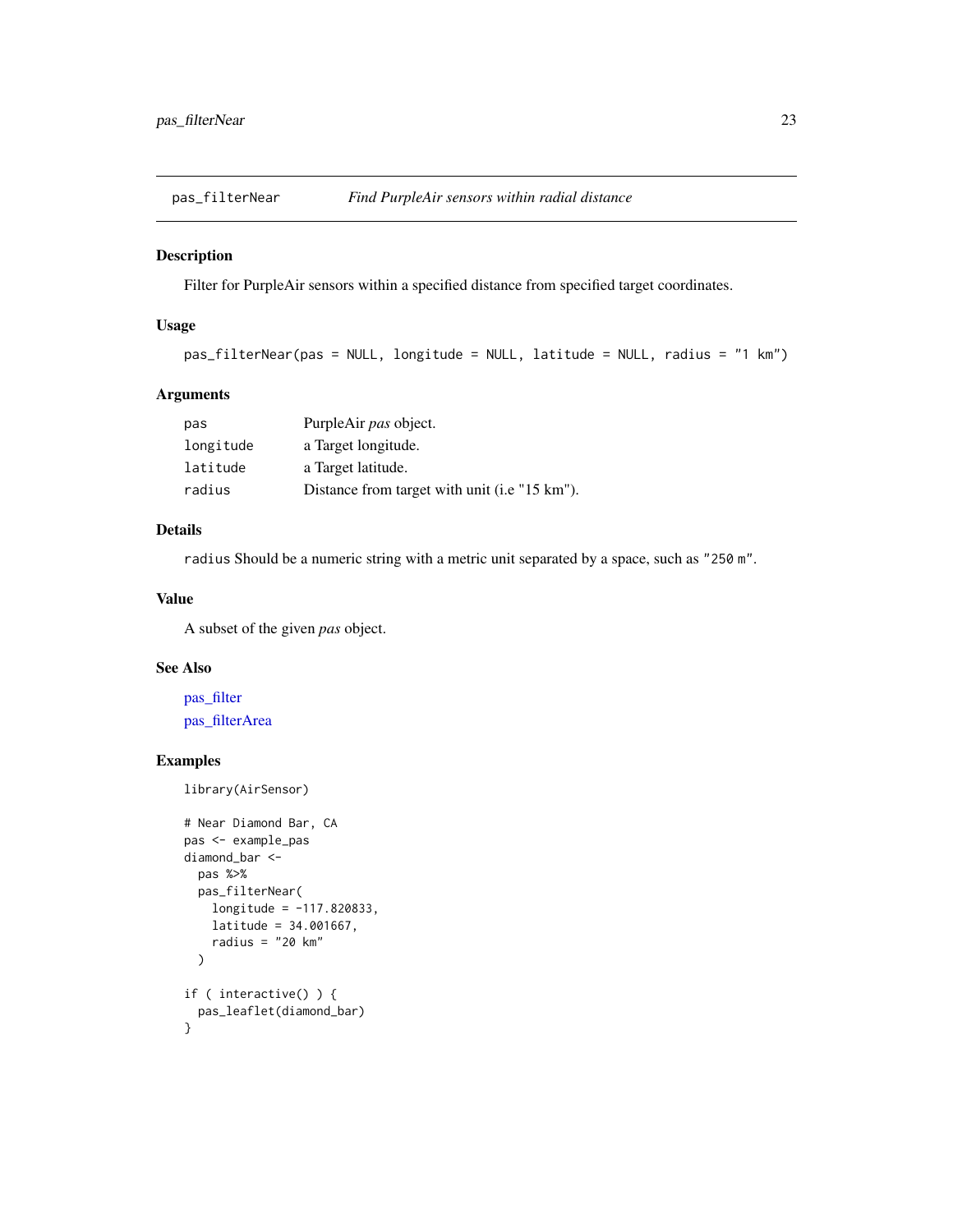<span id="page-23-1"></span><span id="page-23-0"></span>

The incoming pas object is first filtered based on the values of states, pattern, isOutside and isParent. The values associated with the name column are then returned.

This function is useful for returning values associated with specific *devices*, which are represented by records with isParent = TRUE.

# Usage

```
pas_getColumn(
  pas = NULL,
  name = NULL,pattern = ".**",
  idPattern = ".**",
  isOutside = TRUE,
  isParent = TRUE
\mathcal{L}
```
#### Arguments

| pas       | PurpleAir Synoptic pas object.                          |
|-----------|---------------------------------------------------------|
| name      | Name of the column to return.                           |
| pattern   | Text pattern used to filter sensor labels.              |
| idPattern | Text pattern used to filter deviceDeploymentID.         |
| isOutside | Logical, is the sensor located outside?                 |
| isParent  | Logical, is the record associated with a the A channel? |

# Value

Vector of values.

# See Also

[pas\\_getIDs](#page-25-1), [pas\\_getLabels](#page-26-1)

#### Examples

```
library(AirSensor)
```

```
example_pas %>%
 pas_getColumn(name = "latitude") %>%
 head(10)
```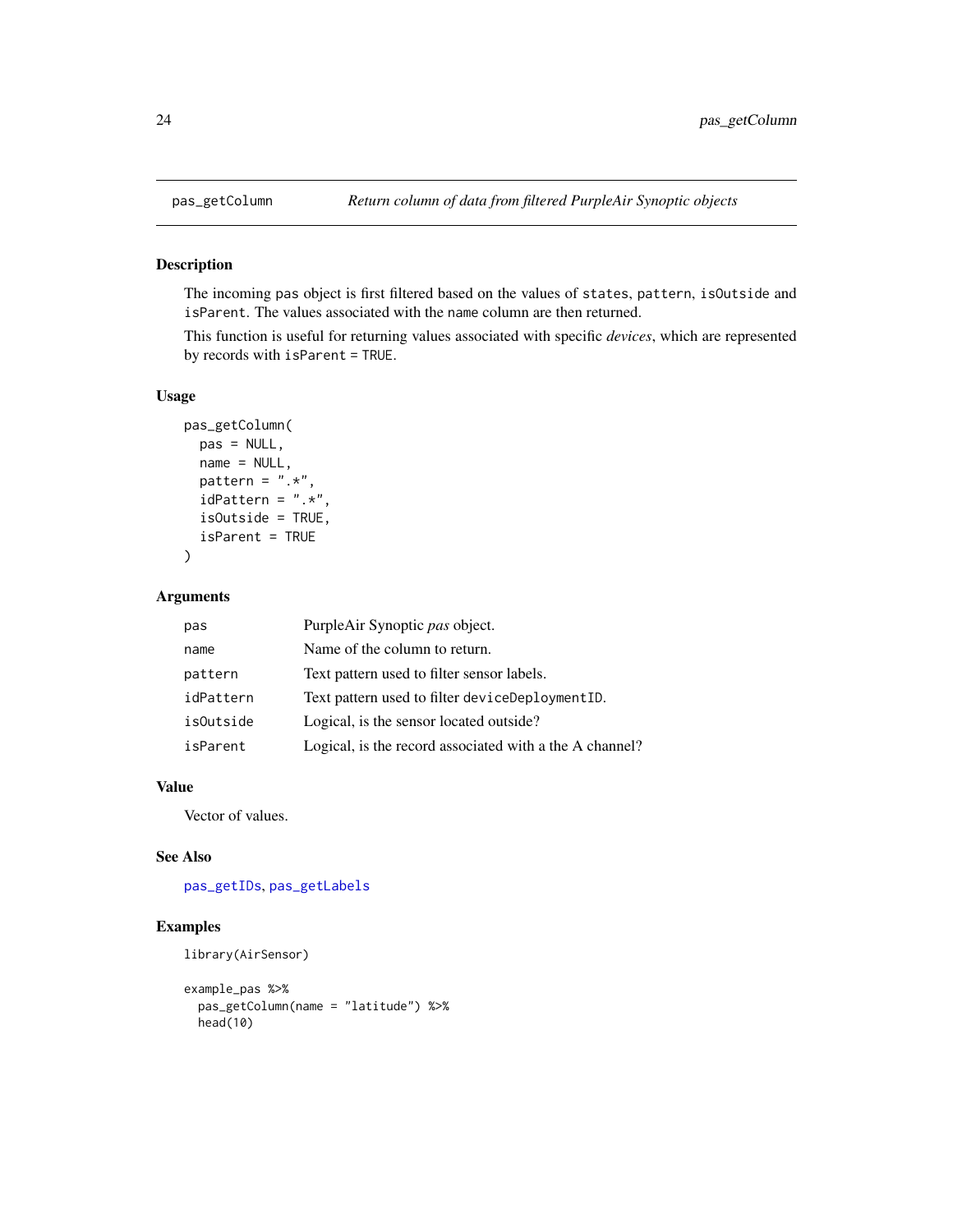<span id="page-24-1"></span><span id="page-24-0"></span>pas\_getDeviceDeploymentIDs

*Return timeseries identifiers from filtered PurpleAir Synoptic objects*

# Description

The incoming pas object is first filtered based on the values of stateCodes, pattern, isOutside and isParent. The values associated with the "deviceDeploymentID" column are then returned.

This function is useful for returning a vector of unique time series identifiers. These are used in the names of pre-generated *pat* files found in data archives.

# Usage

```
pas_getDeviceDeploymentIDs(
  pas = NULL,
  pattern = \hat{''}.*",
  idPattern = ".*",
  isOutside = TRUE,
  isParent = TRUE
\mathcal{L}
```
# Arguments

| pas              | PurpleAir Synoptic pas object.                          |
|------------------|---------------------------------------------------------|
| pattern          | Text pattern used to filter station labels.             |
| idPattern        | Text pattern used to filter deviceDeploymentID.         |
| <i>isOutside</i> | Logical, is the sensor located outside?                 |
| isParent         | Logical, is the record associated with a the A channel? |

#### Value

Vector of values.

# See Also

[pas\\_getColumn](#page-23-1), [pas\\_getLabels](#page-26-1)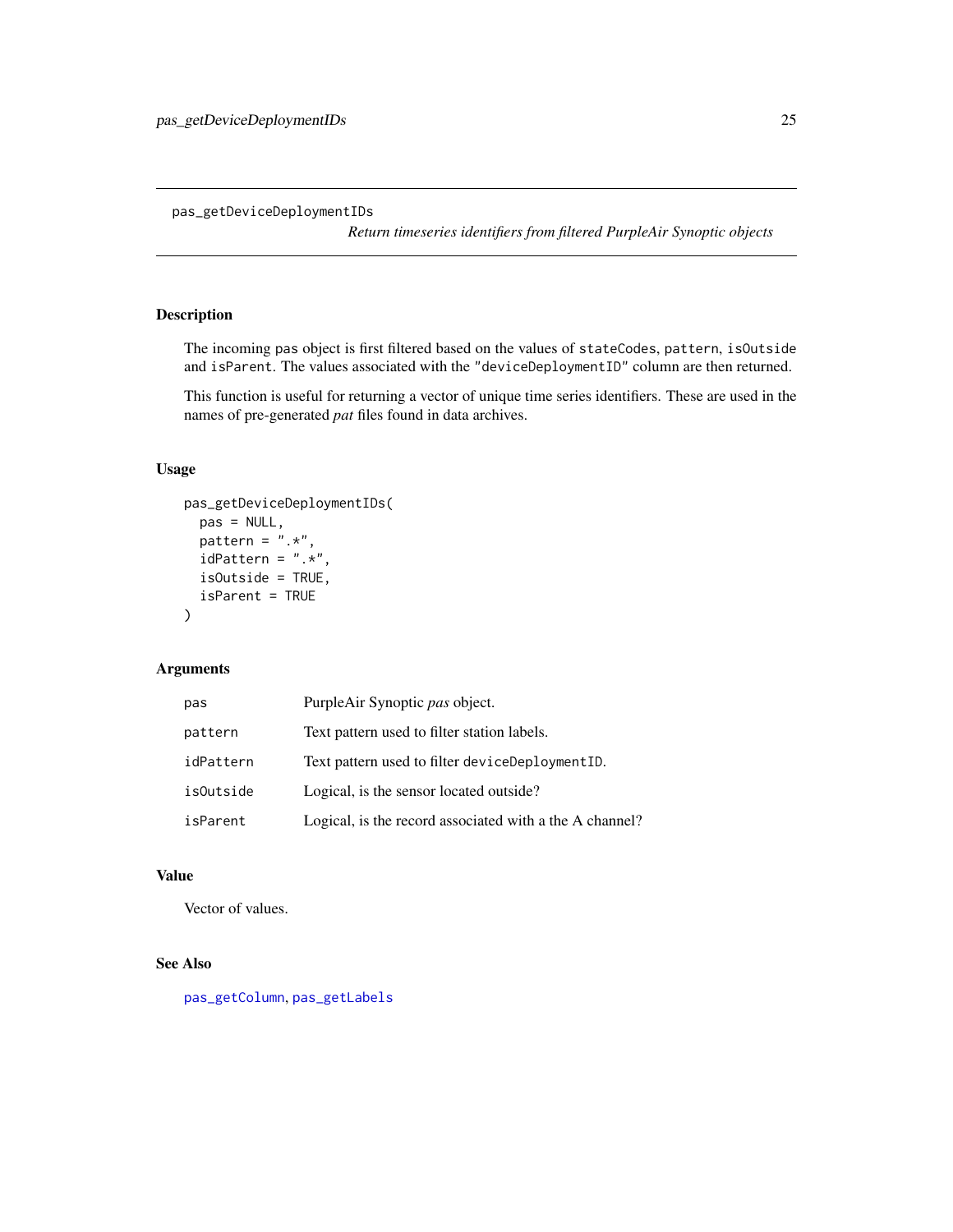<span id="page-25-1"></span><span id="page-25-0"></span>

The incoming pas object is first filtered based on the values of stateCodes, patter, isOutside and isParent. The values associated with the "ID" column are then returned.

This function is useful for returning values associated with specific *devices*, which are represented by records with isParent = TRUE.

#### Usage

```
pas_getIDs(
 pas = NULL,
 pattern = ".**",
  idPattern = ".**",
  isOutside = TRUE,
  isParent = TRUE
)
```
# Arguments

| pas       | PurpleAir Synoptic pas object.                          |
|-----------|---------------------------------------------------------|
| pattern   | Text pattern used to filter station labels.             |
| idPattern | Text pattern used to filter deviceDeploymentID.         |
| isOutside | Logical, is the sensor located outside?                 |
| isParent  | Logical, is the record associated with a the A channel? |

# Value

Vector of values.

# See Also

[pas\\_getColumn](#page-23-1), [pas\\_getLabels](#page-26-1)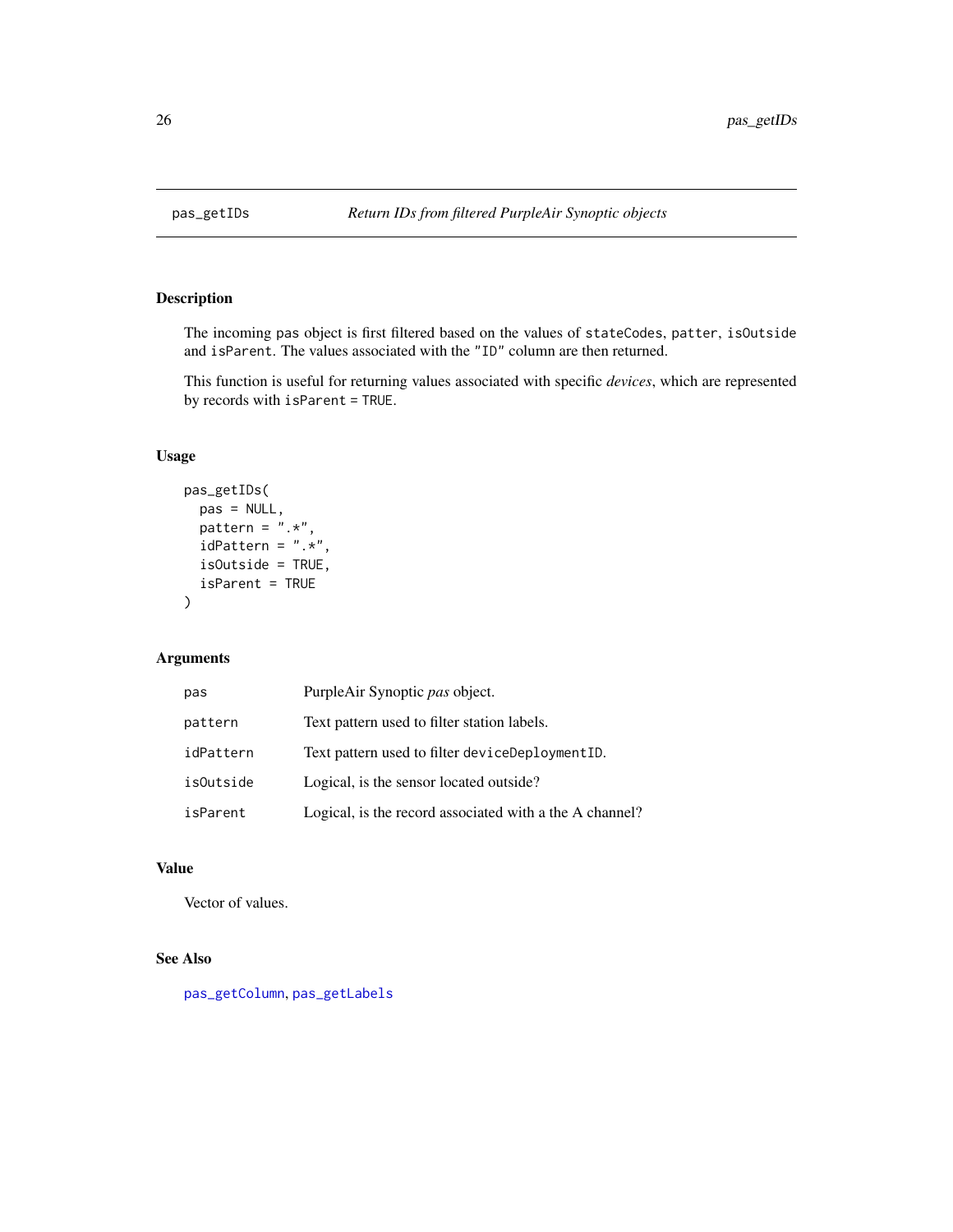<span id="page-26-1"></span><span id="page-26-0"></span>

The incoming pas object is first filtered based on the values of stateCodes, pattern, isOutside and isParent. The values associated with the "label" column are then returned.

This function is useful for returning values associated with specific *devices*, which are represented by records with isParent = TRUE.

# Usage

```
pas_getLabels(
 pas = NULL,
 pattern = ".*",
  idPattern = ".*",isOutside = TRUE,
  isParent = TRUE
)
```
# Arguments

| pas       | PurpleAir Synoptic pas object.                          |
|-----------|---------------------------------------------------------|
| pattern   | Text pattern used to filter station labels.             |
| idPattern | Text pattern used to filter deviceDeploymentID.         |
| isOutside | Logical, is the sensor located outside?                 |
| isParent  | Logical, is the record associated with a the A channel? |

#### Value

Vector of values.

#### See Also

[pas\\_getColumn](#page-23-1), [pas\\_getIDs](#page-25-1), [pas\\_getDeviceDeploymentIDs](#page-24-1)

#### Examples

```
library(AirSensor)
pas <- example_pas
pas_getLabels(pas = pas) %>% head(10)
pas_getLabels(pas = pas, pattern = "back") %>% head(10)
```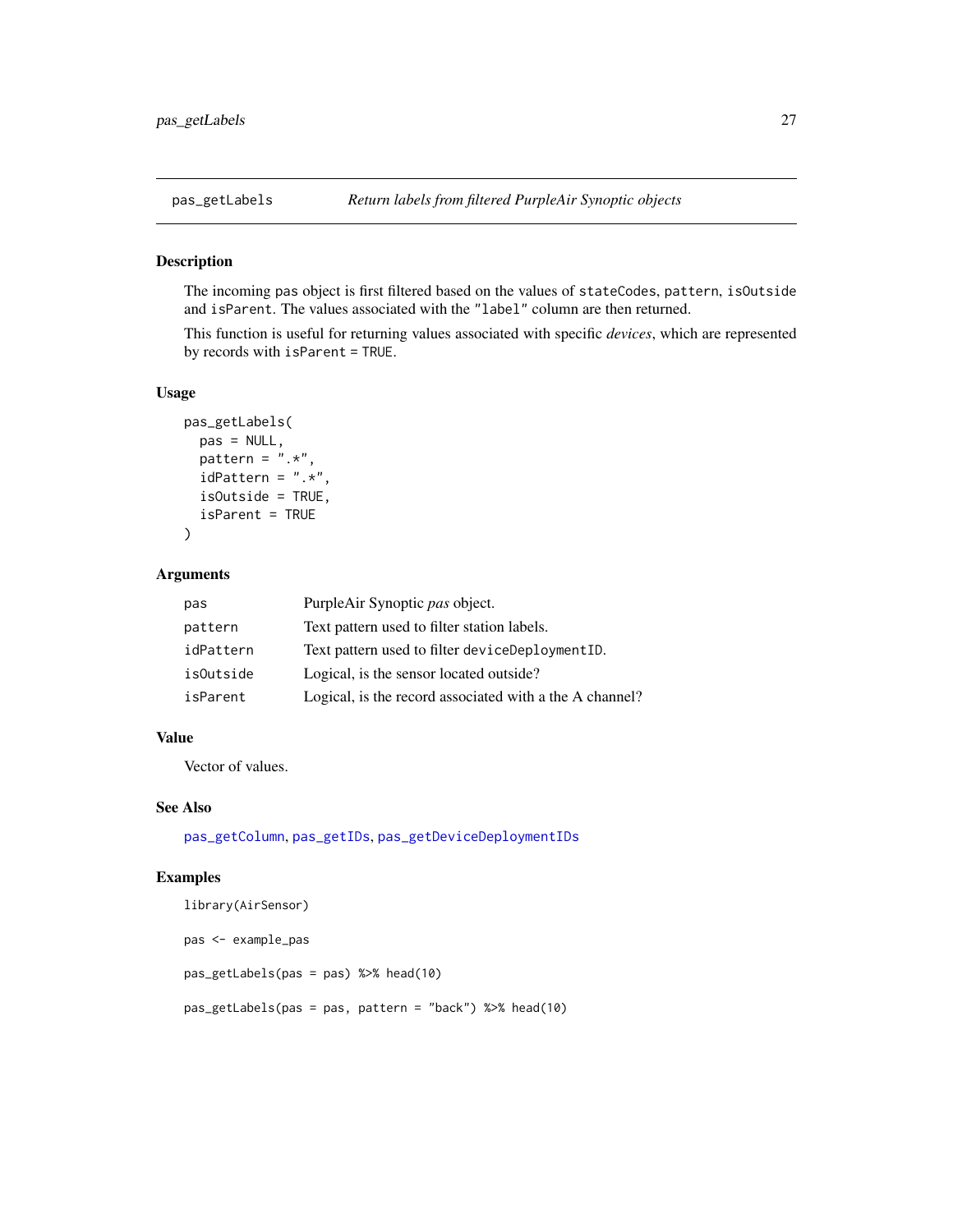<span id="page-27-0"></span>

Tests for the existence of the following core spatial metadata columns:

- longitude decimal degrees E
- latitude decimal degrees N
- timezone Olson timezone
- countryCode ISO 3166-1 alpha-2
- stateCode ISO 3166-2 alpha-2

If these columns are missing, they can be added by with [pas\\_addSpatialMetadata](#page-14-1).

#### Usage

pas\_hasSpatial(pas)

#### Arguments

pas A *pa\_synoptic* object.

#### Value

TRUE if pas contains core spatial metadata, FALSE otherwise.

#### Examples

```
pas <- example_pas
pas_hasSpatial(pas)
```
pas\_isEmpty *Test for an empty* pa\_synoptic *object*

#### Description

Convenience function for  $nrow(pas) == 0$ . This makes for more readable code in functions that need to test for this.

#### Usage

pas\_isEmpty(pas)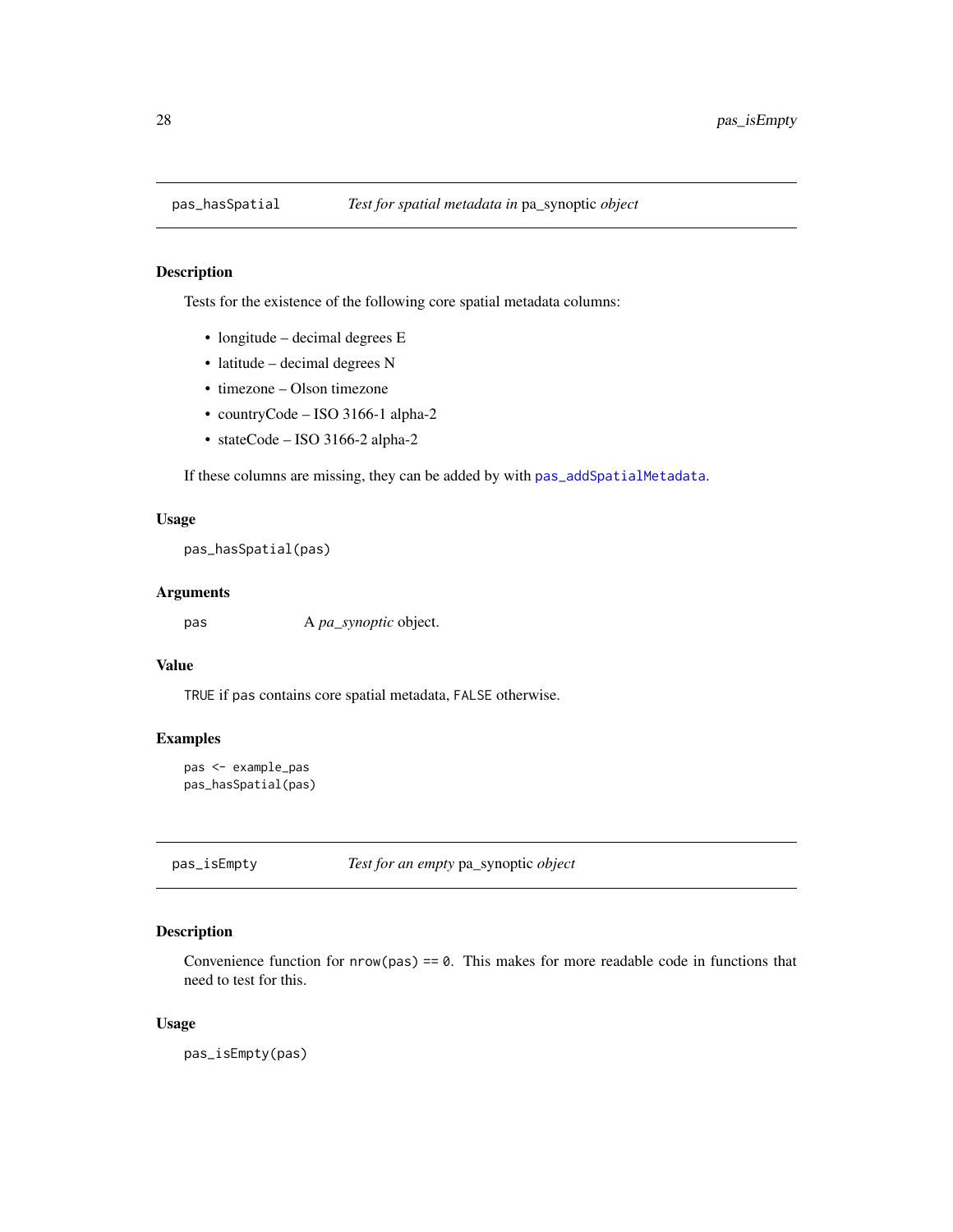#### <span id="page-28-0"></span>pas\_isPas 29

#### Arguments

pas A *pa\_synoptic* object.

# Value

TRUE if no data exist in pas, FALSE otherwise.

# Examples

```
pas <- example_pas
pas_isEmpty(pas)
pas <- pas %>% pas_filter(ID < 0)
pas_isEmpty(pas)
```
#### pas\_isPas *Test for correct structure in a* pa\_synoptic *object*

#### Description

The pas is checked for the "pas" class name and presence of core metadata columns:

- ID Purple Air ID
- label location label
- sensorType PurpleAir sensor type
- longitude decimal degrees E
- latitude decimal degrees N
- timezone Olson timezone
- countryCode ISO 3166-1 alpha-2
- stateCode ISO 3166-2 alpha-2
- pm25\_1hr hourly PM2.5
- pm25\_1day daily PM2.5
- temperature deg F
- humidity  $%$
- pressure mb
- deviceID unique device identifier
- locationID unique location identifier
- deviceDeploymentID unique time series identifier

#### Usage

pas\_isPas(pas = NULL)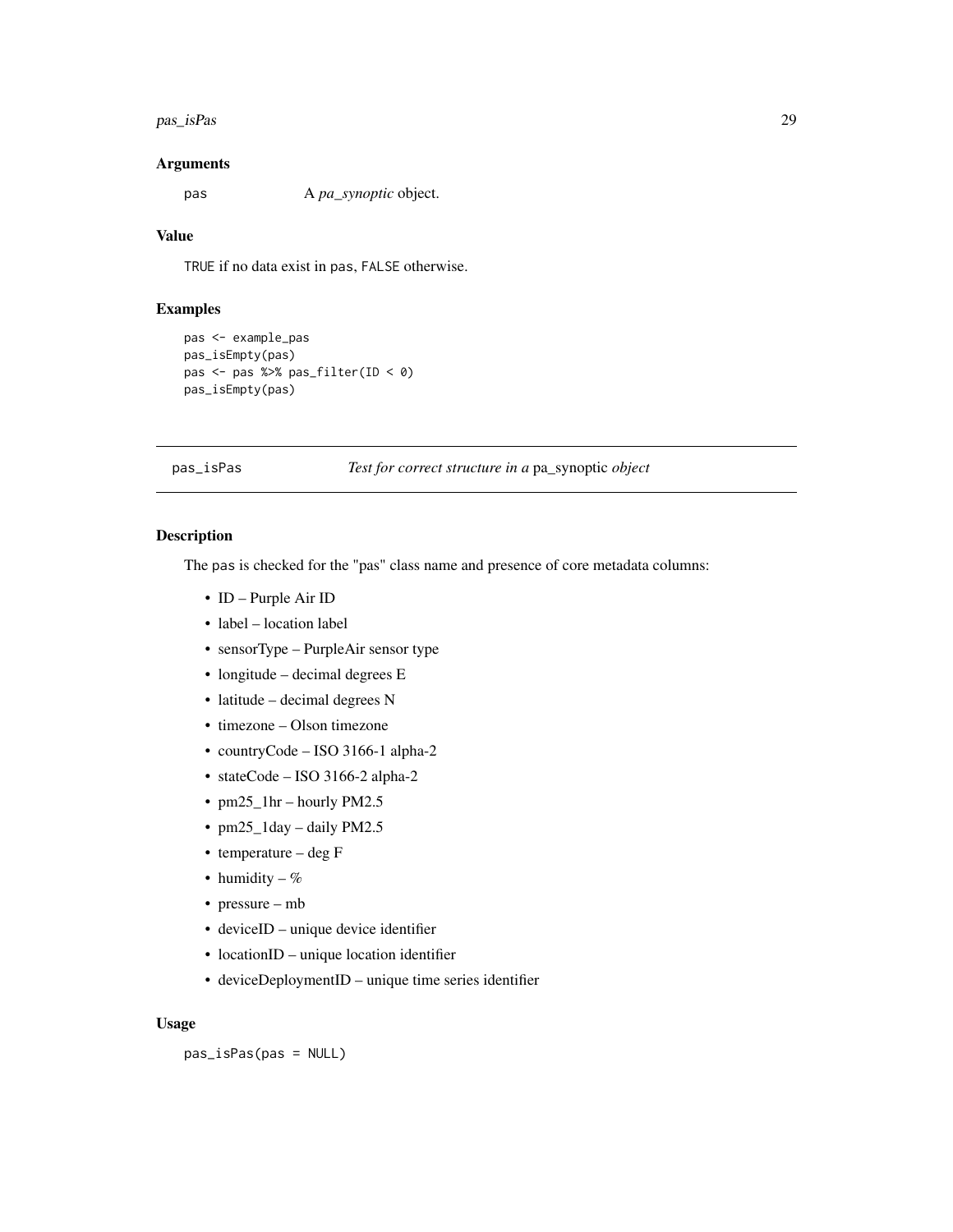#### <span id="page-29-0"></span>Arguments

pas A *pa\_synoptic* object.

# Value

TRUE if pas has the correct structure, FALSE otherwise.

# See Also

[pas\\_enhanceData](#page-18-1)

# Examples

```
pas_isPas(example_pas)
pas_isPas(1:10)
```
# pas\_leaflet *Leaflet interactive map of PurpleAir sensors*

# Description

This function creates interactive maps that will be displayed in RStudio's 'Viewer' tab.

Typical usage would be to use the parameter argument to display pm25 values from one of:

- "pm25\_current"
- "pm25\_10min"
- "pm25\_30min"
- " $pm25_lhr$ "
- "pm25\_6hr"
- "pm25\_1day"
- "pm25\_1week"

Auxiliary parameter arguments can be used to display various Purple Air sensor data. Currently supported parameter arguments include:

- "humidity"
- "pressure"
- "temperature"
- "pwfsl\_closestDistance"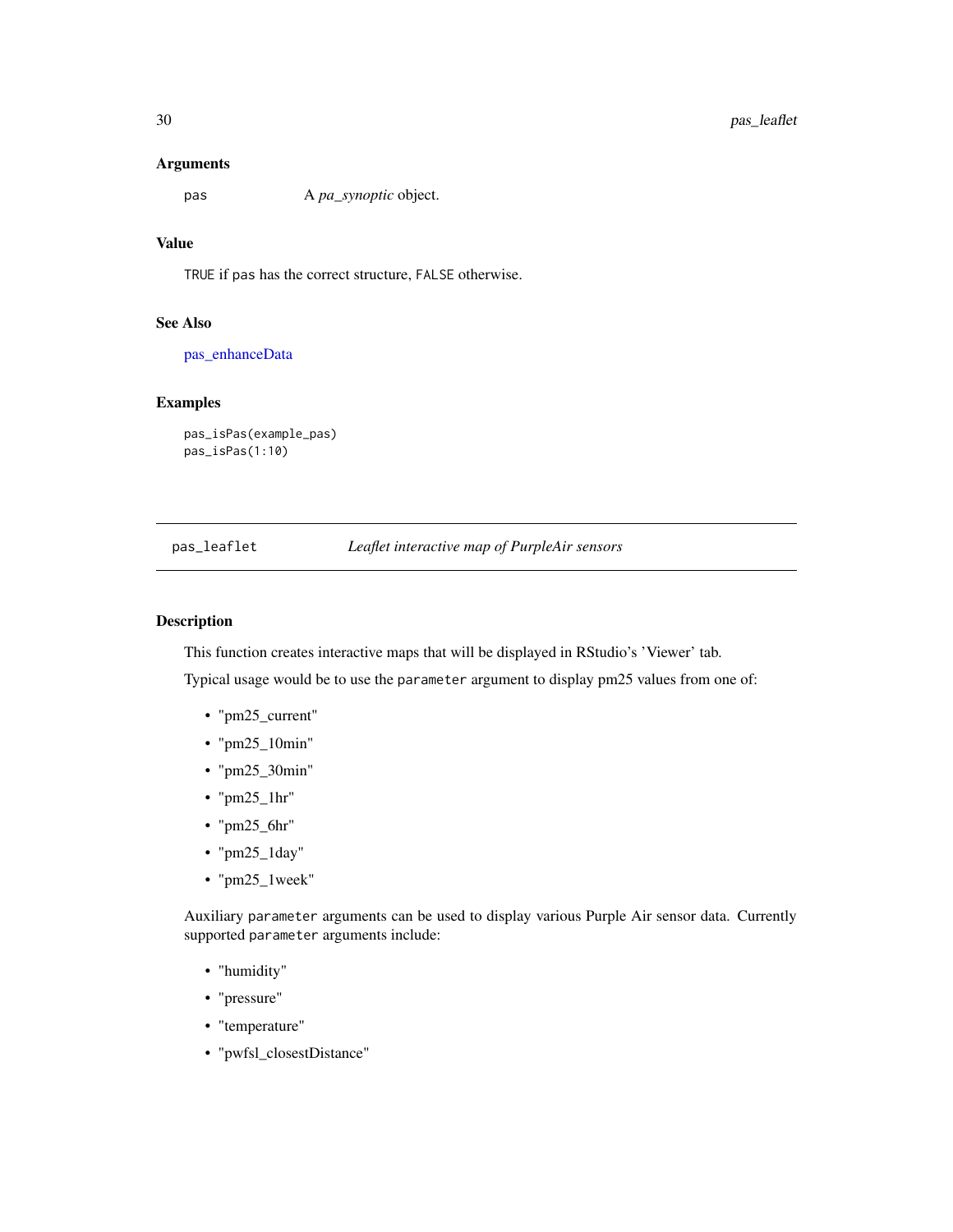# pas\_leaflet 31

# Usage

```
pas_leaflet(
 pas = NULL,
 parameter = "pm25_1hr",
 paletteName = NULL,
 radius = 10,
  opacity = 0.8,
 maptype = "terrain",
  outsideOnly = TRUE
\mathcal{L}
```
#### Arguments

| pas         | PurpleAir Synoptic pas object.                                  |
|-------------|-----------------------------------------------------------------|
| parameter   | Value to plot, e.g. pm25_1hr.                                   |
| paletteName | Predefined color palette name. Can be of the following:         |
|             | $\bullet$ "AQI"                                                 |
|             | • "humidity                                                     |
|             | • "temperature                                                  |
|             | • "distance"                                                    |
| radius      | Radius (pixels) of monitor circles.                             |
| opacity     | Opacity of monitor circles.                                     |
| maptype     | Optional name of leaflet ProviderTiles to use, e.g. terrain.    |
| outsideOnly | Logical specifying subsetting for monitors marked as 'outside'. |

# Details

The maptype argument is mapped onto leaflet "ProviderTile" names. Current mappings include:

- 1. "roadmap" "OpenStreetMap"
- 2. "satellite" "Esri.WorldImagery"
- 3. "terrain" "Esri.WorldTopoMap"
- 4. "toner" "Stamen.Toner"

If a character string not listed above is provided, it will be used as the underlying map tile if available. See <https://leaflet-extras.github.io/leaflet-providers/> for a list of "provider tiles" to use as the background map.

# Value

A leaflet "plot" object which, if not assigned, is rendered in Rstudio's 'Viewer' tab.

# Note

The paletteName parameter can take the name of an RColorBrewer paeltte, *e.g.* "BuPu" or "Greens".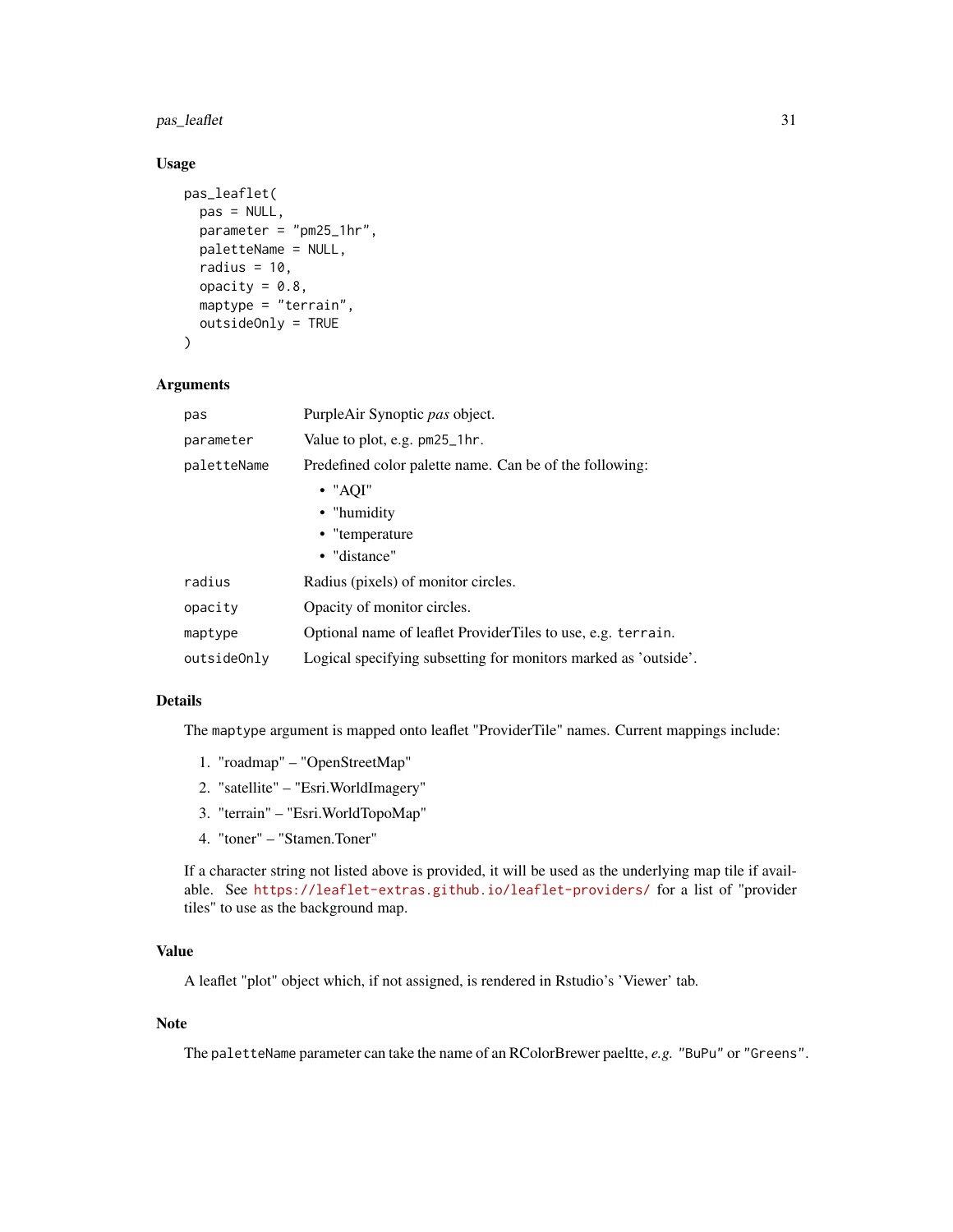# Examples

```
library(AirSensor)
setArchiveBaseUrl("http://data.mazamascience.com/PurpleAir/v1")
# California
ca <-
 pas_load() %>%
 pas_filter(stateCode == 'CA')
if ( interactive() ) {
 pas_leaflet(ca, parameter = "pm25_1hr")
 pas_leaflet(ca, parameter = "temperature")
 pas_leaflet(ca, parameter = "humidity")
 pas_leaflet(ca, parameter = "pwfsl_closestDistance", maptype = "satellite")
}
```
#### <span id="page-31-1"></span>pas\_load *Load PurpleAir synoptic data*

#### Description

A pre-generated *pa\_synoptic* object will be loaded for the given date. These files are generated each day and provide a record of all currently installed PurpleAir sensors for the day of interest. With default arguments, this function will always load data associated with the most recent pre-generated file – typically less than one hour old.

The datestamp can be anything that is understood by lubrdiate::ymd() including either of the following recommended formats:

- "YYYYmmdd"
- "YYYY-mm-dd"

By default, the host computer's date is used.

The *pas* object for a specific hour may be loaded by specifying datestamp = "YYYYmmddHH".

#### Usage

```
pas_load(
  datestamp = NULL,
  retries = 30,
  timezone = "America/Los_Angeles",
  archival = FALSE,verbose = TRUE
)
```
<span id="page-31-0"></span>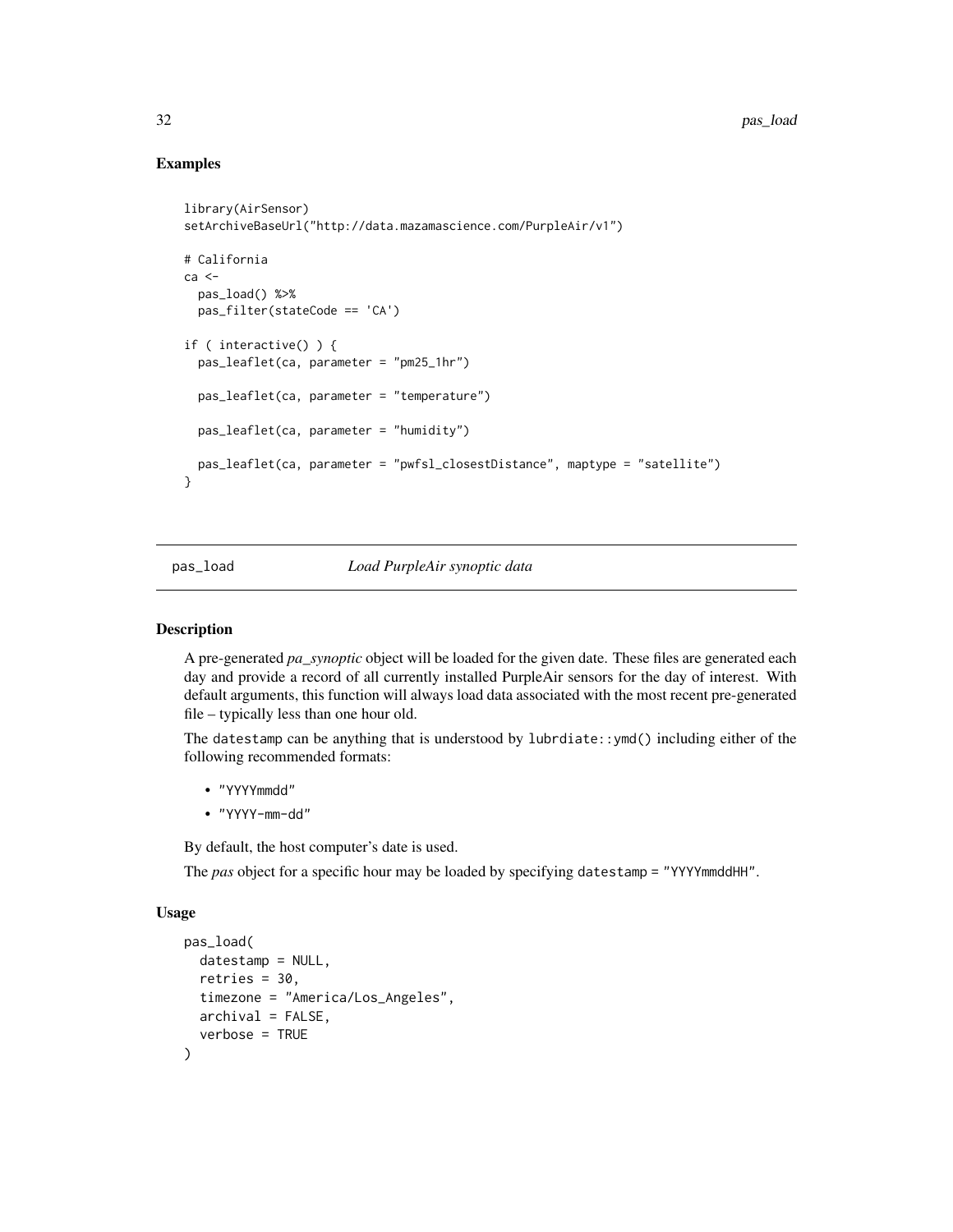# <span id="page-32-0"></span>pas\_palette 33

#### Arguments

| datestamp | Local date string in valid YYYY-mm-dd format. See description.                                              |
|-----------|-------------------------------------------------------------------------------------------------------------|
| retries   | Max number of days to go back and try to load if requested date cannot be<br>retrieved.                     |
| timezone  | Timezone used to interpret datestamp.                                                                       |
| archival  | Logical specifying whether a version should be loaded that includes sensors that<br>have stopped reporting. |
| verbose   | Logical controlling the generation of warning and error messages.                                           |

#### Value

A PurpleAir Synoptic *pas* object.

#### See Also

[pas\\_createNew](#page-16-1)

# Examples

```
library(AirSensor)
setArchiveBaseUrl("http://data.mazamascience.com/PurpleAir/v1")
pas <- pas_load()
if ( interactive() ) {
  pas %>%
   pas_filter(stateCode == "CA") %>%
   pas_leaflet()
```
pas\_palette *Color palettes for PurpleAir*

# Description

}

Generates color palettes for PurpleAir synoptic data with the intention of having a reproducible functional color generator.

#### Usage

```
pas\_palette(pas = NULL, paletteName = "AQI", parameter = "pm25_1hr", ...)
```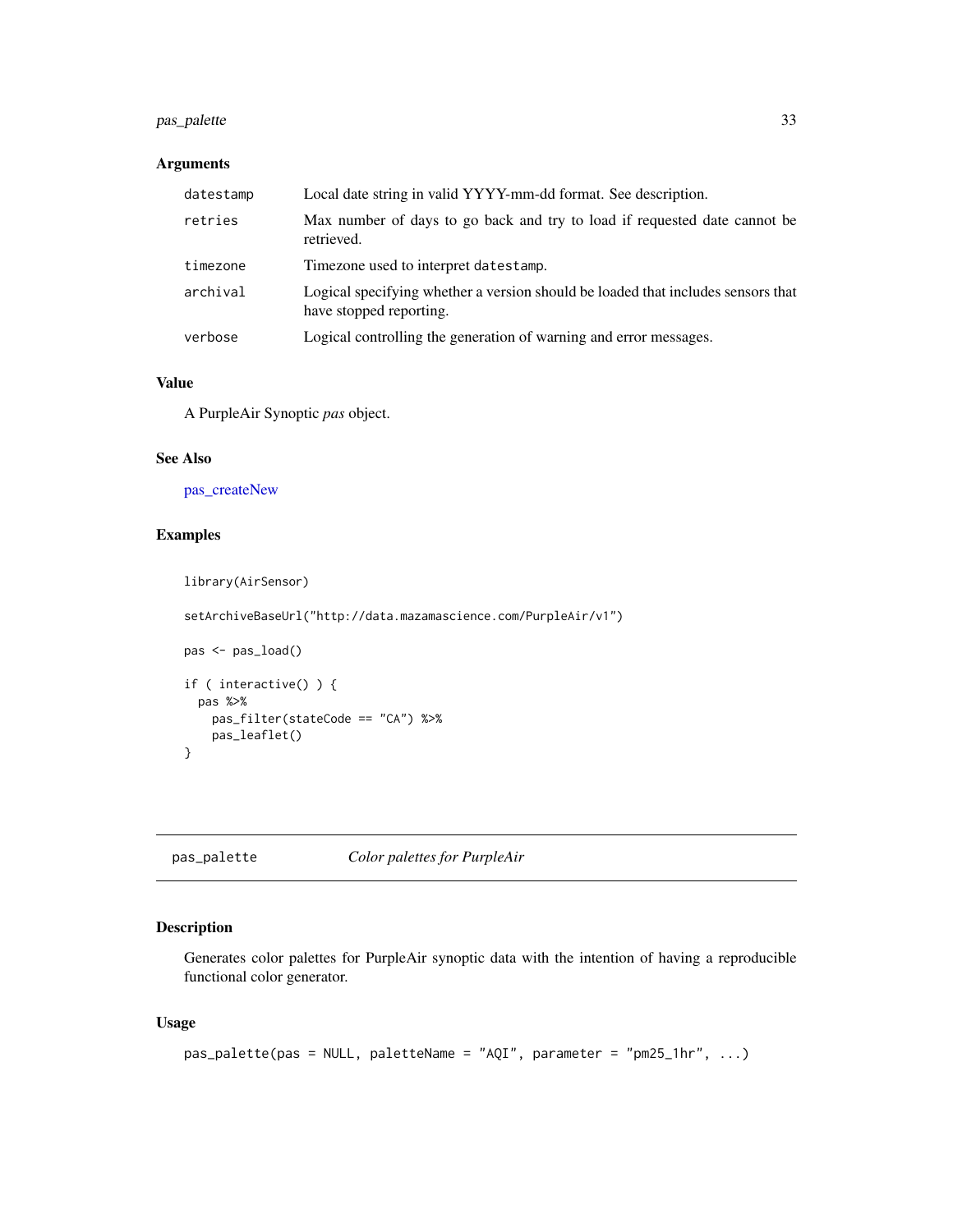#### <span id="page-33-0"></span>**Arguments**

| pas         | Enhanced data frame of PurpleAir synoptic data.             |
|-------------|-------------------------------------------------------------|
| paletteName | A predefined color palette name. Can be of the following:   |
|             | $\bullet$ "AOI"                                             |
|             | • "humidity                                                 |
|             | • "temperature"                                             |
|             | • "distance"                                                |
| parameter   | Value to generate colors for, e.g. pm25_1hr.                |
| .           | Additional arguments passed on to leaflet::color~functions. |

# Value

An object that consists of a label and color dataframe, and calculated color values from PurpleAir sensors

#### Note

The paletteName parameter can take the name of an RColorBrewer paeltte, *e.g.* "BuPu" or "Greens".

pas\_staticMap *Static map of PurpleAir sensors*

#### Description

Creates a static map of a *pas* object

Users can create a map using any numeric data column within the *pas* object:

"pm25" "temperature" "humidity" "pressure" "pm25\_current" "pm25\_10min" "pm25\_30min" "pm25\_1hr" "pm25\_6hr" "pm25\_1day" "pm25\_1week" "pwfsl\_closestDistance"

Available paletteName options include an "AQI" color palette, as well as a suite of sequential and diverging palettes from the **RColorBrewer** R package.

#### The sequential palette names are

"Blues" "BuGn" "BuPu" "GnBu" "Greens" "Greys" "Oranges" "OrRd" "PuBu" "PuBuGn" "PuRd" "Purples" "RdPu" "Reds" "YlGn" "YlGnBu" "YlOrBr" "YlOrRd"

The diverging palette names are

"BrBG" "PiYG" "PRGn" "PuOr" "RdBu" "RdGy" "RdYlBu" "RdYlGn" "Spectral"

Additional map tile info found at: <http://maps.stamen.com/>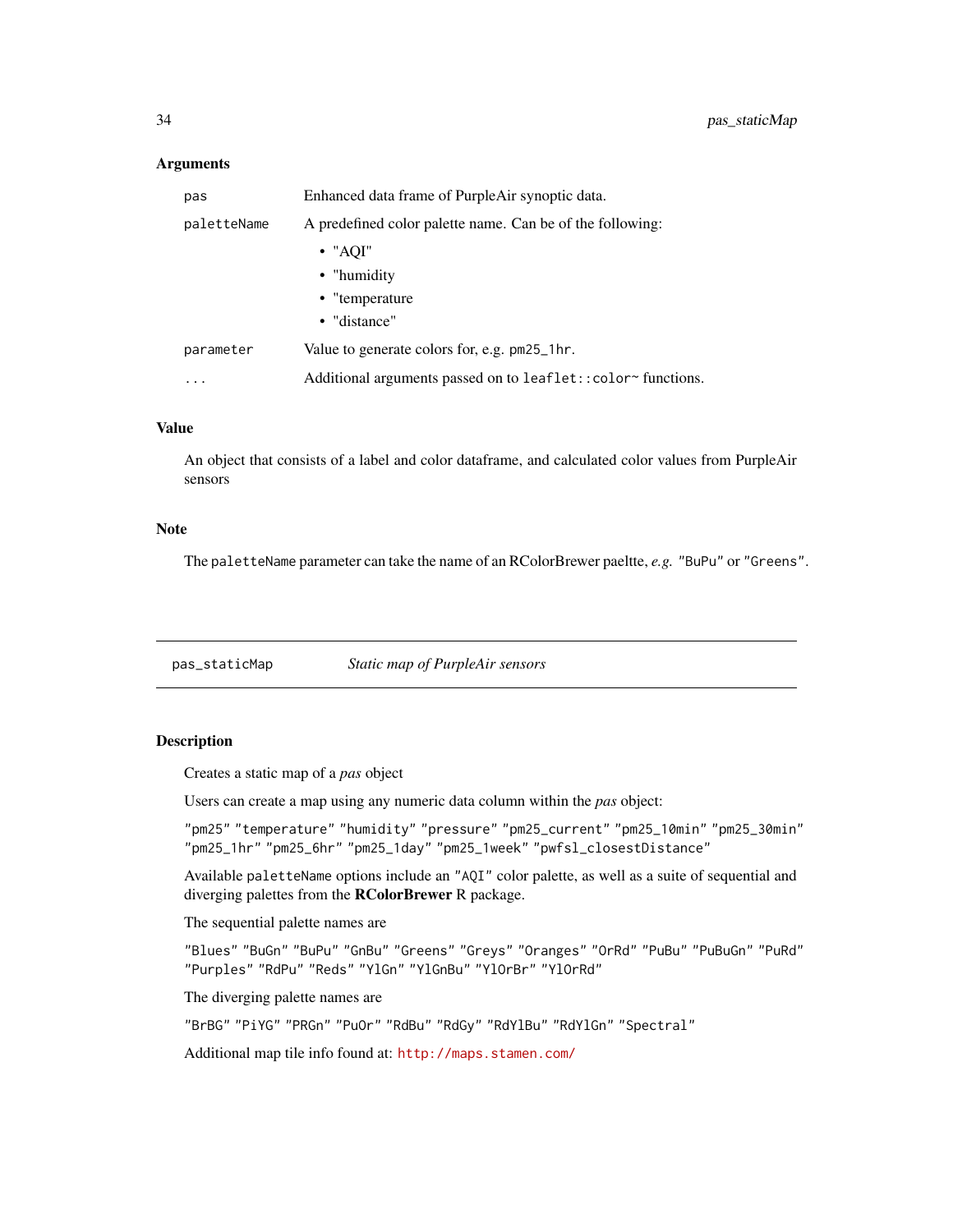# pas\_staticMap 35

# Usage

```
pas_staticMap(
  pas = NULL,
  \frac{1}{2} parameter = "pm25_1hr",
  paletteName = "Purples",
  mapTheme = "terrain",
  mapShape = "sq",
  direction = 1,
  minScale = 0,maxScale = 150,shape = 15,
  size = 2,alpha = 0.8,
  bbuff = 0.5,
  zoomAdjust = 0,
  ...
\mathcal{L}
```
# Arguments

| pas         | PurpleAir Synoptic pas object.                                                                       |
|-------------|------------------------------------------------------------------------------------------------------|
| parameter   | Value to plot, e.g. pm25_1hr.                                                                        |
| paletteName | Base color or palette name to be used.                                                               |
| mapTheme    | Default is "terrain", see description for additional options.                                        |
| mapShape    | Default is "square", can also be "natural".                                                          |
| direction   | Legend color direction.                                                                              |
| minScale    | Minimum value to set scale for color gradient. Default is 0.                                         |
| maxScale    | Maximum value to set scale for color gradient. Default is 150.                                       |
| shape       | Symbol to use for points.                                                                            |
| size        | Size of points.                                                                                      |
| alpha       | Opacity of points.                                                                                   |
| bbuff       | Bounding box buffer. Default is 0.1.                                                                 |
| zoomAdjust  | Adjustment to map zoom level $(-1:3)$ .                                                              |
| .           | Additional options: the legend can disabled guide = FALSE, and renamed with<br>name= "Example name". |

# Value

A ggplot object.

# Examples

library(AirSensor)

LA\_basin <-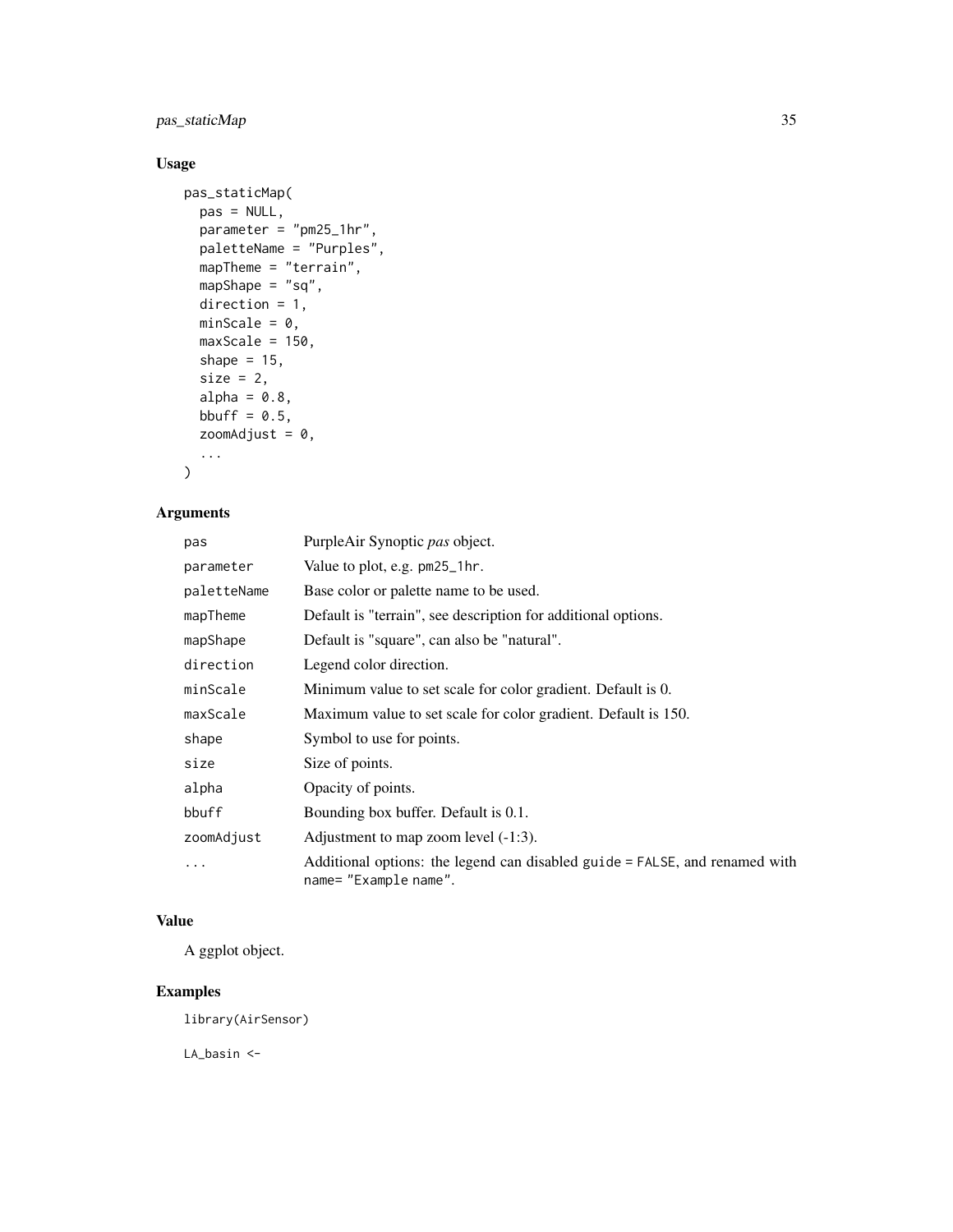```
example_pas %>%
 pas_filterArea(-118.5, -117.5, 33.5, 34.5)
pas_staticMap(LA_basin, paletteName = "AQI", zoomAdjust = 1)
```
#### pas\_upgrade *Upgrade* pa\_synoptic *object format*

# Description

The pas is checked for the latest pa\_synoptic format and presence of core metadata columns:

- ID Purple Air ID
- label location label
- DEVICE\_LOCATIONTYPE location descriptor
- THINGSPEAK\_PRIMARY\_ID Thingspeak API access ID
- THINGSPEAK\_PRIMARY\_ID\_READ\_KEY Thingspeak API access key
- THINGSPEAK\_SECONDARY\_ID Thingspeak API access ID
- THINGSPEAK\_SECONDARY\_ID\_READ\_KEY Thingspeak API access key
- longitude decimal degrees E
- latitude decimal degrees N
- pm25 latest PM25
- lasteSeenDate last update datetime
- sensorType PurpleAir sensor type
- flag\_hidden hidden flag
- isOwner owner logical
- humidity  $%$
- temperature deg F
- pressure mb
- age sensor age
- parentID device parent ID
- timezone Olson timezone
- flag\_highValue out of spec flag
- flag\_attenutation\_hardware hardware failure flag
- Ozone1 latest ozone data
- pm25\_current current PM2.5 data
- pm25\_10min 10-minute average PM2.5 data
- pm25\_30min 30-minute average PM2.5 data
- pm25\_1hr 1-hour average PM2.5 data
- pm25\_6hr 6-hour average PM2.5 data

<span id="page-35-0"></span>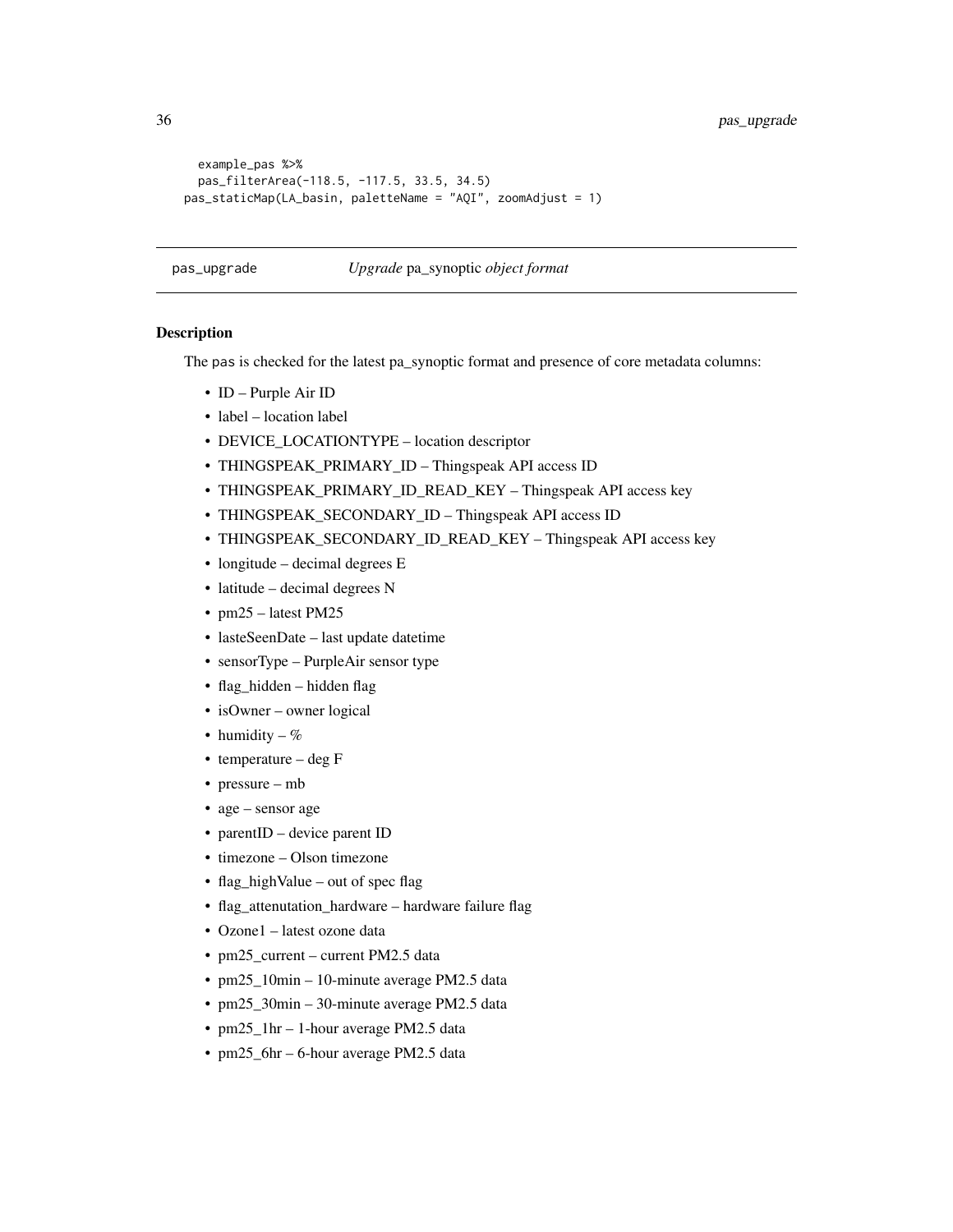- pm25\_1day 1-day PM2.5 average data
- pm25\_1week 1-week PM2.5 average data
- statsLastModifiedDate last modified date
- statsLastModifiedInterval interval between modified date
- deviceID unique device identifier
- locationID generated location ID
- deviveDeploymentID generated unique ID
- countryCode ISO 3166-1 alpha-2
- stateCode ISO 3166-2 alpha-2
- timezone location timezone
- airDistrict Air district, if any
- pwfsl\_closestDistance nearest regulatory monitor distance, meters
- pwfsl\_closestMonitorID nearest regularoty monitor ID
- sensorManufacturer hardware manufacturer
- targetPollutant target pollutant data
- technologyType type of sensor technology
- communityRegion defined regional community.

#### Usage

pas\_upgrade(pas = NULL, verbose = TRUE)

### Arguments

| pas     | A <i>pa_synoptic</i> object.        |
|---------|-------------------------------------|
| verbose | (logical) Display upgrade messages. |

#### Value

TRUE if pas has the correct structure, FALSE otherwise.

```
library(AirSensor)
```

```
# Initialize the required spatial utilities
initializeMazamaSpatialUtils()
```

```
# Use outdated pa_synoptic database
setArchiveBaseUrl('http://data.mazamascience.com/PurpleAir/v1')
```

```
pas <-
  pas_load() %>%
  pas_upgrade()
```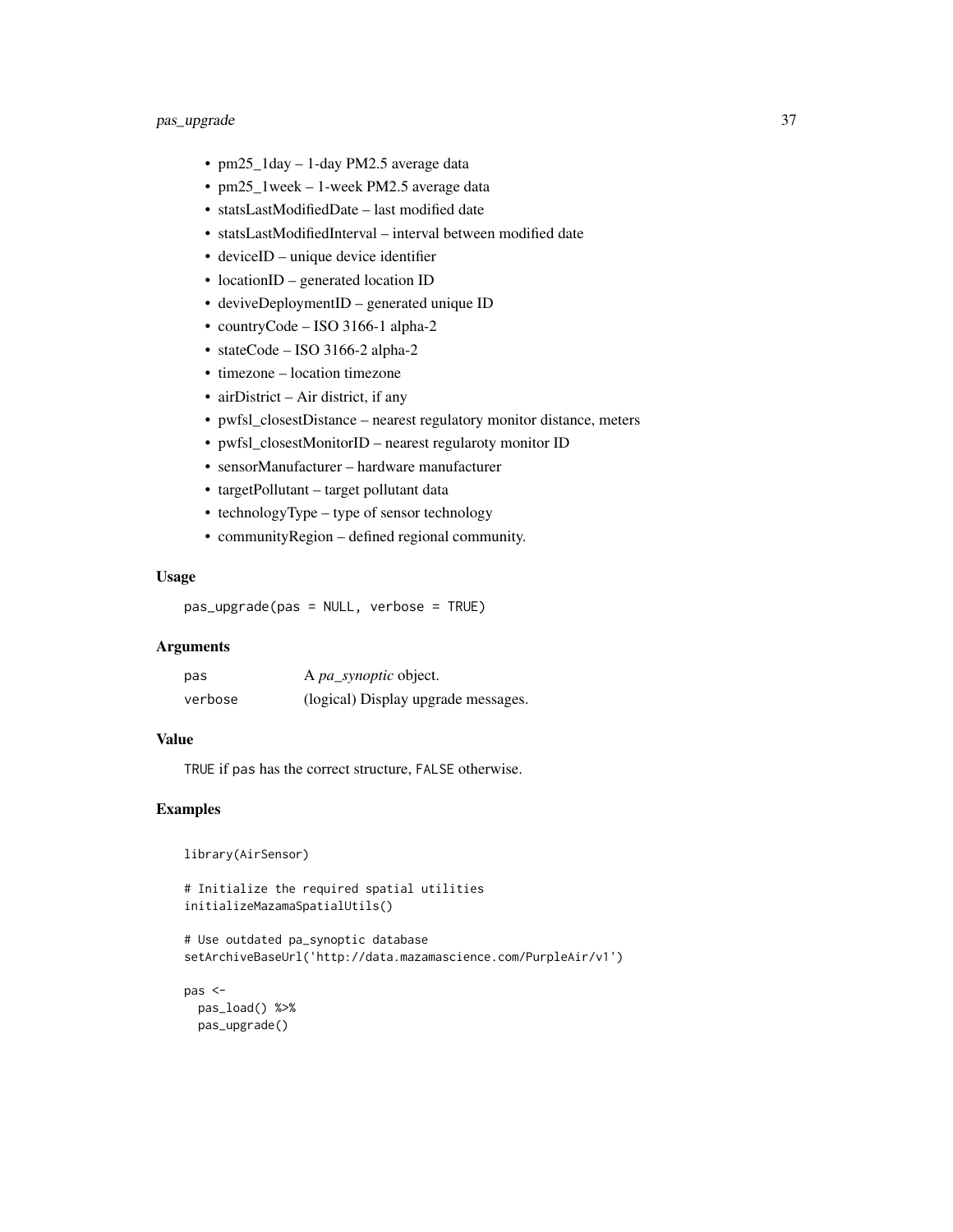patData\_aggregate *Aggregate PurpleAir Timeseries Data*

#### Description

Aggregate a dataframe into temporal bins and apply a function. Temporal aggregation involves splitting a dataframe into separate bins along its datetime axis. FUN is mapped to the df dataframe records in each bin which are then recombined into an aggregated dataframe.

#### Usage

```
patData_aggregate(
  df,
  FUN = function(df) { mean(df$pm25_A + df$pm25_B, na.rm = TRUE) },
 unit = "minutes",
  count = 60)
```
### Arguments

| df         | Timeseries <i>pat</i> data, or timeseries data.frame with valid <i>datetime</i> column. |
|------------|-----------------------------------------------------------------------------------------|
| <b>FUN</b> | The function to be applied to each vector of numeric df.                                |
| unit       | Character string specifying temporal units for binning.                                 |
| count      | Number of units per bin.                                                                |

#### Details

This function is intended for advanced users who wish to have more flexibility than the standard *pat\_aggregate()* while aggregating timeseries data. FUN can operate and access all numeric vectors within the data frame df and must return a matrix or tibble of numeric values. Any errors generated during application of FUN on subsets of df must be handled as in the example.

### Value

Returns an aggregated *data.frame* object.

```
library(AirSensor)
# Single day subset
pat <-
 example_pat %>%
 pat_filterDate(20180813, 20180814)
# Two Sample Student T-Test (advanced users only - see details.)
FUN_ttest \leq function(x) {
```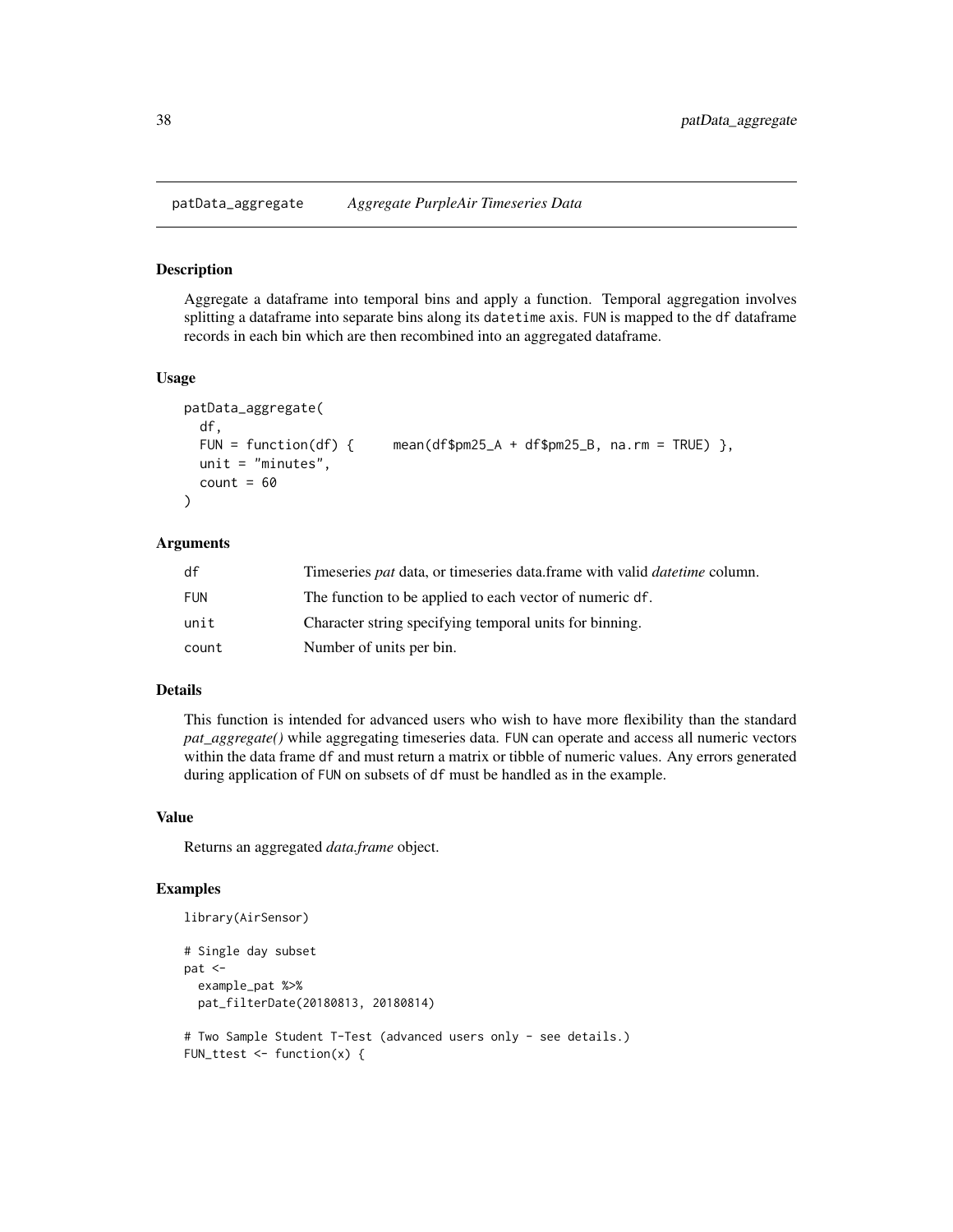```
result \leq - try({
   hourly_ttest <- stats::t.test(x$pm25_A, x$pm25_B, paired = FALSE)
   tbl <- dplyr::tibble(
     t_score = as.numeric(hourly_ttest$statistic),
      p_value = as.numeric(hourly_ttest$p.value),
      df_value = as.numeric(hourly_ttest$parameter)
   )
 }, silent = TRUE)
 if ( "try-error" %in% class(result) ) {
   tbl <- dplyr::tibble(
      t_score = as.numeric(NA),
      p_value = as.numeric(NA),
      df_value = as.numeric(NA)
   )
 }
 return(tbl)
}
t.testStats <-
 pat %>%
 pat_extractData() %>% # Note: Extract the timeseries data.frame
 patData_aggregate(FUN_ttest)
head(t.testStats)
```
<span id="page-38-0"></span>pat\_aggregate *Aggregate PurpleAir Timeseries Object*

### Description

Aggregate PurpleAir timeseries (*pat*) object along its datetime axis. Temporal aggregation involves splitting a *pat* object into separate bins along its datetime axis. FUN is mapped to the *pat* numeric variables in each bin, which are then recombined into an aggregated *pat* object containing the same metadata as the incoming pat.

#### Usage

```
pat_aggregate(
 pat,
 FUN = function(x) { mean(x, na.rm = TRUE) },
 unit = "minutes",
 count = 60)
```
## Arguments

| pat   | PurpleAir Timeseries pat object.                               |
|-------|----------------------------------------------------------------|
| FUN   | The function to be applied to each vector of numeric pat data. |
| unit  | Character string specifying temporal units for binning.        |
| count | Number of units per bin.                                       |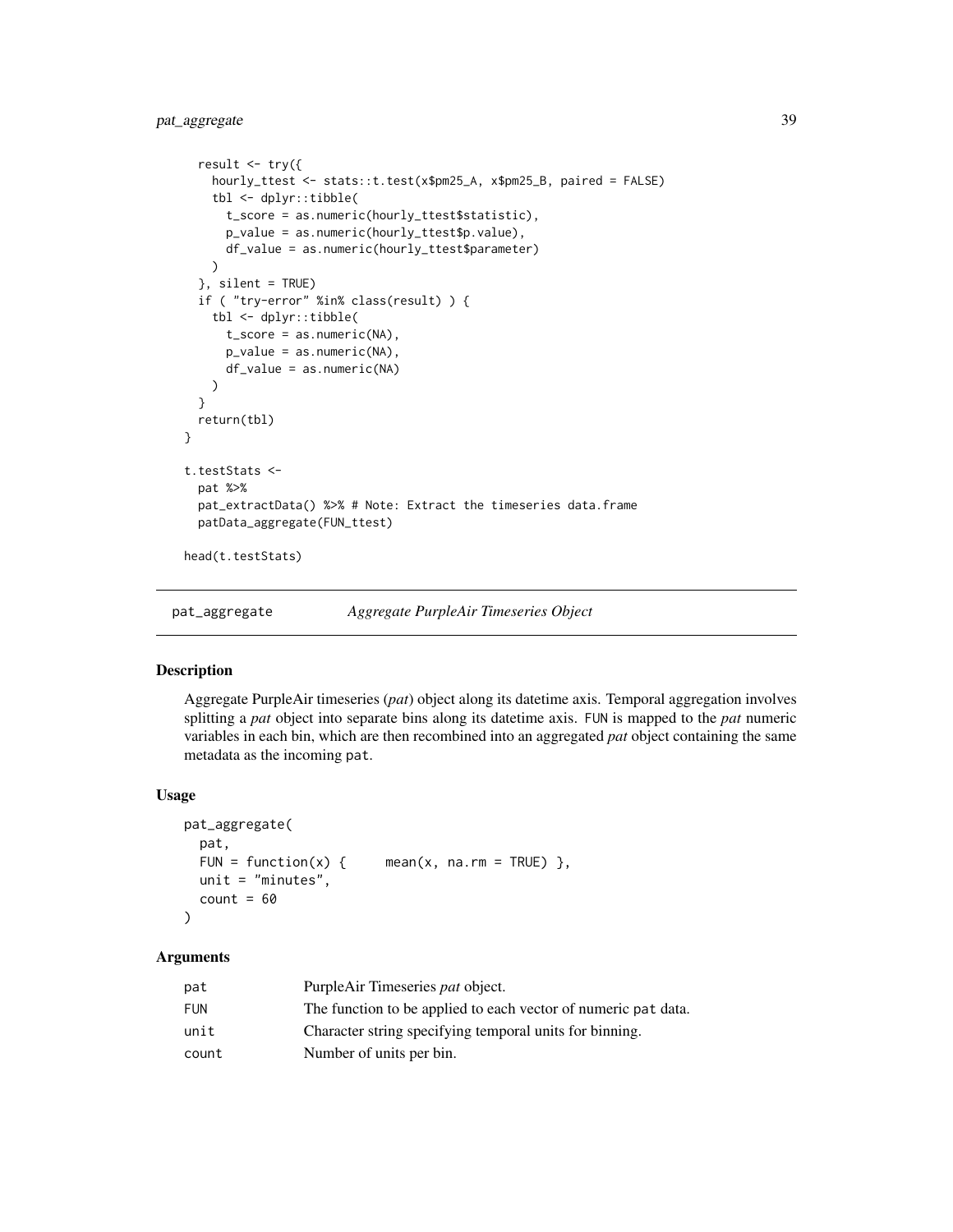## Details

FUN must operate on univariate numeric vectors and return a scalar value. Besides the data variable, no additional arguments will be provided to this function. This means that functions like mean and max will need to be wrapped in a function that specifies na. rm = TRUE. See the examples below.

#### Value

Returns an aggregated *pat* object.

```
library(AirSensor)
# Single day subset
pat <-
  example_pat %>%
  pat_filterDate(20180813, 20180814)
# Create aggregation functions
FUN_mean \leq function(x) mean(x, na.rm = TRUE)
FUN_max \leq function(x) max(x, na.rm = TRUE)
FUN_count <- function(x) length(na.omit(x))
# Hourly means
pat %>%
  pat_aggregate(FUN_mean) %>%
  pat_extractData() %>%
  dplyr::select(1:9)
# Hourly maxes
pat %>%
  pat_aggregate(FUN_max) %>%
  pat_extractData() %>%
  dplyr::select(1:9)
# Hourly counts
pat %>%
  pat_aggregate(FUN_count) %>%
  pat_extractData() %>%
  dplyr::select(1:9)
# Alternative 10 minute aggregation (advanced users only - see details.)
pat %>%
  pat_aggregate(FUN_max, unit = "minutes", count = 10) %>%
  pat_extractData() %>%
  dplyr::select(1:9) %>%
  dplyr::slice(1:6)
```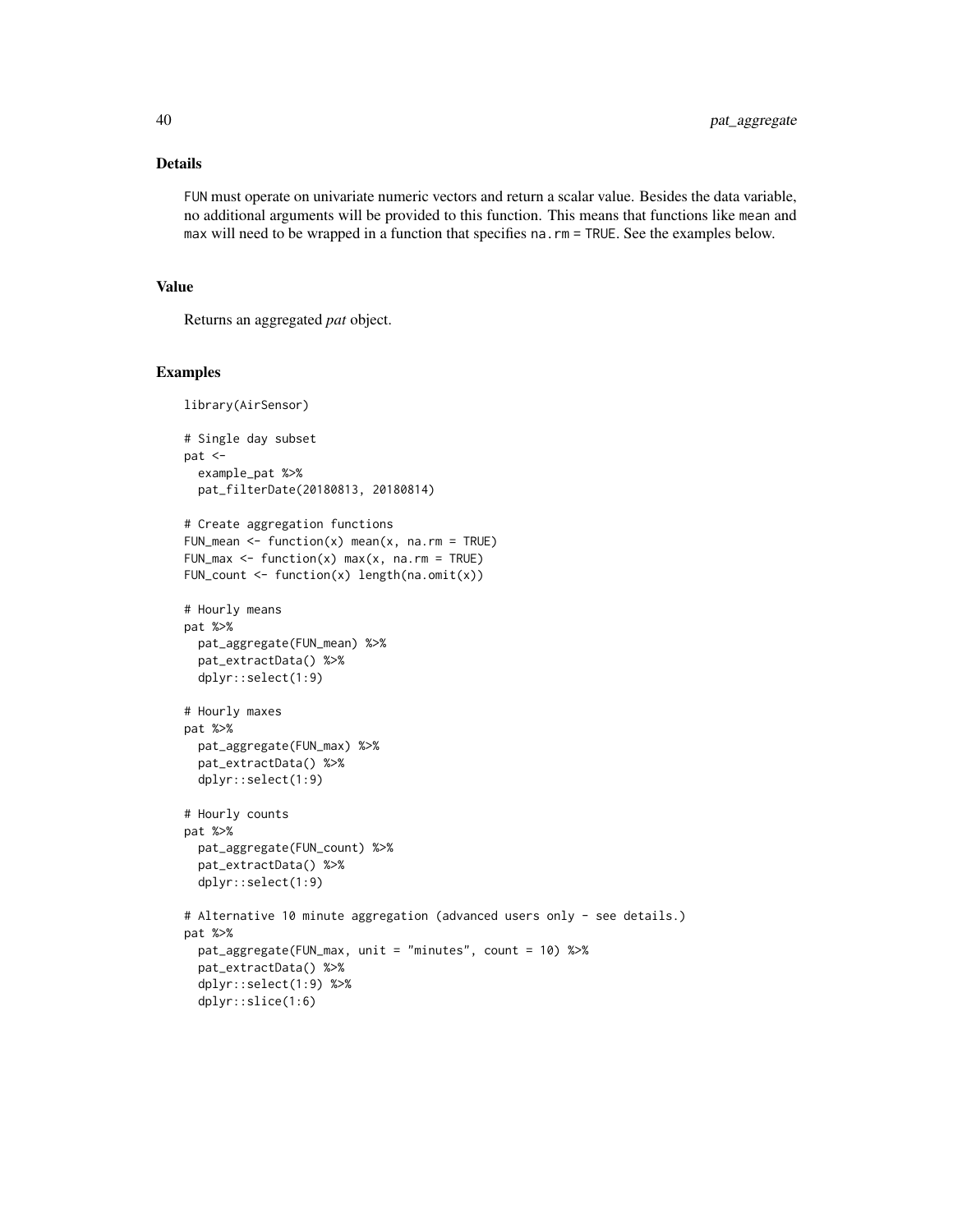pat\_aggregateOutlierCounts

*Aggregate data with count of outliers in each bin*

# Description

Aggregate data with count of outliers in each bin

# Usage

```
pat_aggregateOutlierCounts(
 pat = NULL,
 unit = "minutes",
 count = 60,
 windowSize = 23,
  thresholdMin = 8
\lambda
```
## Arguments

| pat          | PurpleAir Timeseries pat object.                                       |
|--------------|------------------------------------------------------------------------|
| unit         | Character string specifying temporal units for binning.                |
| count        | Number of units per bin.                                               |
| windowSize   | the size of the rolling window. Must satisfy window Size $\leq$ count. |
| thresholdMin | the minimum threshold value to detect outliers via hampel filter       |

## Value

data.frame A data.frame with flag counts per bin.

### See Also

pat\_aggregateData

```
library(AirSensor)
library(ggplot2)
df <-
  pat_aggregateOutlierCounts(example_pat_failure_A)
# Plot the counts
multi_ggplot(
  # A Channel
  ggplot(df, aes(x = datetime, y = pm25_A.outlierCount)) + geom-point(),
```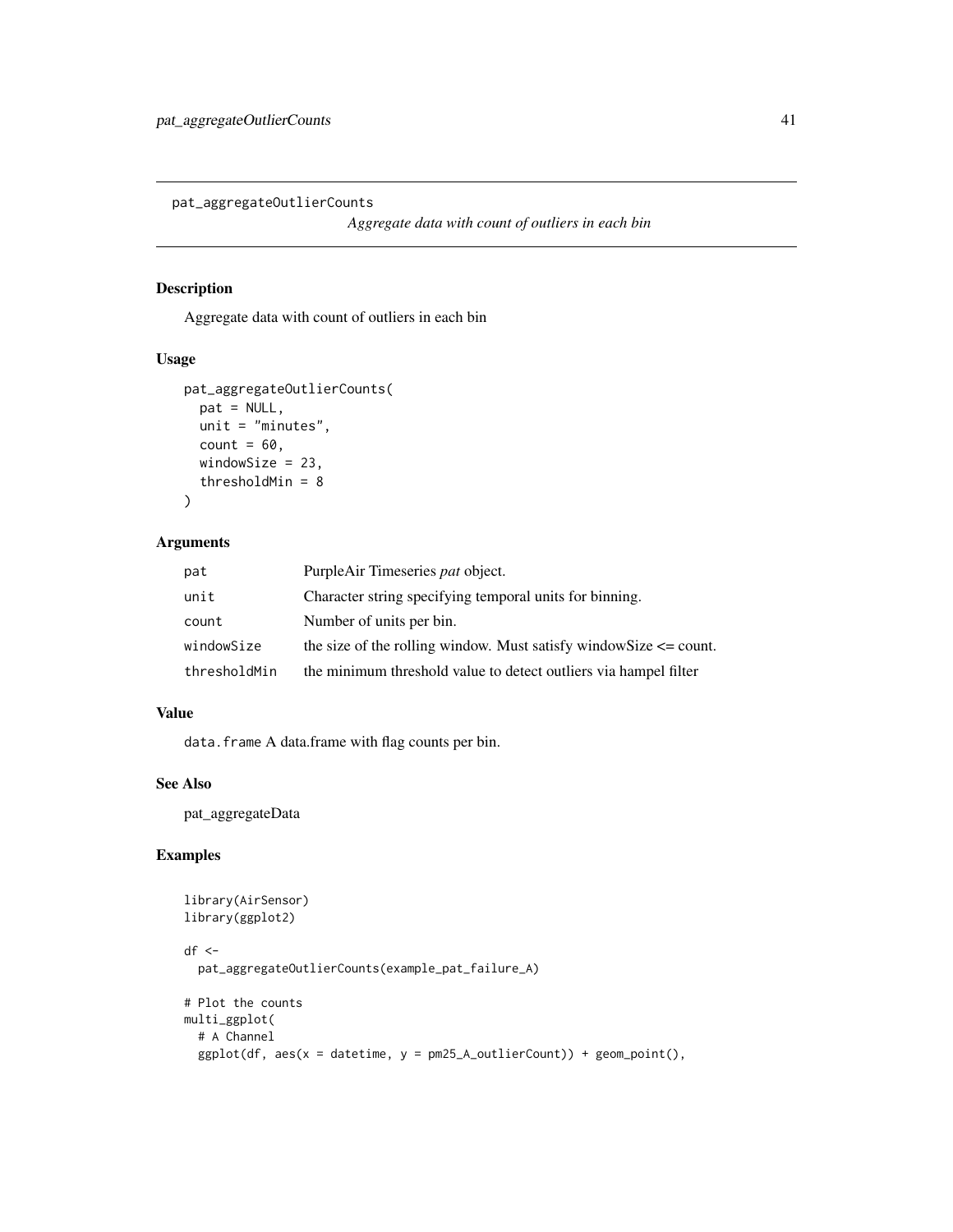```
# B Channel
 ggplot(df, aes(x = datetime, y = pm25_B.outlierCount)) + geom-point(),# Humidity
 ggplot(df, aes(x = datetime, y = humidity_outlierCount)) + geom\_point(),# Temperature
 ggplot(df, aes(x = datetime, y = temperature_countierCount)) + geom-point())
```
pat\_createAirSensor *Create an Air Sensor object*

## Description

Converts data from a *pat* object with an irregular time axis to an *airsensor* object where the numeric data has been aggregated along a standardized hourly time axis, as well as adding additional required metadata for compatibility with the \*PWFSLSmoke\* package.

#### Usage

```
pat_createAirSensor(
  pat = NULL,parameter = "pm25",
  FUN = PurpleAirQC_hourly_AB_01,
  ...
)
```
### **Arguments**

| pat        | PurpleAir Timeseries pat object.                                                                   |
|------------|----------------------------------------------------------------------------------------------------|
| parameter  | Parameter for which to create an univariate <i>airsensor</i> object. See details.                  |
| <b>FUN</b> | Algorithm applied to <i>pat</i> object for hourly aggregation and quality control. See<br>details. |
| $\cdots$   | (optional) Additional parameters passed into FUN.                                                  |

#### Details

FUN allows users to provide custom aggregation and quality-control functions that are used to create an *airsensor* object. The FUN must accept a *pat* object as the first argument and return a dataframe with a regular hourly datetime axis. FUN can access and utilize any component of a standard *pat* object (e.g pm25\_A, temperature, etc.) as well as define new variables in the *pat* data. See examples.

parameter allows user to select which variable to use for the univariate *airsensor* object (e.g 'pm25\_A', 'humidity', etc.). Furthermore the parameter can be a new variable created via FUN evaluation. See examples.

Additional named parameters can be be passed to FUN through ....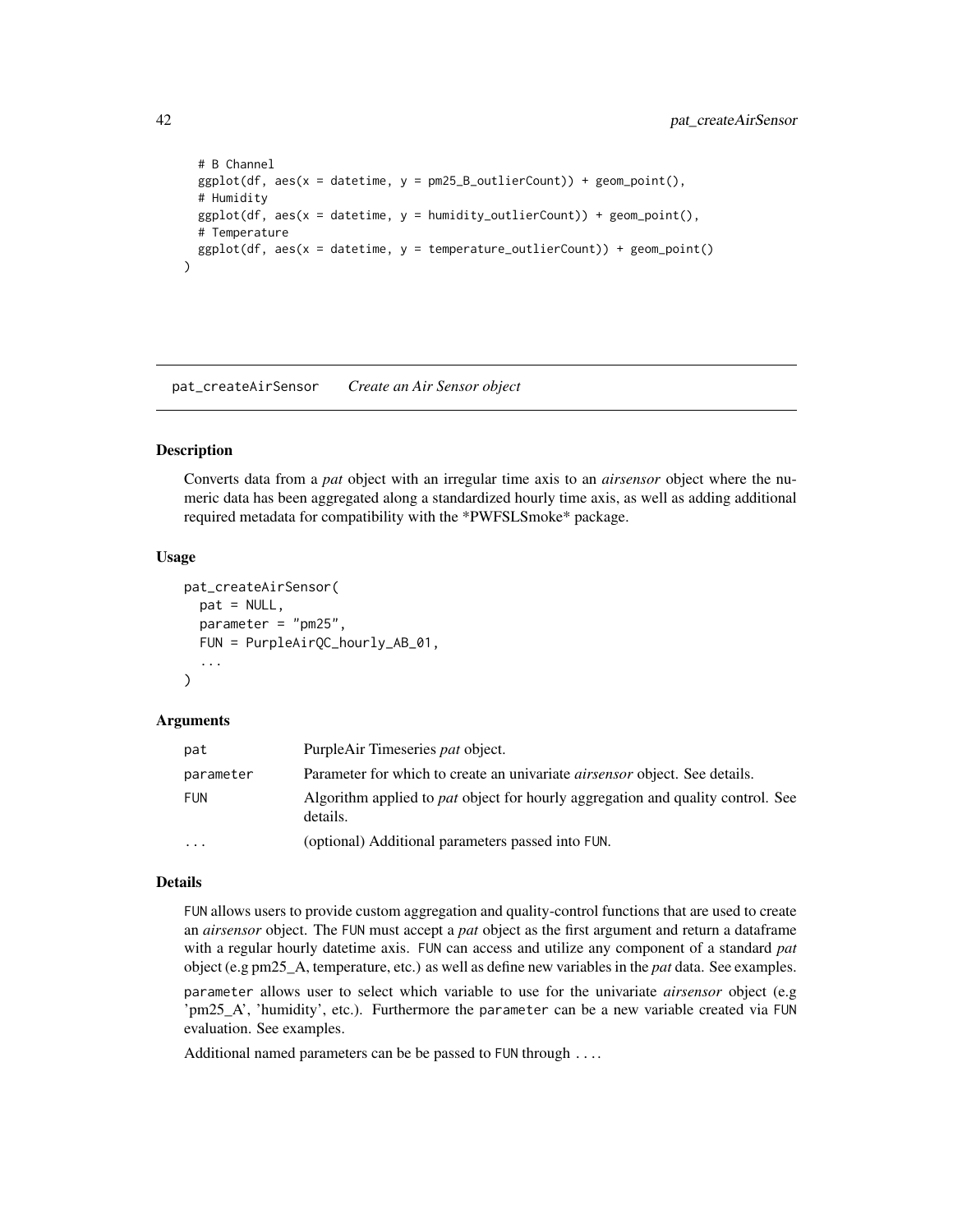# Value

An "airsensor" object of aggregated PurpleAir Timeseries data.

#### See Also

```
PurpleAirQC_hourly_AB_01
```
[pat\\_aggregate](#page-38-0)

z = .005

```
library(AirSensor)
# Default FUN = PurpleAirQC_hourly_AB_00
sensor <- pat_createAirSensor(example_pat)
PWFSLSmoke::monitor_timeseriesPlot(sensor, shadedNight = TRUE)
# Try out other package QC functions
example_pat %>%
 pat_createAirSensor(FUN = PurpleAirQC_hourly_AB_01) %>%
 PWFSLSmoke::monitor_timeseriesPlot(shadedNight = TRUE)
example_pat %>%
 pat_createAirSensor(FUN = PurpleAirQC_hourly_AB_01) %>%
 PWFSLSmoke::monitor_timeseriesPlot(shadedNight = TRUE)
# Custom FUN
humidity_correction <- function(pat, z = 0) {
 # Default hourly aggregation
 hourlyData <-
   pat %>%
   pat_aggregate() %>%
   pat_extractData()
 # Create custom_pm variable
 pm25 <- (hourlyData$pm25_A + hourlyData$pm25_B) / 2
 hum <- hourlyData$humidity
 temp <- hourlyData$temperature
 hourlyData$custom_pm <- pm25 - (pm25 * hum * z)
 return(hourlyData)
}
# Evaluate custom FUN
sensor <- pat_createAirSensor(
 example_pat,
 parameter = "custom_pm",
 FUN = humidity_correction,
```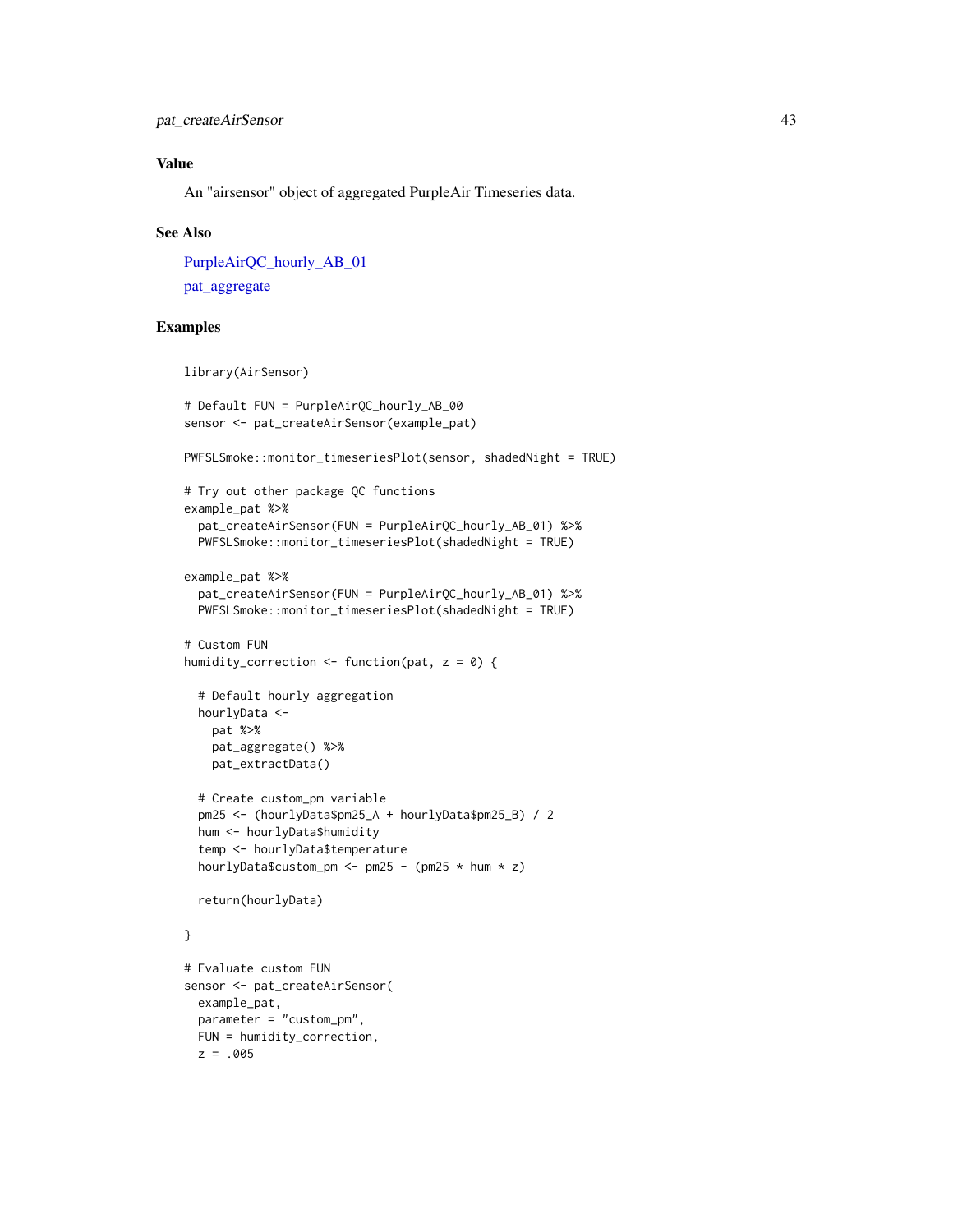PWFSLSmoke::monitor\_timeseriesPlot(sensor, shadedNight = TRUE)

<span id="page-43-0"></span>pat\_createNew *Load latest PurpleAir time series data*

# Description

Retrieve and parse timeseries data from the Thingspeak API for specific PurpleAir sensors.

Dates can be anything that is understood by MazamaCoreUtils::parseDatetime() including any of the following recommended formats:

- "YYYYmmdd"
- "YYYY-mm-dd"
- "YYYY-mm-dd HH:MM:SS"

#### Usage

```
pat_createNew(
  id = NULL,label = NULL,pas = NULL,
 startdate = NULL,
 enddate = NULL,
  timezone = NULL,
 baseUrl = "https://api.thingspeak.com/channels/",
  verbose = FALSE
)
```
# Arguments

| id        | PurpleAir sensor 'deviceDeploymentID'.                            |
|-----------|-------------------------------------------------------------------|
| label     | PurpleAir sensor 'label'.                                         |
| pas       | PurpleAir Synoptic pas object.                                    |
| startdate | Desired UTC start time (ISO 8601) or POSIXct.                     |
| enddate   | Desired UTC end time (ISO 8601) or POSIXct.                       |
| timezone  | Timezone used to interpret start and end dates.                   |
| baseUrl   | Base URL for Thingspeak API.                                      |
| verbose   | Logical controlling the generation of warning and error messages. |

### Value

A PurpleAir Timeseries *pat* object.

)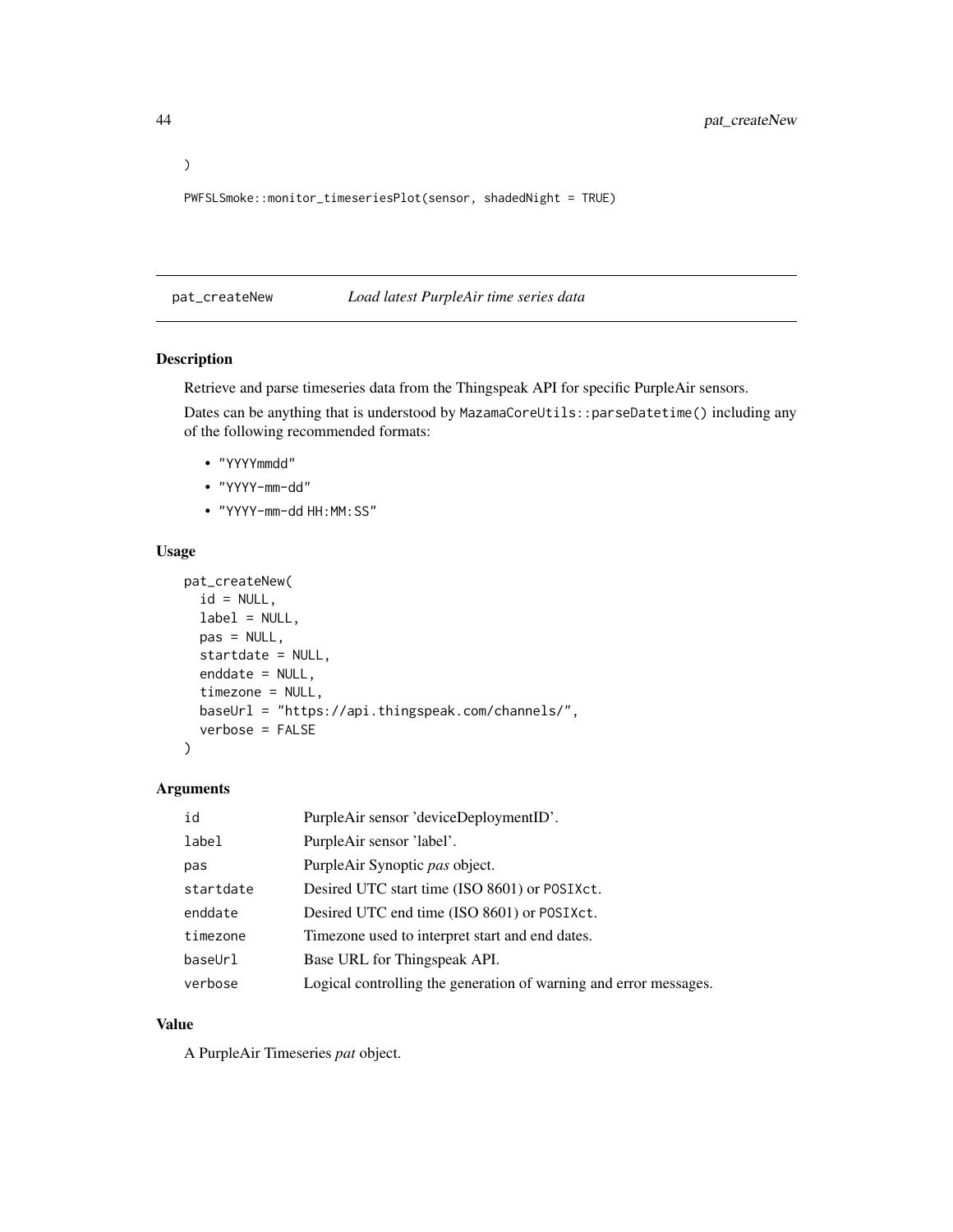#### **Note**

When timezone = NULL, the default, dates are interpreted to be in the local timezone for the sensor of interest.

Starting with **AirSensor** version 0.6, archive file names are generated with a unique "devicedeployment" identifier by combining a unique location ID with a unique device ID. These "devicedeployment" identifiers guarantee that movement of a sensor will result in the creation of a new time series.

Users may request a *pat* object in one of two ways:

1) Pass in id with a valid a deviceDeploymentID

2) Pass in both label and pas so that the deviceDeploymentID can be looked up.

# See Also

[pat\\_downloadParseRawData](#page-49-0)

### Examples

```
library(AirSensor)
```

```
pat <- pat_createNew(
 label = "Seattle",
 pas = example_pas,
 startdate = 20180701,
 enddate = 20180901
)
pat_multiPlot(pat)
```
pat\_createPATimeseriesObject *Combine PurpleAir raw dataframes*

### Description

The pat\_downloadParseRawData() function returns four dataframes of data from ThingSpeak. These must be combined into the single data dataframe found in a 'pat' object. This process involves selecting data columns to use and bringing all data onto a unified time axis.

Two sets of data values exist in the raw data, one for each of two algorithms that convert particle counts into aerosol density.

PurpleAir has the following description:

*The CF\_ATM and CF\_1 values are calculated from the particle count data with a proprietary algorithm developed by the PMS5003 laser counter manufacturer, PlanTower. The specifics of the calculation are not available to the public (or us for that matter). However, to convert the particle count data (um/dl) to a mass concentration (ug/m3) they must use an average particle density. They*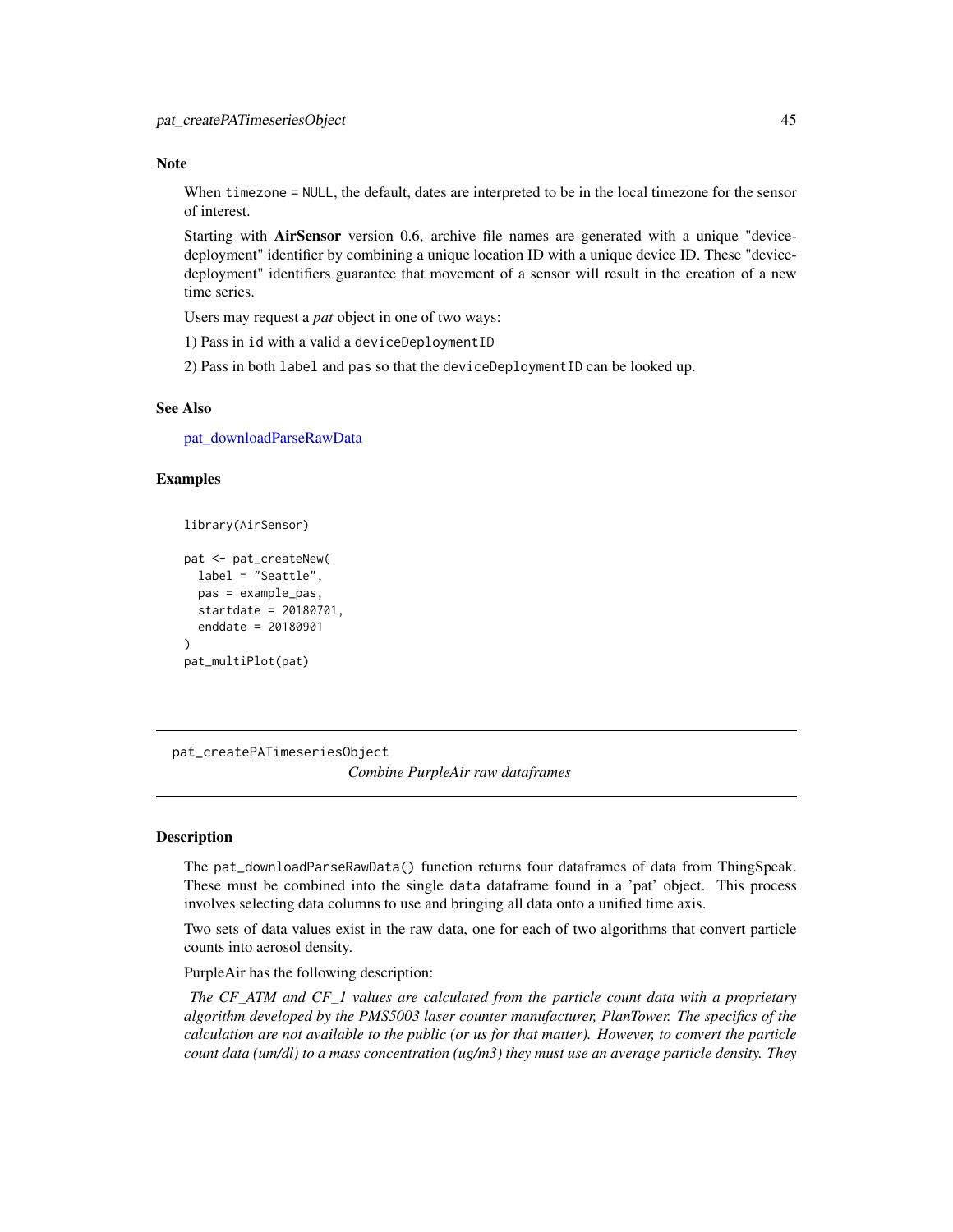*do provide 2 different mass concentration conversion options; CF\_1 uses the "average particle density" for indoor particulate matter and CF\_ATM uses the "average particle density" for outdoor particulate matter.*

The AirSensor package and all associated archive data use PlanTower algorithm CF\_ATM.

#### Usage

```
pat_createPATimeseriesObject(pat_rawList = NULL)
```
### **Arguments**

pat\_rawList List of dataframes as returned by pat\_downloadParseRawData().

## Value

A PurpleAir Timeseries *pat* object.

#### References

<https://www2.purpleair.com/community/faq#!hc-what-is-the-difference-between-cf-1-and-cf-atm>

#### Examples

```
library(AirSensor)
setArchiveBaseUrl("http://data.mazamascience.com/PurpleAir/v1")
pas <- pas_load()
pat_rawList <- pat_downloadParseRawData(
 id = "78df3c292c8448f7_21257",
 pas = pas
\mathcal{L}pat <- pat_createPATimeseriesObject(pat_rawList)
pat_multiPlot(pat)
```
<span id="page-45-0"></span>pat\_dailySoH *Daily state of health*

#### Description

This function combines the output of the State of Health (SoH) function arguments into a single tibble.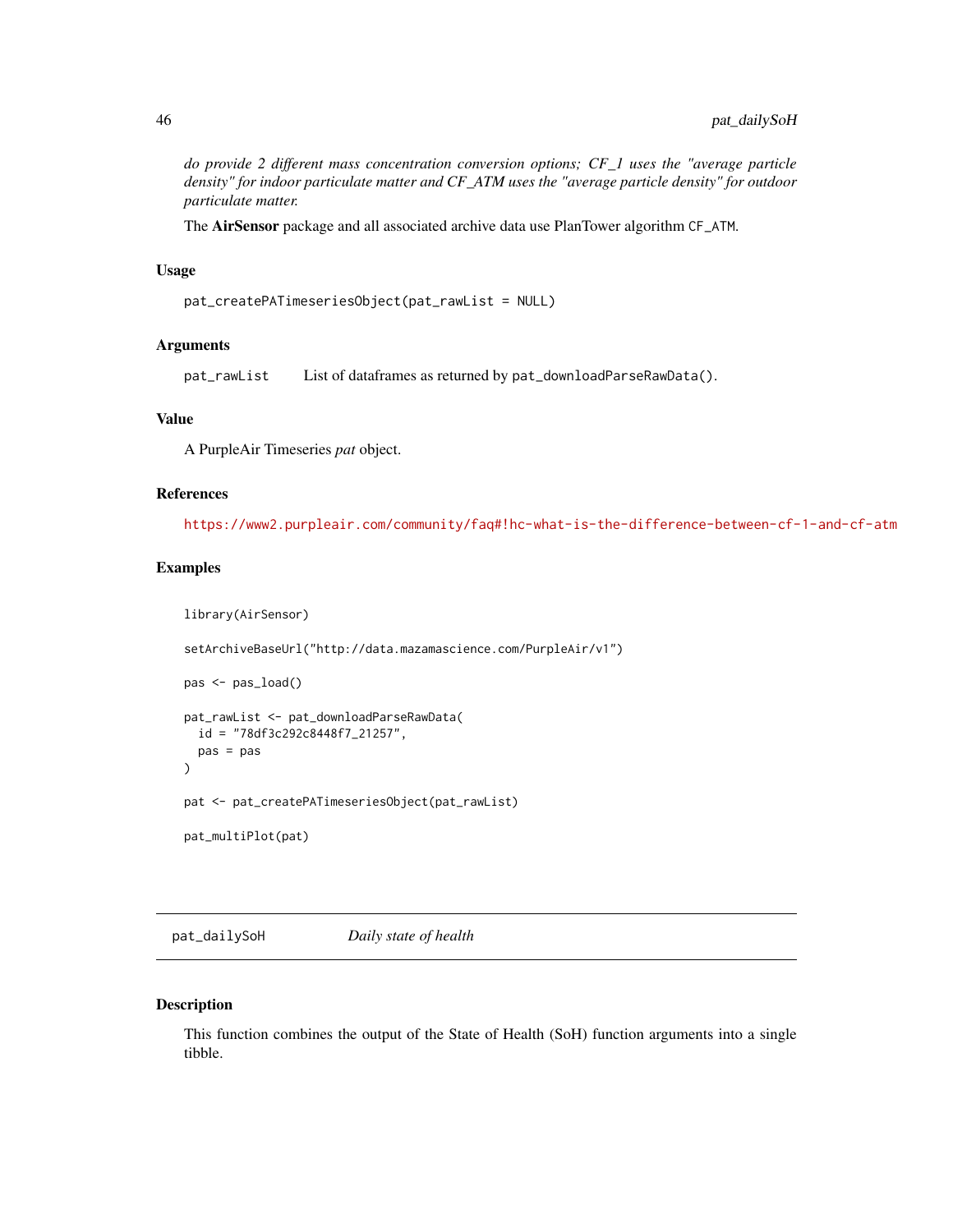# Usage

```
pat_dailySoH(
 pat = NULL,
 SoH_functions = c("PurpleAirSoH_dailyPctDC", "PurpleAirSoH_dailyPctReporting",
  "PurpleAirSoH_dailyPctValid", "PurpleAirSoH_dailyMetFit", "PurpleAirSoH_dailyABFit",
    "PurpleAirSoH_dailyABtTest")
\mathcal{L}
```
# Arguments

| pat           | PurpleAir Timeseries pat object.                                                                                                                     |
|---------------|------------------------------------------------------------------------------------------------------------------------------------------------------|
| SoH functions | Vector of function names. All the passed in functions must output tibbles with a<br>daily date time variable and must cover the same period of time. |
|               |                                                                                                                                                      |

# See Also

[pat\\_dailySoHPlot](#page-48-0)

### Examples

```
library(AirSensor)
```

```
SoH <-example_pat_failure_B %>%
 pat_dailySoH()
timeseriesTbl_multiPlot(SoH, ncol = 4)
```
pat\_dailySoHIndexPlot *Daily State of Health metric plot*

# Description

This function plots a subset of the most useful State of Health metrics calculated with SoHIndex\_FUN. Both minPctReporting and breaks are passed to SoHIndex\_FUN.

### Usage

```
pat_dailySoHIndexPlot(
 pat = NULL,
 minPctReporting = 50,
 breaks = c(0, 0.2, 0.8, 1),
  SoHIndex_FUN = pat_dailySoHIndex_00
\mathcal{E}
```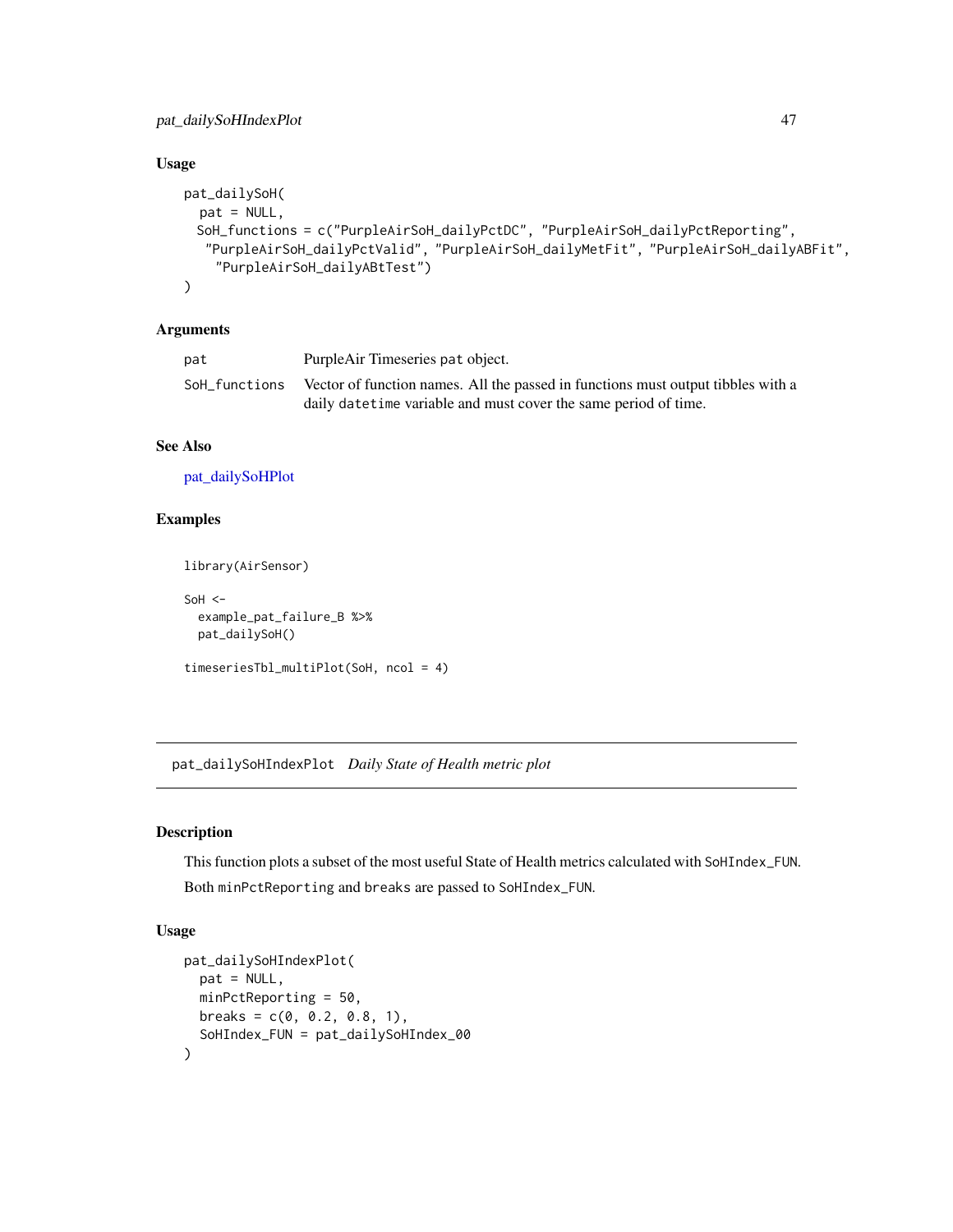### **Arguments**

| pat             | PurpleAir Timeseries pat object.                       |  |
|-----------------|--------------------------------------------------------|--|
| minPctReporting |                                                        |  |
|                 | Percent reporting threshold for A and B channels.      |  |
| breaks          | Breaks used to convert index values into index bins.   |  |
| SoHIndex FUN    | Function used to create SoHIndex tibble. (Not quoted.) |  |

### See Also

[pat\\_dailySoHIndex\\_00](#page-47-0)

#### Examples

library(AirSensor)

gg\_A <- pat\_dailySoHIndexPlot(example\_pat\_failure\_A) gg\_B <- pat\_dailySoHIndexPlot(example\_pat\_failure\_B)

multi\_ggplot(gg\_A, gg\_B)

<span id="page-47-0"></span>pat\_dailySoHIndex\_00 *State of Health index plot*

## Description

This function calculates the pat\_dailySoH function and returns a tibble containing a state of health index for each day of the pat provided. The returned tibble contains columns: datetime, index, and index\_bin.

The index column contains a value normalized between 0 and 1 where 0 represents low confidence in the sensor data and 1 represents high confidence. The index\_bin is one of 1, 2, or 3 and represents poor, fair, and good data respectively.

The index is calculated in the following manner:

- 1. If the A or B channel percent reporting is  $\lt$  minPctReporting, index = 0
- 2. Otherwise, index = pm25\_A\_pm25\_B\_rsquared

The breaks are used to convert index into the index\_bin poor-fair-good values.

# Usage

```
pat_dailySoHIndex_00(
 pat = NULL,minPctReporting = 50,
 breaks = c(0, 0.2, 0.8, 1))
```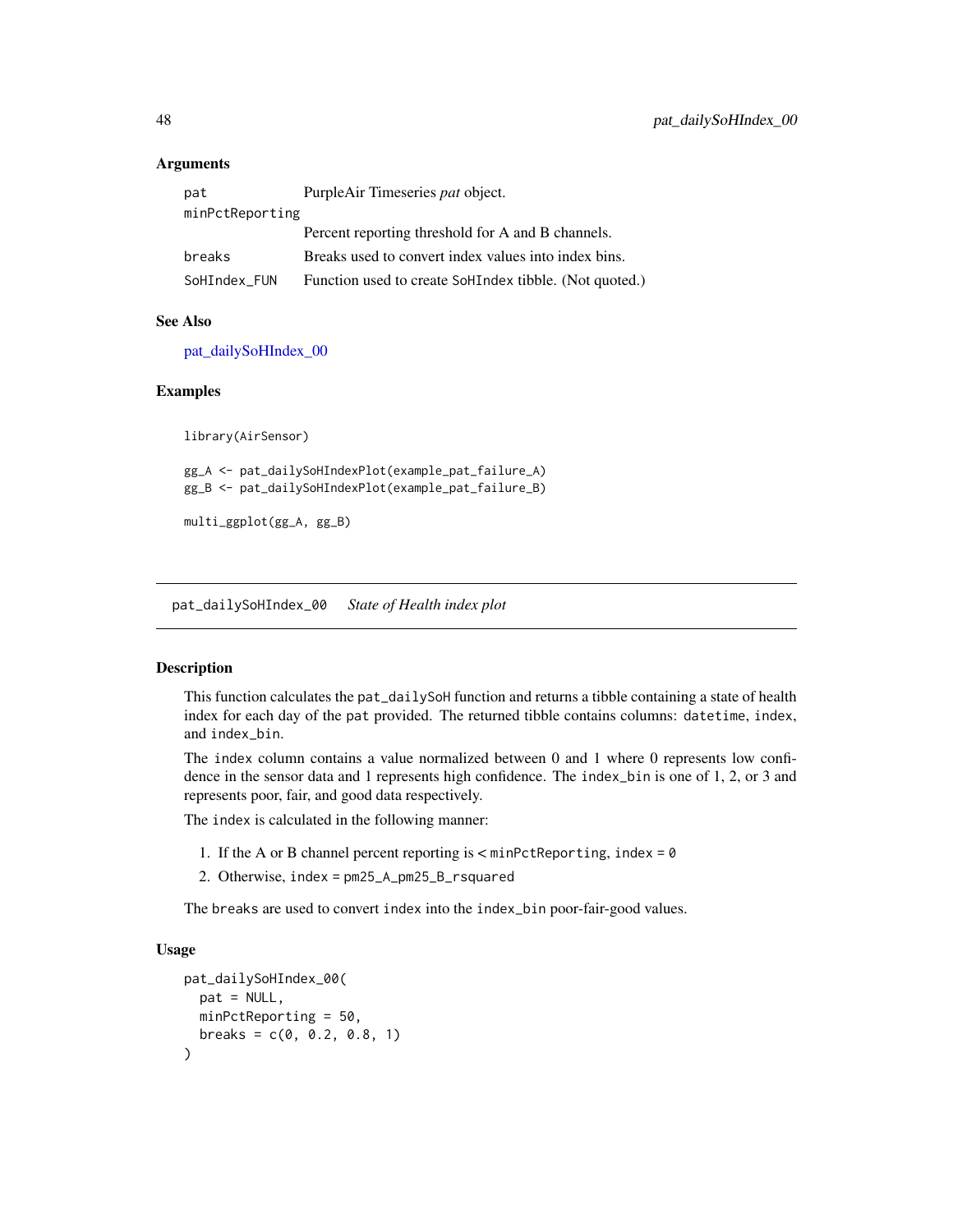# pat\_dailySoHPlot 49

### Arguments

| pat             | PurpleAir Timeseries pat object.                     |
|-----------------|------------------------------------------------------|
| minPctReporting |                                                      |
|                 | Percent reporting threshold for A and B channels.    |
| breaks          | Breaks used to convert index values into index bins. |

# Examples

```
library(AirSensor)
```

```
tbl \leftarrowexample_pat_failure_A %>%
  pat_dailySoHIndex_00()
```
head(tbl)

<span id="page-48-0"></span>pat\_dailySoHPlot *Daily State of Health metric plot*

# Description

This function plots a subset of the most useful State of Health metrics calculated by the pat\_dailySoH function. The function runs pat\_dailySoH internally and uses the output to create the plot.

## Usage

```
pat_dailySoHPlot(pat = NULL, ncol = 2)
```
# Arguments

| pat  | PurpleAir Timeseries pat object.       |
|------|----------------------------------------|
| ncol | Number of columns in the faceted plot. |

# See Also

[pat\\_dailySoH](#page-45-0)

# Examples

library(AirSensor)

pat\_dailySoHPlot(example\_pat\_failure\_B)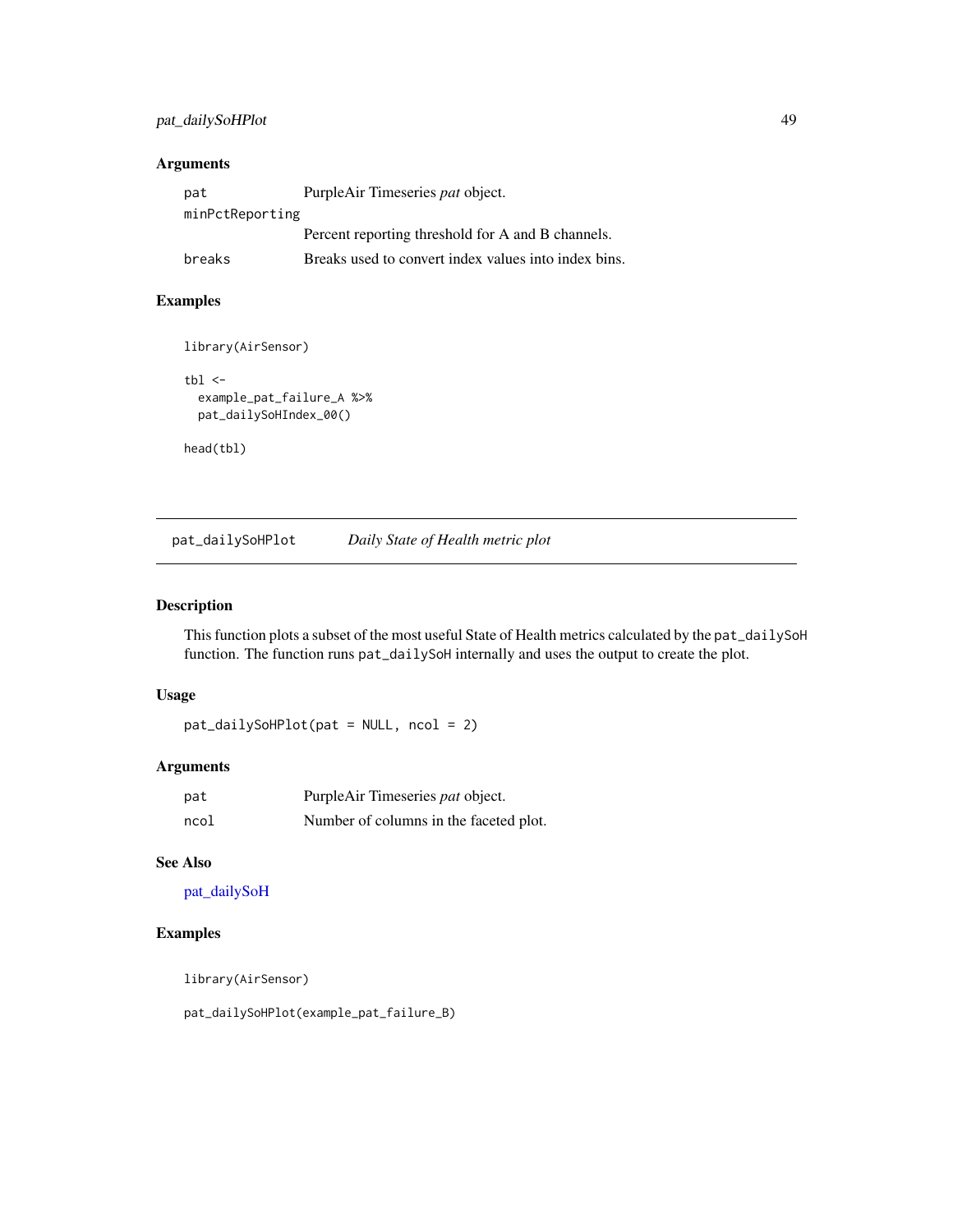### Description

Performs two passes to guarantee that the datetime axis contains no repeated values:

- 1. remove any duplicate records
- 2. guarantee that rows are in datetime order
- 3. average together fields for any remaining records that share the same datetime

#### Usage

pat\_distinct(pat)

#### Arguments

pat *pat* object

### Value

A *pat* object with no duplicated data records.

<span id="page-49-0"></span>pat\_downloadParseRawData

*Download PurpleAir timeseries data*

#### Description

Downloads timeseries data for a specific PurpleAir sensor from the ThingSpeak API and parses the content into individual dataframes. This function will always return dataframes with the appropriate columns even if no data are returned from ThingSpeak.

The returned list contains the following dataframes:

- meta pas records for the specified sensor
- A\_PRIMARY channel A primary dataset
- A\_SECONDARY channel A secondary dataset
- B\_PRIMARY channel B primary dataset
- B\_SECONDARY channel B secondary dataset

These dataframes contain ALL data available from ThingSpeak for the specified sensor and time period.

See the references.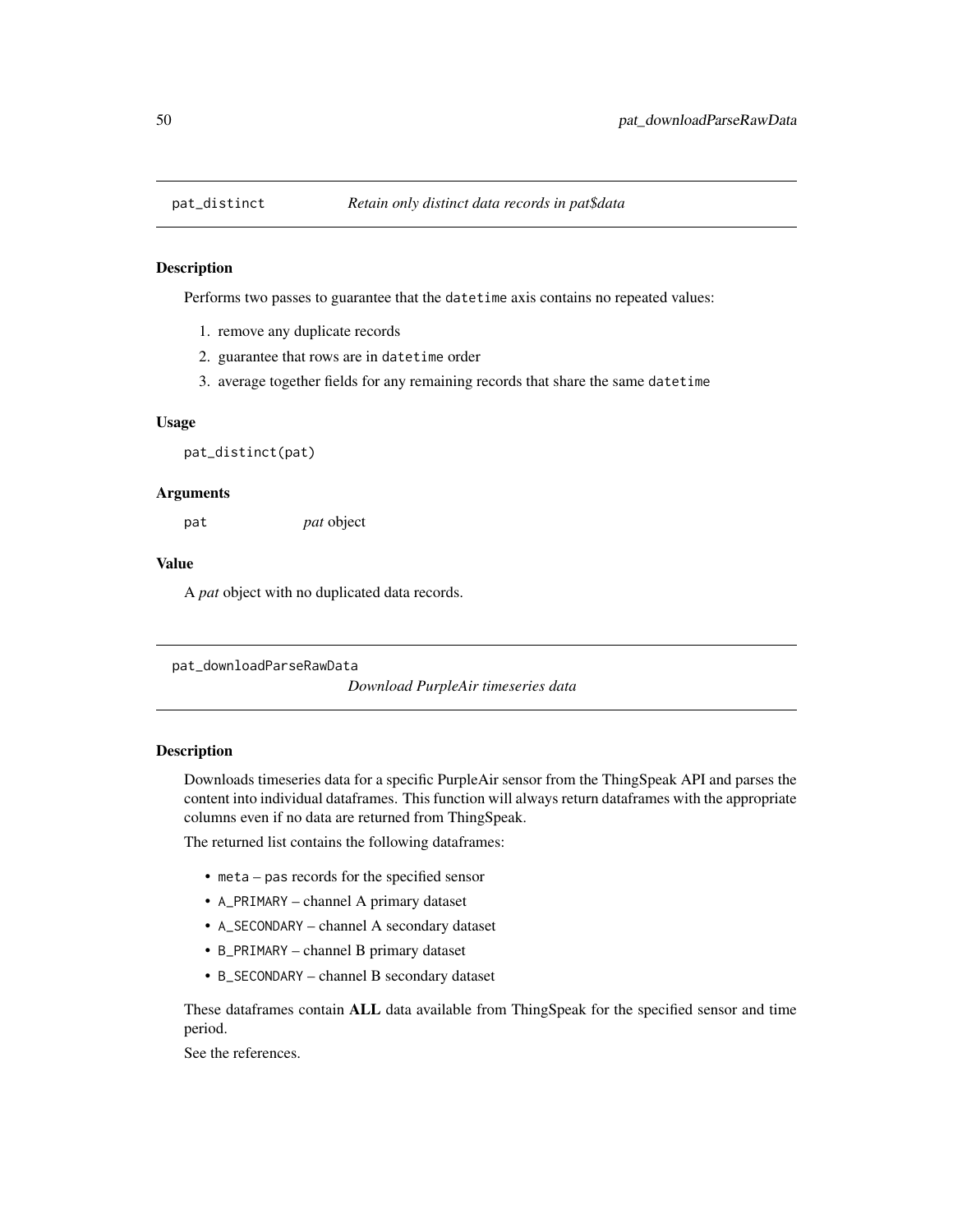# Usage

```
pat_downloadParseRawData(
  id = NULL,label = NULL,
 pas = NULL,startdate = NULL,
 enddate = NULL,
 timezone = NULL,
 baseUrl = "https://api.thingspeak.com/channels/"
)
```
# Arguments

| id        | PurpleAir sensor 'deviceDeploymentID'.          |
|-----------|-------------------------------------------------|
| label     | PurpleAir sensor 'label'.                       |
| pas       | PurpleAir Synoptic pas object.                  |
| startdate | Desired start time (ISO 8601).                  |
| enddate   | Desired end time (ISO 8601).                    |
| timezone  | Timezone used to interpret start and end dates. |
| baseUrl   | Base URL for Thingspeak API.                    |

### Value

List containing multiple timeseries dataframes.

### References

<https://www2.purpleair.com/community/faq#!hc-sd-card-csv-file-header>

### Examples

```
library(AirSensor)
```
setArchiveBaseUrl("http://data.mazamascience.com/PurpleAir/v1")

```
pas <- pas_load()
```

```
pat_rawList <-
  pat_downloadParseRawData(
    id = "78df3c292c8448f7_21257",
    pas = pas
  \mathcal{L}
```

```
lapply(pat_rawList, head)
```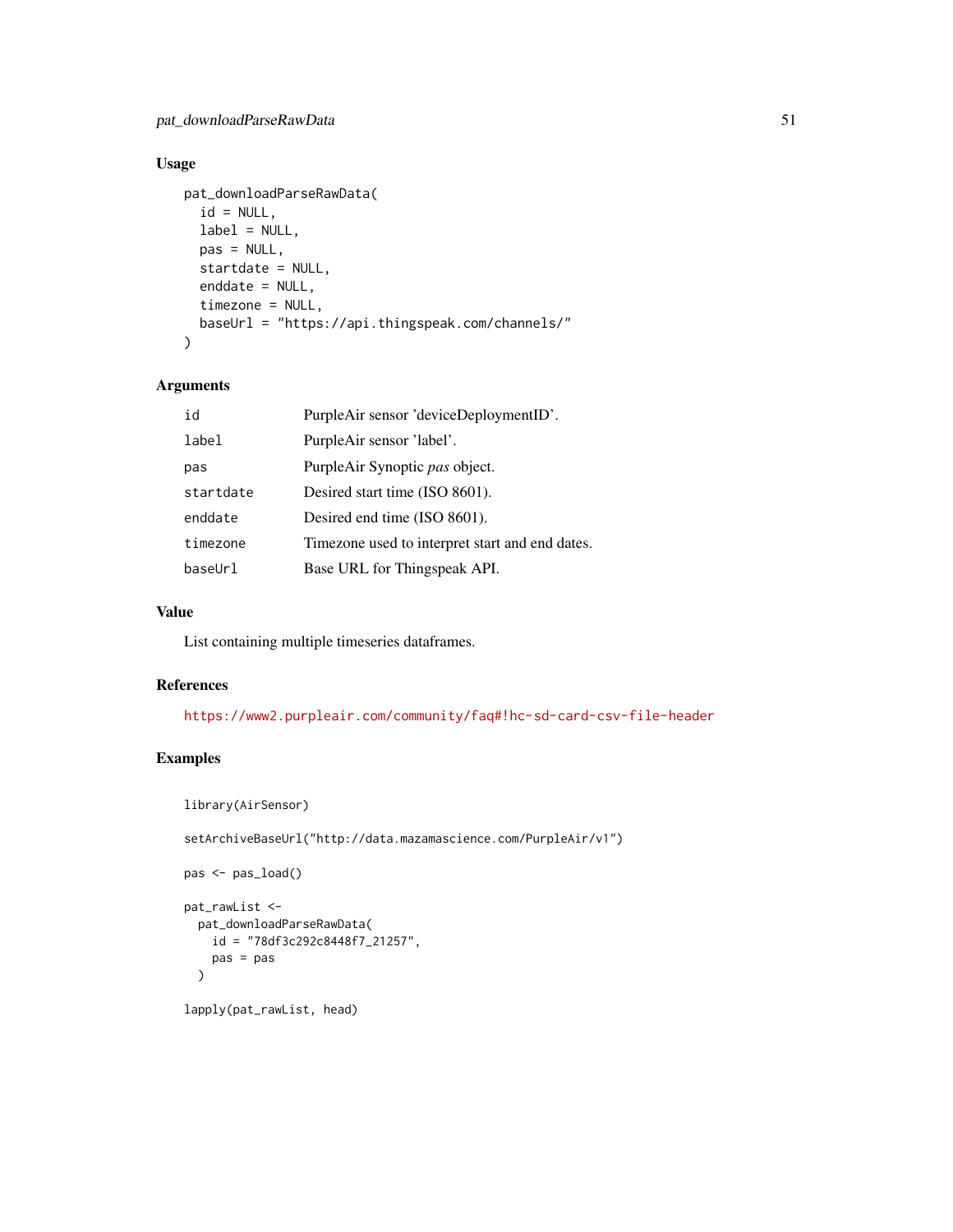# Description

This function creates interactive graphs that will be displayed in RStudio's 'Viewer' tab. The list of available parameters include:

- $pm25 A$  and B channel PM2.5 (ug/m3)
- temperature temperature (F)
- humidity humidity  $(\%)$
- pressure pressure (hPa)

### Usage

```
pat_dygraph(
  pat = NULL,
 parameter = "pm25",
  sampleSize = 5000,
  title = NULL,
  xlab = NULL,
 ylab = NULL,
  tlim = NULL,
  rollPeriod = 1,
  showLegend = TRUE,
  colors = NULL,
  timezone = NULL
\mathcal{L}
```
# Arguments

| pat        | PurpleAir Timeseries pat object from pat_createNew()                                           |
|------------|------------------------------------------------------------------------------------------------|
| parameter  | Data to display: "pm25", "humidity", "temperature" or "pressure".                              |
| sampleSize | Either an integer or fraction to determine sample size.                                        |
| title      | title text                                                                                     |
| xlab       | optional title for the x axis                                                                  |
| ylab       | optional title for the y axis                                                                  |
| tlim       | optional vector with start and end times (integer or character representing YYYYM-<br>MDD[HH]) |
| rollPeriod | Width (hours) of rolling mean to be applied to the data.                                       |
| showLegend | Logical specifying whether to add a legend.                                                    |
| colors     | Vector of colors to be used for plotting.                                                      |
| timezone   | Olson timezone used to interpret tlim. (Defaults to pat local time.)                           |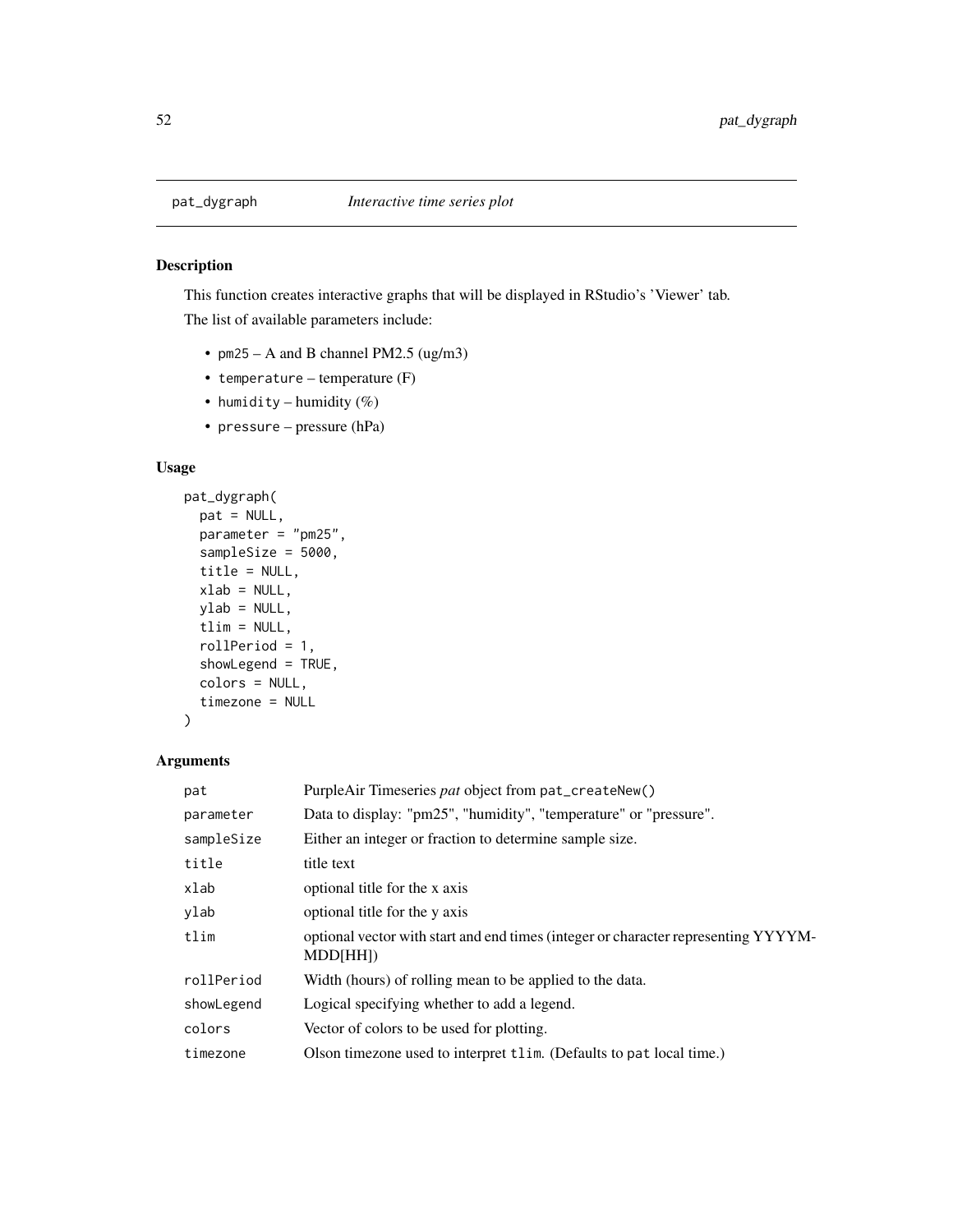# pat\_externalFit 53

## Value

Initiates the interactive dygraph plot in RStudio's 'Viewer' tab.

### Examples

```
library(AirSensor)
# Create a new pat object for North Bend, WA
North_Bend_Weather <-
  pat_createNew(
   label = "North Bend Weather",
   pas = example_pas,
   startdate = 20180801,
   enddate = 20180901,
    verbose = TRUE
  )
if ( interactive() ) {
  # Create interactive timeseries plot
  # - sample just 1000 points for more efficient plotting
  # - plot using a 6-hour rolling mean to fill in holes
  North_Bend_Weather %>%
   pat_sample(sampleSize = 1000, setSeed = 1) %>%
   pat_dygraph(xlab = "2018", rollPeriod = 6)}
```
pat\_externalFit *Linear model fitting of PurpleAir and federal PWFSL time series data*

# Description

Produces a linear model between data from PurpleAir and data from the closest PWFSL monitor.

A diagnostic plot is produced if 'showPlot = TRUE'.

#### Usage

```
pat_externalFit(
  pat = NULL,
  showPlot = TRUE,
  size = 1,
  pa_color = "purple",
  pwfsl_color = "black",
  alpha = 0.5,
  lr\_shape = 15,
  lr_color = "black",
```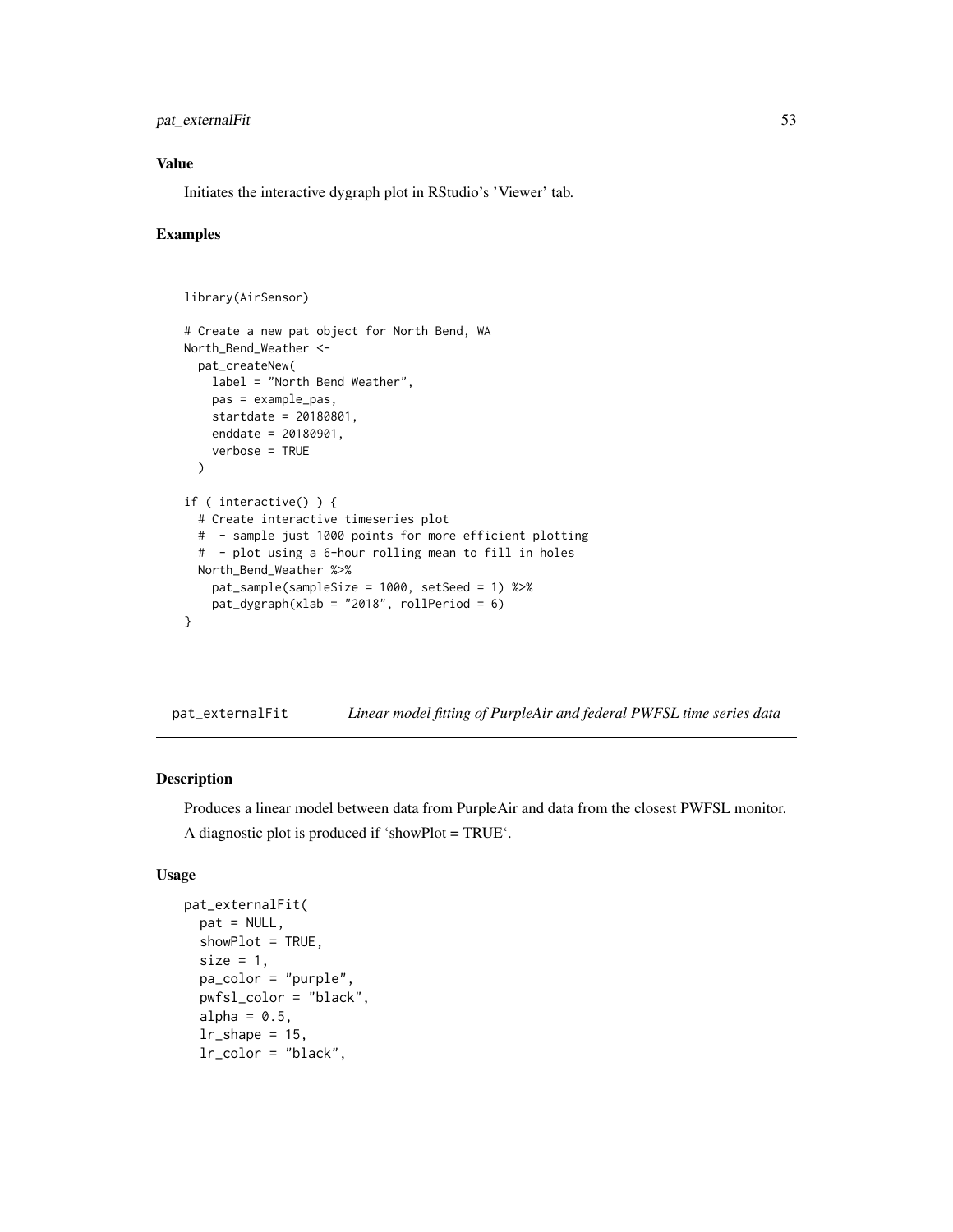```
lr\_lwd = 1.5,lr_lcolor = "tomato",
 lr<sup>1</sup>alpha = 0.45,
 ts_{shape} = 1,
 xylim = NULL,
  channel = "ab",replaceOutliers = TRUE,
 qc_algorithm = "hourly_AB_01",
 min_count = 20
)
```
# Arguments

| pat             | PurpleAir Timeseries pat object.                                                                   |
|-----------------|----------------------------------------------------------------------------------------------------|
| showPlot        | Logical specifying whether to generate a model fit plot.                                           |
| size            | Size of points.                                                                                    |
| pa_color        | Color of hourly points.                                                                            |
| pwfsl_color     | Color of hourly points.                                                                            |
| alpha           | Opacity of points.                                                                                 |
| lr_shape        | Symbol to use for linear model points.                                                             |
| lr_color        | Color of linear model plot points.                                                                 |
| $lr$ _ $l$ wd   | Width of linear regression line.                                                                   |
| lr_lcolor       | Color of linear regression line.                                                                   |
| lr_lalpha       | Opacity of linear regression line.                                                                 |
| ts_shape        | Symbol to use for time series points.                                                              |
| xylim           | Vector of $(lo,hi)$ limits used as limits on the correlation plot axes – useful for<br>zooming in. |
| channel         | Data channel to use for $PM2.5$ – one of "a", "b or "ab".                                          |
| replaceOutliers |                                                                                                    |
|                 | Logical specifying whether or not to replace outliers.                                             |
| qc_algorithm    | Named QC algorithm to apply to hourly aggregation stats.                                           |
| min_count       | Aggregation bins with fewer than 'min_count' measurements will be marked as<br>'NA'.               |

# Value

A linear model, fitting the 'pat' PurpleAir readings to the closest PWFSL monitor readings.

# Examples

library(AirSensor)

pat\_externalFit(example\_pat)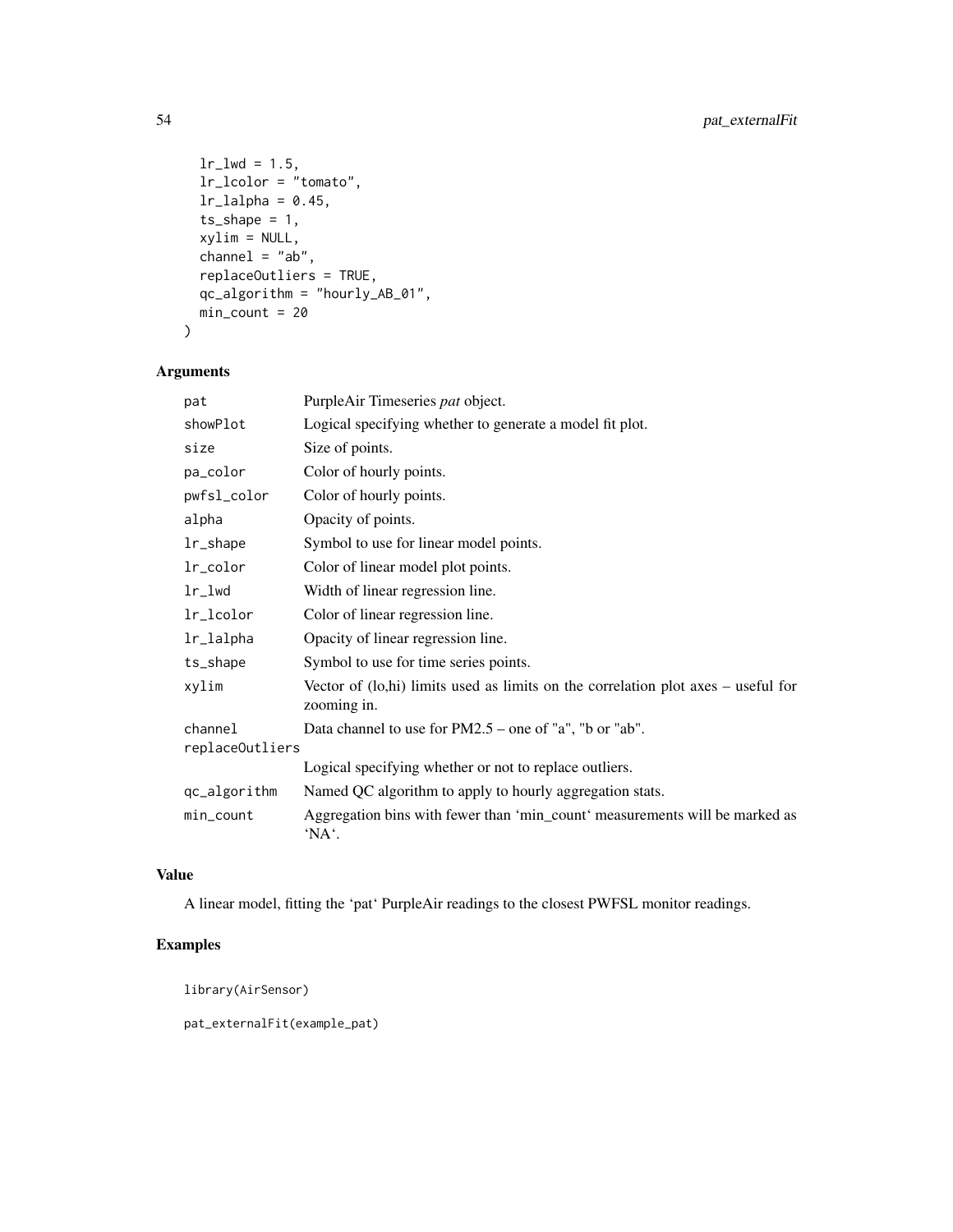pat\_extractDataFrame *Extract dataframes from* pat *objects*

## Description

These functions are convenient wrappers for extracting the dataframes that comprise a *pat* object. These functions are designed to be useful when manipulating data in a pipeline chain using %>%.

Below is a table showing equivalent operations for each function.

| <b>Function</b>      | <b>Equivalent Operation</b> |  |
|----------------------|-----------------------------|--|
| pat_extractData(pat) | pat[["data"]]               |  |
| pat_extractMeta(pat) | pat[["meta"]]               |  |

#### Usage

```
pat_extractData(pat)
```
pat\_extractMeta(pat)

#### Arguments

pat *pat* object to extract dataframe from.

#### Value

A dataframe from the given *pat* object

<span id="page-54-0"></span>pat\_filter *General purpose data filtering for PurpleAir Timeseries objects*

#### Description

A generalized data filter for *pat* objects to choose rows/cases where conditions are true. Multiple conditions are combined with & or separated by a comma. Only rows where the condition evaluates to TRUE are kept.Rows where the condition evaluates to NA are dropped.

## Usage

pat\_filter(pat, ...)

#### Arguments

| pat      | PurpleAir Timeseries <i>pat</i> object.                                |
|----------|------------------------------------------------------------------------|
| $\cdots$ | Logical predicates defined in terms of the variables in the pat\$data. |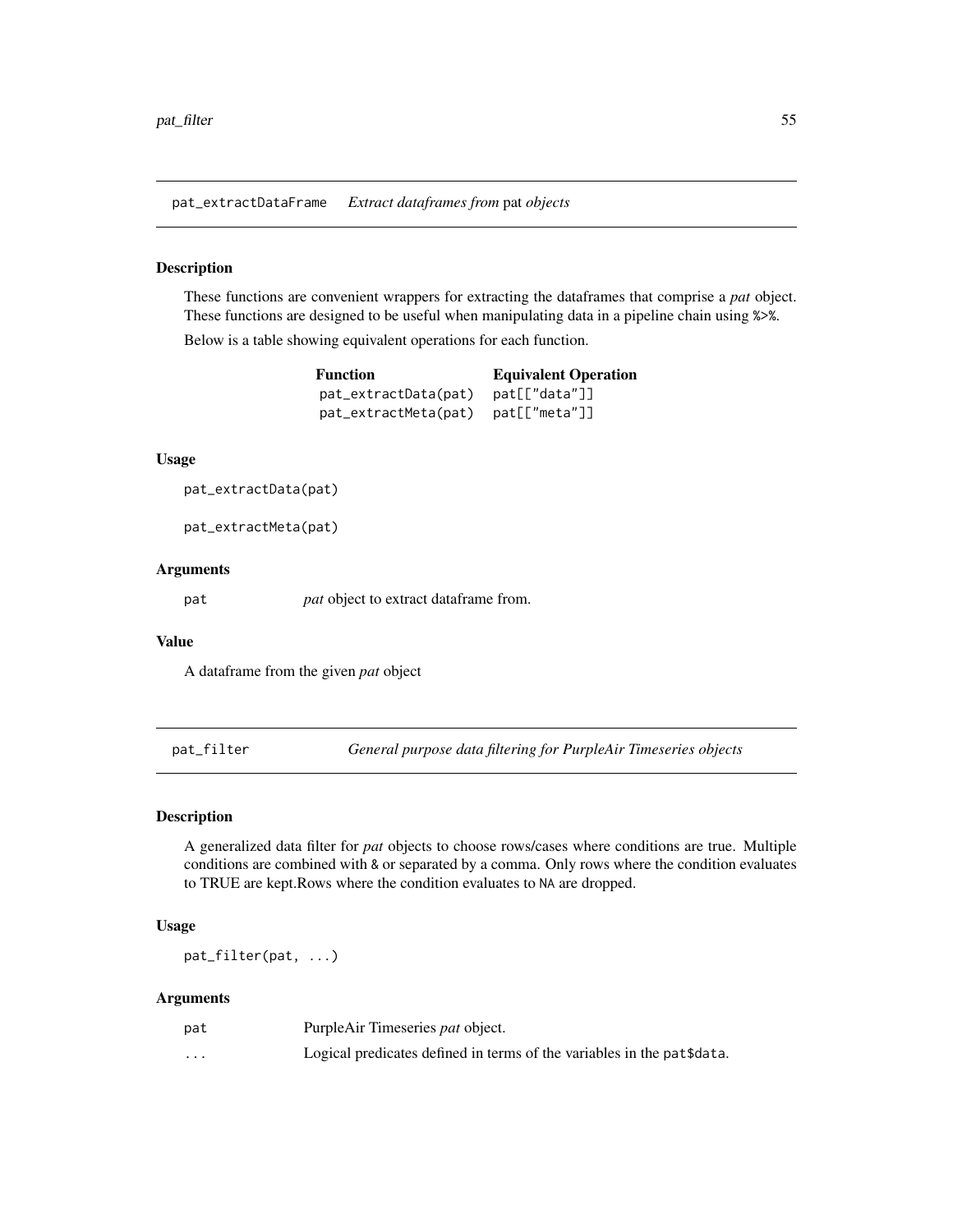### Value

A subset of the incoming pat.

## See Also

[pat\\_filterDate](#page-55-0)

[pat\\_filterDatetime](#page-56-0)

# Examples

library(AirSensor)

```
unhealthy \le pat_filter(example_pat, pm25_A > 55.5, pm25_B > 55.5)
head(unhealthy$data)
```
<span id="page-55-0"></span>pat\_filterDate *Date filtering for PurpleAir Timeseries objects*

# Description

Subsets a PurpleAir Timeseries object by date. This function always filters to day-boundaries. For sub-day filtering, use pat\_filterDatetime().

Dates can be anything that is understood by lubridate::ymd() including either of the following recommended formats:

- "YYYYmmdd"
- "YYYY-mm-dd"

### Usage

```
pat_filterDate(
  pat = NULL,
  startdate = NULL,
  enddate = NULL,
  days = NULL,weeks = NULL,
  timezone = NULL
\mathcal{E}
```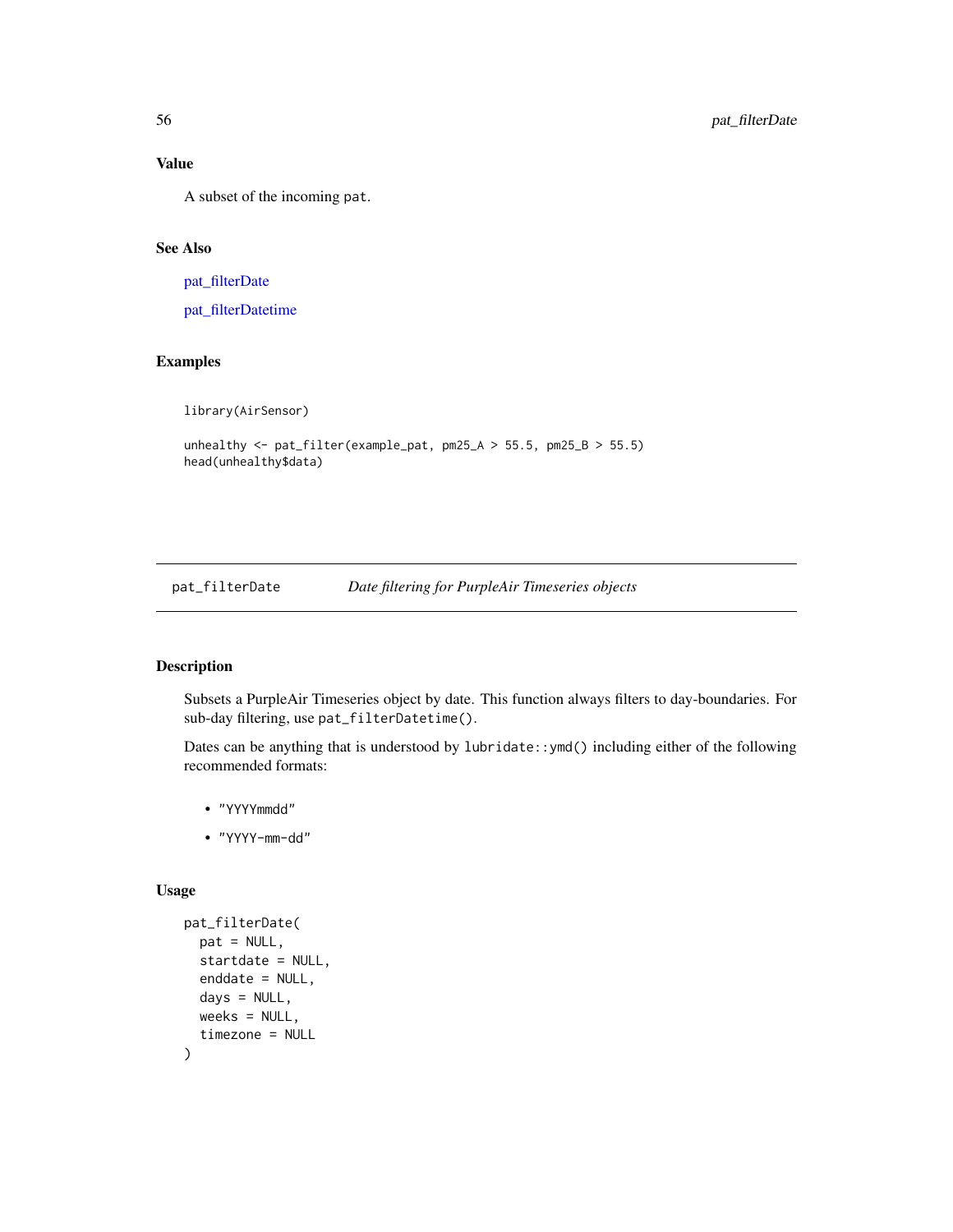# pat\_filterDatetime 57

#### **Arguments**

| pat       | PurpleAir Timeseries pat object.                       |
|-----------|--------------------------------------------------------|
| startdate | Desired start date time (ISO 8601).                    |
| enddate   | Desired end date time (ISO 8601).                      |
| days      | Number of days to include in the filterDate interval.  |
| weeks     | Number of weeks to include in the filterDate interval. |
| timezone  | Olson timezone used to interpret dates.                |

### Value

A subset of the given *pat* object.

### Note

The returned data will run from the beginning of startdate until the beginning of enddate – *i.e.* no values associated with enddate will be returned. The exception being when enddate is less than 24 hours after startdate. In that case, a single day is returned.

## See Also

pat filter

[pat\\_filterDatetime](#page-56-0)

#### Examples

```
library(AirSensor)
```

```
example_pat %>%
 pat_filterDate(startdate = 20180808, enddate = 20180815) %>%
 pat_multiPlot()
```
<span id="page-56-0"></span>pat\_filterDatetime *Datetime filtering for PurpleAir Timeseries objects*

## Description

Subsets a PurpleAir Timeseries object by datetime. This function allows for sub-day filtering as opposed to pat\_filterDate() which always filters to day-boundaries.

Datetimes can be anything that is understood by MazamaCoreUtils::parseDatetime(). For non-POSIXct values, the recommended format is "YYYY-mm-dd HH:MM:SS".

Timezone determination precedence assumes that if you are passing in POSIXct times then you know what you are doing.

- 1. get timezone from startdate if it is POSIXct
- 2. use passed in timezone
- 3. get timezone from pat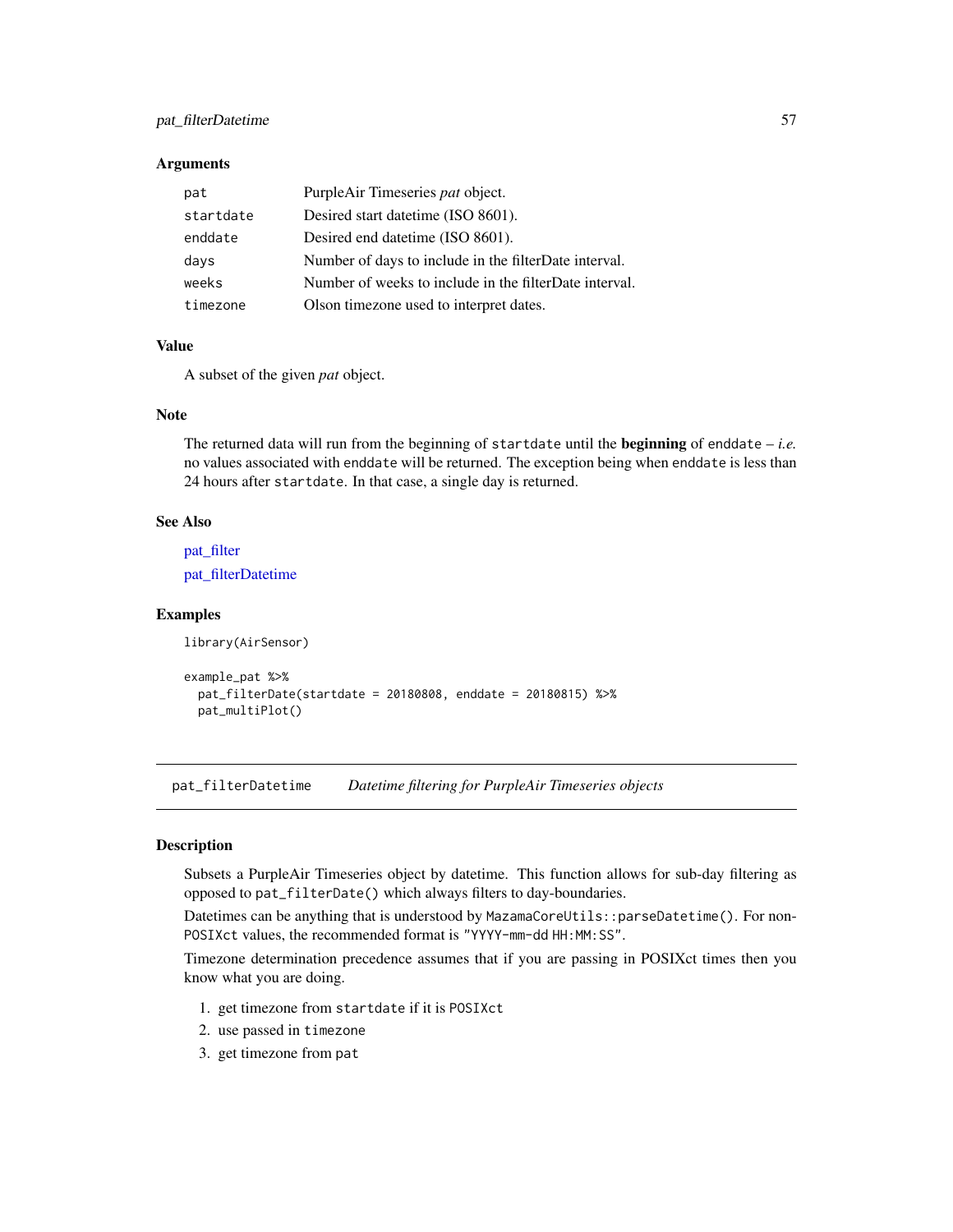## Usage

```
pat_filterDatetime(
 pat = NULL,
  startdate = NULL,
 enddate = NULL,
  timezone = NULL
\lambda
```
# Arguments

| pat       | PurpleAir Timeseries pat object.              |
|-----------|-----------------------------------------------|
| startdate | Desired start datetime (ISO 8601) or POSIXct. |
| enddate   | Desired end datetime (ISO 8601) or POSIXct.   |
| timezone  | Olson timezone used to interpret dates.       |

# Value

A subset of the given *pat* object.

### See Also

[pat\\_filter](#page-54-0)

[pat\\_filterDate](#page-55-0)

### Examples

```
library(AirSensor)
```

```
example_pat %>%
 pat_filterDatetime(
   startdate = "2018-08-08 06:00:00",
   enddate = "2018-08-14 18:00:00"
 ) %>%
 pat_multiPlot()
```
pat\_internalFit *Linear model fitting of channel A and B time series data*

# Description

Uses a linear model to fit data from channel B to data from channel A.

A diagnostic plot is produced if showPlot = TRUE.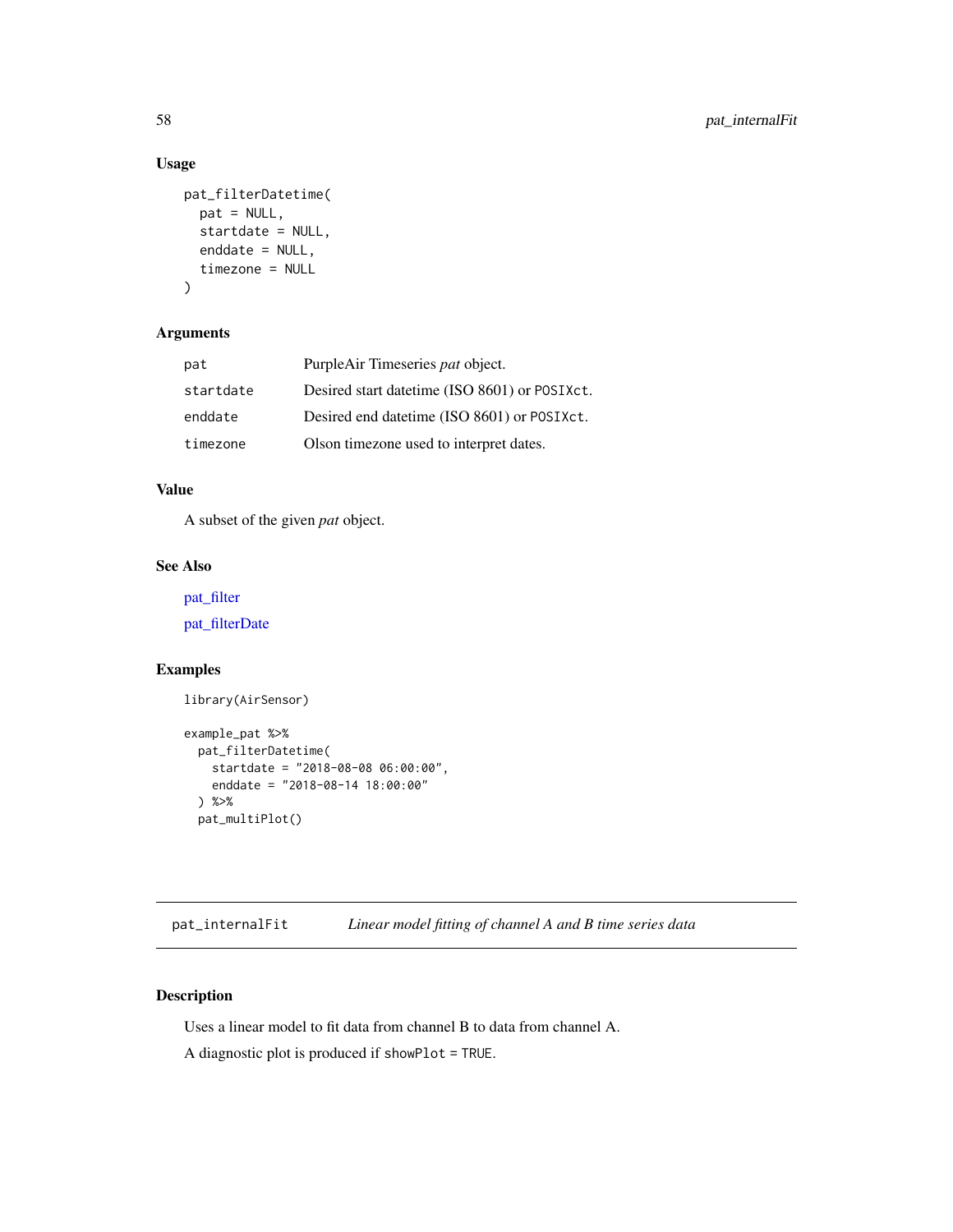pat\_internalFit 59

# Usage

```
pat_internalFit(
  pat = NULL,
  showPlot = TRUE,
  size = 1,a_{\text{color}} = "red",b_color = "blue",
  alpha = 0.25,
  lr\_shape = 15,
  lr_color = "black",
  lr\_lwd = 1.5,lr_lcolor = "tomato",
  lr\_lalpha = 0.45,ts\_shape = 1,
  xylim = NULL
)
```
# Arguments

| pat        | PurpleAir Timeseries pat object.                                                                   |
|------------|----------------------------------------------------------------------------------------------------|
| showPlot   | Logical specifying whether to generate a model fit plot.                                           |
| size       | Size of points.                                                                                    |
| a_color    | Color of time series channel A points.                                                             |
| b_color    | Color of time series channel B points.                                                             |
| alpha      | Opacity of points.                                                                                 |
| lr_shape   | Symbol to use for linear regression points.                                                        |
| lr_color   | Color of linear regression points.                                                                 |
| $lr\_1$ wd | Width of linear regression line.                                                                   |
| lr_lcolor  | Color of linear regression line.                                                                   |
| lr_lalpha  | Opacity of linear regression line.                                                                 |
| ts_shape   | Symbol to use for time series points.                                                              |
| xylim      | Vector of $(lo,hi)$ limits used as limits on the correlation plot axes – useful for<br>zooming in. |

# Value

A linear model, fitting the pat B channel readings to A channel readings.

# Examples

```
library(AirSensor)
```
example\_pat %>% pat\_internalFit()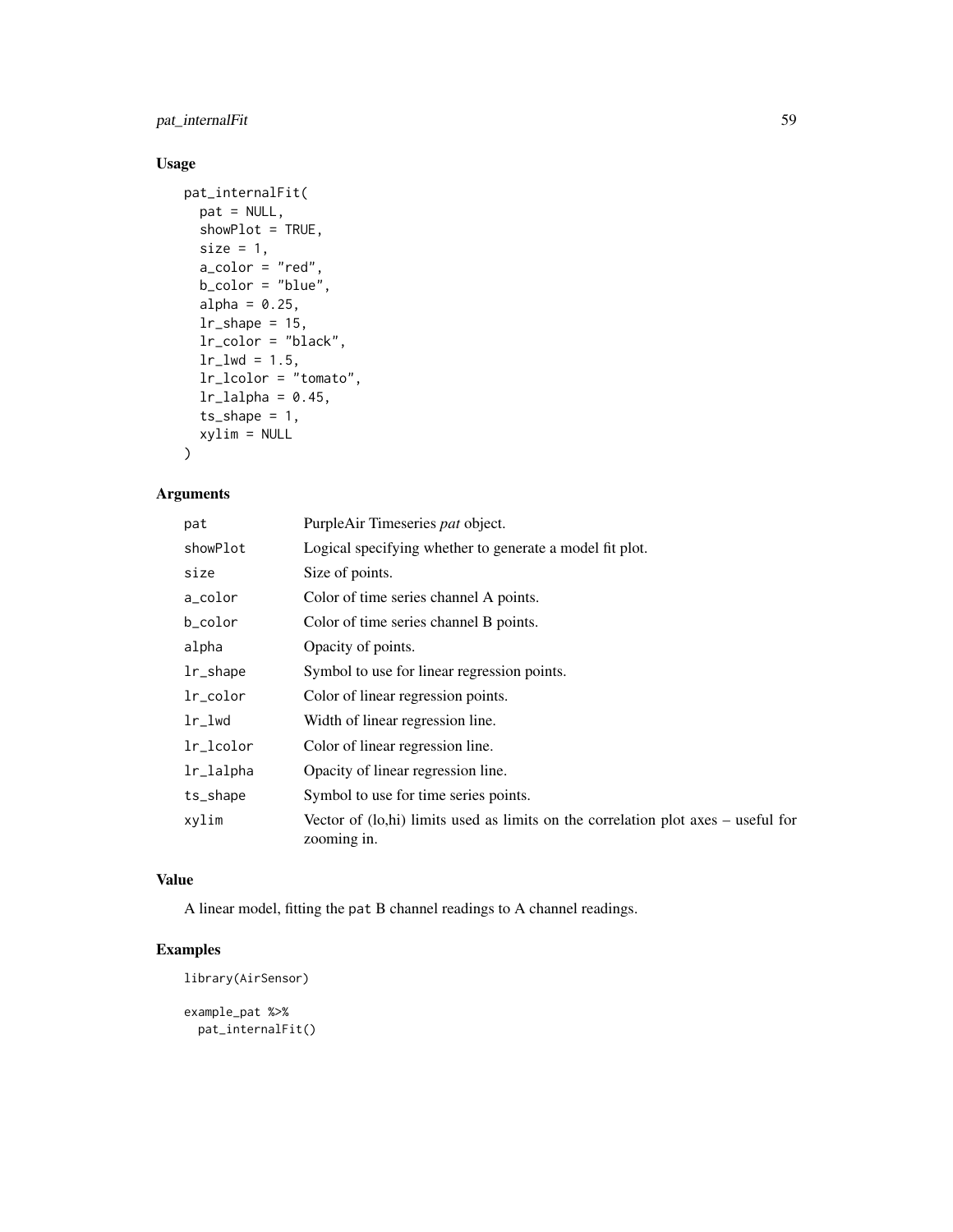## Description

Convenience function for  $nrow(pat$data) == 0$ . This makes for more readable code in functions that need to test for this.

## Usage

pat\_isEmpty(pat)

#### Arguments

pat *pat* object

# Value

TRUE if no data exist in pat, FALSE otherwise.

## Examples

pat\_isEmpty(example\_pat)

#### pat\_isPat *Test for correct structure in a* pat *object*

## Description

The pat is checked for the 'pat' class name and presence of core meta and data columns. Core meta columns include:

- ID Purple Air ID
- label location label
- sensorType PurpleAir sensor type
- longitude decimal degrees E
- latitude decimal degrees N
- timezone Olson timezone
- countryCode ISO 3166-1 alpha-2
- stateCode ISO 3166-2 alpha-2
- pwfsl\_closestDistance distance in meters from an official monitor
- pwfsl\_closestMonitorID identifer for the nearest official monitor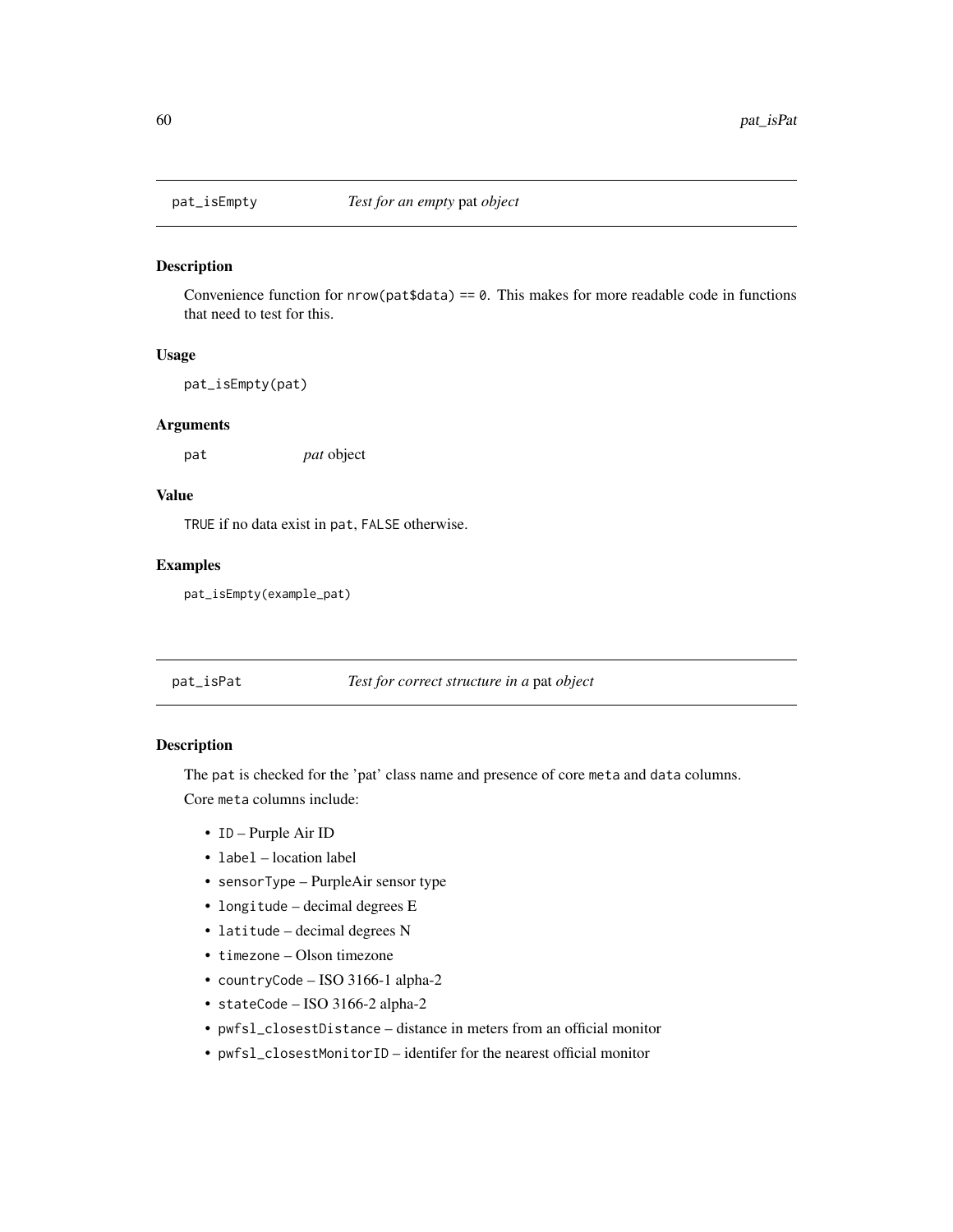#### pat\_join 61

The "pwfsl", official, monitors are obtained from the USFS AirFire site using the PWFSLSmoke R package.

Core data columns include:

- datetime measurement time (UTC)
- pm25\_A A channel PM 2.5 concentration (ug/m3)
- pm25\_B B channel PM 2.5 concentration (ug/m3)
- temperature temperature  $(F)$
- humidity relative humidity  $(\%)$

The "pwfsl", official, monitors are obtained from the USFS AirFire site using the PWFSLSmoke R package.

# Usage

pat\_isPat(pat = NULL)

#### Arguments

pat *pat* object

## Value

TRUE if pat has the correct structure, FALSE otherwise.

#### Examples

```
pat_isPat(example_pat)
```
pat\_join *Join PurpleAir time series data for a single sensor*

### Description

Create a merged timeseries using of any number of *pat* objects for a single sensor. If *pat* objects are non-contiguous, the resulting *pat* will have gaps.

### Usage

pat\_join(...)

#### Arguments

... Any number of valid PurpleAir Time series *pat* objects.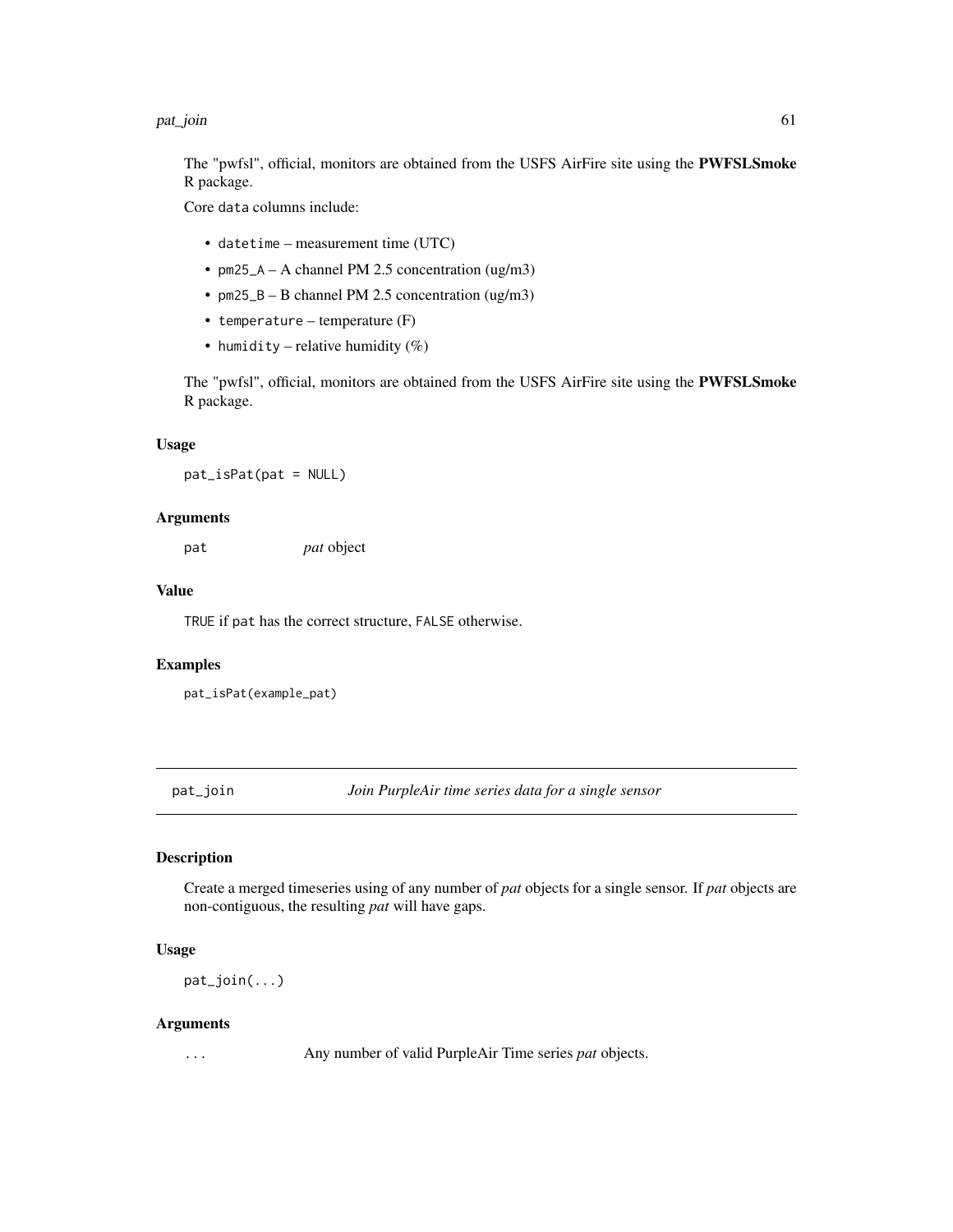## Value

A PurpleAir Time series *pat* object.

### Note

An error is generated if the incoming *pat* objects have non-identical metadata.

### Examples

```
library(AirSensor)
aug01_08 <-
  example_pat %>%
  pat_filterDate(20180801, 20180808)
aug15_22 <-
  example_pat %>%
  pat_filterDate(20180815, 20180822)
pat_join(aug01_08, aug15_22) %>%
  pat_multiPlot(plottype = "pm25")
```
<span id="page-61-0"></span>pat\_load *Load PurpleAir time series data for a time period*

### Description

A pre-generated PurpleAir Timeseries *pat* object will be loaded for the given time interval if available. Data are loaded from the archive set with either setArchiveBaseUrl() or setArchiveBaseDir() for locally archived files.

Dates can be anything that is understood by MazamaCoreUtils::parseDatetime() including any of the following recommended formats:

- "YYYYmmdd"
- "YYYY-mm-dd"
- "YYYY-mm-dd HH:MM:SS"

When no dates are specified,  $pat\_loadLast()$  is used, loading data for the last 7 days.

#### Usage

```
pat_load(
  id = NULL,label = NULL,
 pas = NULL,
 startdate = NULL,
 enddate = NULL,
  timezone = "America/Los_Angeles"
)
```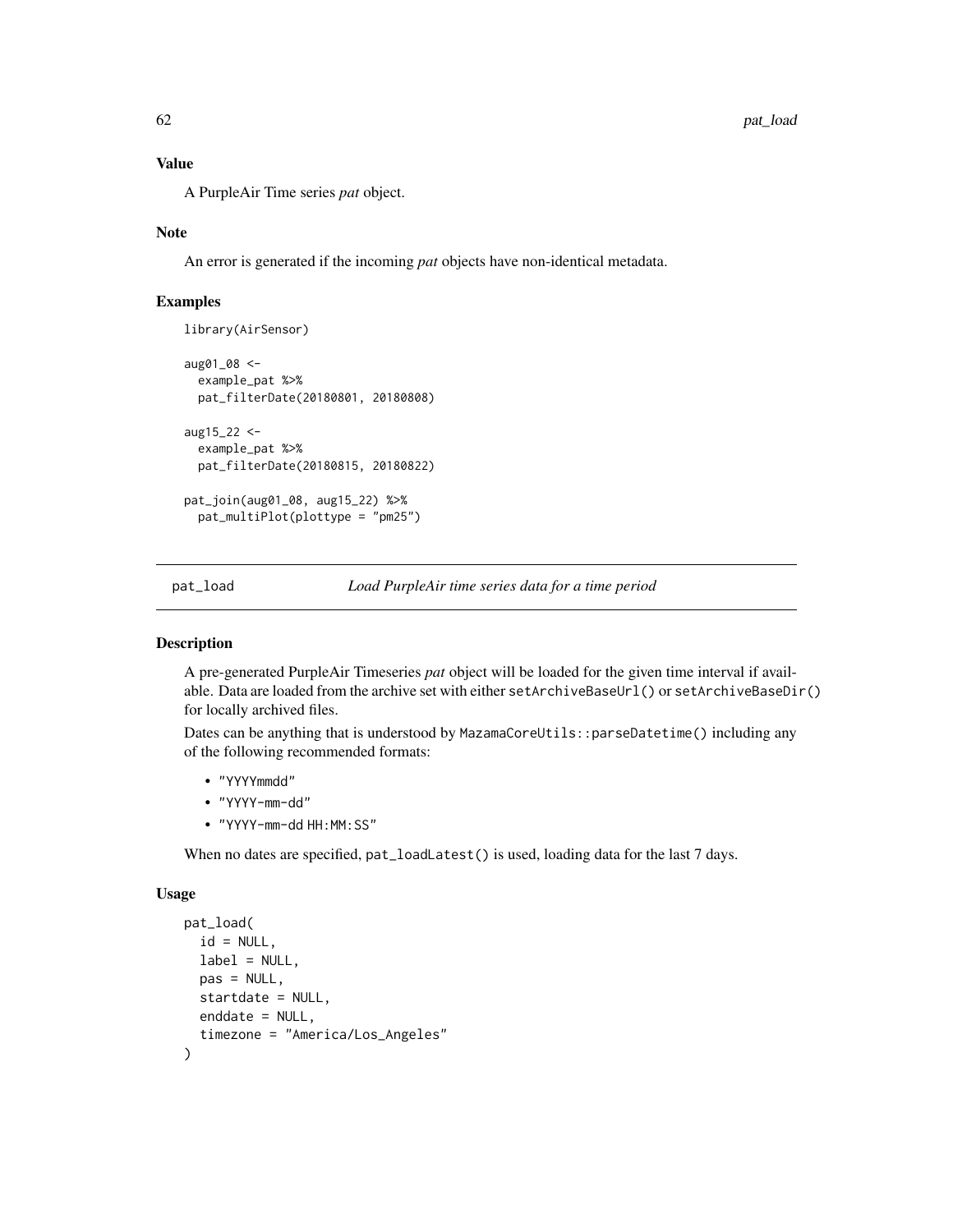#### pat\_load 63 to 63 and 63 and 63 and 63 and 63 and 63 and 63 and 63 and 63 and 63 and 63 and 63 and 63 and 63 and 63 and 63 and 63 and 63 and 63 and 63 and 63 and 63 and 63 and 63 and 63 and 63 and 63 and 63 and 63 and 63 a

### Arguments

| id        | PurpleAir sensor 'deviceDeploymentID'.          |
|-----------|-------------------------------------------------|
| label     | PurpleAir sensor 'label'.                       |
| pas       | PurpleAir Synoptic pas object.                  |
| startdate | Desired start time (ISO 8601) or POSIXct.       |
| enddate   | Desired end time (ISO 8601) or POSIXct.         |
| timezone  | Timezone used to interpret start and end dates. |

### Value

A PurpleAir Timeseries *pat* object.

## Note

Archive file names are generated with a unique "device-deployment" identifier by combining a unique location ID with a unique device ID. These "device-deployment" identifiers guarantee that movement of a sensor will result in the creation of a new time series.

Users may request a *pat* object in one of two ways:

1) Pass in id with a valid a deviceDeploymentID

2) Pass in both label and pas so that the deviceDeploymentID can be looked up.

### See Also

[pat\\_loadLatest](#page-63-0) [pat\\_loadMonth](#page-64-0) [pat\\_createNew](#page-43-0)

```
library(AirSensor)
setArchiveBaseUrl("http://data.mazamascience.com/PurpleAir/v1")
# Reference an older 'pas' before this sensor was dropped
pas <- pas_load(20190901, archival = TRUE)
pat <- pat_load(
 label = "SCNP_20".pas = pas,
 startdate = 20190411,
 enddate = 20190521
)
pat_multiPlot(pat)
```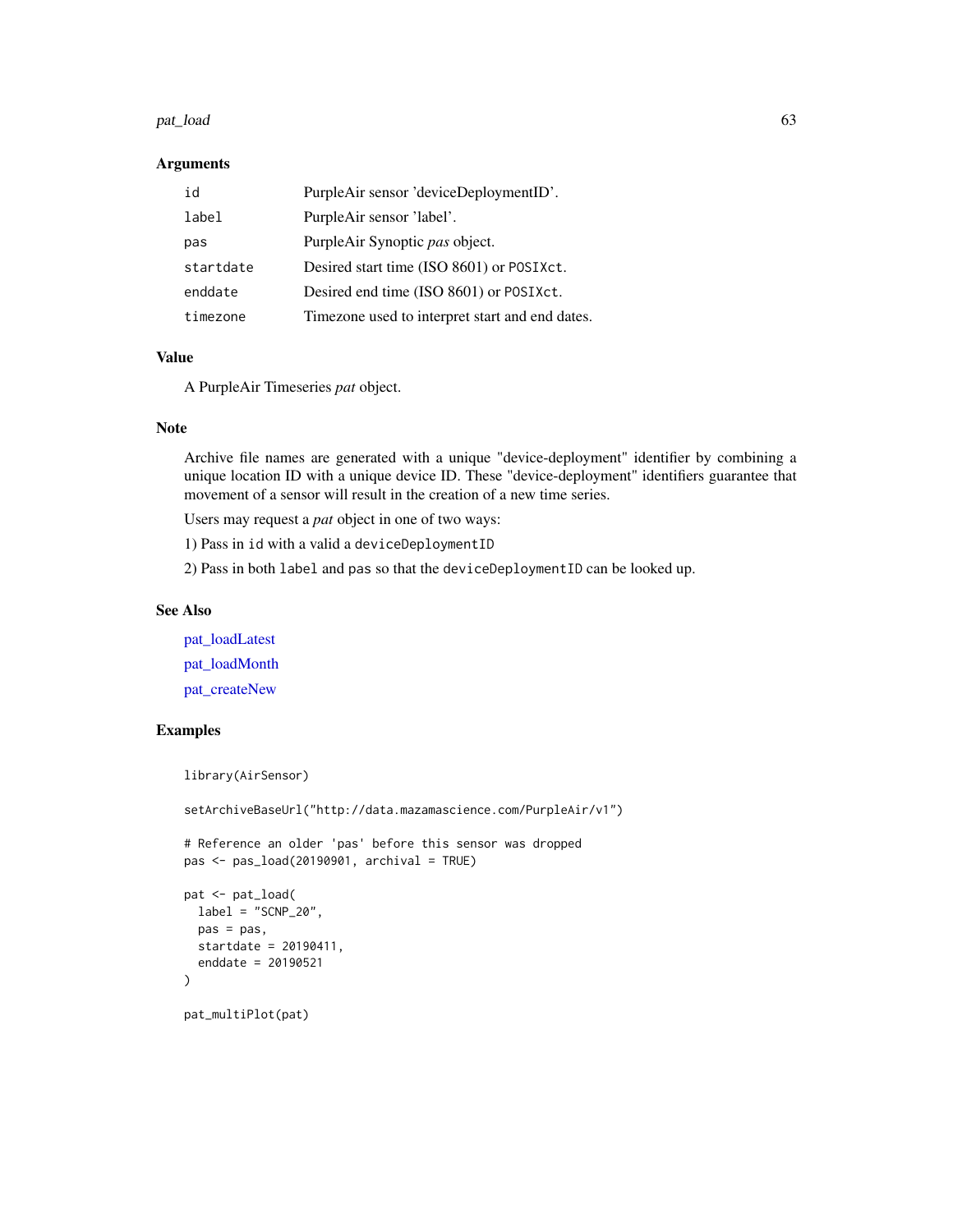<span id="page-63-0"></span>

# Description

A pre-generated PurpleAir Timeseries *pat* object will be loaded containing data for the most recent 7- or 45-day interval. Data are loaded from the archive set with either setArchiveBaseUrl() or setArchiveBaseDir() for locally archived files.

#### Usage

```
pat_loadLatest(id = NULL, label = NULL, pas = NULL, days = 7)
```
### Arguments

| id    | PurpleAir sensor 'deviceDeploymentID'.       |
|-------|----------------------------------------------|
| label | PurpleAir sensor 'label'.                    |
| pas   | PurpleAir Synoptic pas object.               |
| days  | Number of days of data to include (7 or 45). |

### Value

A PurpleAir Timeseries *pat* object.

# Note

Archive file names are generated with a unique "device-deployment" identifier by combining a unique location ID with a unique device ID. These deviceDeploymentID identifiers guarantee that movement of a sensor will result in the creation of a new time series.

Users may request a *pat* object in one of two ways:

- 1) Pass in id with a valid a deviceDeploymentID
- 2) Pass in both label and pas so that the deviceDeploymentID can be looked up.

## See Also

[pat\\_load](#page-61-0) [pat\\_loadMonth](#page-64-0) [pat\\_createNew](#page-43-0)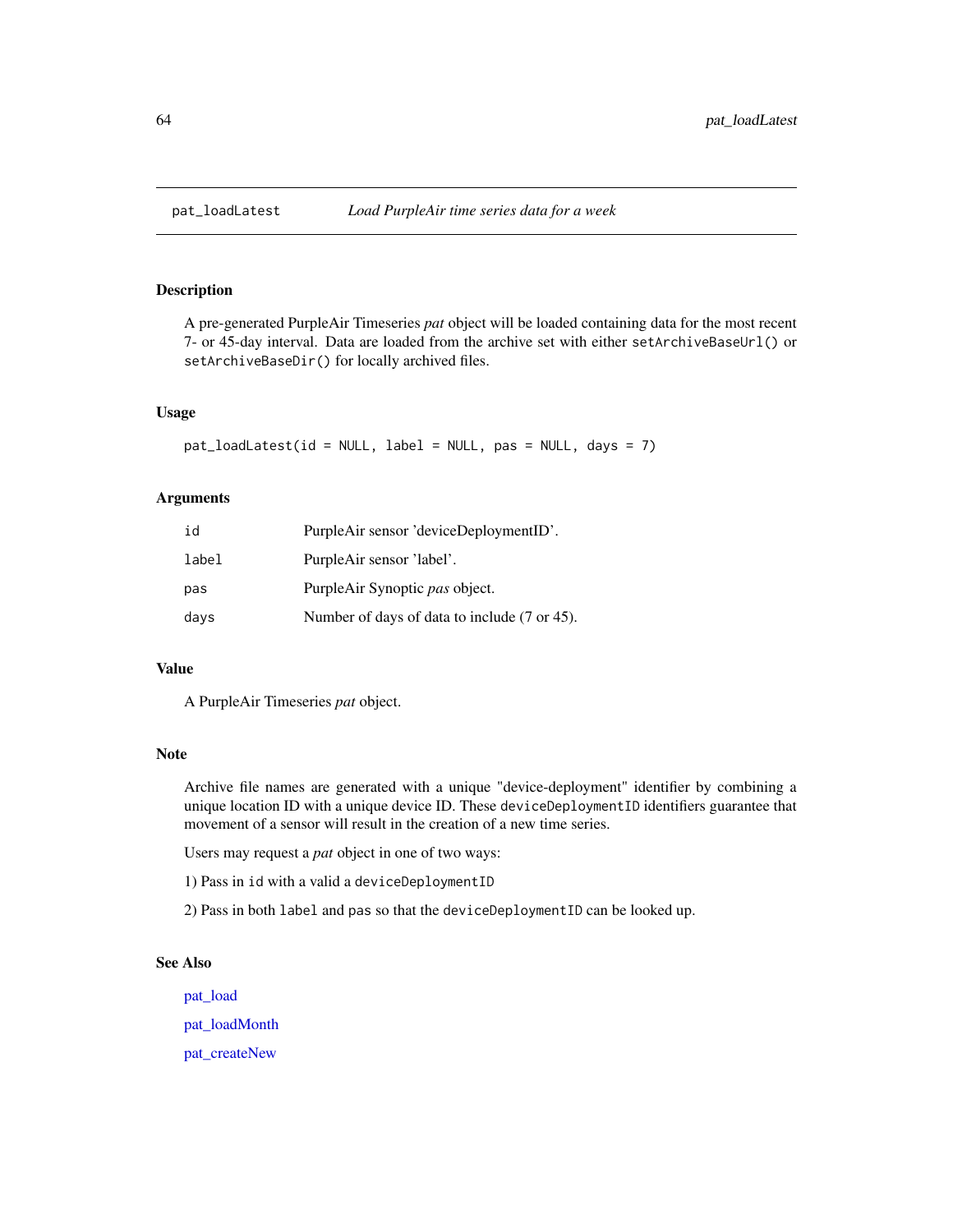# pat\_loadMonth 65

# Examples

```
library(AirSensor)
```

```
setArchiveBaseUrl("http://data.mazamascience.com/PurpleAir/v1")
```

```
pas <- pas_load()
pat <- pat_loadLatest(label = "SCSB_07", pas = pas)
pat_multiPlot(pat)
```
<span id="page-64-0"></span>pat\_loadMonth *Load PurpleAir time series data for a month*

### Description

A pre-generated PurpleAir Timeseries *pat* object will be loaded for the month requested with datestamp if available. Data are loaded from the archive set with either setArchiveBaseUrl() or setArchiveBaseDir() for locally archived files.

The datestamp must be in the following format:

• "YYYYmm"

By default, the current month is loaded.

## Usage

```
pat_loadMonth(
  id = NULL,label = NULL,pas = NULL,
  datestamp = NULL,
  timezone = "America/Los_Angeles"
)
```
### Arguments

| id        | PurpleAir sensor 'deviceDeploymentID'. |
|-----------|----------------------------------------|
| label     | PurpleAir sensor 'label'.              |
| pas       | PurpleAir Synoptic pas object.         |
| datestamp | Date string in ymd order.              |
| timezone  | Timezone used to interpret datestamp.  |

# Value

A PurpleAir Timeseries *pat* object.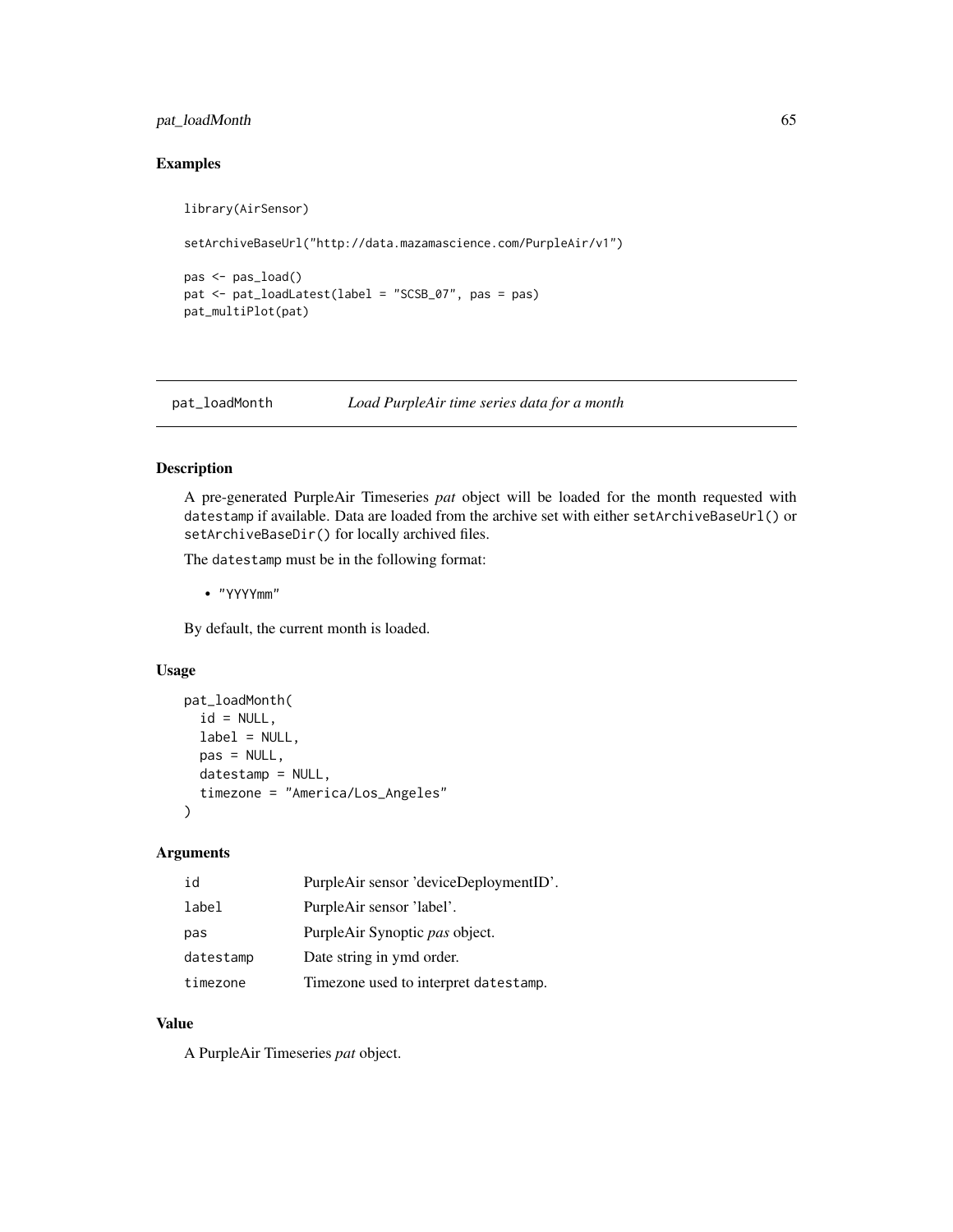### Note

Archive file names are generated with a unique "device-deployment" identifier by combining a unique location ID with a unique device ID. These "device-deployment" identifiers guarantee that movement of a sensor will result in the creation of a new time series.

Users may request a *pat* object in one of two ways:

1) Pass in id with a valid a deviceDeploymentID

2) Pass in both label and pas so that the deviceDeploymentID can be looked up.

### See Also

[pat\\_load](#page-61-0)

[pat\\_loadLatest](#page-63-0)

[pat\\_createNew](#page-43-0)

### Examples

library(AirSensor)

```
setArchiveBaseUrl("http://data.mazamascience.com/PurpleAir/v1")
```
# Reference an older 'pas' before this sensor was dropped pas <- pas\_load(20190901, archival = TRUE)

```
may <- pat_loadMonth(label = "SCNP_20", pas = pas, datestamp = 201905)
pat_multiPlot(may)
```
pat\_monitorComparison *Comparison of Purple Air and federal monitoring data*

## **Description**

Creates and returns a ggplot object that plots raw *pat* data, hourly aggregated *pat* data and hourly data from the nearest federal monitor from the PWFSL database.

### Usage

```
pat_monitorComparison(
 pat = NULL,FUN = AirSensor::PurpleAirQC_hourly_AB_01,
 distanceCutoff = 20,
 vlim = NULL,replaceOutliers = TRUE,
  timezone = NULL
)
```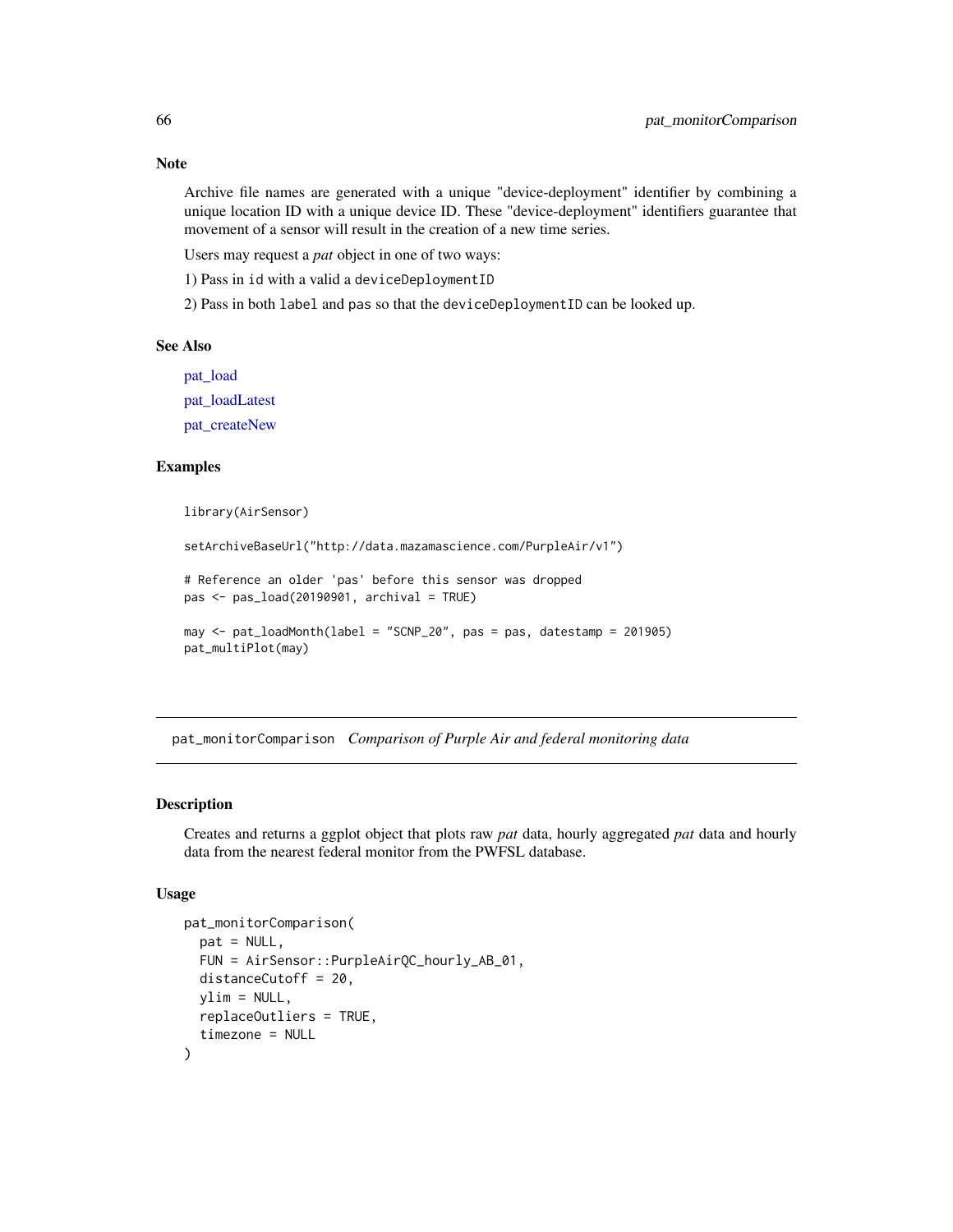# pat\_multiPlot 67

### Arguments

| pat             | PurpleAir Timeseries pat object.                                                                                                  |  |
|-----------------|-----------------------------------------------------------------------------------------------------------------------------------|--|
| <b>FUN</b>      | Algorithm applied to <i>pat</i> object for hourly aggregation and quality control. See<br>pat_createAirSensor() for more details. |  |
|                 | distanceCutoff Numeric distance (km) cutoff for nearest PWFSL monitor.                                                            |  |
| ylim            | Vector of (lo,hi) y-axis limits.                                                                                                  |  |
| replaceOutliers |                                                                                                                                   |  |
|                 | Logical specifying whether replace outliers in the <i>pat</i> object.                                                             |  |
| timezone        | Olson timezone used for the time axis. (Defaults to pat local time.)                                                              |  |

#### Value

A ggplot object.

#### Examples

library(AirSensor)

pat\_monitorComparison(example\_pat)

| pat_multiPlot | Display multiple plots on one page |  |
|---------------|------------------------------------|--|
|               |                                    |  |

### Description

A plotting function that uses ggplot2 to display multiple ggplot objects in a single pane. Can either be passed individual ggplot objects OR a pat object and a plot type. Typical usage would be to supply pat and use the plottype argument to quickly display preformatted plots.

Available plottype options include:

- "all" pm25\_A, pm25\_B, temperature, humidity
- "pm25\_a" PM2.5 from channel A only
- "pm25\_b" PM2.5 from channel B only
- "pm25" PM2.5 from channels A and B in separate plots
- "pm25\_over" PM2.5 from channels A and B in the same plot
- "aux" auxiliary data (temperature, humidity)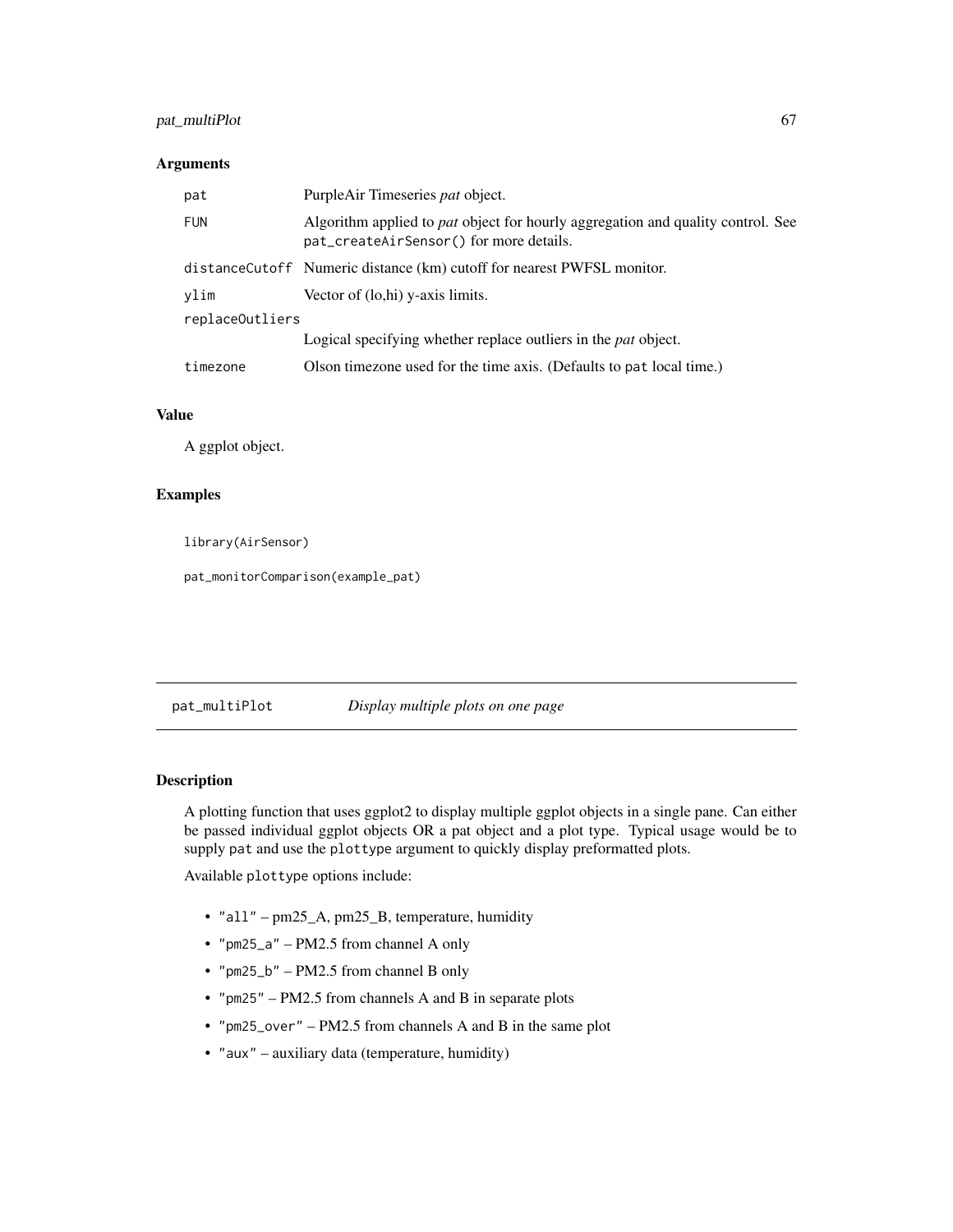# Usage

```
pat_multiPlot(
  pat = NULL,
  plottype = "all",
  sampleSize = 5000,
  columns = NULL,
  ylim = NULL,
  a\_size = 1,
  a_shape = 15,
  a_{\text{color}} = \text{rgb}(0.9, 0.25, 0.2),
  b_size = 1,
  b_shape = 15,
  b_{\text{color}} = \text{rgb}(0.2, 0.25, 0.9),t<sub>size</sub> = 1,
  t_shape = 15,
  t_color = "black",
  h\_size = 1,
  h_{\text{}}shape = 15,
  h_color = "black",
  alpha = 0.5,
  timezone = NULL
\lambdapat_multiplot(
  pat = NULL,
  plottype = "all",
  sampleSize = 5000,
  columns = NULL,
  ylim = NULL,
  a\_size = 1,
  a_shape = 15,
  a_color = rgb(0.9, 0.25, 0.2),
  b_size = 1,
  b_{\text{-}}shape = 15,
  b_{\text{color}} = \text{rgb}(0.2, 0.25, 0.9),
  t<sub>size</sub> = 1,
  t_{shape} = 15,
  t_color = "black",
  h\_size = 1,
  h_{\text{}}shape = 15,
  h_color = "black",
  alpha = 0.5,
  timezone = NULL
```
# $\mathcal{L}$

### Arguments

pat PurpleAir Timeseries *pat* object.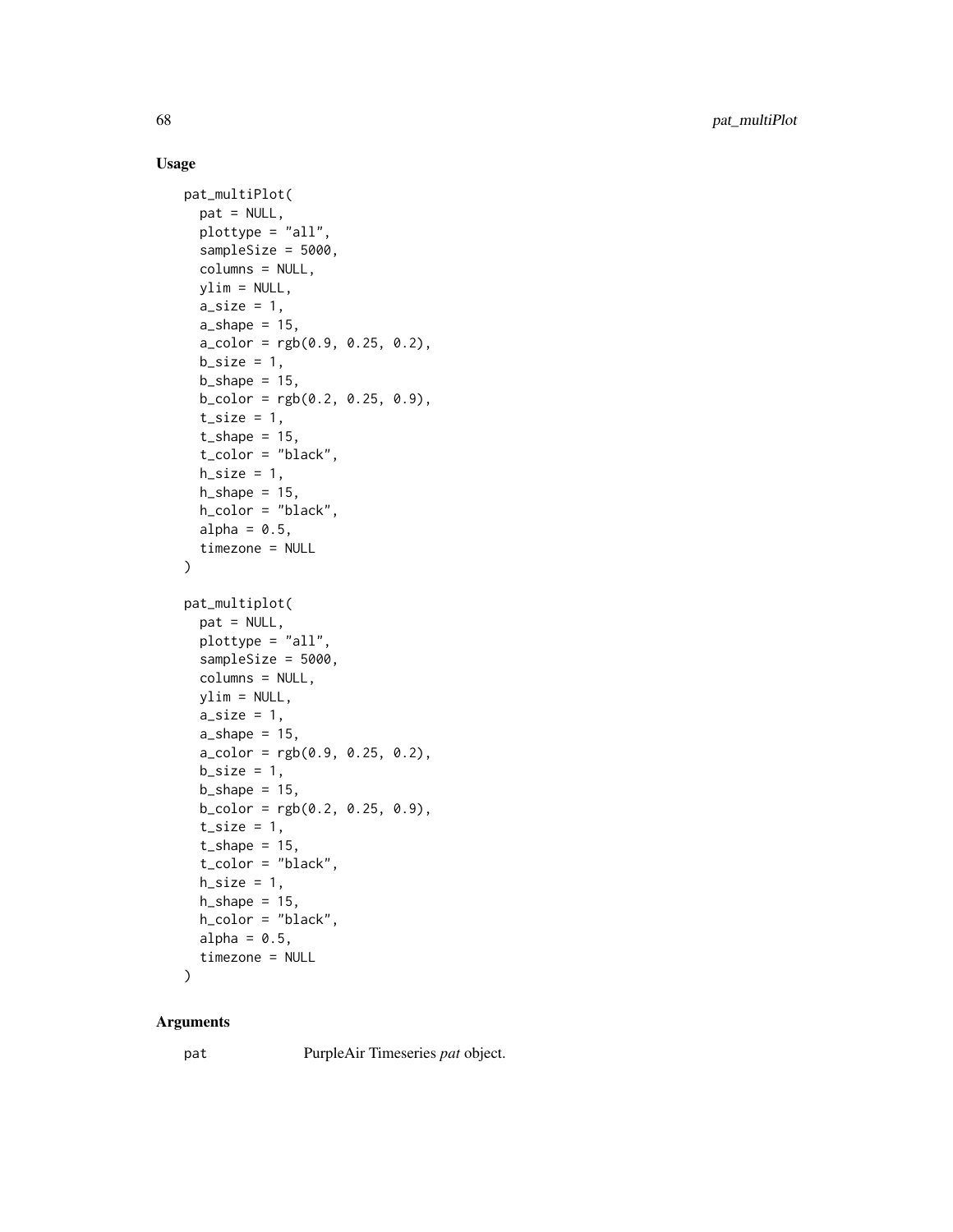# pat\_multiPlot 69

| plottype   | Quick-reference plot types: "all", "aux", "pm25".                    |
|------------|----------------------------------------------------------------------|
| sampleSize | Either an integer or fraction to determine sample size.              |
| columns    | Number of columns in the plot layout. Use NULL for defaults.         |
| ylim       | Vector of (lo,hi) y-axis limits.                                     |
| a_size     | Size of pm25_A points.                                               |
| a_shape    | Symbol to use for pm25_A points.                                     |
| a_color    | Color of pm25_A points.                                              |
| b_size     | Size of pm25_B points.                                               |
| b_shape    | Symbol to use for pm25_B points.                                     |
| b_color    | Color of pm25_B points.                                              |
| t_size     | Size of temperature points.                                          |
| t_shape    | Symbol to use for temperature points.                                |
| t_color    | Color of temperature points.                                         |
| h_size     | Size of humidity points.                                             |
| h_shape    | Symbol to use for humidity points.                                   |
| h_color    | Color of humidity points.                                            |
| alpha      | Opacity of points.                                                   |
| timezone   | Olson timezone used for the time axis. (Defaults to pat local time.) |

# Value

A ggplot object.

# Note

Additional documentation of the multiplot algorithm is available at cookbook-r.com.

```
library(AirSensor)
example_pat %>%
  pat_multiPlot(plottype = "pm25", alpha = 0.5)
```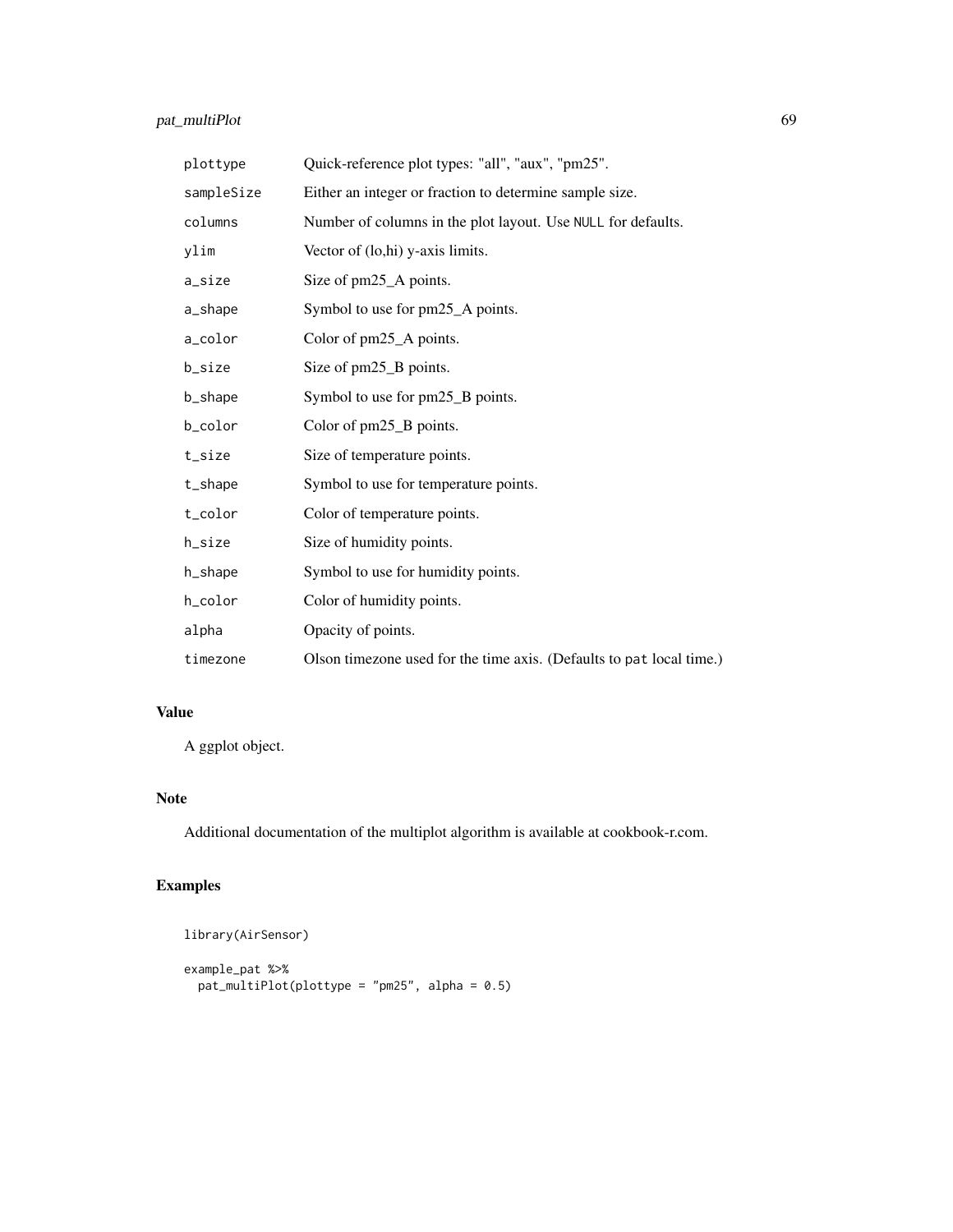#### Description

Outlier detection using a Median Average Deviation "Hampel" filter. This function applies a rolling Hampel filter to find those points that are very far out in the tails of the distribution of values within the window.

The thresholdMin level is similar to a sigma value for normally distributed data. The default threshold setting thresholdMin = 8 identifies points that are extremely unlikely to be part of a normal distribution and therefore very likely to be an outlier. By choosing a relatively large value for 'thresholdMin" we make it less likely that we will generate false positives.

The default setting of the window size windowSize = 15 means that 15 samples from a single channel are used to determine the distribution of values for which a median is calculated. Each PurpleAir channel makes a measurement approximately every 120 seconds so the temporal window is 15 \* 120 sec or approximately 30 minutes. This seems like a reasonable period of time over which to evaluate PM2.5 measurements.

Specifying replace = TRUE allows you to perform smoothing by replacing outliers with the window median value. Using this technique, you can create an highly smoothed, artificial dataset by setting thresholdMin = 1 or lower (but always above zero).

#### Usage

```
pat_outliers(
  pat = NULL,
 windowSize = 15,
  thresholdMin = 8,
  replace = FALSE,showPlot = TRUE,
  data_{shape} = 18,
  data_size = 1,
  data_color = "black",
  data_alpha = 0.5,
  outlier_shape = 8,
  outlier_size = 1,
  outlier_color = "red",
  outlier_alpha = 1
)
```
### Arguments

| pat          | PurpleAir Timeseries pat object.                                          |
|--------------|---------------------------------------------------------------------------|
| windowSize   | Integer window size for outlier detection.                                |
| thresholdMin | Threshold value for outlier detection.                                    |
| replace      | Logical specifying whether replace outliers with the window median value. |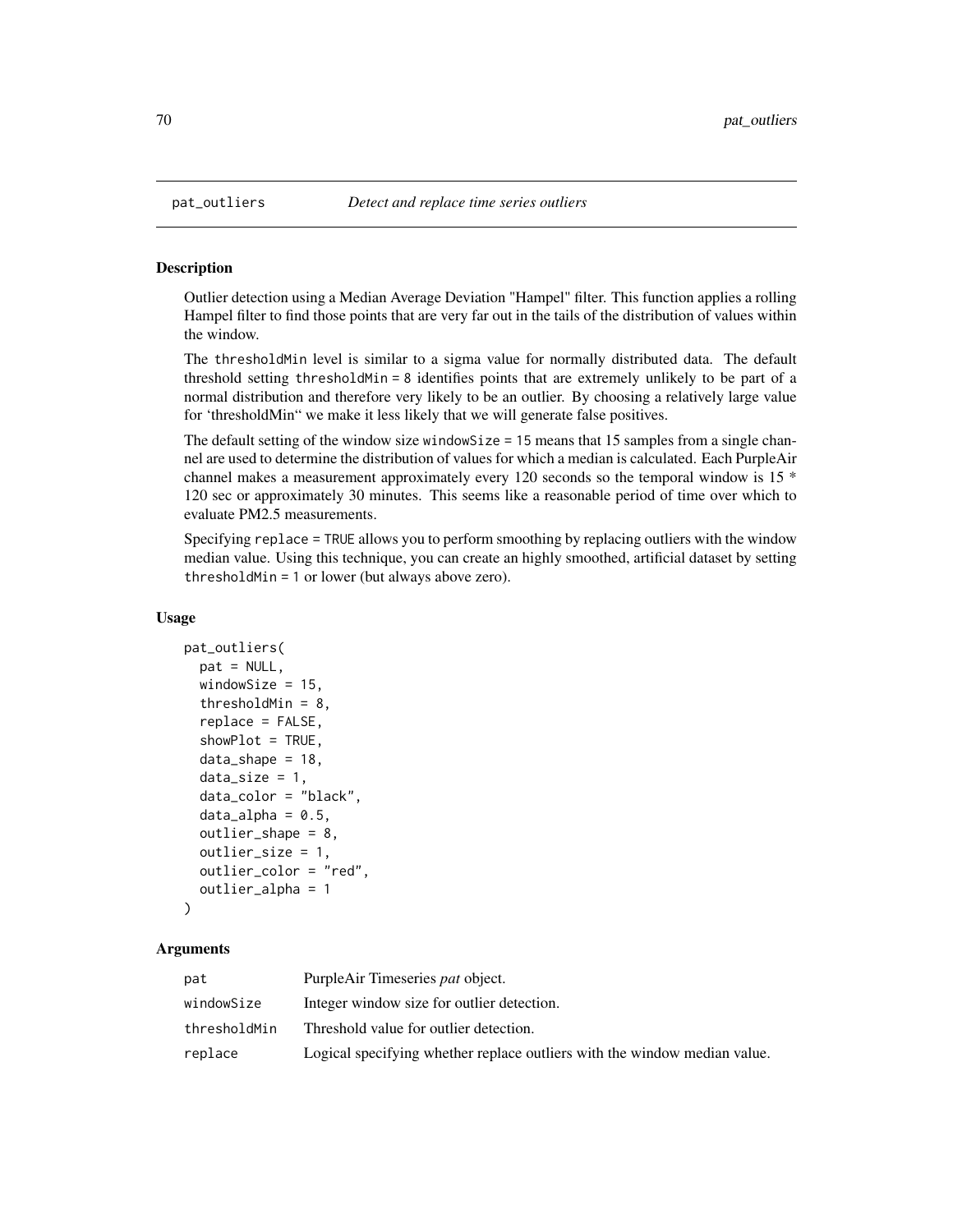$p$ at\_qc  $\qquad \qquad$  71

| showPlot      | Logical specifying whether to generate outlier detection plots. |
|---------------|-----------------------------------------------------------------|
| data_shape    | Symbol to use for data points.                                  |
| data_size     | Size of data points.                                            |
| data_color    | Color of data points.                                           |
| data_alpha    | Opacity of data points.                                         |
| outlier_shape | Symbol to use for outlier points.                               |
| outlier_size  | Size of outlier points.                                         |
| outlier_color | Color of outlier points.                                        |
| outlier_alpha | Opacity of outlier points.                                      |

#### Value

A *pat* object with outliers replaced by median values.

#### Note

Additional documentation on the algorithm is available in seismicRoll::findOutliers().

#### Examples

library(AirSensor)

```
example_pat %>%
 pat_filterDate(20180801, 20180815) %>%
 pat_outliers(replace = TRUE, showPlot = TRUE)
```
pat\_qc *Apply quality control on PurpleAir Timeseries object*

#### Description

Optionally applies QC thresholds to a *pat* object based on the documented specs of the PurpleAir sensor.

The pat\_load() function returns raw "engineering" data for a PurpleAir Sensor. The very first level of QC that should always be applied is the removal of out-of-spec values that should never be generated by the sensor components. Out-of-spec values imply an electrical or software problem and can never be considered valid measurements.

Setting a max\_humidity threshold is less fundamental. There are many cases where PM2.5 readings during periods of high humidity should be called into question which is why this QC option is provided. However, this type of filtering is dependent upon a properly functioning humidity sensor. Humidity filtering is disabled by default because it can result in the invalidation of many potentially valid PM2.5 measurements.

#### Usage

```
pat_qc(pat = NULL, removeOutOfSpec = TRUE, max_humidity = NULL)
```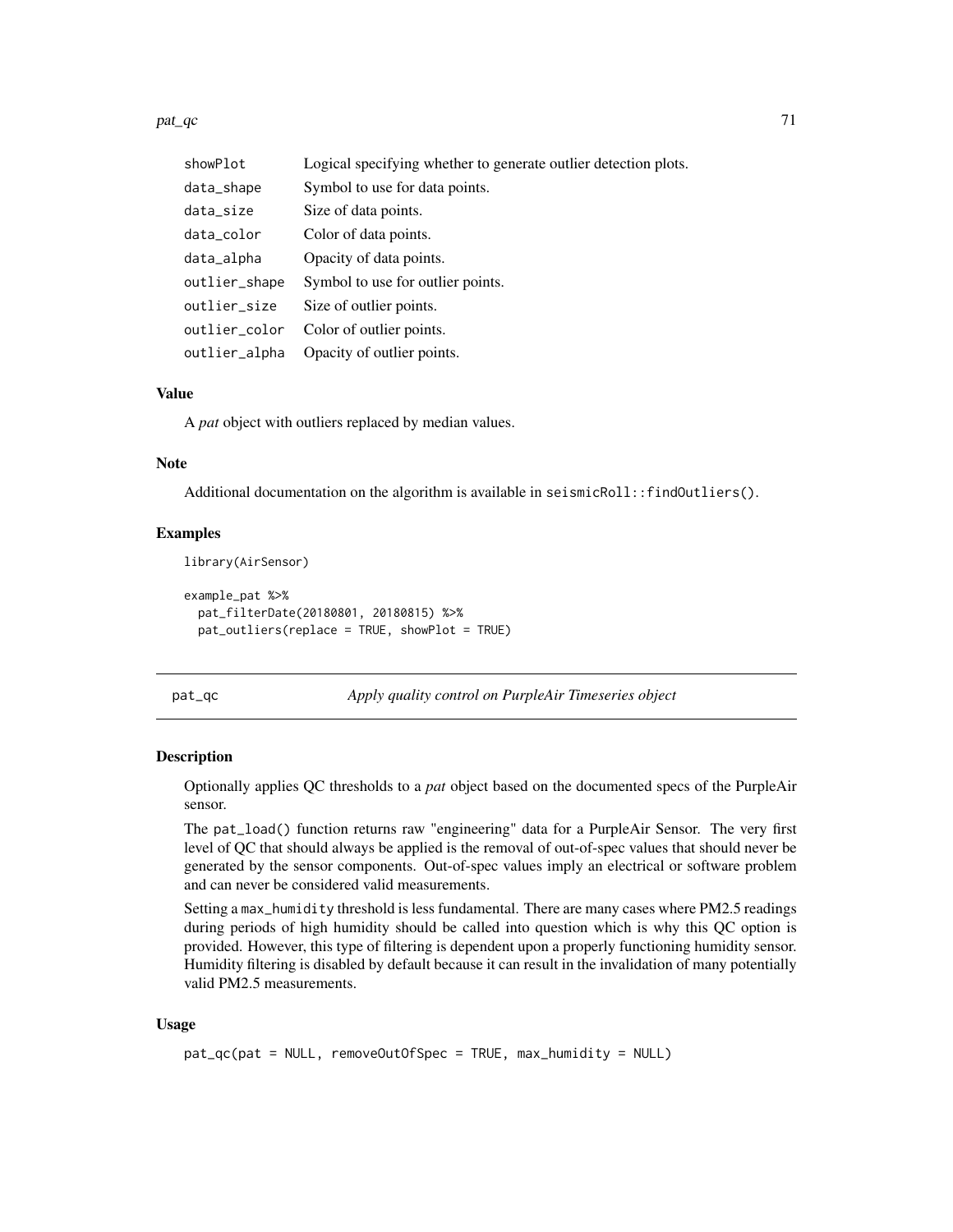#### Arguments

| pat             | PurpleAir Timeseries pat object                                                                              |  |
|-----------------|--------------------------------------------------------------------------------------------------------------|--|
| removeOutOfSpec |                                                                                                              |  |
|                 | Logical determining whether measurements that are out of instrument specs<br>should be invalidated.          |  |
| max_humidity    | Maximum humidity threshold above which pm25 measurements are invalidated.<br>Disabled unless explicitly set. |  |

# Details

Out of spec thresholds are set so that anything outside of these the given range should represent a value that is not physically possible in an ambient setting on planet Earth.

- humidity  $-[0:100]$
- temperature  $-[ -40:185]$
- pm25  $[0:2000]$

# Value

A cleaned up *pat* object.

# References

# [PA-II specs](https://www2.purpleair.com/products/purpleair-pa-ii)

```
library(AirSensor)
```

```
# Use a sensor with problems
pat <- example_pat_failure_A
```

```
# Basic plot shows out-of-spec values for humidity
pat %>% pat_multiPlot(sampleSize = NULL)
```

```
# Applying QC removes these records
pat %>% pat_qc() %>% pat_multiPlot(sampleSize = NULL)
```

```
# We can also remove PM2.5 data at high humidities
pat %>% pat_qc(max_humidity = 80) %>% pat_multiPlot(sampleSize = NULL)
```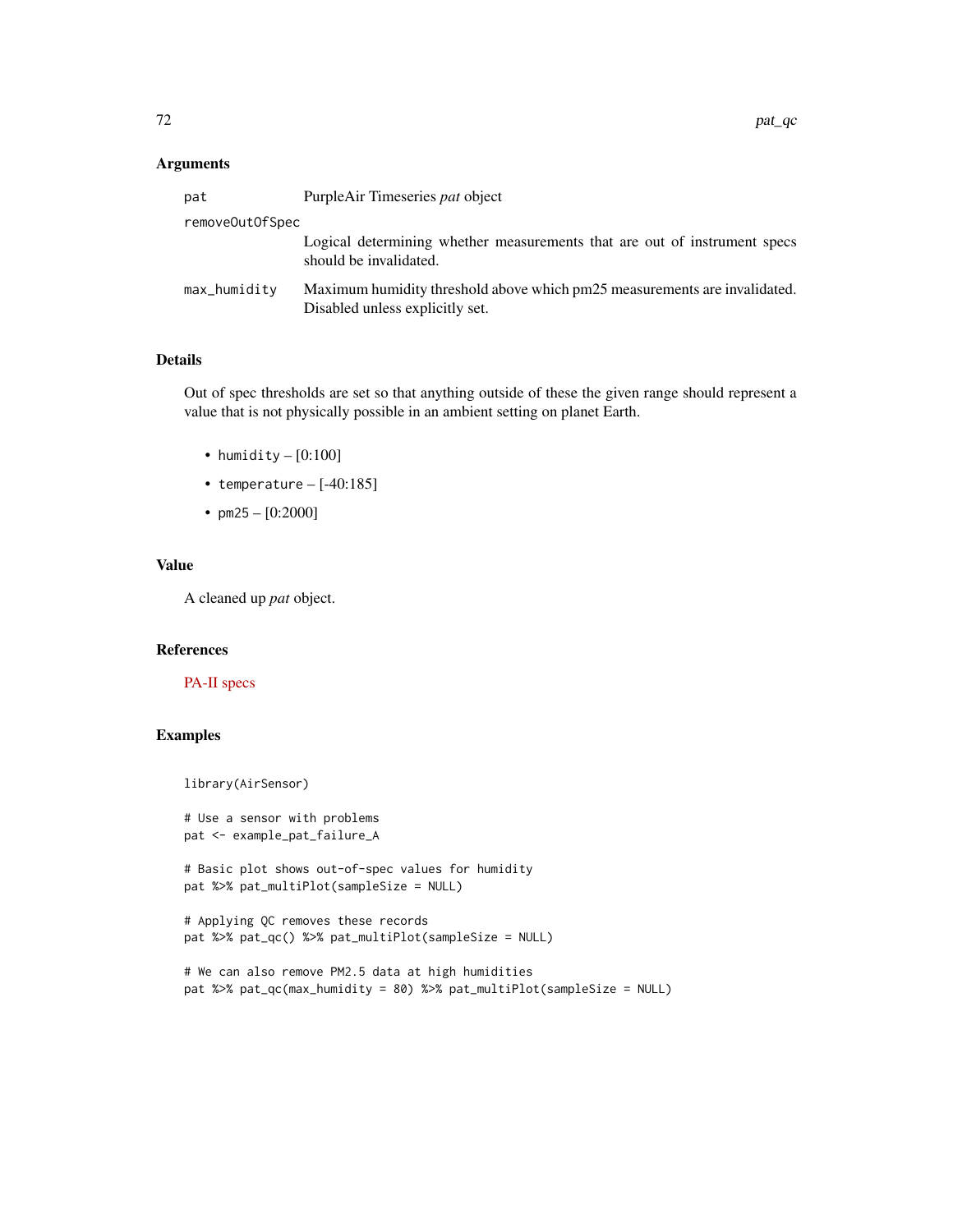A sampling function that accepts PurpleAir timeseries dataframes and reduces them by randomly selecting distinct rows of the users chosen size.

If both sampleSize and sampleFraction are unspecified, sampleSize = 5000 will be used.

#### Usage

```
pat_sample(
  pat = NULL,sampleSize = NULL,
  sampleFraction = NULL,
  setSeed = NULL,
  keepOutliers = FALSE
)
```
#### Arguments

| pat          | PurpleAir Timeseries pat object.                                               |
|--------------|--------------------------------------------------------------------------------|
| sampleSize   | Non-negative integer giving the number of rows to choose.                      |
|              | sampleFraction Fraction of rows to choose.                                     |
| setSeed      | Integer that sets random number generation. Can be used to reproduce sampling. |
| keepOutliers | logical specifying a graphics focused sampling algorithm (see Details).        |

## Details

When keepOutliers = FALSE, random sampling is used to provide a statistically relevant subsample of the data.

When keepOutliers = TRUE, a customized sampling algorithm is used that attempts to create subsets for use in plotting that create plots that are visually identical to plots using all data. This is accomplished by preserving outliers and only sampling data in regions where overplotting is expected.

The process is as follows:

- 1. find outliers using seismicRoll::findOutliers()
- 2. create a subset consisting of only outliers
- 3. sample the remaining data
- 4. merge the outliers and sampled data

#### Value

A subset of the given *pat* object.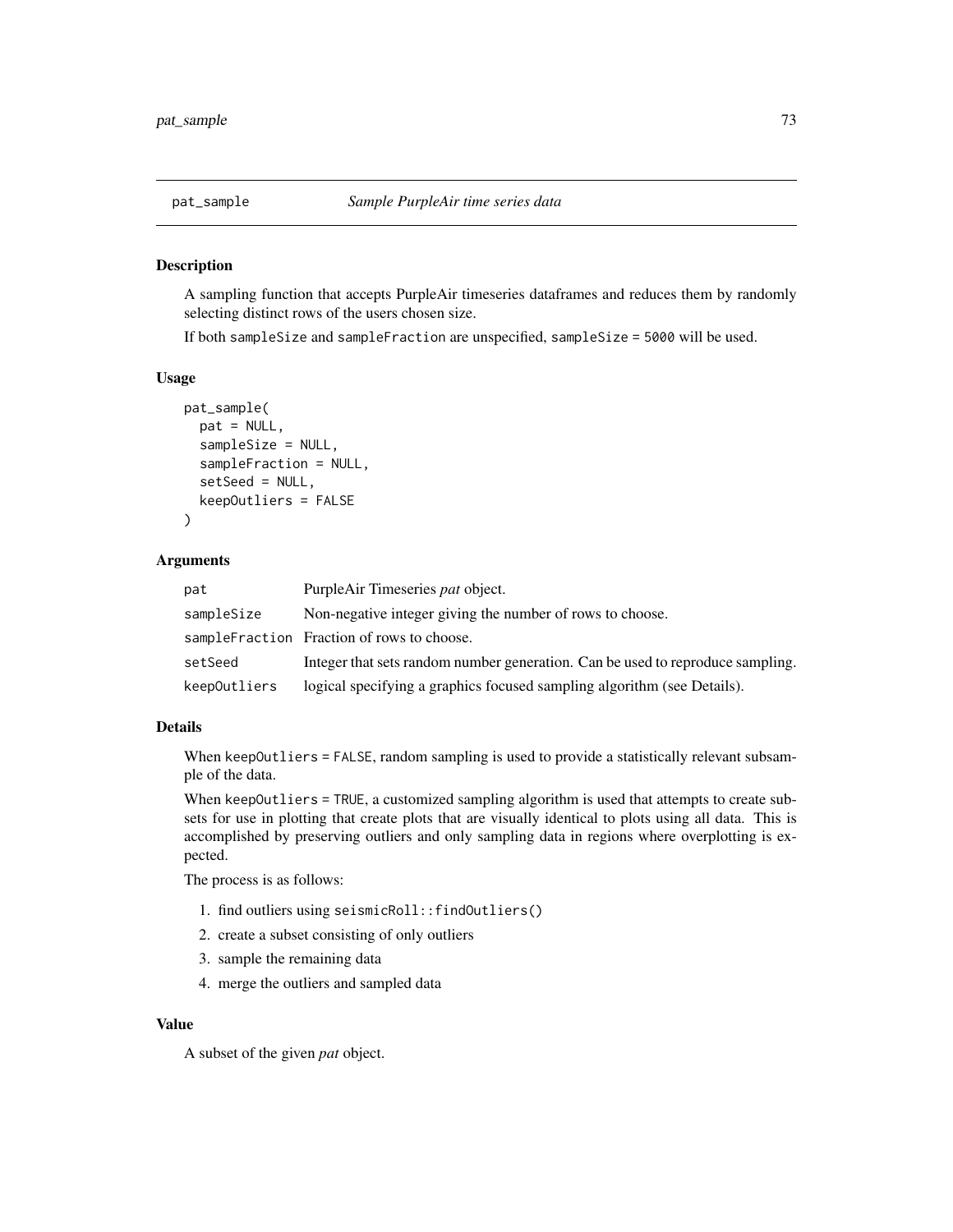library(AirSensor)

```
example_pat %>%
 pat_extractData() %>%
 dim()
example_pat %>%
 pat_sample(sampleSize = 1000, setSeed = 1) %>%
 pat_extractData() %>%
 dim()
```
pat\_scatterPlotMatrix *Draw a matrix of PurpleAir Timeseries data scatter plots*

# Description

Creates a multi-panel scatterPlot comparing all variables in the *pat* object. If any variables have no valid data, they are omitted from the plot.

The list of available parameters include:

- datetime measurement time
- $pm25_A A$  channel PM2.5 (ug/m3)
- $pm25_B B$  channel PM2.5 (ug/m3)
- temperature temperature (F)
- humidity humidity  $(\%)$

#### Usage

```
pat_scatterPlotMatrix(
 pat = NULL,parameters = c("datetime", "pm25_A", "pm25_B", "temperature", "humidity"),
  sampleSize = 5000,
  sampleFraction = NULL,
  size = 0.5,
  shape = 15,
 color = "black",
 alpha = 0.25)
```
## Arguments

| pat        | PurpleAir Timeseries pat object. |
|------------|----------------------------------|
| parameters | Vector of parameters to include. |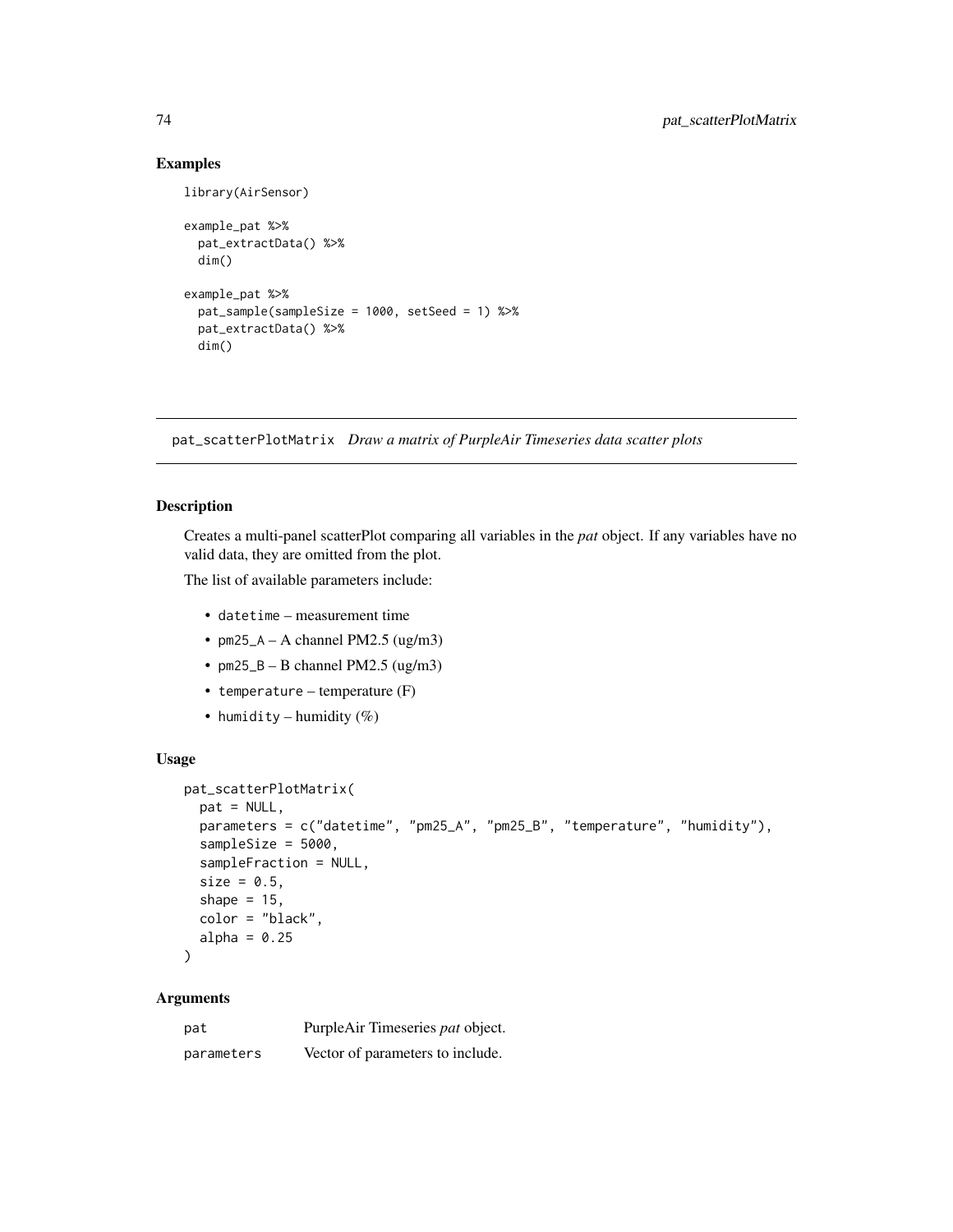## pat\_trimDate 75

| sampleSize | Integer to determine sample size.      |
|------------|----------------------------------------|
|            | sampleFraction Fractional sample size. |
| size       | Size of points.                        |
| shape      | Symbol to use for points.              |
| color      | Color of points.                       |
| alpha      | Opacity of points.                     |

#### Value

Multi-panel ggplot comparing all parameters.

## Examples

```
library(AirSensor)
pat <-
  example_pat %>%
  pat_filterDate(20180811,20180818)
# NOTE: Warnings are generated when the pat contains NA values
pat_scatterPlotMatrix(pat, sampleSize = 1000)
```

```
pat_trimDate Trim a PurpleAir Timeseries object to full days
```
## Description

Trims the date range of a *pat* object to local time date boundaries which are *within* the range of data. This has the effect of removing partial-day data records and is useful when calculating fullday statistics.

#### Usage

pat\_trimDate(pat = NULL)

#### Arguments

pat PurpleAir Timeseries *pat* object.

#### Value

A subset of the given *pat* object.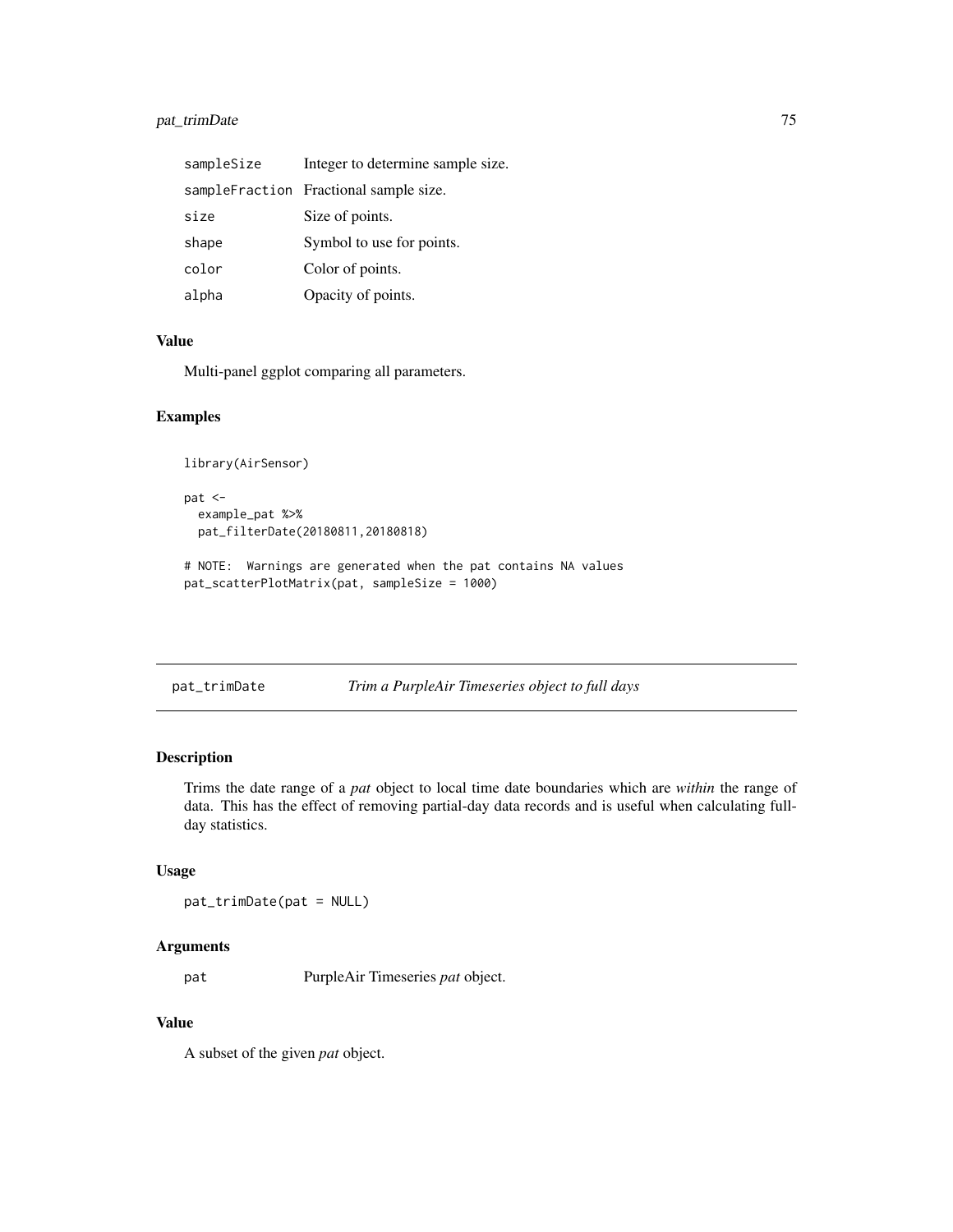)

```
library(AirSensor)
UTC_week <- pat_filterDate(
  example_pat,
  startdate = 20180808,
  enddate = 20180815,
  timezone = "UTC"
```
pat\_multiPlot(UTC\_week)

local\_week <- pat\_trimDate(UTC\_week) pat\_multiPlot(local\_week)

#### pat\_upgrade *Upgrade PurpleAir Timeseries*

## Description

The pat parameter is checked for the latest pa\_timeseries format and presence of and/or addition of core data columns:

- datetime A datetime column
- pm25 $A$  Channel A PM2.5
- pm25 $B -$ Channel B PM2.5
- temperature Tmperature in Faarehniet
- humidity Relative Humidity
- pressure Pressure in hectopascals (hPa)
- pm1\_atm\_A Channel A PM1.0
- pm25\_atm\_A Channel A PM2.5
- pm10\_atm\_A Channel A PM10.0
- pm1\_atm\_B Channel B PM1.0
- pm25\_atm\_B Channel B PM2.5
- pm10\_atm\_B Channel B PM10.0
- uptime Sensor uptime in seconds
- rssi Sensor WiFi signal strength in dBm
- memory Memory Usage
- adc0 Voltage
- bsec iaq  $-$  ?
- datetime\_A Record datetime of Channel B
- datetime\_B Record datetime of Channel A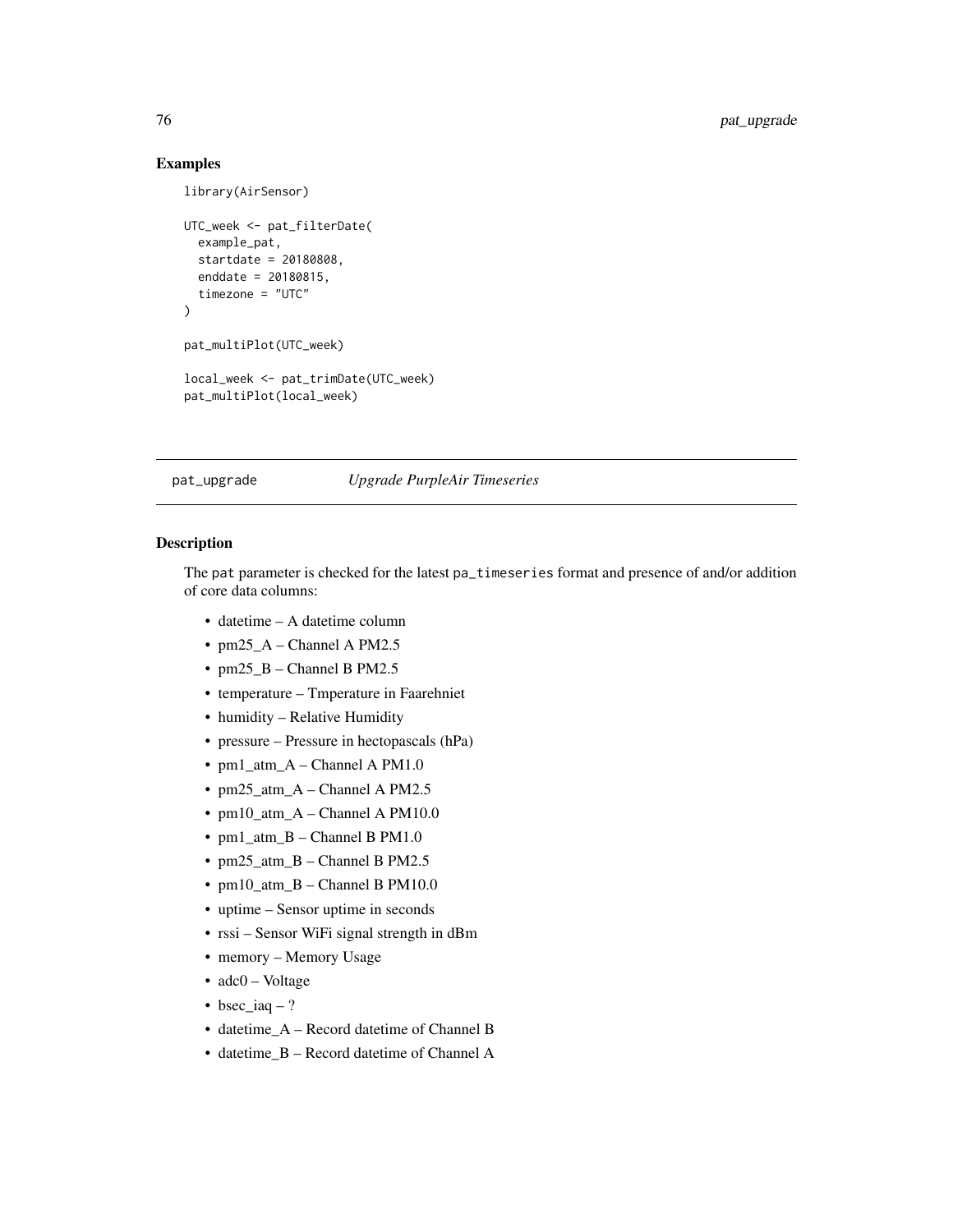## Usage

pat\_upgrade(pat = NULL, verbose = TRUE)

#### **Arguments**

| pat     | PurpleAir Timeseries pat object. |
|---------|----------------------------------|
| verbose | (logical) Display messages.      |

## Value

An upgraded pa\_timeseries object.

```
PurpleAirQC_hourly_AB_00
```
*Apply hourly aggregation QC using "AB\_OO" algorithm*

## Description

Creates a pm25 timeseries by averaging aggregated data from the A and B channels and applying the following QC logic:

- 1. Create pm25 by averaging the A and B channel aggregation means
- 2. Invalidate data where: (min\_count < 20)
- 3. No further QC

#### Usage

```
PurpleAirQC_hourly_AB_00(pat = NULL, min_count = 20, returnAllColumns = FALSE)
```
#### Arguments

| pat              | A PurpleAir timeseries object.                                                   |  |
|------------------|----------------------------------------------------------------------------------|--|
| min_count        | Aggregation bins with fewer than min_count measurements will be marked as<br>NA. |  |
| returnAllColumns |                                                                                  |  |

Logical specifying whether to return all columns of statistical data generated for QC algorithm or just the final pm25 result.

## Value

Data frame with columns datetime and pm25.

#### Note

Purple Air II sensors reporting after the June, 2019 firmware upgrade report data every 2 minutes or 30 measurements per hour. The default setting of min\_count = 20 is equivalent to a required data recovery rate of 67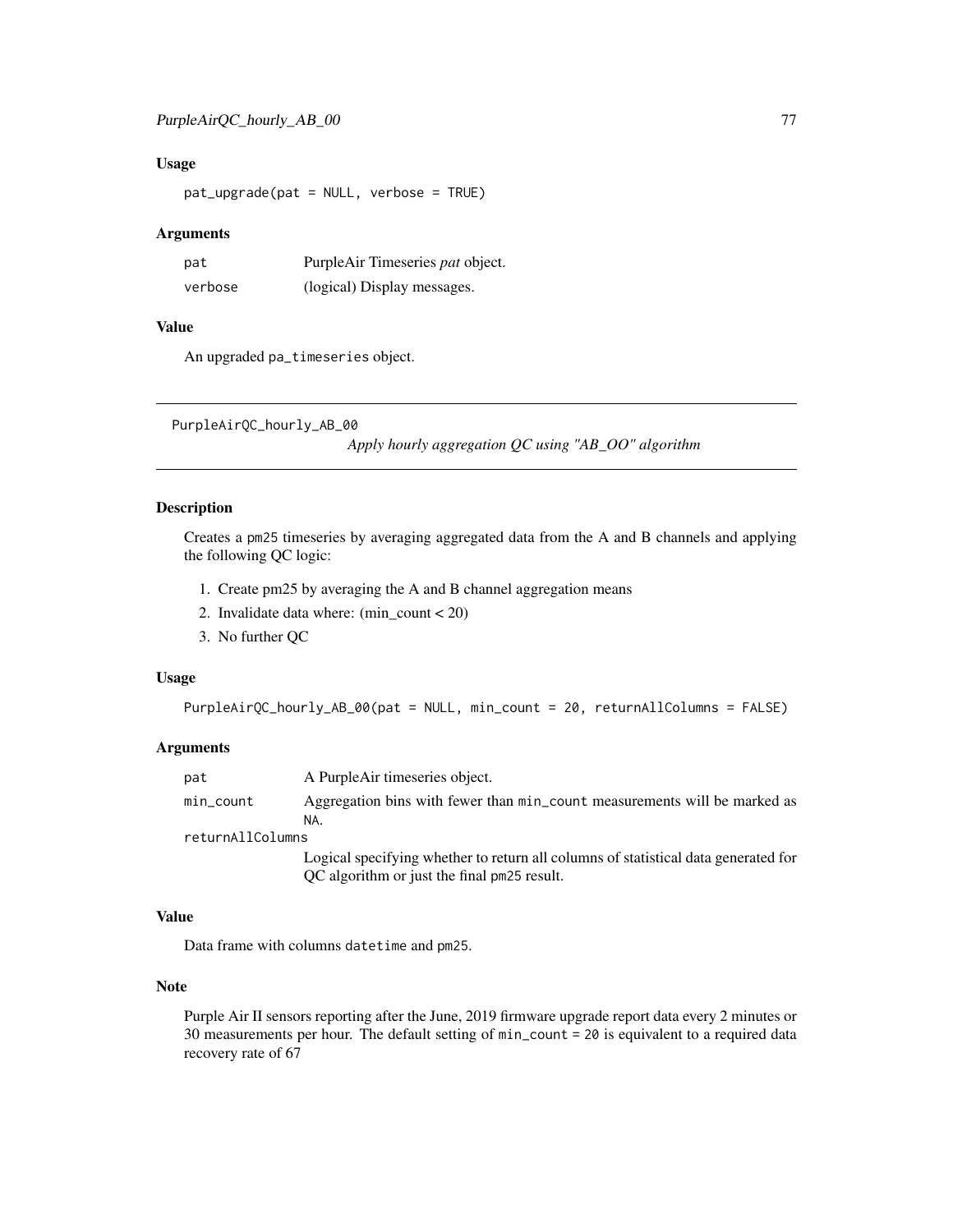```
library(AirSensor)
df_00 <-
  example_pat %>%
  pat_qc() %>%
  PurpleAirQC_hourly_AB_00()
names(df_00)
plot(df_00, pch = 16, cex = 0.8, col = "red")
```
PurpleAirQC\_hourly\_AB\_01

*Apply hourly aggregation QC using "AB\_O1" algorithm*

## Description

Creates a pm25 timeseries by averaging aggregated data from the A and B channels and applying the following QC logic:

- 1. Create pm25 by averaging the A and B channel aggregation means
- 2. Invalidate data where: (min\_count < 20)
- 3. Invalidate data where: (p-value < 1e-4) & (mean\_diff > 10)
- 4. Invalidate data where:  $(pm25 < 100)$  &  $(mean\_diff > 20)$

## Usage

PurpleAirQC\_hourly\_AB\_01(pat = NULL, min\_count = 20, returnAllColumns = FALSE)

## Arguments

| pat              | A PurpleAir timeseries object.                                                                                                    |
|------------------|-----------------------------------------------------------------------------------------------------------------------------------|
| min_count        | Aggregation bins with fewer than min_count measurements will be marked as<br>NA.                                                  |
| returnAllColumns |                                                                                                                                   |
|                  | Logical specifying whether to return all columns of statistical data generated for<br>OC algorithm or just the final pm25 result. |

## Value

Data frame with columns datetime and pm25.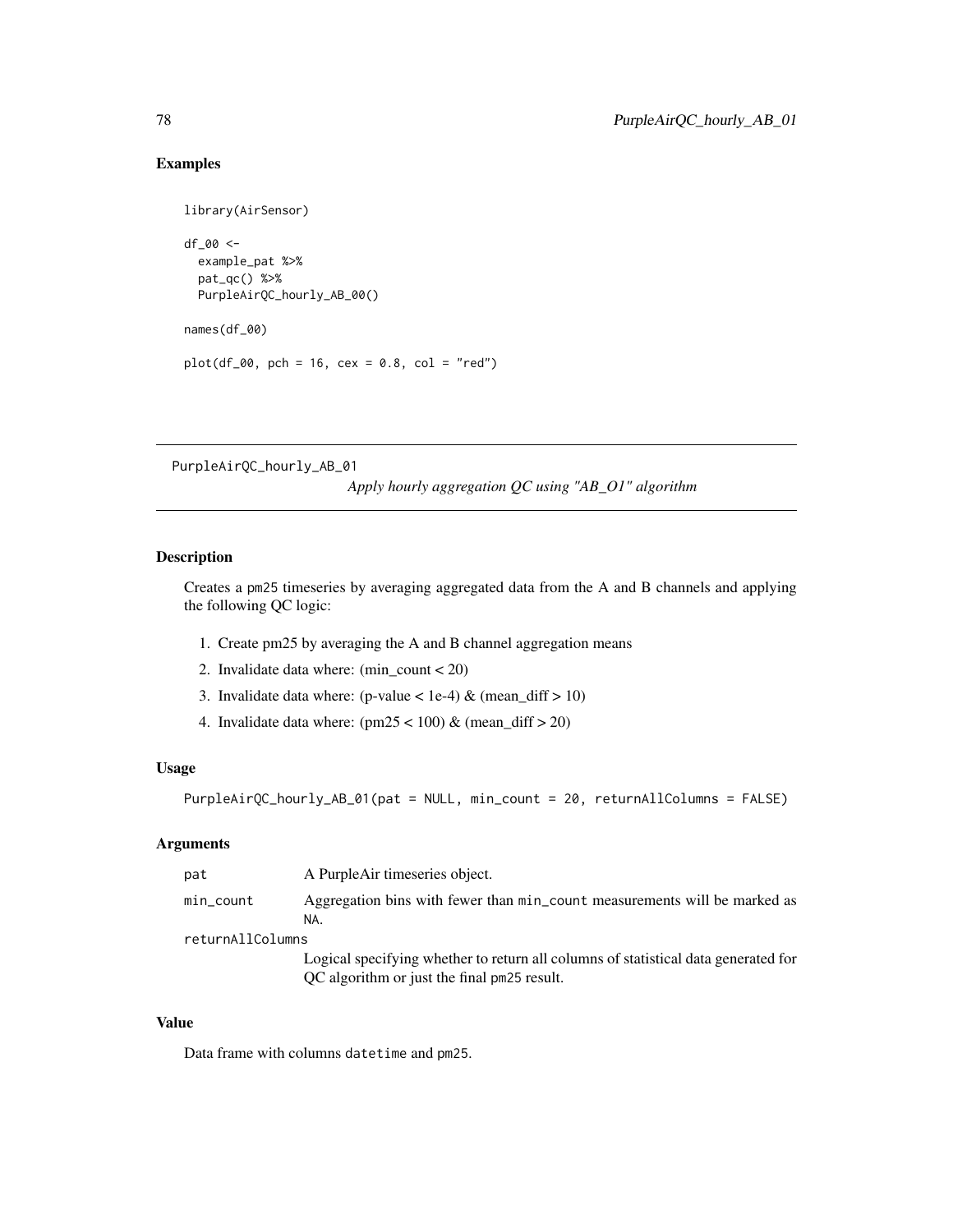## Note

Purple Air II sensors reporting after the June, 2019 firmware upgrade report data every 2 minutes or 30 measurements per hour. The default setting of min\_count = 20 is equivalent to a required data recovery rate of 67

## Examples

```
library(AirSensor)
df_00 <-
 example_pat_failure_A %>%
 pat_qc() %>%
 PurpleAirQC_hourly_AB_00()
df_01 <-
 example_pat_failure_A %>%
 pat_qc() %>%
 PurpleAirQC_hourly_AB_01()
df_02 < -example_pat_failure_A %>%
 pat_qc() %>%
 PurpleAirQC_hourly_AB_02()
layout(matrix(seq(2)))
plot(df_00, pch = 16, cex = 0.8, col = "red")points(df_01, pch = 16, cex = 0.8, col = "black")
title("example_pat_failure_A -- PurpleAirQC_hourly_AB_01")
plot(df_00, pch = 16, cex = 0.8, col = "red")points(df_02, pch = 16, cex = 0.8, col = "black")title("example_pat_failure_A -- PurpleAirQC_hourly_AB_02")
layout(1)
```
PurpleAirQC\_hourly\_AB\_02

*Apply hourly aggregation QC using "AB\_O2" algorithm*

## Description

Creates a pm25 timeseries by averaging aggregated data from the A and B channels and applying the following QC logic:

- 1. Create pm25 by averaging the A and B channel aggregation means
- 2. Invalidate data where: (min\_count < 20)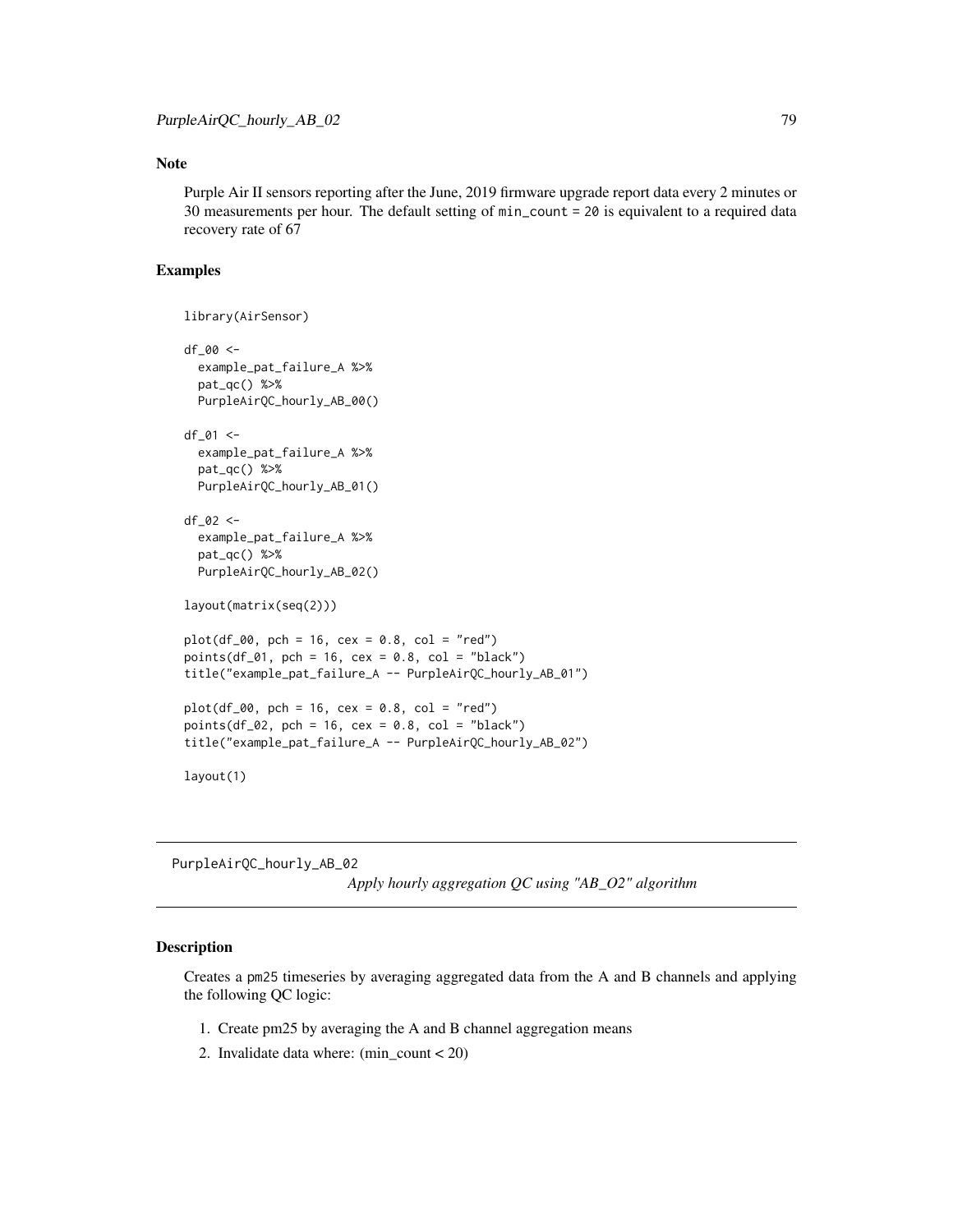- 3. Invalidate data where: (A/B hourly MAD > 3)
- 4. Invalidate data where:  $(A/B$  hourly pct\_diff  $> 0.5$ )

MAD = "Median Absolute Deviation"

# Usage

```
PurpleAirQC_hourly_AB_02(pat = NULL, min_count = 20, returnAllColumns = FALSE)
```
## Arguments

| pat              | A PurpleAir timeseries object.                                                     |
|------------------|------------------------------------------------------------------------------------|
| min_count        | Aggregation bins with fewer than min_count measurements will be marked as<br>NA.   |
| returnAllColumns |                                                                                    |
|                  | Logical specifying whether to return all columns of statistical data generated for |

QC algorithm or just the final pm25 result.

#### Value

Data frame with columns datetime and pm25.

#### Note

Purple Air II sensors reporting after the June, 2019 firmware upgrade report data every 2 minutes or 30 measurements per hour. The default setting of min\_count = 20 is equivalent to a required data recovery rate of 67%.

```
library(AirSensor)
df_00 <-
  example_pat_failure_A %>%
  pat_qc() %>%
  PurpleAirQC_hourly_AB_00()
df_01 <-
  example_pat_failure_A %>%
  pat_qc() %>%
  PurpleAirQC_hourly_AB_01()
df_02 <-
  example_pat_failure_A %>%
  pat_qc() %>%
  PurpleAirQC_hourly_AB_02()
layout(matrix(seq(2)))
plot(df_00, pch = 16, cex = 0.8, col = "red")
```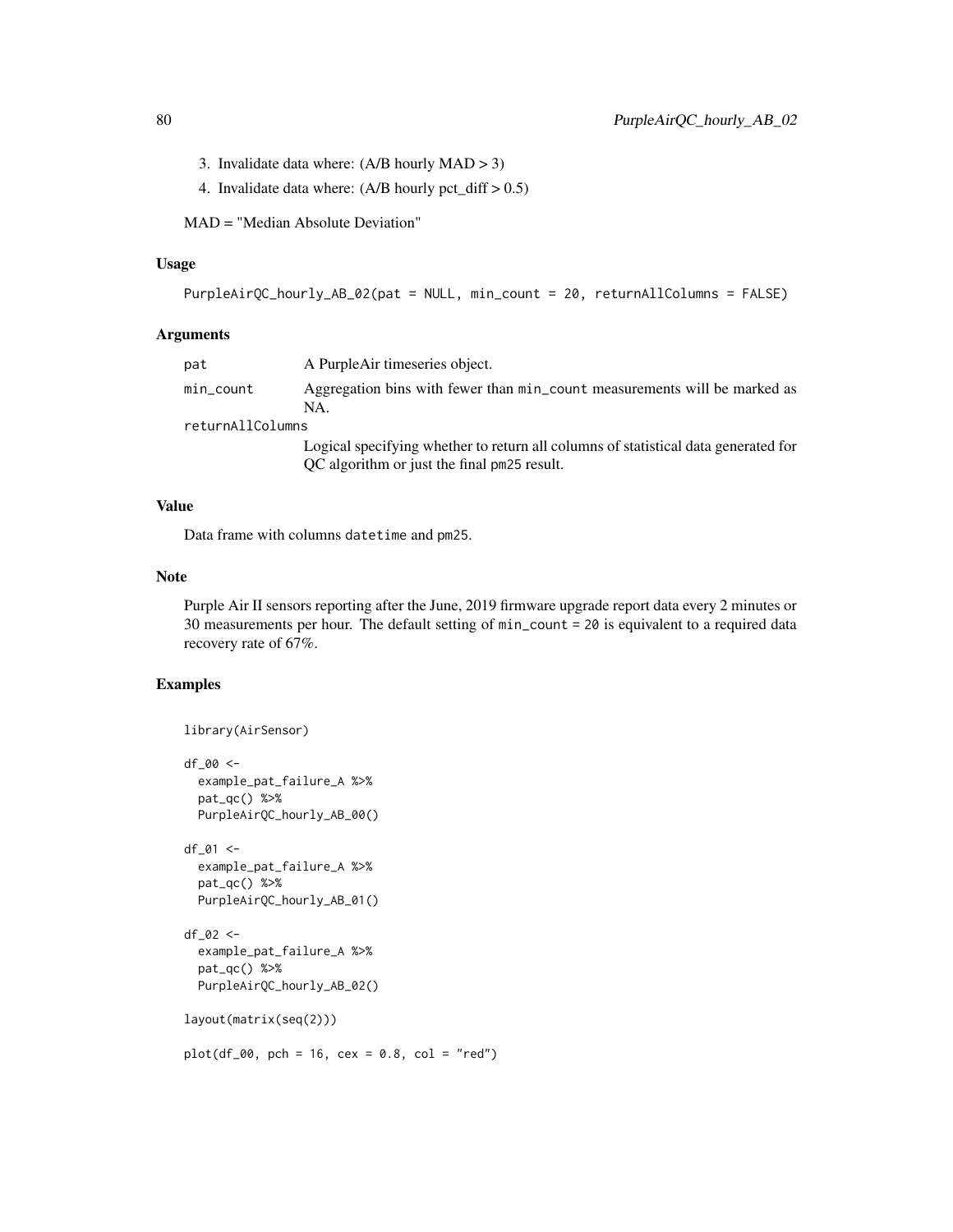```
points(df_01, pch = 16, cex = 0.8, col = "black")title("example_pat_failure_A -- PurpleAirQC_hourly_AB_01")
plot(df_00, pch = 16, cex = 0.8, col = "red")points(df_02, pch = 16, cex = 0.8, col = "black")title("example_pat_failure_A -- PurpleAirQC_hourly_AB_02")
layout(1)
```
PurpleAirQC\_hourly\_AB\_03

*Apply hourly aggregation QC using "AB\_O4" algorithm*

#### Description

Creates a *pm25* timeseries by averaging aggregated data from the A and B channels and applying the following QC logic:

- 1. Create pm25 by averaging the A and B channel aggregation means
- 2. Invalidate data where: (min\_count < 20)
- 3. Invalidate data where: (A/B hourly difference > 5 AND A/B hourly percent difference > 70%)
- 4. Invalidate data where: (A/B hourly data recovery < 90%)

### Usage

```
PurpleAirQC_hourly_AB_03(pat = NULL, min_count = 20, returnAllColumns = FALSE)
```
#### Arguments

| pat              | A PurpleAir timeseries object.                                                     |
|------------------|------------------------------------------------------------------------------------|
| min_count        | Aggregation bins with fewer than min_count measurements will be marked as<br>NA    |
| returnAllColumns |                                                                                    |
|                  | Logical enocitying whether to return all columns of statistical data generated for |

Logical specifying whether to return all columns of statistical data generated for QC algorithm or just the final pm25 result.

## Value

Data frame with columns datetime and pm25.

#### Note

Purple Air II sensors reporting after the June, 2019 firmware upgrade report data every 2 minutes or 30 measurements per hour. The default setting of min\_count = 20 is equivalent to a required data recovery rate of 67%.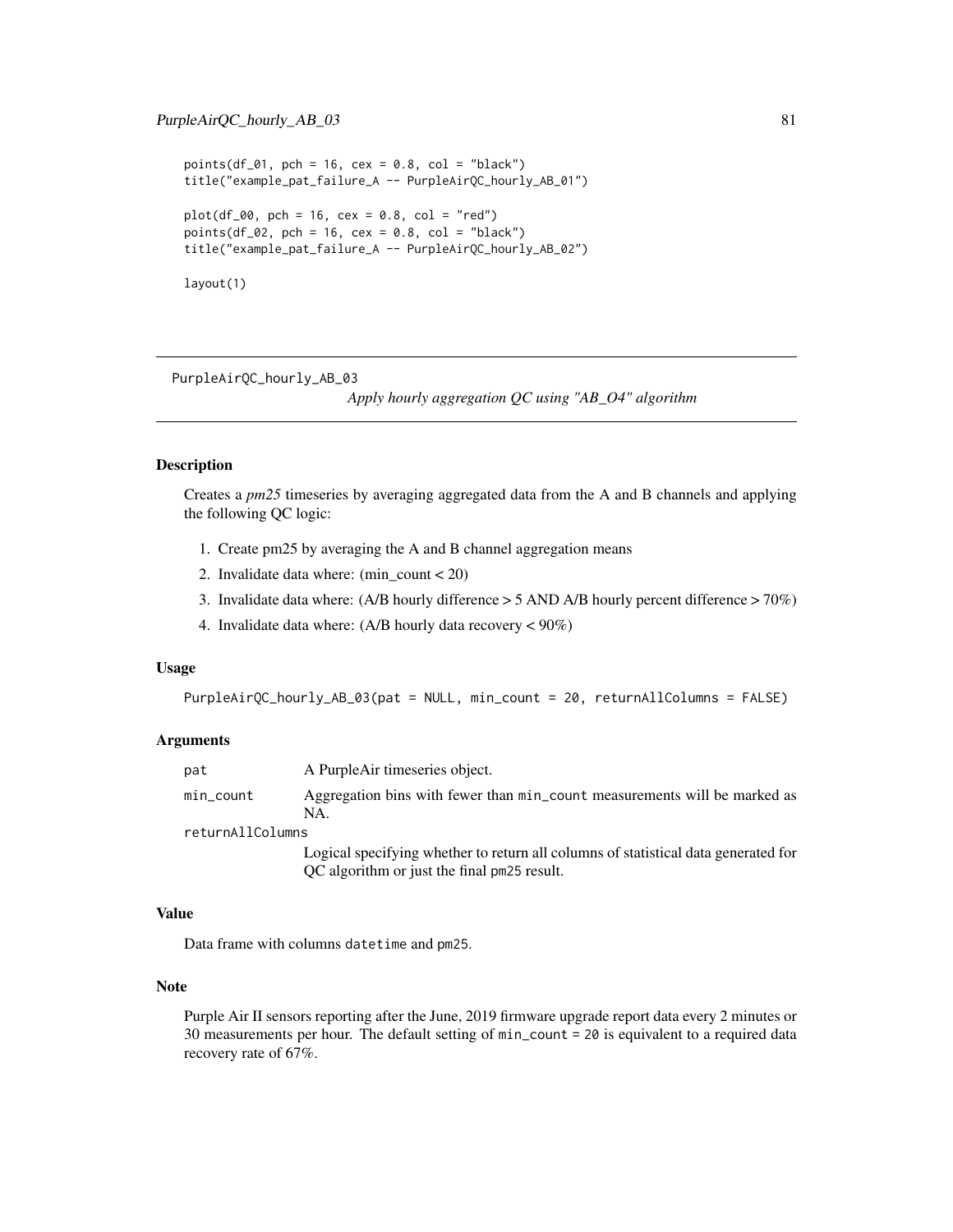```
library(AirSensor)
df_00 <-
 example_pat_failure_A %>%
 pat_qc() %>%
 PurpleAirQC_hourly_AB_00()
df_01 <-
 example_pat_failure_A %>%
 pat_qc() %>%
 PurpleAirQC_hourly_AB_01()
df_03 <-
 example_pat_failure_A %>%
 pat_qc() %>%
 PurpleAirQC_hourly_AB_03()
layout(matrix(seq(2)))
plot(df_00, pch = 16, cex = 0.8, col = "red")points(df_01, pch = 16, cex = 0.8, col = "black")title("example_pat_failure_A -- PurpleAirQC_hourly_AB_01")
plot(df_00, pch = 16, cex = 0.8, col = "red")points(df_03, pch = 16, cex = 0.8, col = "black")title("example_pat_failure_A -- PurpleAirQC_hourly_AB_03")
layout(1)
```
PurpleAirSoH\_dailyABFit

*Daily linear model fit values*

#### Description

This function calculates daily linear model values between the pm25\_A and pm25\_B channels. A daily r-squared value is returned in addition to the coefficients of the linear fit (slope and intercept)

# Usage

```
PurpleAirSoH_dailyABFit(pat = NULL)
```
#### Arguments

pat PurpleAir Timeseries *pat* object.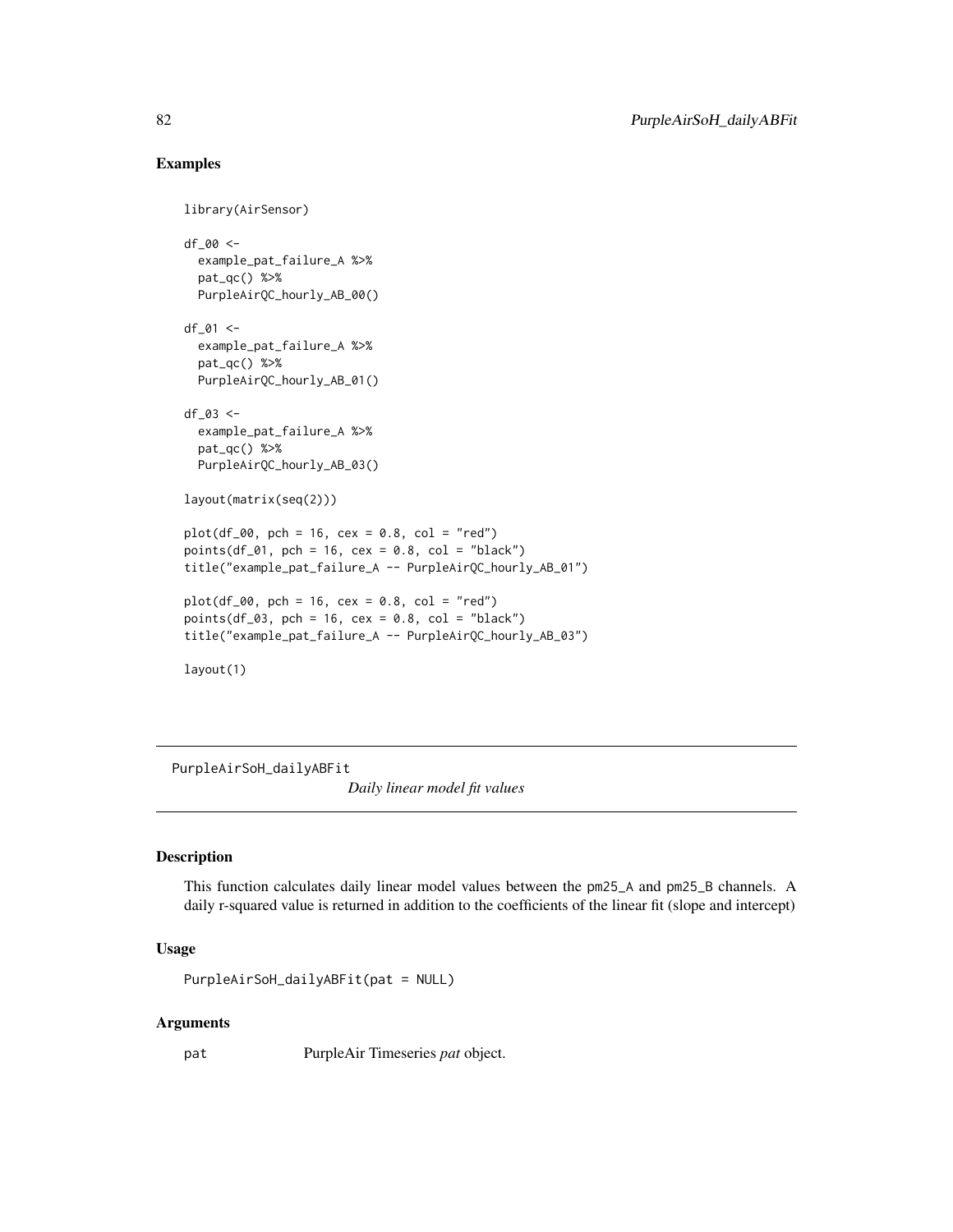```
library(AirSensor)
tb1 < -example_pat_failure_A %>%
 PurpleAirSoH_dailyABFit()
names(tbl)
timeseriesTbl_multiPlot(
 tbl,
 parameters = c("pm25_A_pm25_B_rsquared", "pm25_A_pm25_B_slope"),
 ylim = c(-1,1)\overline{)}
```
PurpleAirSoH\_dailyABtTest

*Daily t-test*

## Description

This function calculates a t-test between the pm25\_A, pm25\_B. A t-statistic and a p-value will be returned for each day. All returned values are expected to hover near 0 for a properly functioning sensor. The t-statistic and p-value serve to test whether or not the pm25\_A and pm25\_B data are significantly different based on a student's t-test.

# Usage

```
PurpleAirSoH_dailyABtTest(pat = NULL)
```
## Arguments

pat PurpleAir Timeseries *pat* object.

# Examples

```
library(AirSensor)
```

```
tbl \leftarrowexample_pat_failure_B %>%
  PurpleAirSoH_dailyABtTest()
```
timeseriesTbl\_multiPlot(tbl)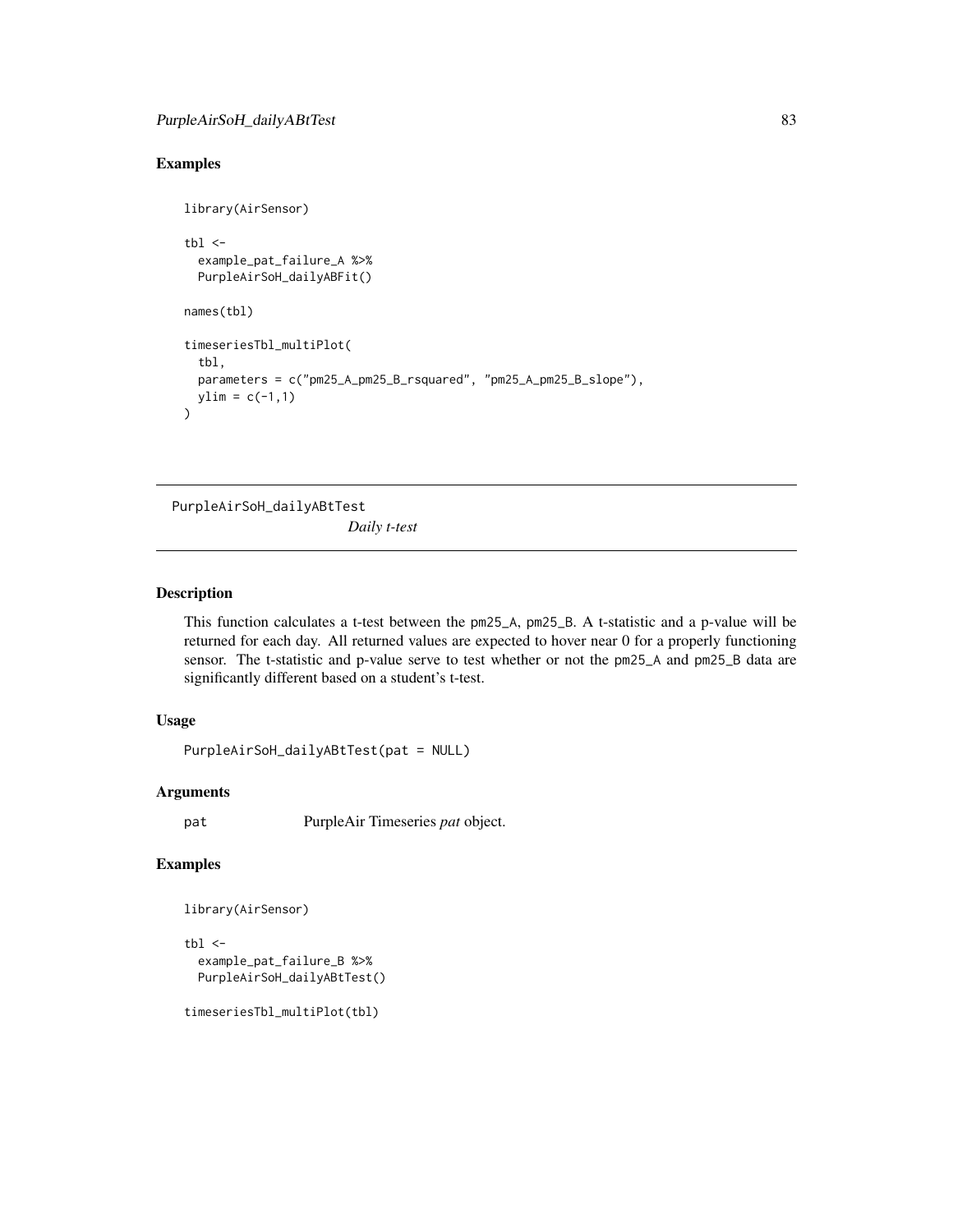PurpleAirSoH\_dailyMetFit

*Daily fit values*

## Description

This function calculates a daily linear model between the pm25\_A, pm25\_B, humidity, and temperature channels. One r-squared value for each channel pair except pm25\_A, pm25\_B, and humidity, temperature will be returned for each day. All returned values are expected to hover near 0 for a properly functioning sensor.

## Usage

```
PurpleAirSoH_dailyMetFit(pat = NULL)
```
#### Arguments

pat PurpleAir Timeseries *pat* object.

## Examples

```
library(AirSensor)
tb1 < -example_pat_failure_A %>%
  PurpleAirSoH_dailyMetFit()
timeseriesTbl_multiPlot(
  tbl,
  ncol = 2,
  ylim = c(0,1))
timeseriesTbl_multiPlot(
  tbl,
  autoRange = TRUE
\mathcal{L}
```
PurpleAirSoH\_dailyPctDC

*Daily DC Signal percentage*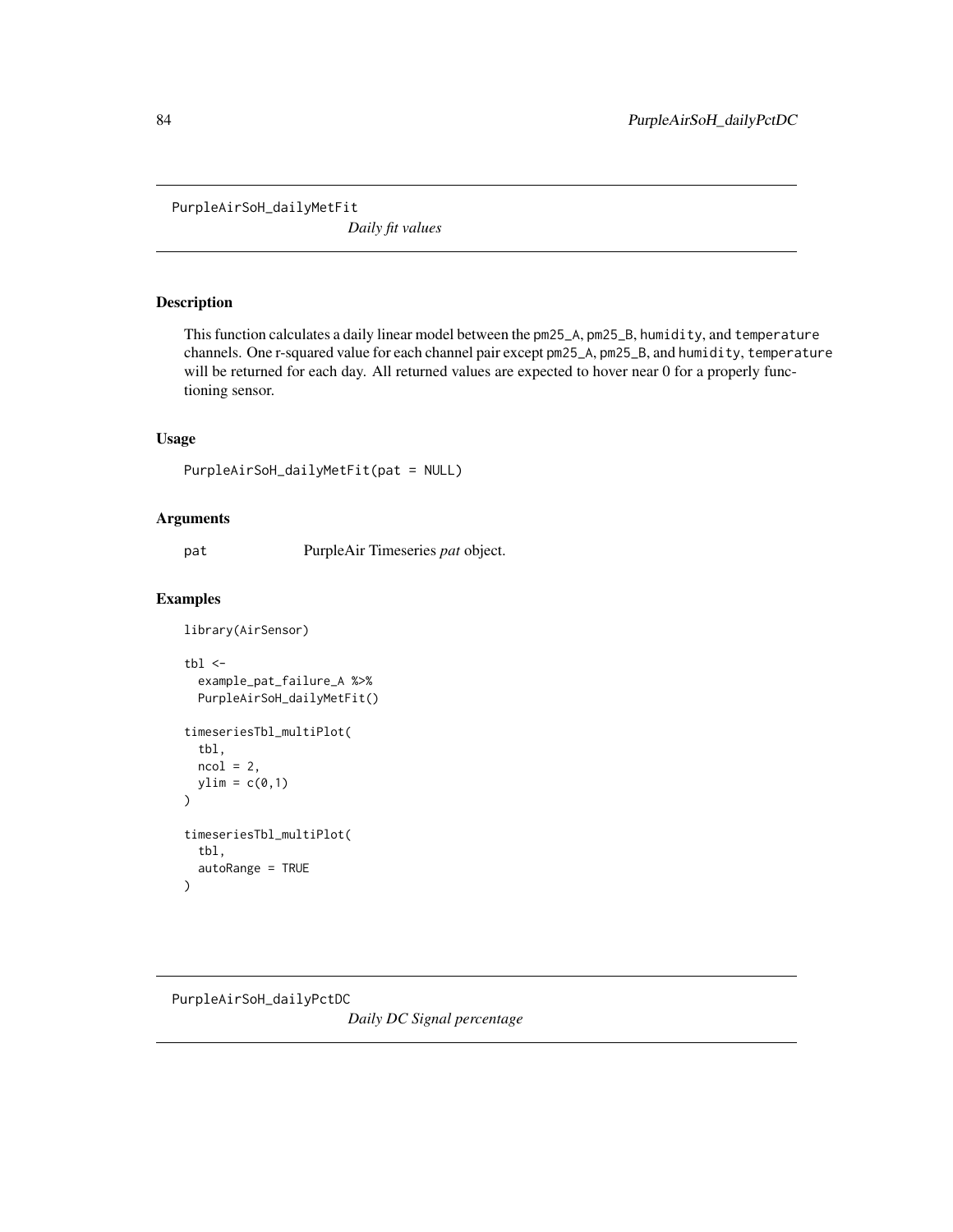This function calculates the daily percentage of DC signal recorded by the pm25\_A, pm25\_B, humidity, and temperature channels. The data are flagged as DC signal when the standard deviation of an hour of data from each channel equals zero. The number of hours with a DC signal are summed over the day and a daily DC percentage for each channel is returned.

This metric allows users to identify "sticky values", or instances of a sensor continuously logging the same value. A high percent DC value indicates the likely occurrence of a "sticky value", and a zero or low percent DC indicates that the sensor is recording dynamic data.

#### Usage

```
PurpleAirSoH_dailyPctDC(pat = NULL)
```
#### Arguments

pat PurpleAir Timeseries *pat* object.

## Examples

```
library(AirSensor)
```

```
th1 < -example_pat_failure_A %>%
 PurpleAirSoH_dailyPctDC()
```

```
timeseriesTbl_multiPlot(tbl, ylim = c(0,100))
```
PurpleAirSoH\_dailyPctReporting *Daily reporting percentage*

#### Description

The number of sensor readings recorded per hour are summed over the course of a calendar day. This is then divided by the number of samples the sensor would record in an ideal day ( $24 \times 3600$  / samplingInterval) to return a percentage of each day that the sensor is reporting data.

#### Usage

```
PurpleAirSoH_dailyPctReporting(pat = NULL, samplingInterval = 120)
```
#### Arguments

pat PurpleAir Timeseries *pat* object.

samplingInterval

The number of seconds between samples when the sensor is operating optimally.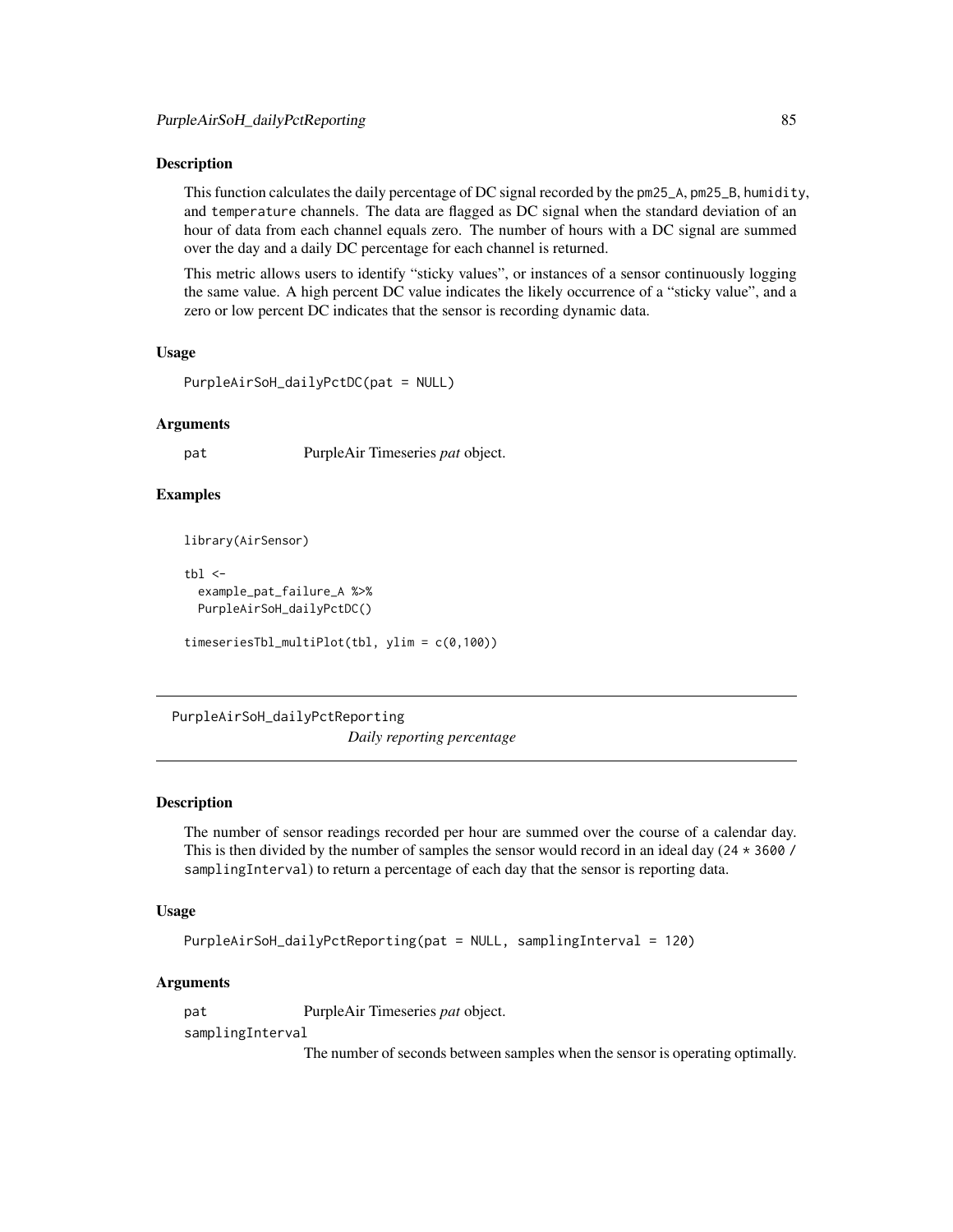#### Note

Purple Air II sensors reporting after the June, 2019 firmware upgrade report data every 120 seconds. Prior to the upgrade, data were reported every 80 seconds.

#### Examples

```
library(AirSensor)
tb1 < -example_pat %>%
  PurpleAirSoH_dailyPctReporting(80)
timeseriesTbl_multiPlot(tbl, ylim = c(0,101))
```
PurpleAirSoH\_dailyPctValid

*Daily valid percentage*

## Description

The number of valid (*i.e.*, not NA or out-of-spec) sensor measurements are summed over the course of a calendar day, then divided by the total number of measurements the sensor actually recorded during that day (including NA and out-of-spec values) to return a percentage of the total recorded measurements that are considered plausible. This metric utilizes the same bounds as the pat\_qc() function to identify out-of-spec values.

# Usage

```
PurpleAirSoH_dailyPctValid(pat = NULL)
```
## Arguments

pat PurpleAir Timeseries *pat* object.

## Examples

```
library(AirSensor)
```

```
tb1 < -example_pat_failure_B %>%
 PurpleAirSoH_dailyPctValid()
```
timeseriesTbl\_multiPlot(tbl, ylim = c(0,100))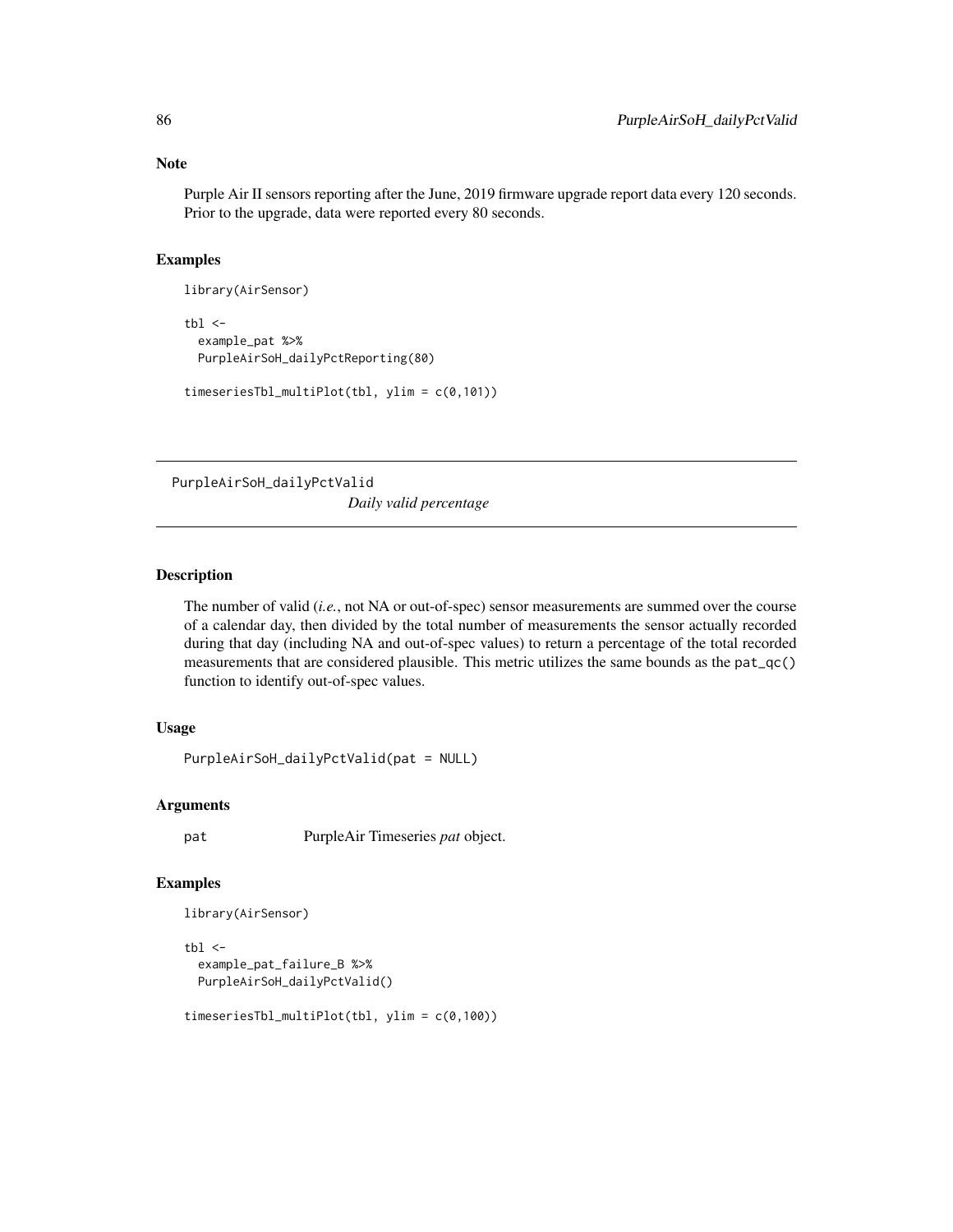PurpleAirSoH\_dailyToIndex\_00 *Daily state of health index*

# Description

This function calculates a multi-metric index based on the data in SoH dataframe passed in. A tibble is returned containing a state of health index for each day. The returned tibble contains columns: datetime, index, and index\_bin.

The index column contains a value normalized between 0 and 1 where 0 represents low confidence in the sensor data and 1 represents high confidence. The index\_bin is one of 1, 2, or 3 and represents poor, fair, and good data respectively.

The index is calculated in the following manner:

- 1. If the A or B channel percent reporting is < minPctReporting, index = 0
- 2. Otherwise, index = pm25\_A\_pm25\_B\_rsquared

The breaks are used to convert index into the indenx\_bin poor-fair-good values.

## Usage

```
PurpleAirSoH_dailyToIndex_00(
  SOH = NULL,minPctReporting = 50,
 breaks = c(0, 0.2, 0.8, 1))
```
## Arguments

| SoH             | PurpleAir daily State-of-Health dataframe.           |
|-----------------|------------------------------------------------------|
| minPctReporting |                                                      |
|                 | Percent reporting threshold for A and B channels.    |
| breaks          | Breaks used to convert index values into index bins. |

#### Examples

```
library(AirSensor)
```

```
thl < -example_pat_failure_A %>%
 pat_dailySoH() %>%
 PurpleAirSoH_dailyToIndex_00()
```
head(tbl)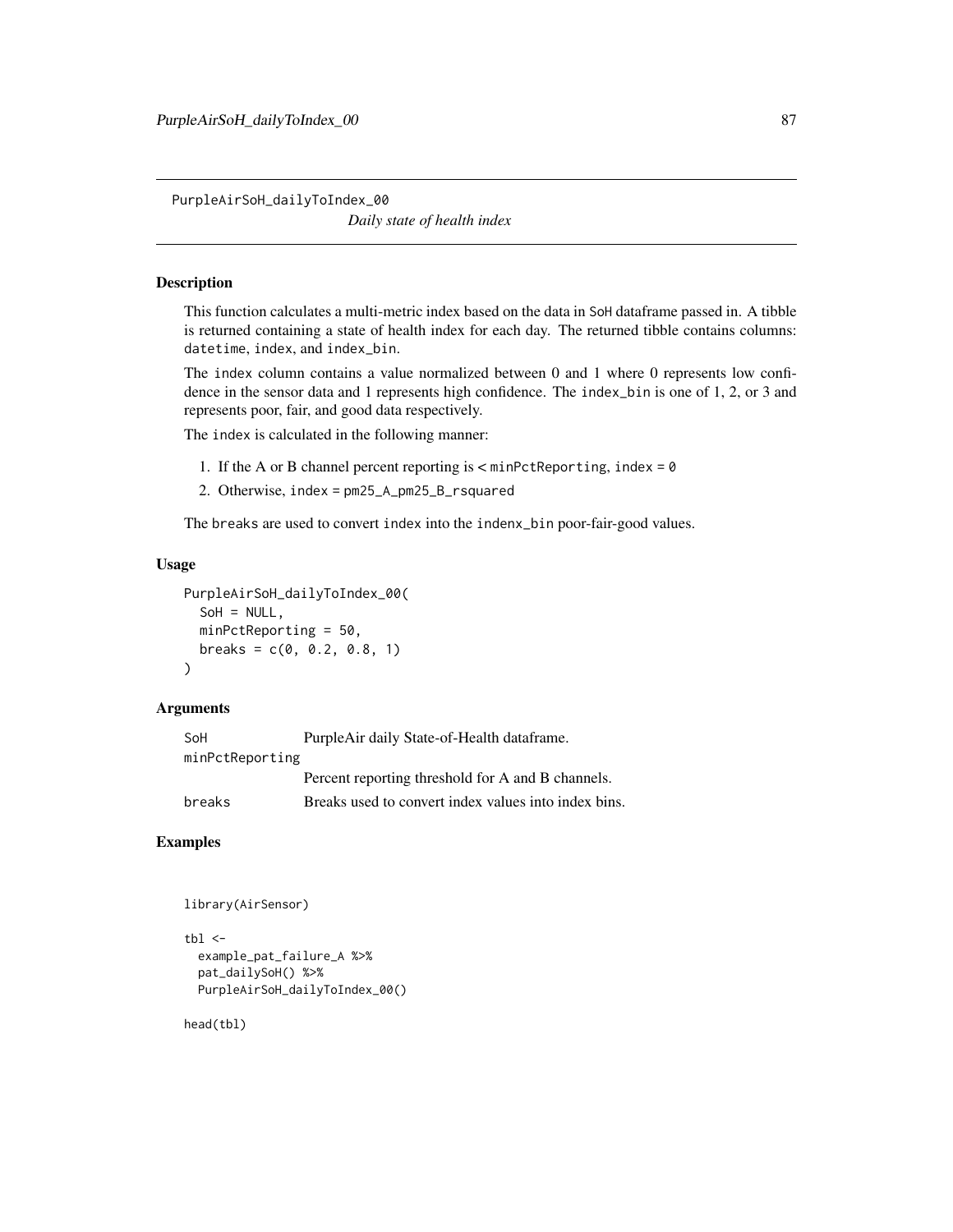Loads recent PM2.5 monitoring data from the US Forest Service Pacific Wildland Fire Sciences Lab. This function performs the same data loading step as pwfsl\_loadLatest(), but has a shorter name for consistency with other data loading functions in the AirSensor package. By default, this function loads data from all 50 states for the past 10 days.

By default, this function is a wrapper around PWFSLSmoke::monitor\_loadLatest. But it can also be used as a wrapper around PWFSLSmoke::monitor\_load by passing in arguments.

If you pass in arguments, *e.g.* starttime and endtime, PWFSLSmoke::monitor\_load() will be invoked. Otherwise, PWFSLSmoke::monitor\_loadLatest() will be invoked.

## Usage

pwfsl\_load(...)

## Arguments

... Arguments passed on to PWFSLSmoke::monitor\_load().

## Value

List with meta and data elements, a *ws\_monitor* object.

## Examples

library(AirSensor)

```
pwfsl <- pwfsl_load()
dim(pwfsl$meta)
dim(pwfsl$data)
```
pwfsl\_loadLatest *Get PWFSLSmoke monitoring data*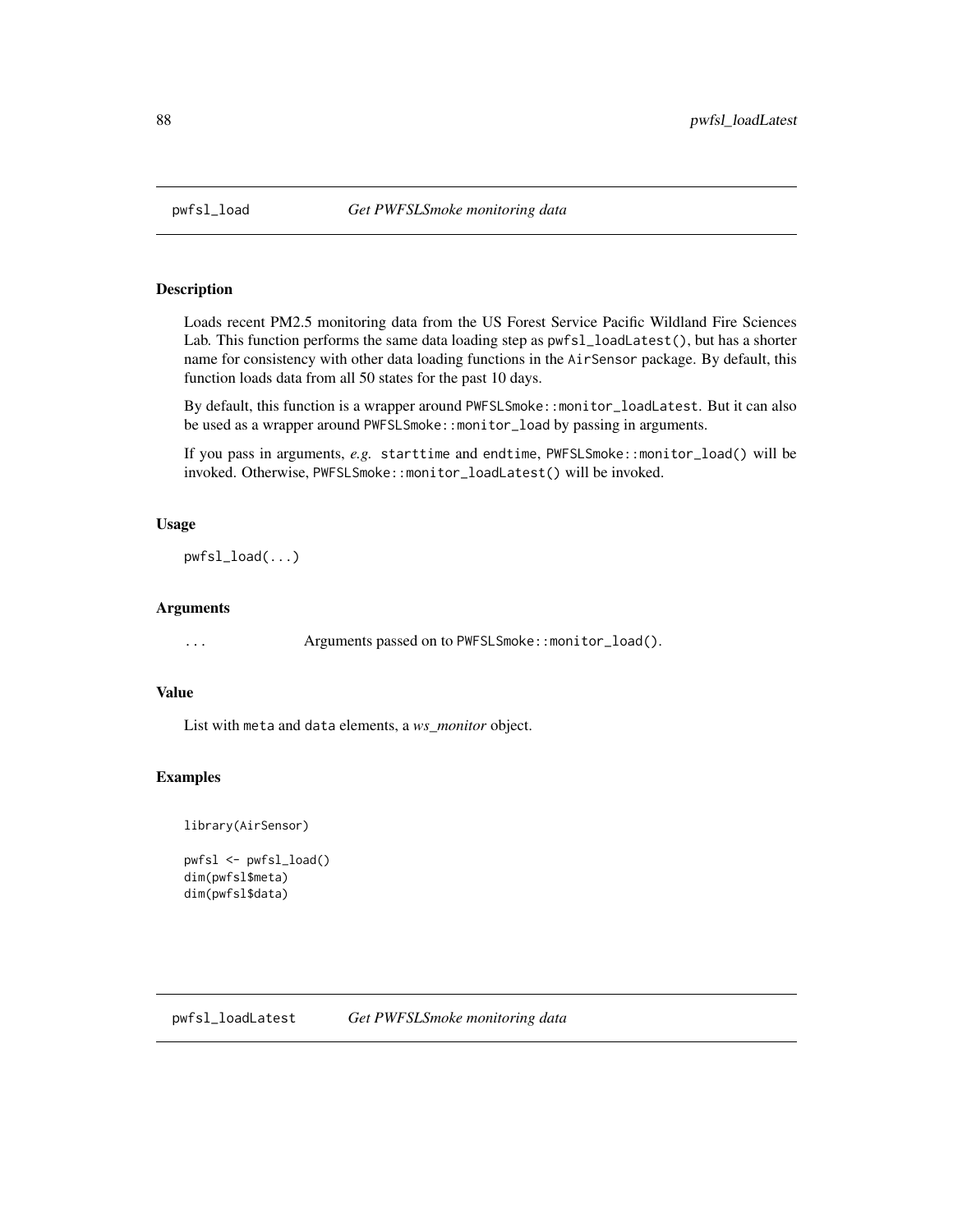#### scatterPlot 89

#### Description

Loads recent PM2.5 monitoring data from the US Forest Service Pacific Wildland Fire Sciences Lab. This function performs the same data loadingstep as pwfsl\_load(), but has a longer name for consistency with other data loading functions in the PWFSLSmoke package. By default, this function loads data from all 50 states for the past 10 days.

This function is a wrapper around PWFSLSmoke::monitor\_loadLatest.

Data for the most recent 45 days can be downloaded using PWFSLSmoke::monitor\_loadDaily(). See the PWFSLSmoke package for additional data loading functions.

#### Usage

```
pwfsl_loadLatest(...)
```
#### Arguments

... Arguments passed on to PWFSLSmoke::monitor\_load().

#### Value

List with meta and data elements, a *ws\_monitor* object.

#### Examples

```
library(AirSensor)
```

```
pwfsl <- pwfsl_loadLatest()
dim(pwfsl$meta)
dim(pwfsl$data)
```
scatterPlot *Matrix scatter plot variables in a data frame*

#### Description

Creates a multi-panel scatterPlot comparing all variables in the data frame object. If any variables have not valid data, they are omitted from the plot.

#### Usage

```
scatterPlot(
  data,
  parameters = NULL,
  sampleSize = 5000,
  sampleFraction = NULL,
  shape = 18,
```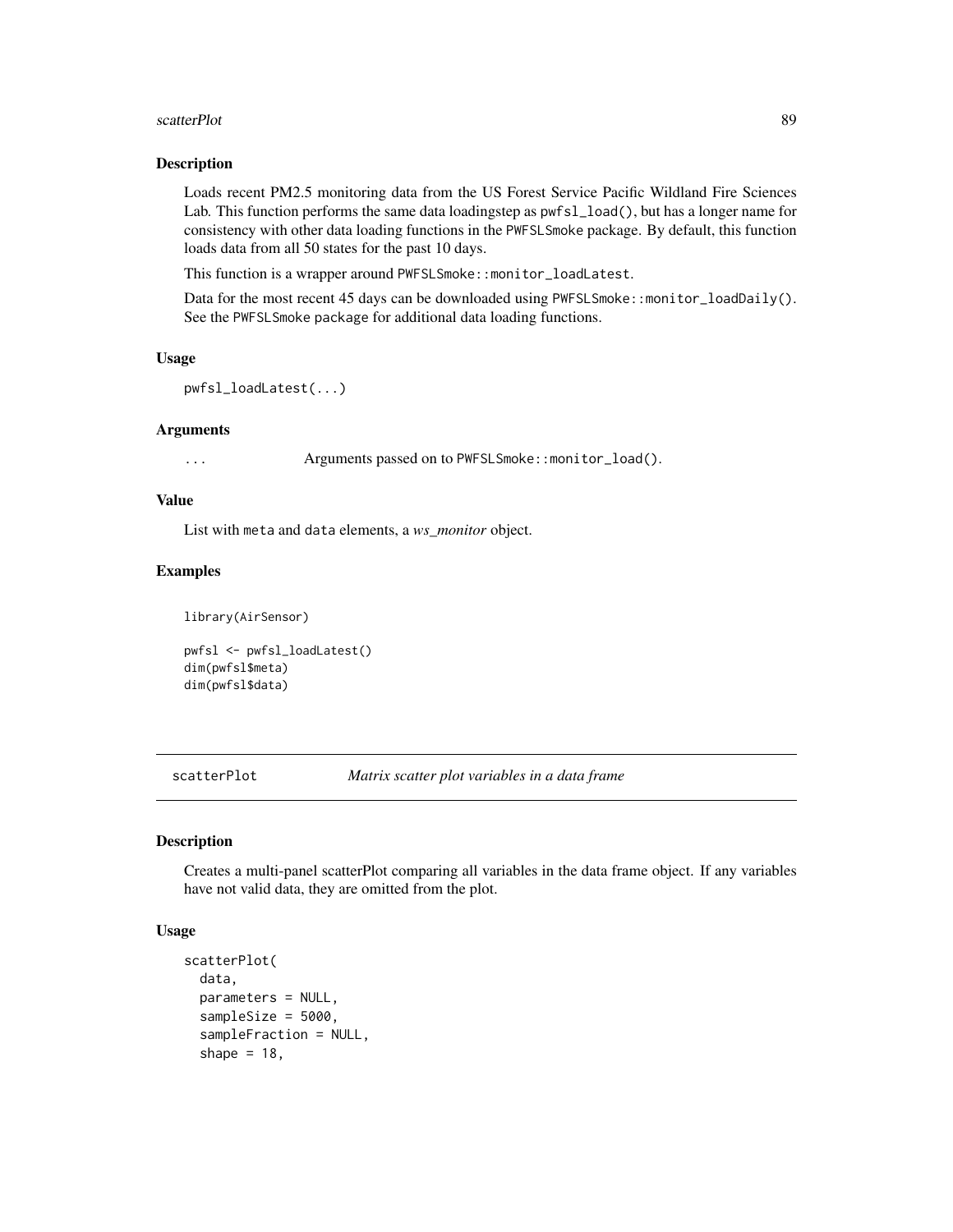```
size = 1.5,
  color = "black",
  alpha = 0.5\mathcal{L}
```
# Arguments

| data       | data frame                                    |
|------------|-----------------------------------------------|
| parameters | the columns of the data frame to plot         |
| sampleSize | the integer sample number of rows             |
|            | sample Fraction the fractional sample of rows |
| shape      | symbol to use for points                      |
| size       | size of points                                |
| color      | color of points                               |
| alpha      | opacity of points                             |

sensor\_calendarPlot *Plot time series values in conventional calendar format*

## Description

Function for plotting PM2.5 concentration in a calendar format. This function wraps the openair calendarPlot() function.

## Usage

```
sensor_calendarPlot(
 sensor = NULL,
 colors = NULL,
 breaks = NULL,
 labels = NULL,
 limits = c(0, 100),
  title = NULL,
 data.thresh = 50\mathcal{L}
```
# Arguments

| sensor | An 'airsensor' object                                                                                                                                                                                                                                                                                                                                                                                       |
|--------|-------------------------------------------------------------------------------------------------------------------------------------------------------------------------------------------------------------------------------------------------------------------------------------------------------------------------------------------------------------------------------------------------------------|
| colors | Colours to be used for plotting. Options include "aqi", "scaqmd", "default", "in-<br>crement", "heat", "jet" and <b>RColorBrewer</b> colours — see the <b>openair</b> openColours<br>function for more details. For user defined the user can supply a list of colour<br>names recognised by R (type colours () to see the full list). An example would<br>be $\text{cols} = c$ ("yellow", "green", "blue") |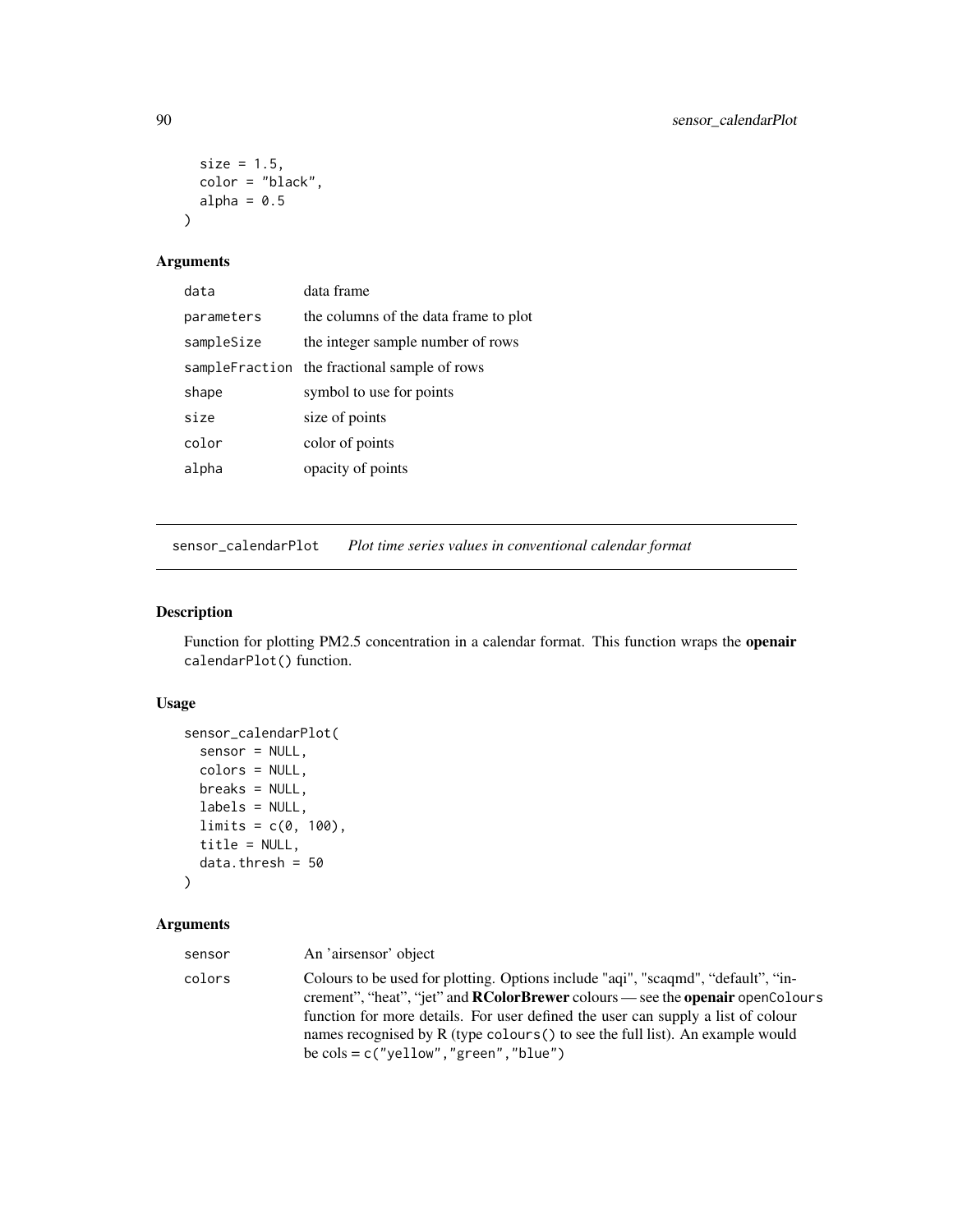| If a categorical scale is required then these breaks will be used. For exam-<br>ple, breaks = $c(0, 50, 100, 1000)$ . In this case "good" corresponds to values<br>berween 0 and 50 and so on. Users should set the maximum value of breaks to<br>exceed the maximum data value to ensure it is within the maximum final range<br>e.g. $100-1000$ in this case.                                                                                |
|------------------------------------------------------------------------------------------------------------------------------------------------------------------------------------------------------------------------------------------------------------------------------------------------------------------------------------------------------------------------------------------------------------------------------------------------|
| If a categorical scale is required then these labels will be used. Note there is one<br>less label than break. For example, $labels = c("good", "bad", "very bad").$<br>breaks must also be supplied if labels are given.                                                                                                                                                                                                                      |
| Use this option to manually set the colour scale limits. This is useful in the case<br>when there is a need for two or more plots and a consistent scale is needed on<br>each. Set the limits to cover the maximimum range of the data for all plots of<br>interest. For example, if one plot had data covering $0-60$ and another $0-100$ ,<br>then set limits = $c(0, 100)$ . Note that data will be ignored if outside the limits<br>range. |
| Optional title. If NULL, a default title will be constructed.                                                                                                                                                                                                                                                                                                                                                                                  |
| Data capture threshold passed to openair::timeAverage(). For example, data.thresh<br>$=$ 75 means that at least 75 be available in a day for the value to be calculate, else<br>the data is removed.                                                                                                                                                                                                                                           |
|                                                                                                                                                                                                                                                                                                                                                                                                                                                |

#### Details

Data are trimmed to the local-time year or month boundaries as appropriate.

Two special options are provided to specify a set of colors, breaks and labels.

Using colors = "aqi" will use US EPA Air Quality Index colors and breaks defined by breaks <-c(-Inf,12,35.5,55.5,150.5,250.5,Inf).

Using colors = "scaqmd" will use a custom set of colors and breaks defined by breaks <-c(-Inf,12,35,55,75,Inf).

#### Value

A plot and an object of class "openair".

#### Note

Daily averages are calculated using LST (Local Standard Time) day boundaries as specified by the US EPA. LST assumes that standard time applies all year round and guarantees that every day has 24 hours – no "spring forward" or "fall back". Because of this, LST daily averages calculated during months where daylight savings time is in effect will differ very slightly from daily averages calculated using local "clock time".

#### References

[EPA AQS Data Dictionary](https://aqs.epa.gov/aqsweb/documents/AQS_Data_Dictionary.html)

## See Also

<https://davidcarslaw.github.io/openair/reference/calendarPlot.html>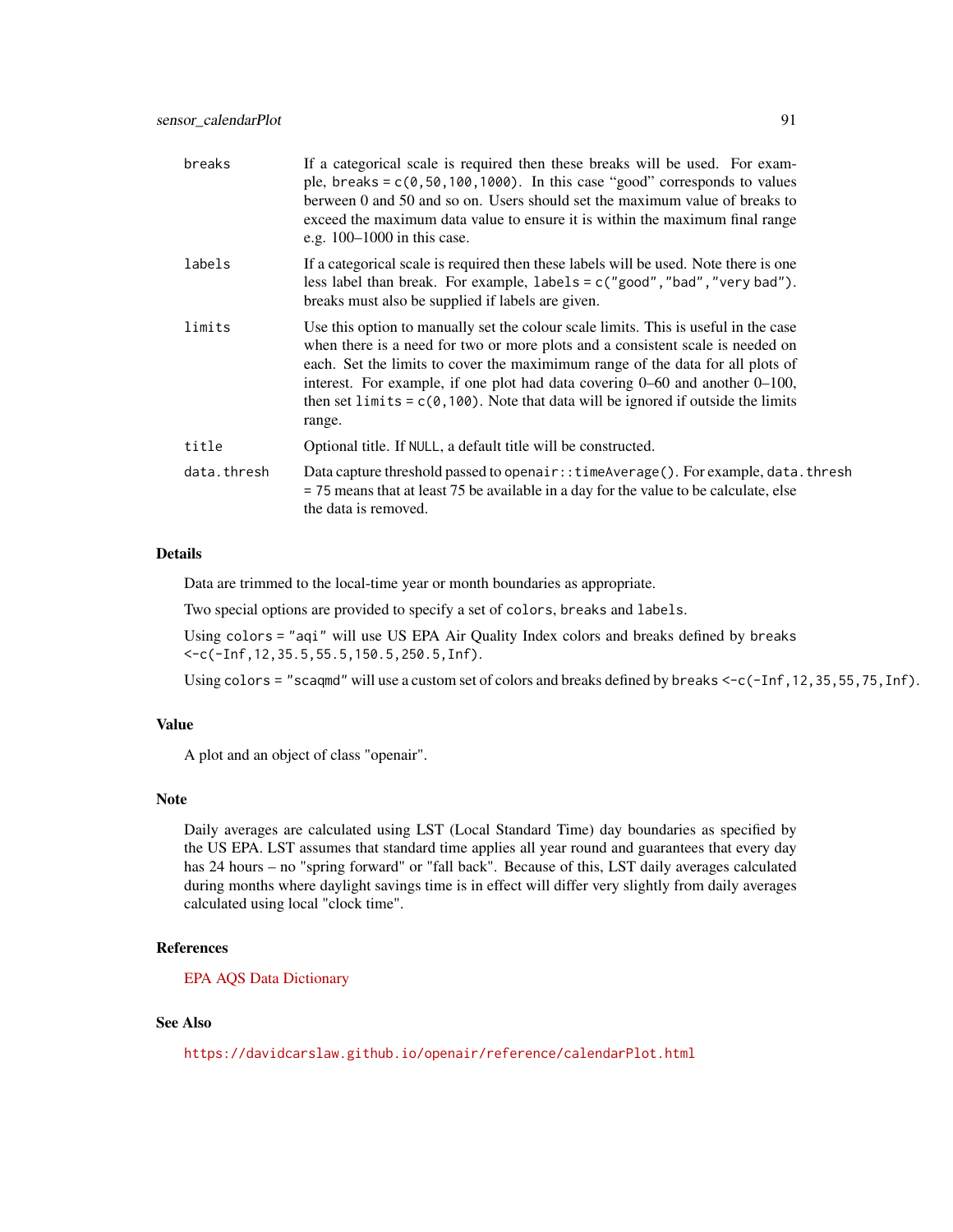```
library(AirSensor)
setArchiveBaseUrl("http://data.mazamascience.com/PurpleAir/v1")
# Monthly plot
sensor <-
  sensor_loadMonth("scaqmd", 202007) %>%
  sensor_filterMeta(label == "SCSC_33")
sensor_calendarPlot(sensor)
# Annual plot
sensor <-
  sensor_loadYear("scaqmd", 2020) %>%
  sensor_filterMeta(label == "SCSC_33")
sensor_calendarPlot(sensor)
# SCAQMD colors
sensor_calendarPlot(sensor, "scaqmd")
# Custom continuous color palette from RColorBrewer
sensor_calendarPlot(
  sensor,
  colors = "BuPu",
  title = "2020 Purple Scale",
  limits = range(sensor$data[,-1], na.rm = TRUE) # don't use data$datetime
)
# Custom categorical colors
sensor_calendarPlot(
 sensor,
  colors = c("springgreen2", "gold", "tomato3"),
  breaks = c(-Inf, 25, 50, Inf),
 labels = c("Good", "Fair", "Poor"),
  title = "2020 -- Air Quality Stoplight"
\lambda
```
sensor\_extractDataFrame

*Extract dataframes from* airsensor *objects*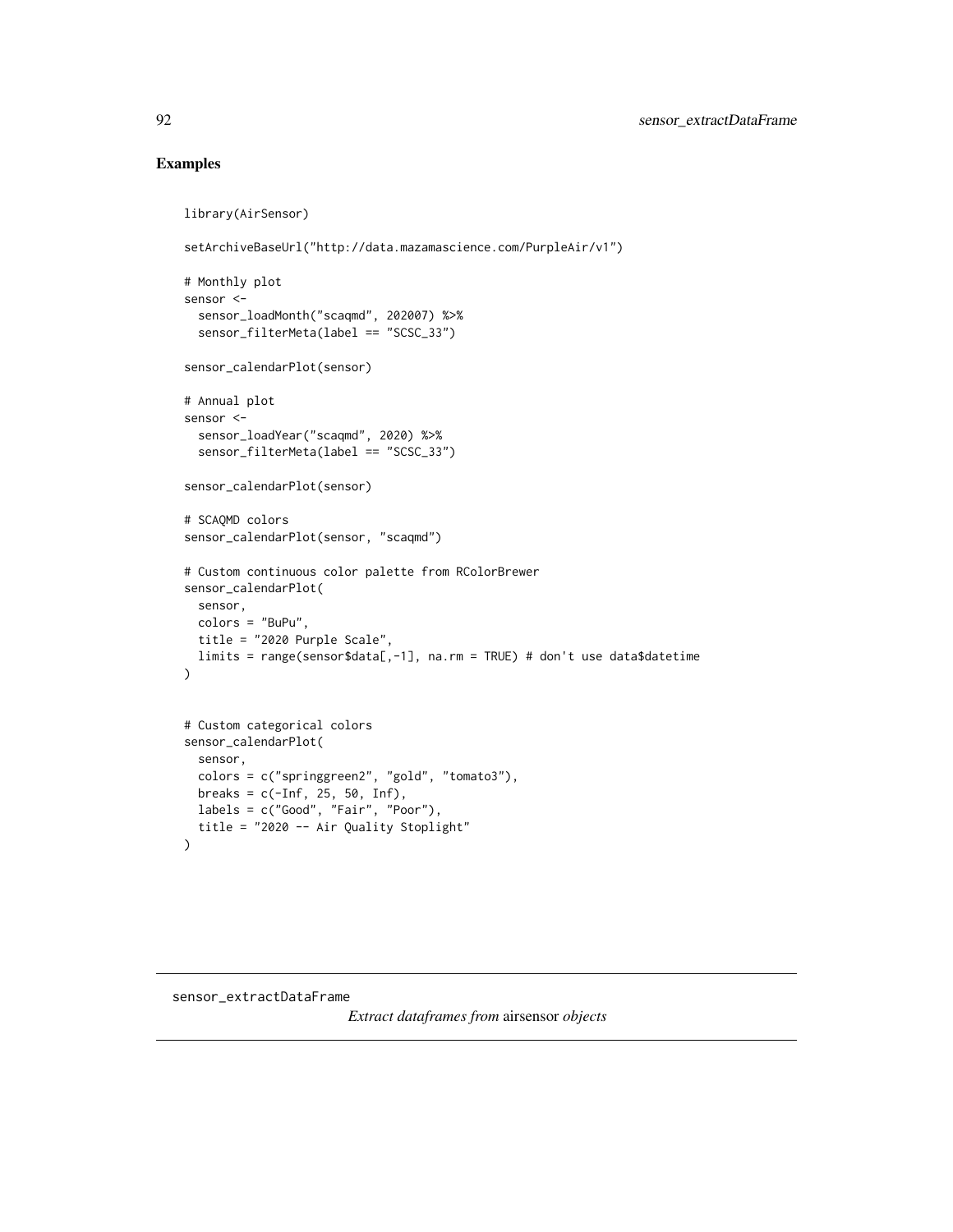## sensor\_filter 93

#### Description

These functions are convenient wrappers for extracting the dataframes that comprise a *airsensor* object. These functions are designed to be useful when manipulating data in a pipeline chain using %>%.

Below is a table showing equivalent operations for each function.

| <b>Function</b>            | <b>Equivalent Operation</b> |
|----------------------------|-----------------------------|
| sensor_extractData(sensor) | sensor[["data"]]            |
| sensor_extractMeta(sensor) | sensor[["meta"]]            |

## Usage

```
sensor_extractData(sensor)
```
sensor\_extractMeta(sensor)

## Arguments

sensor *sensor* object to extract dataframe from.

## Value

A dataframe from the given *sensor* object

<span id="page-92-0"></span>sensor\_filter *Data filtering for AirSensor objects*

## Description

A generalized data filter for *sensor* objects to choose rows/cases where conditions are true. Multiple conditions are combined with & or seperated by a comma. Only rows where the condition evaluates to TRUE are kept.Rows where the condition evaluates to NA are dropped.

#### Usage

```
sensor_filter(sensor = NULL, ...)
```
#### Arguments

| sensor   | An AirSensor object.                                                  |
|----------|-----------------------------------------------------------------------|
| $\cdots$ | Logical predicates defined in terms of the variables in sensor\$data. |

#### Value

A subset of the incoming *sensor*.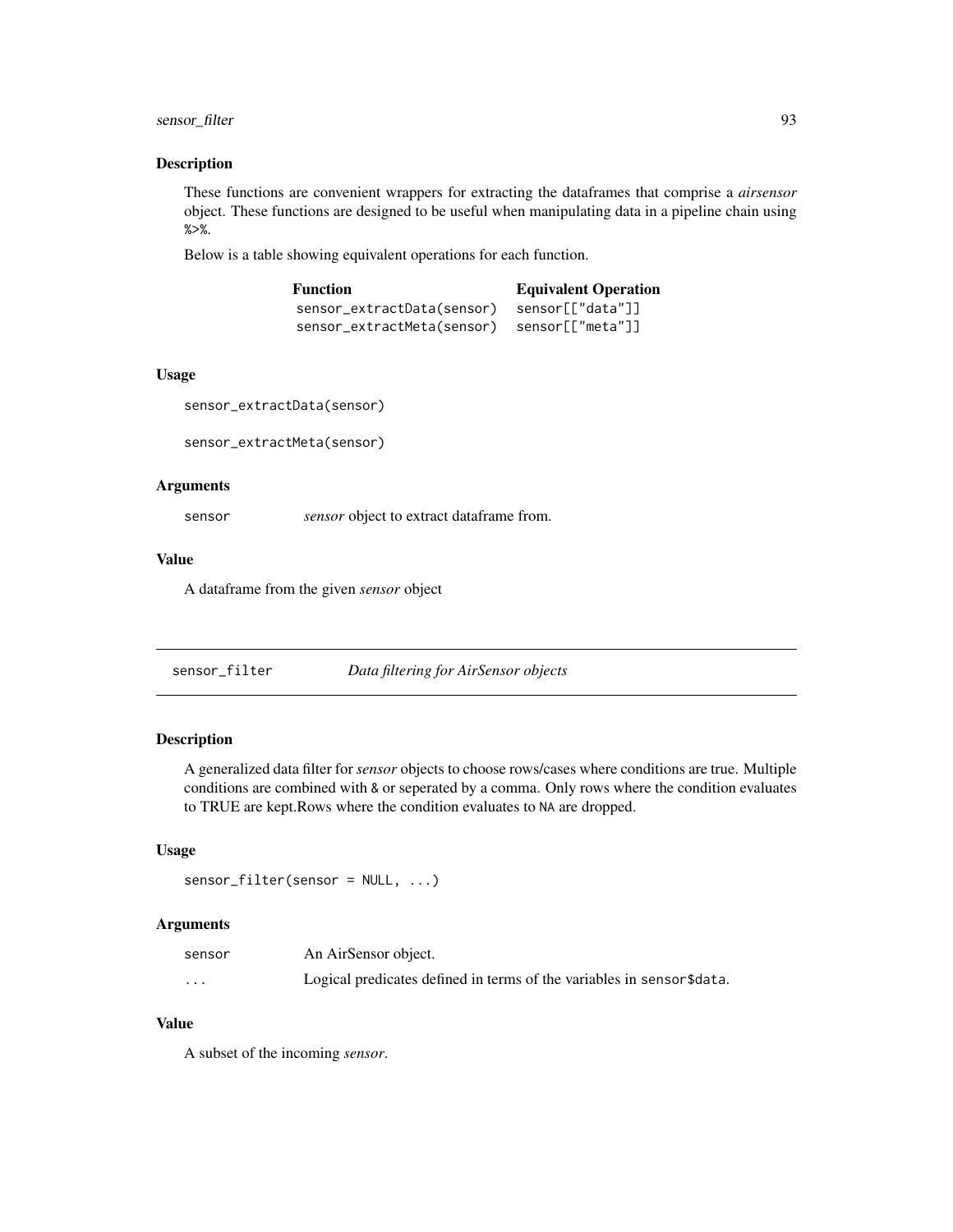# Note

Filtering predicates are applied to the data dataframe within the *sensor* object.

## See Also

[sensor\\_filterDate](#page-93-0)

[sensor\\_filterMeta](#page-96-0)

## Examples

library(AirSensor)

```
twenties <- sensor_filter(example_sensor,
                         example_sensor$data$`392a12065eb9940d_5192` < 30,
                          example_sensor$data$`392a12065eb9940d_5192` >= 20)
head(twenties$data)
```
<span id="page-93-0"></span>sensor\_filterDate *Date filtering for AirSensor objects*

# Description

Subsets an AirSensor object by date.

Dates can be anything that is understood by lubrdiate::ymd() including either of the following recommended formats:

- "YYYYmmdd"
- "YYYY-mm-dd"

# Usage

```
sensor_filterDate(
  sensor = NULL,
  startdate = NULL,
 enddate = NULL,
 days = NULL,weeks = NULL,
  timezone = "America/Los_Angeles"
)
```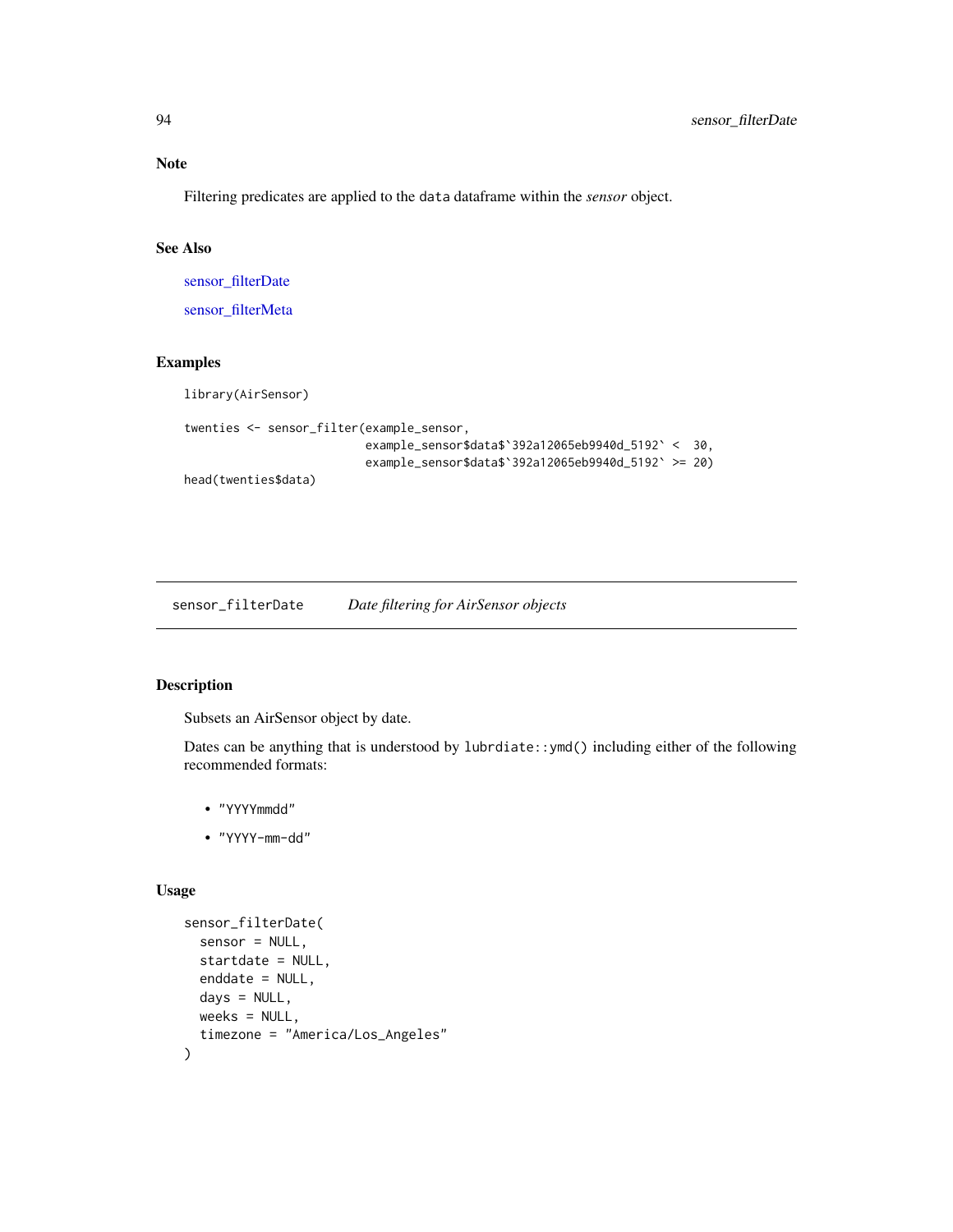# Arguments

| sensor    | An AirSensor object.                                   |
|-----------|--------------------------------------------------------|
| startdate | Desired start date time (ISO 8601).                    |
| enddate   | Desired end date time (ISO 8601).                      |
| days      | Number of days to include in the filterDate interval.  |
| weeks     | Number of weeks to include in the filterDate interval. |
| timezone  | Olson timezone used to interpret dates.                |

# Value

A subset of the given *sensor* object.

## See Also

[sensor\\_filter](#page-92-0)

[sensor\\_filterMeta](#page-96-0)

## Examples

library(AirSensor)

```
example_sensor %>%
  sensor_extractData() %>%
  dplyr::pull("datetime") %>%
  range()
example_sensor %>%
  sensor_filterDate(
   startdate = "2018-08-21",
   enddate = "2018-08-28",
   timezone = "UTC"
  ) %>%
  sensor_extractData() %>%
  dplyr::pull("datetime") %>%
  range()
```
sensor\_filterDatetime *Datetime filtering for AirSensor objects*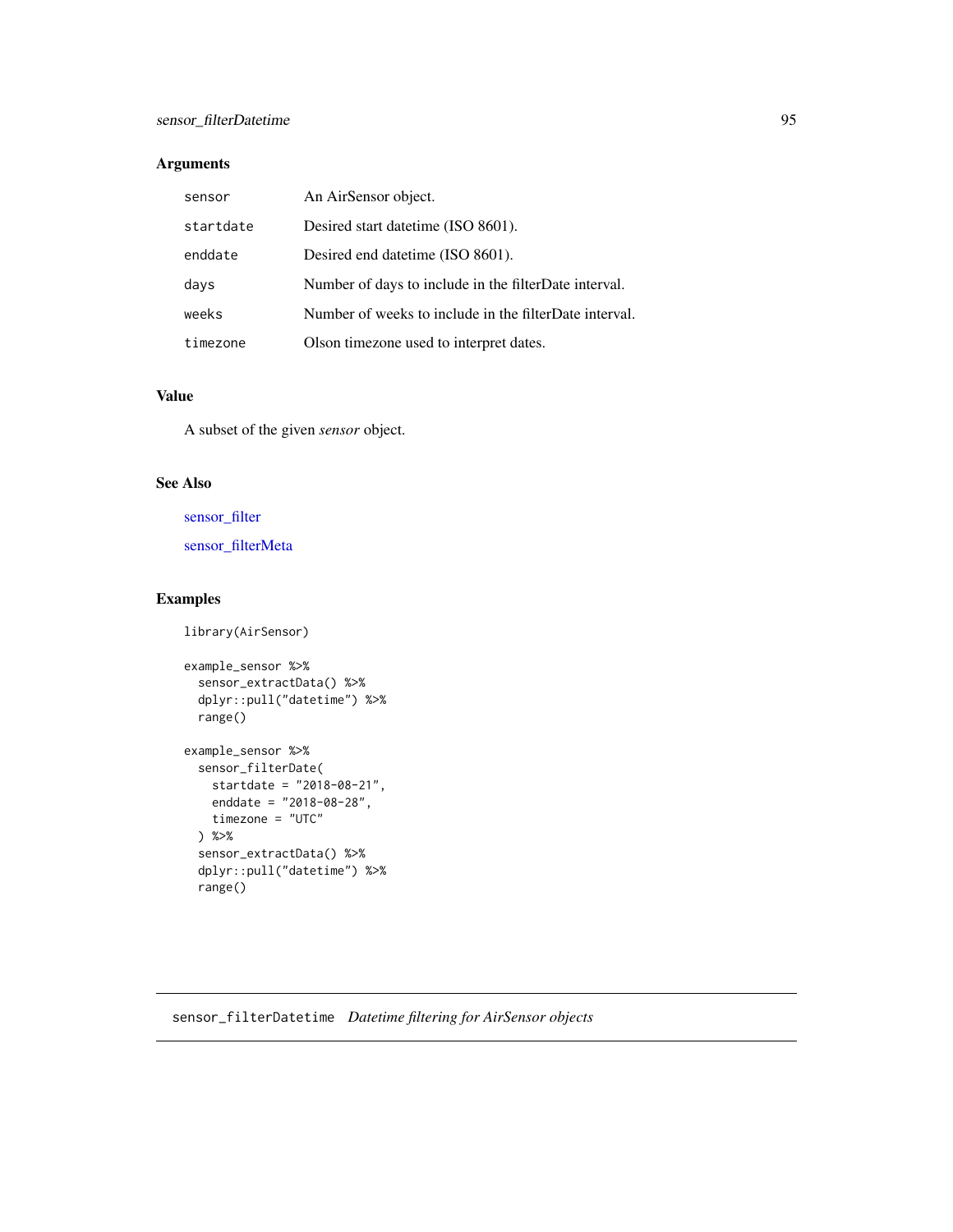Subsets an AirSensor object by datetime. This function allows for sub-day filtering as opposed to sensor\_filterDate() which always filters to day-boundaries. Filtering will be performed with >= startdate and < enddate so that the startdate timestep will be included in the output but the enddate will not.

Datetimes can be anything that is understood by MazamaCoreUtils::parseDatetime(). For non-POSIXct values, the recommended format is "YYYY-mm-dd HH:MM:SS".

Timezone determination precedence assumes that if you are passing in POSIXct times then you know what you are doing.

- 1. get timezone from startdate if it is POSIXct
- 2. use passed in timezone
- 3. get timezone from sensor

## Usage

```
sensor_filterDatetime(
  sensor = NULL,
  startdate = NULL,
 enddate = NULL,
  timezone = NULL
)
```
#### Arguments

| sensor    | An AirSensor object.                    |
|-----------|-----------------------------------------|
| startdate | Desired start datetime (ISO 8601).      |
| enddate   | Desired end datetime (ISO 8601).        |
| timezone  | Olson timezone used to interpret dates. |

## Value

A subset of the given *sensor* object.

## See Also

[sensor\\_filter](#page-92-0) [sensor\\_filterDate](#page-93-0)

```
library(AirSensor)
```

```
example_sensor %>%
 sensor_extractData() %>%
 dplyr::pull("datetime") %>%
 range()
```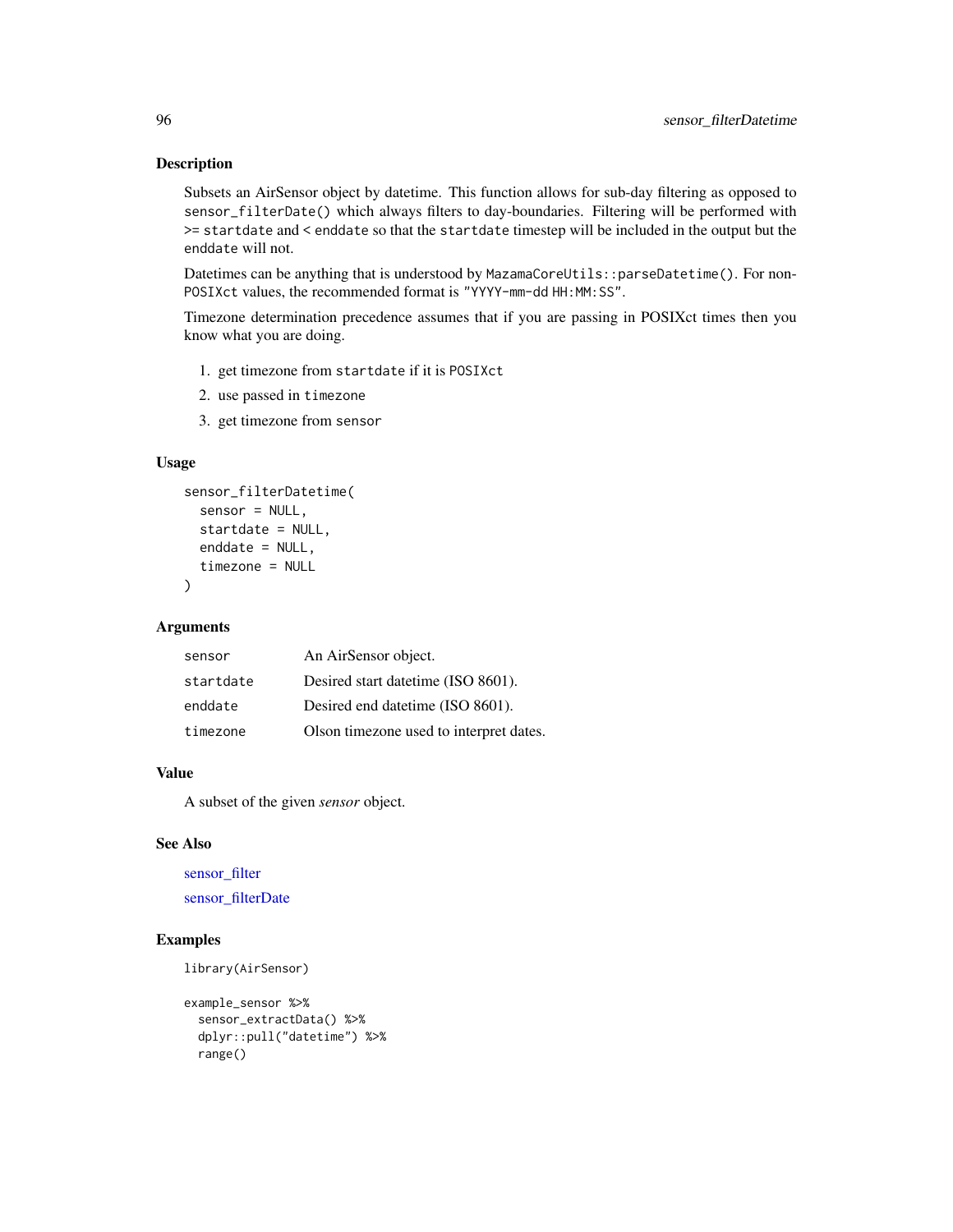## sensor\_filterMeta 97

```
example_sensor %>%
 sensor_filterDatetime(
   startdate = "2018-08-21 06:00:00",
   enddate = "2018-08-28 18:00:00",
   timezone = "UTC"
 ) %>%
 sensor_extractData() %>%
 dplyr::pull("datetime") %>%
 range()
```
<span id="page-96-0"></span>sensor\_filterMeta *Metadata filtering for AirSensor objects*

## Description

A generalized data filter for *sensor* objects to choose rows/cases where conditions are true. Multiple conditions are combined with & or seperated by a comma. Only rows where the condition evaluates to TRUE are kept.Rows where the condition evaluates to NA are dropped.

## Usage

sensor\_filterMeta(sensor = NULL, ...)

## Arguments

| sensor   | An AirSensor object.                                                   |
|----------|------------------------------------------------------------------------|
| $\cdots$ | Logical predicates defined in terms of the variables in sensor \$meta. |

# Value

A subset of the incoming *sensor*.

#### Note

Filtering predicates are applied to the meta dataframe within the *sensor* object.

# See Also

[sensor\\_filter](#page-92-0) [sensor\\_filterDate](#page-93-0)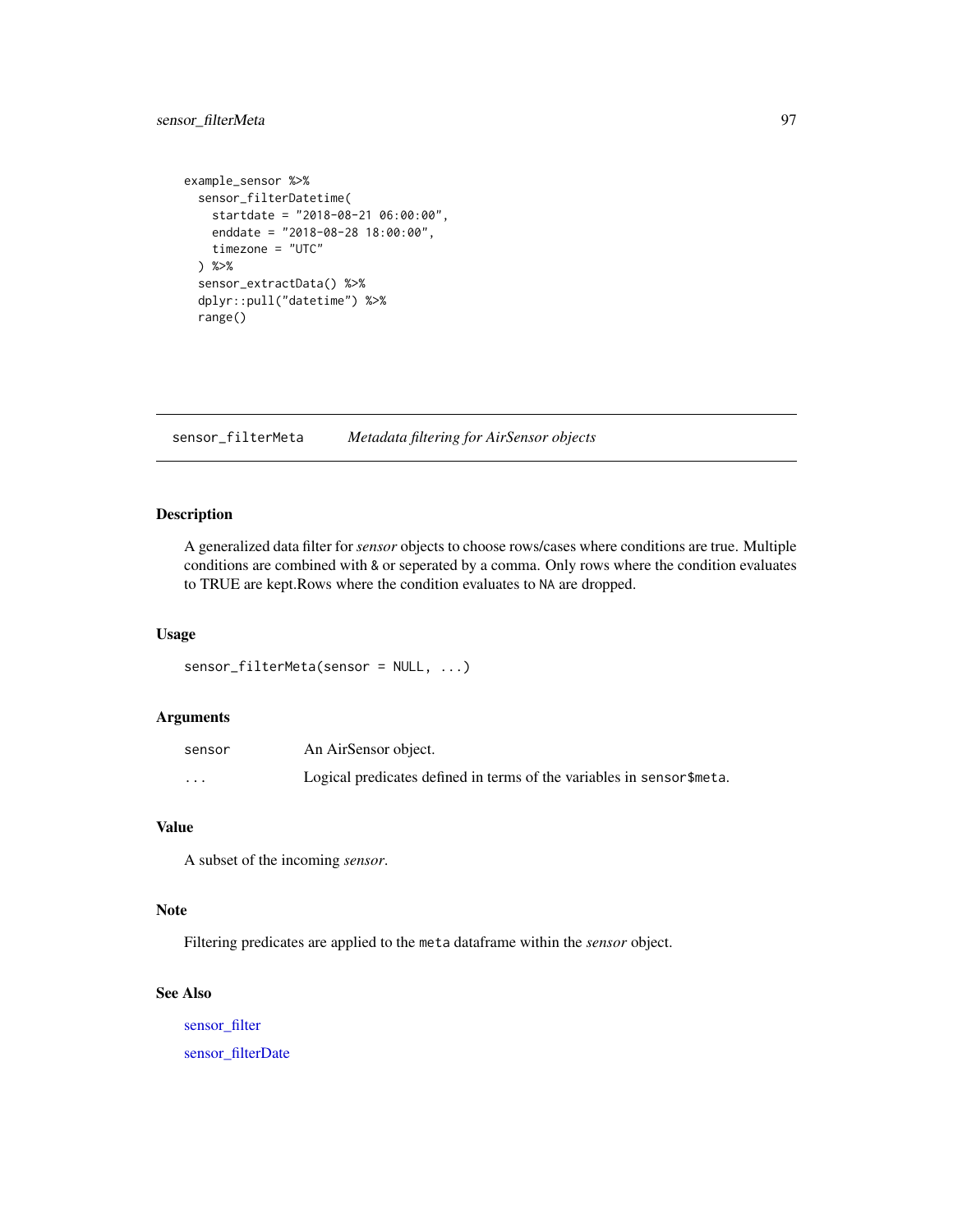```
library(AirSensor)
```

```
example_sensor_scaqmd %>%
 sensor_extractMeta() %>%
 dplyr::pull("communityRegion") %>%
 sort () %>%
 unique()
example_sensor_scaqmd %>%
 sensor_filterMeta(communityRegion == "Imperial Valley") %>%
 sensor_extractMeta() %>%
 dplyr::pull("communityRegion") %>%
 sort () %>%
 unique()
```
sensor\_isEmpty *Test for an empty* sensor *object*

## Description

Convenience function for  $nrow(sensor$$ meta) == 0. This makes for more readable code in functions that need to test for this.

#### Usage

sensor\_isEmpty(sensor)

## Arguments

sensor *sensor* object

#### Value

TRUE if no data exist in sensor, FALSE otherwise.

```
example_sensor <- pat_createAirSensor(example_pat)
sensor_isEmpty(example_sensor)
```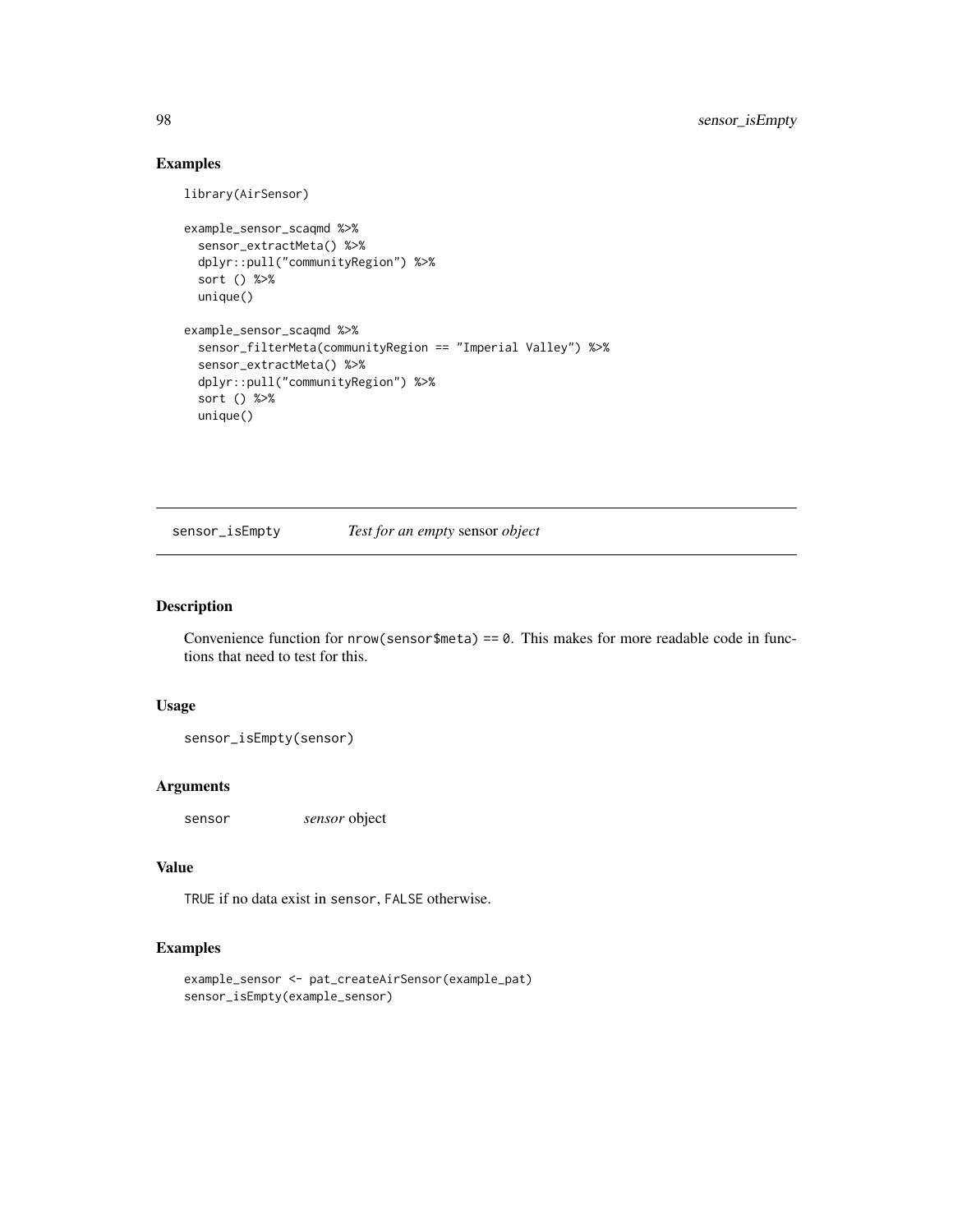The sensor is checked for the 'sensor' class name and presence of core metadata columns:

- ID Purple Air ID
- label location label
- sensorType PurpleAir sensor type
- longitude decimal degrees E
- latitude decimal degrees N
- timezone Olson timezone
- countryCode ISO 3166-1 alpha-2
- stateCode ISO 3166-2 alpha-2
- pwfsl\_closestDistance distance in meters from an official monitor
- pwfsl\_closestMonitorID identifer for the nearest official monitor

The "pwfsl", official, monitors are obtained from the USFS AirFire site using the PWFSLSmoke R package.

#### Usage

```
sensor_isSensor(sensor = NULL)
```
## Arguments

sensor *sensor* object

## Value

TRUE if sensor has the correct structure, FALSE otherwise.

```
example_sensor <- pat_createAirSensor(example_pat)
sensor_isSensor(example_sensor)
```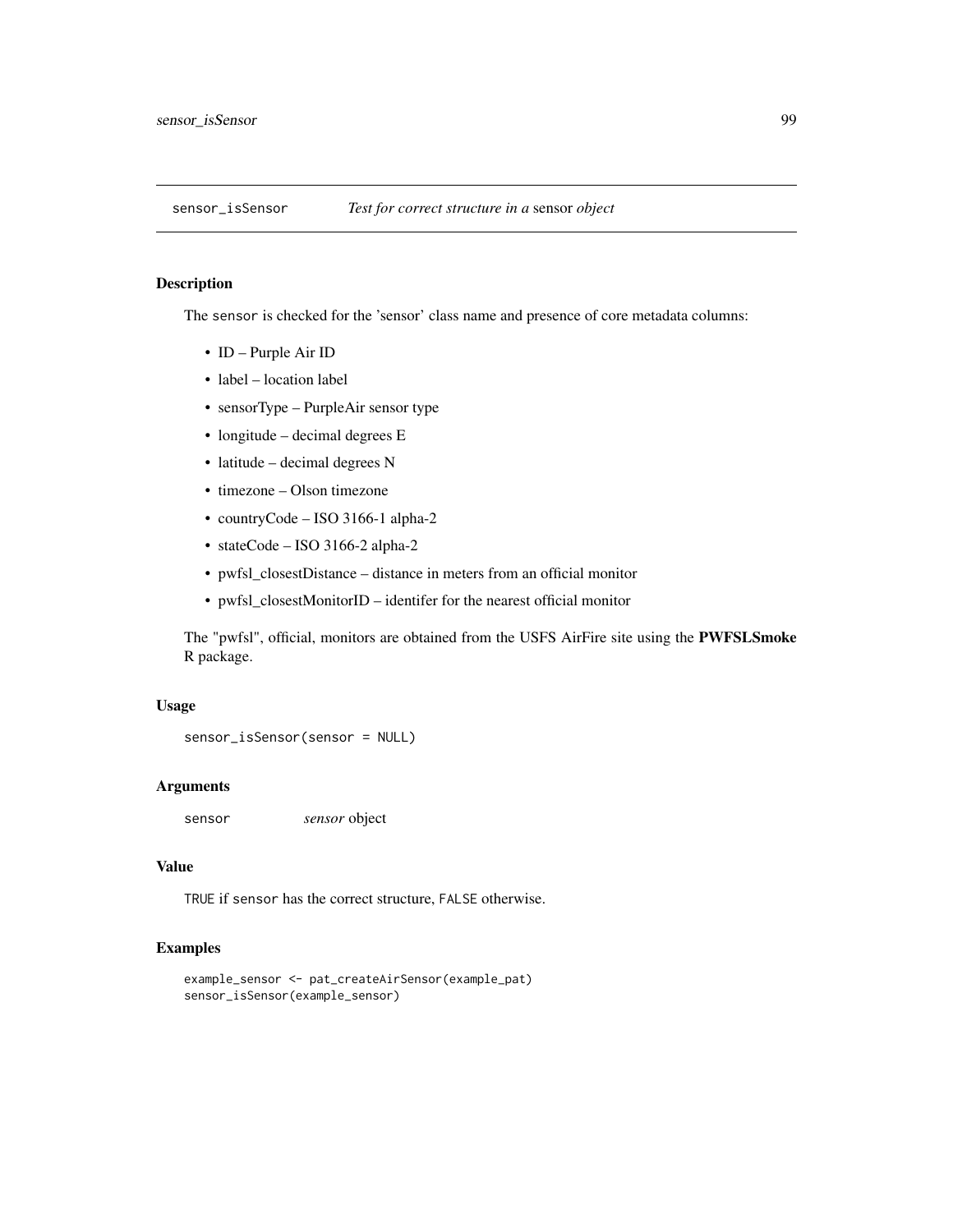AirSensor objects are "joined end-to-end" so that time ranges are extended for all sensors that appear in either sensor1 and sensor2.

Only two airsensor objects at a time may be joined.

## Usage

sensor\_join(sensor1 = NULL, sensor2 = NULL)

## Arguments

| sensor1 | An AirSensor object. |
|---------|----------------------|
| sensor2 | An AirSensor object. |

#### Value

An *airsensor* object containing all data from both incoming objects.

```
library(AirSensor)
setArchiveBaseUrl("http://data.mazamascience.com/PurpleAir/v1")
jan <- sensor_loadMonth("scaqmd", 202001)
feb <- sensor_loadMonth("scaqmd", 202002)
mar <- sensor_loadMonth("scaqmd", 202003)
apr <- sensor_loadMonth("scaqmd", 202004)
feb_mar <- sensor_join(feb, mar)
PWFSLSmoke::monitor_timeseriesPlot(feb_mar, style = 'gnats')
# Gaps in the time axis are filled with NA
feb_apr <- sensor_join(feb, apr)
PWFSLSmoke::monitor_timeseriesPlot(feb_apr, style = 'gnats')
```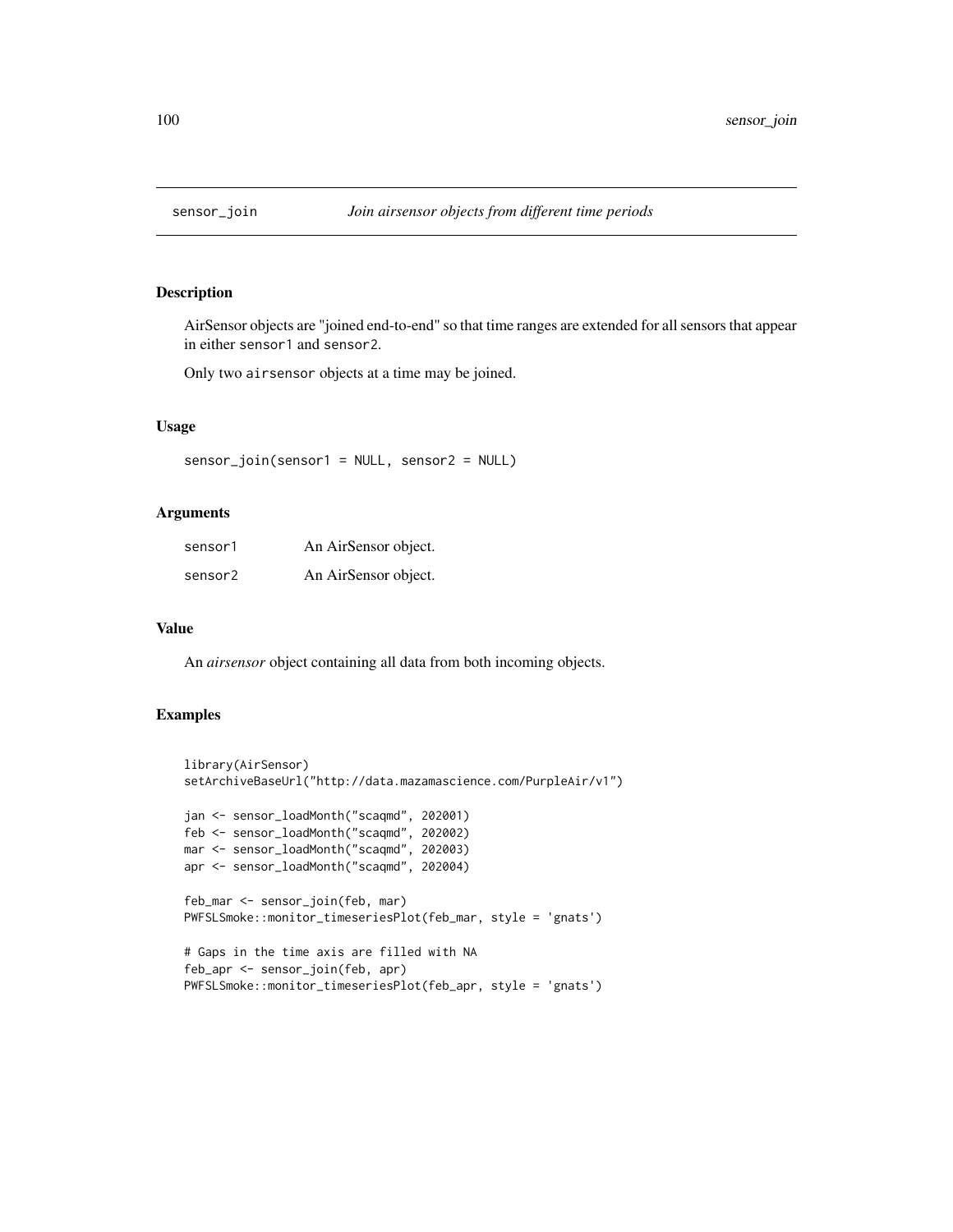<span id="page-100-0"></span>

A pre-generated airsensor object will be loaded for the given time interval. Archived data for SCAQMD sensors go back to January, 2018.

Dates can be anything that is understood by lubrdiate::parse\_date\_time() including either of the following recommended formats:

- "YYYYmmdd"
- "YYYY-mm-dd"

By default, the current week is loaded.

## Usage

```
sensor_load(
 collection = "scaqmd",
  startdate = NULL,
 enddate = NULL,
 days = 7,
  timezone = "America/Los_Angeles"
\lambda
```
#### Arguments

| collection | Name associated with the collection.            |
|------------|-------------------------------------------------|
| startdate  | Desired start date time (ISO 8601).             |
| enddate    | Desired end datetime (ISO 8601).                |
| days       | Number of days of data to include (7 or 45).    |
| timezone   | Timezone used to interpret start and end dates. |

## Value

An object of class "airsensor".

## See Also

[sensor\\_loadMonth](#page-102-0) [sensor\\_loadYear](#page-103-0)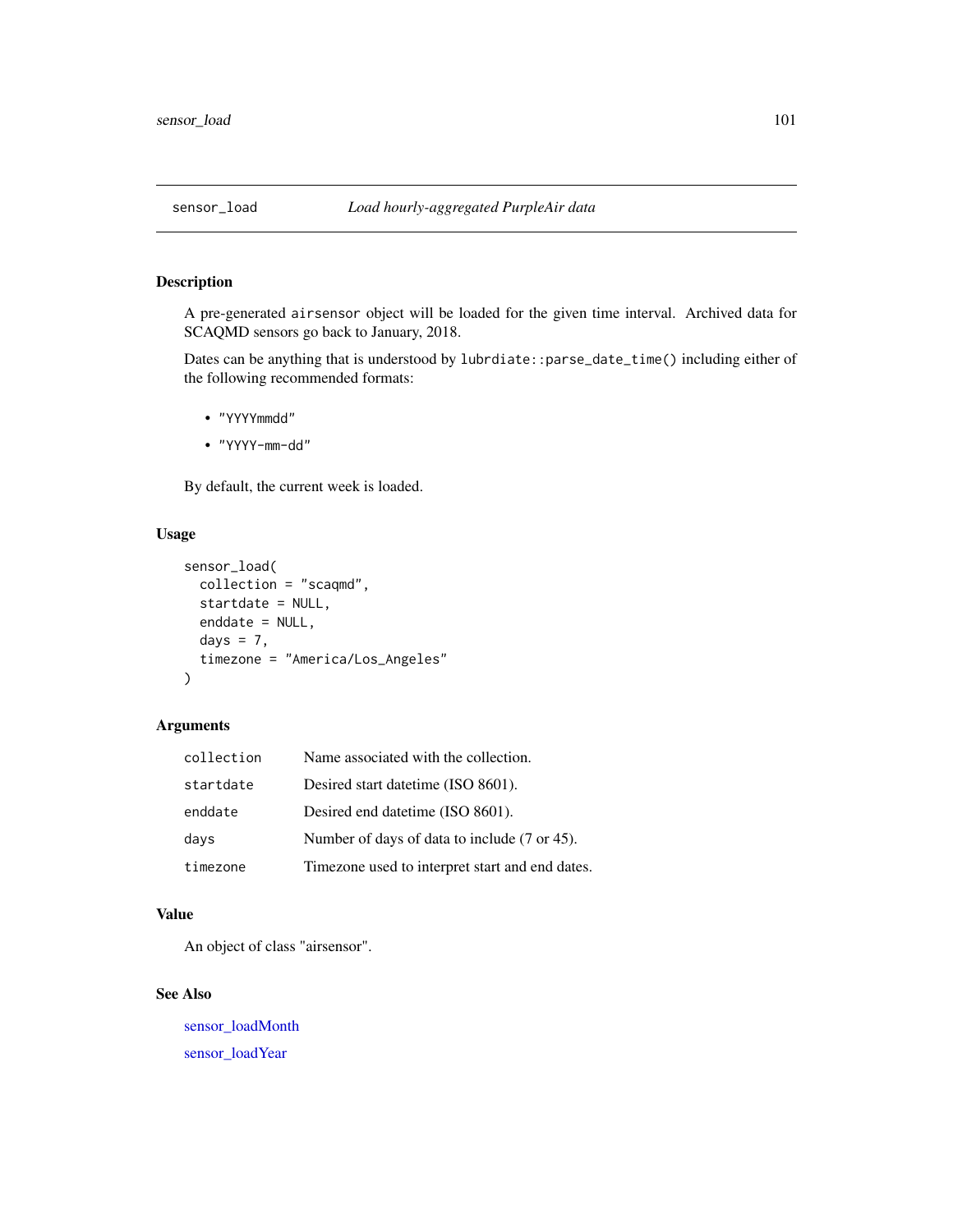```
library(AirSensor)
setArchiveBaseUrl("http://data.mazamascience.com/PurpleAir/v1")
sensor_load("scaqmd", 20200411, 20200521) %>%
 PWFSLSmoke::monitor_timeseriesPlot(style = 'gnats')
```
sensor\_loadLatest *Load hourly-aggregated PurpleAir data for a week*

#### Description

A pre-generated airsensor object will be loaded containing data for the most recent 7 or 45-day interval.

Each airsensor object contains data from a named collection of PurpleAir sensors.

## Usage

```
sensor_loadLatest(collection = "scaqmd", days = 7)
```
# Arguments

| collection | Name associated with the collection.         |
|------------|----------------------------------------------|
| days       | Number of days of data to include (7 or 45). |

### Value

An object of class "pa\_timeseries".

#### See Also

[sensor\\_load](#page-100-0) [sensor\\_loadMonth](#page-102-0) [pat\\_createAirSensor](#page-41-0)

```
library(AirSensor)
setArchiveBaseUrl("http://data.mazamascience.com/PurpleAir/v1")
sensor_loadLatest("scaqmd") %>%
 PWFSLSmoke::monitor_timeseriesPlot(style = 'gnats')
```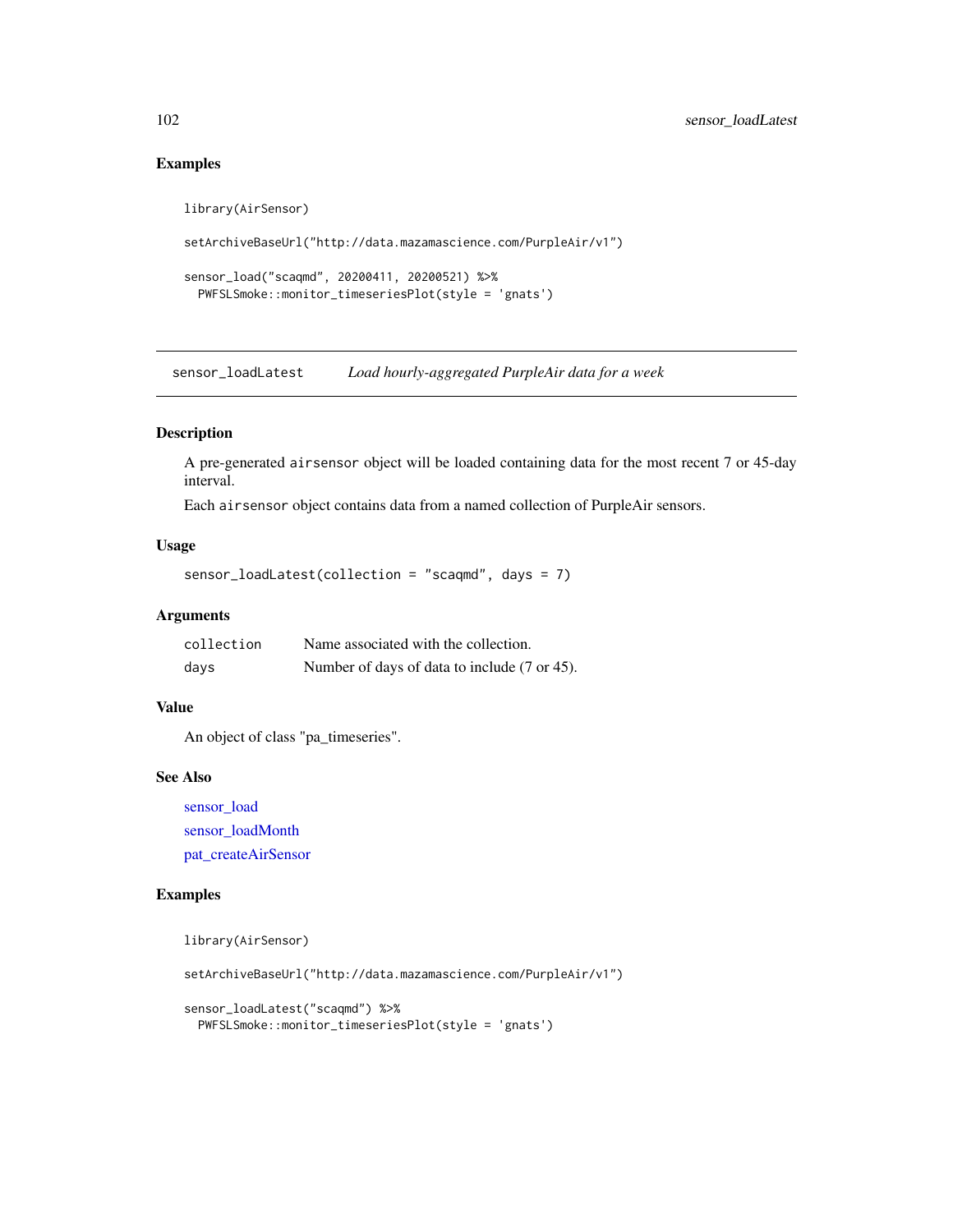<span id="page-102-0"></span>sensor\_loadMonth *Load hourly-aggregated PurpleAir data for a month*

## Description

A pre-generated airsensor object will be loaded for the given month. Archived data for SCAQMD sensors go back to January, 2018.

The datestamp can must be in the following format:

• "YYYYmm"

By default, the current month is loaded.

Each airsensor object contains data from a named collection of PurpleAir sensors.

## Usage

```
sensor_loadMonth(
  collection = "scaqmd",
  datestamp = NULL,
  timezone = "America/Los_Angeles"
\mathcal{L}
```
#### Arguments

| collection | Name associated with the collection.  |
|------------|---------------------------------------|
| datestamp  | A date string in ymd order.           |
| timezone   | Timezone used to interpret datestamp. |

## Value

An object of class "pa\_timeseries".

## See Also

[pat\\_createNew](#page-43-0)

```
library(AirSensor)
setArchiveBaseUrl("http://data.mazamascience.com/PurpleAir/v1")
sensor_loadMonth("scaqmd", 202005) %>%
  PWFSLSmoke::monitor_timeseriesPlot(style = 'gnats')
```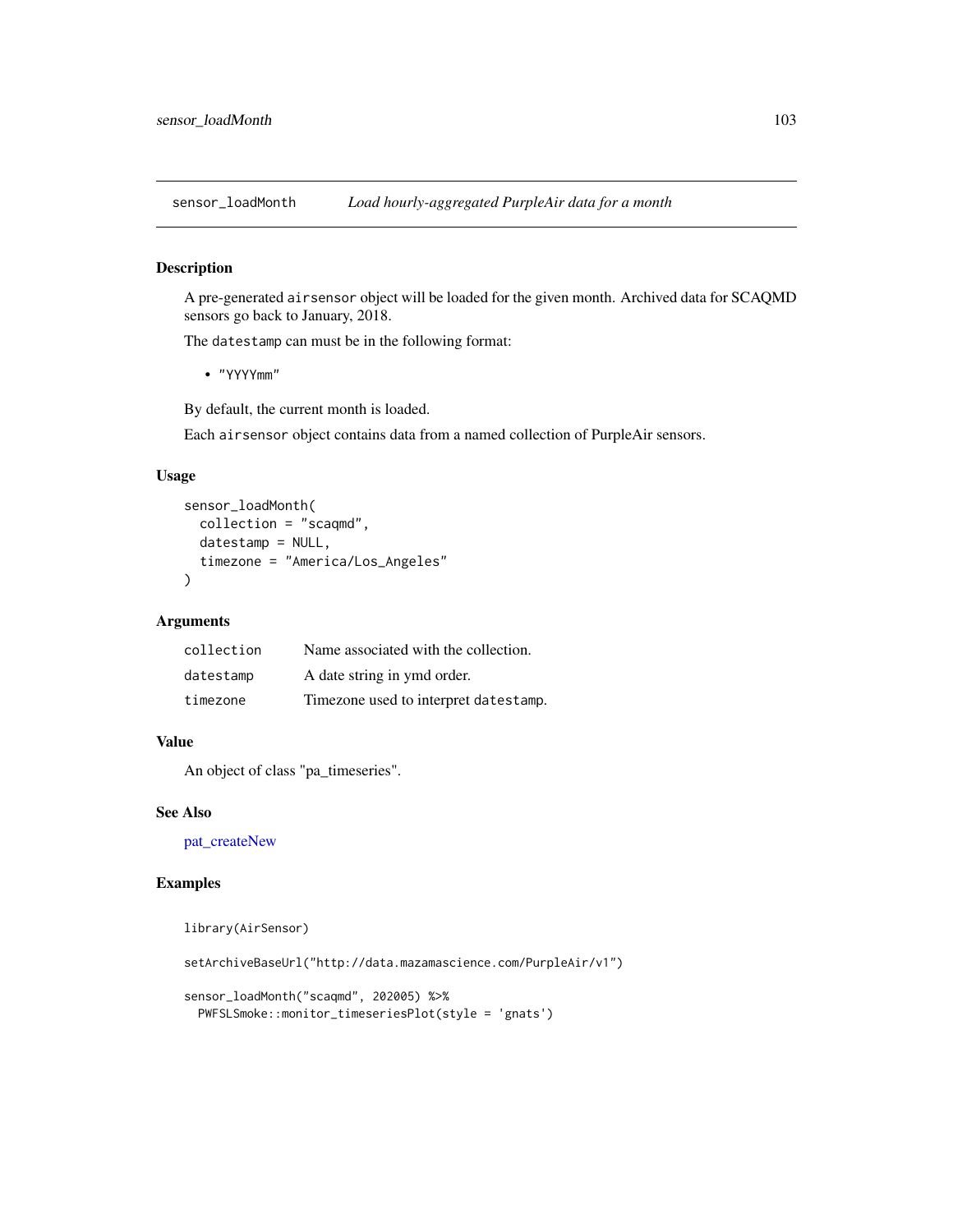<span id="page-103-0"></span>

A pre-generated airsensor object will be loaded for the given month. Archived data for SCAQMD sensors go back to January, 2018.

The datestamp can must be in the following format:

• "YYYYmm"

By default, the current month is loaded.

Each airsensor object contains data from a named collection of PurpleAir sensors.

## Usage

```
sensor_loadYear(
 collection = "scaqmd",
 datestamp = NULL,
  timezone = "America/Los_Angeles"
)
```
## Arguments

| collection | Name associated with the collection.  |
|------------|---------------------------------------|
| datestamp  | A date string in ymd order.           |
| timezone   | Timezone used to interpret datestamp. |

## Value

An object of class "pa\_timeseries".

# See Also

[pat\\_createNew](#page-43-0)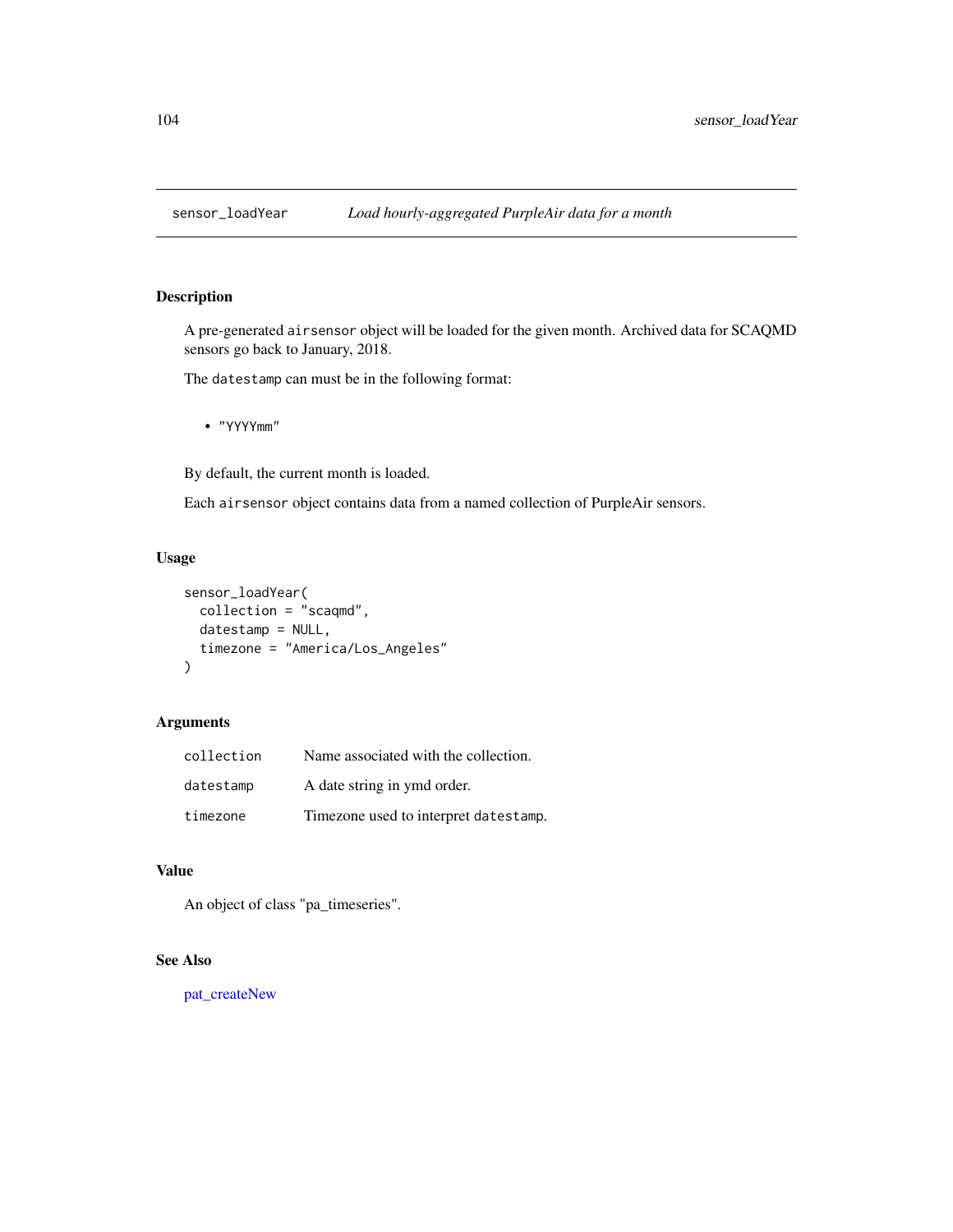Function for plotting PM2.5 concentration in polar coordinates showing concentration by wind speed and direction. This function wraps the **openair** polarPlot() function.

## Usage

```
sensor_polarPlot(
  sensor = NULL,
 windData = NULL,
  statistic = "mean",
  resolution = "fine",
  colors = "default",
  alpha = 1,
  angleScale = 315,
 normalize = FALSE,
 key = TRUE,keyPosition = "right",
 ws_spread = 15,
 wd_spread = 4,
  verbose = TRUE
\mathcal{E}
```
## Arguments

| sensor     | an 'airsensor' object                                                                                                                                                                                                                                                                                                                                                                                                                                                                                                                                                                                                                                                                                                                                                                                                    |
|------------|--------------------------------------------------------------------------------------------------------------------------------------------------------------------------------------------------------------------------------------------------------------------------------------------------------------------------------------------------------------------------------------------------------------------------------------------------------------------------------------------------------------------------------------------------------------------------------------------------------------------------------------------------------------------------------------------------------------------------------------------------------------------------------------------------------------------------|
| windData   | a dataframe containing columns "date", "ws", and "wd".                                                                                                                                                                                                                                                                                                                                                                                                                                                                                                                                                                                                                                                                                                                                                                   |
| statistic  | The statistic that should be applied to each wind speed/direction bin. Because<br>of the smoothing involved, the colour scale for some of these statistics is only<br>to provide an indication of overall pattern and should not be interpreted in con-<br>centration units e.g. for statistic $=$ "weighted mean" where the bin mean is mul-<br>tiplied by the bin frequency and divided by the total frequency. In many cases<br>using polarFreq will be better. Setting statistic = "weighted.mean" can be useful<br>because it provides an indication of the concentration * frequency of occurrence<br>and will highlight the wind speed/direction conditions that dominate the overall<br>mean. Can be: "mean" (default), "median", "max" (maximum), "frequency".<br>"stdev" (standard deviation), "weighted.mean" |
| resolution | Two plot resolutions can be set: "normal" and "fine" (the default), for a smoother<br>plot. It should be noted that plots with a "fine" resolution can take longer to<br>render.                                                                                                                                                                                                                                                                                                                                                                                                                                                                                                                                                                                                                                         |
| colors     | Colours to be used for plotting. Options include "default", "increment", "heat",<br>"jet" and RColorBrewer colours — see the openair openColours function for                                                                                                                                                                                                                                                                                                                                                                                                                                                                                                                                                                                                                                                            |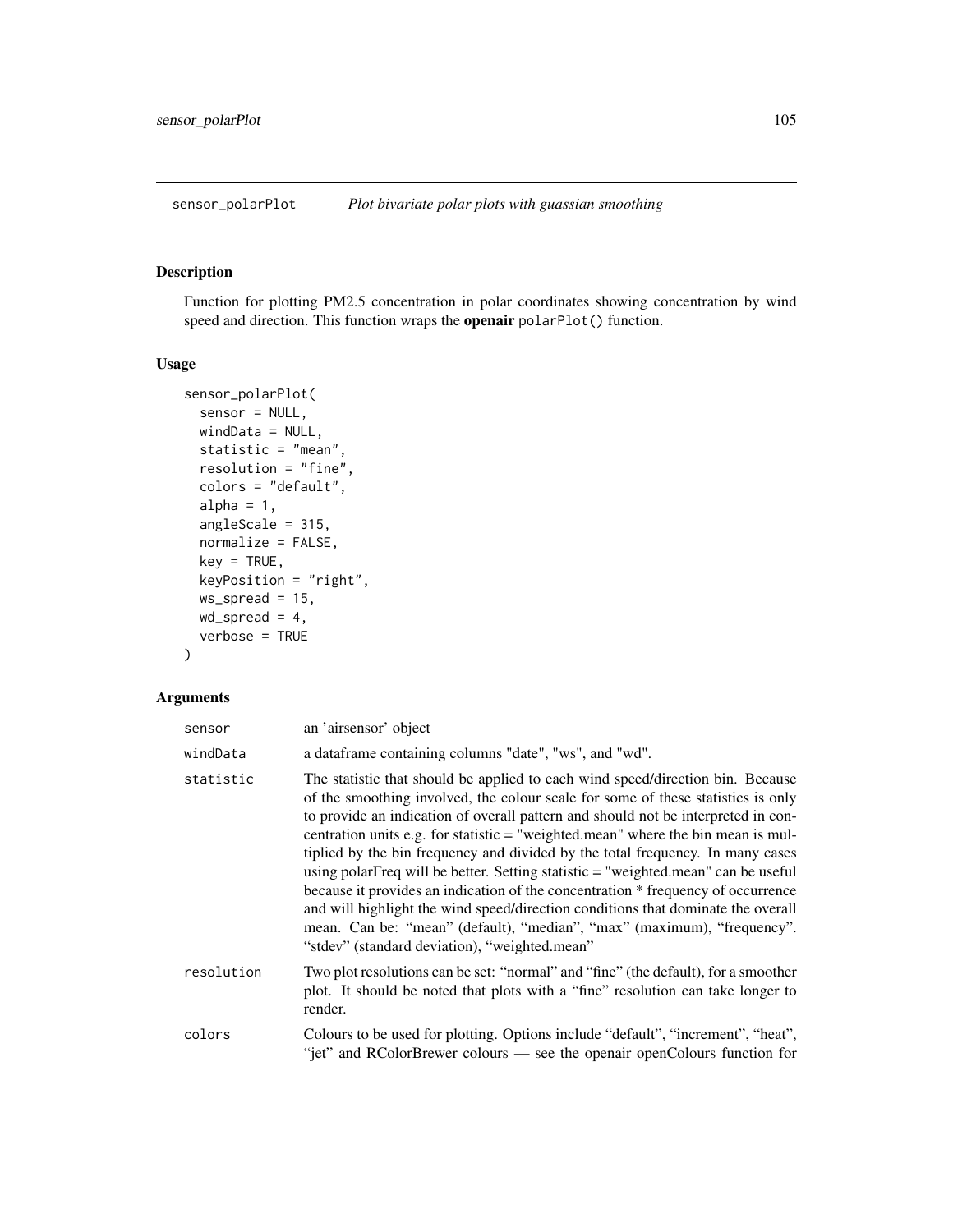|             | more details. For user defined the user can supply a list of color names recog-<br>nised by R (type colors() to see the full list). An example would be color $=$<br>c("yellow", "green", "blue"). Can also take the values "viridis", "magma", "in-<br>ferno", or "plasma" which are the viridis colour maps ported from Python's<br>Matplotlib library. |
|-------------|-----------------------------------------------------------------------------------------------------------------------------------------------------------------------------------------------------------------------------------------------------------------------------------------------------------------------------------------------------------|
| alpha       | The alpha transparency to use for the plotting surface (a value between 0 and 1<br>with zero being fully transparent and 1 fully opaque).                                                                                                                                                                                                                 |
| angleScale  | The wind speed scale is by default shown at a 315 degree angle. Sometimes the<br>placement of the scale may interfere with an interesting feature. The user can<br>therefore set angleScale to another value (between 0 and 360 degrees) to mitigate<br>such problems. For example angle scale $= 45$ will draw the scale heading in a<br>NE direction.   |
| normalize   | If TRUE concentrations are normalised by dividing by their mean value. This is<br>done after fitting the smooth surface. This option is particularly useful if one is<br>interested in the patterns of concentrations of PM2.5.                                                                                                                           |
| key         | Fine control of the scale key via drawOpenKey. See drawOpenKey for further<br>details.                                                                                                                                                                                                                                                                    |
| keyPosition | Location where the scale key is to plotted. Allowed arguments currently include<br>"top", "right", "bottom" and "left".                                                                                                                                                                                                                                   |
| ws_spread   | An integer used for the weighting kernel spread for wind speed when correlation<br>or regression techniques are used. Default is 15.                                                                                                                                                                                                                      |
| wd_spread   | An integer used for the weighting kernel spread for wind direction when corre-<br>lation or regression techniques are used. Default is 4.                                                                                                                                                                                                                 |
| verbose     | Logical controlling the generation of progress and error messages.                                                                                                                                                                                                                                                                                        |

# Value

A plot and an object of class "openair".

## See Also

<https://davidcarslaw.github.io/openair/reference/polarPlot.html>

## Examples

library(AirSensor)

setArchiveBaseUrl("http://data.mazamascience.com/PurpleAir/v1")

```
pas <- pas_load(archival = TRUE)
pat <- pat_loadMonth(label = "SCBB_02", pas = pas, datestamp = 202005)
sensor <- pat_createAirSensor(pat)
```

```
# Polar plot
sensor_polarPlot(sensor, resolution = "normal")
```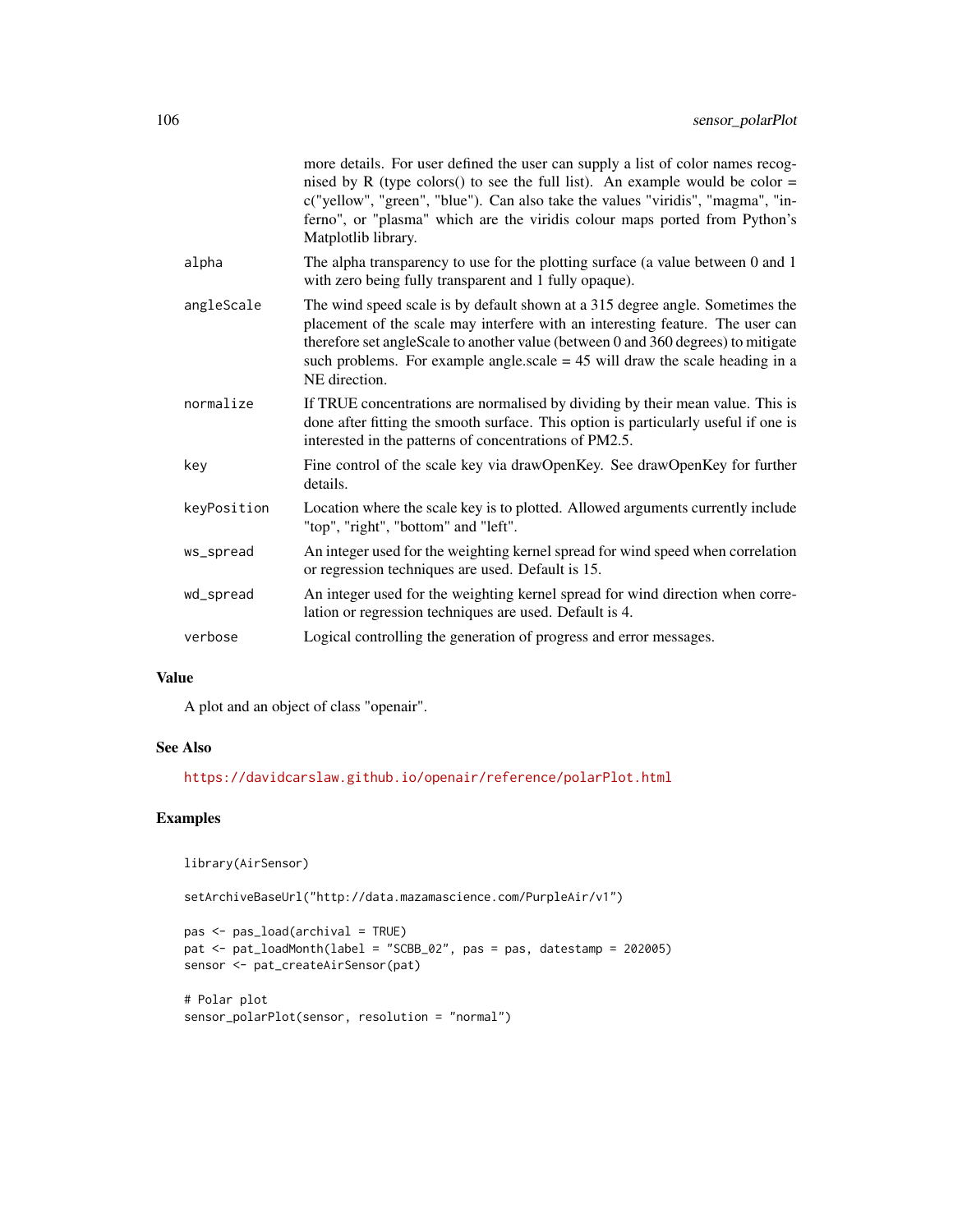Plots a traditional wind rose plot for wind direction and PM2.5.

## Usage

```
sensor_pollutionRose(
 sensor = NULL,
 windData = NULL,
 statistic = "prop.count",
 key = TRUE,keyPosition = "right",
 annotate = TRUE,
 angle = 30,
 angleScale = 315,
 gridLine = NULL,
 breaks = 6,
 paddle = FALSE,
 seg = 0.9,normalize = FALSE,
 verbose = TRUE
)
```
## Arguments

| sensor      | an 'airsensor' object                                                                                                                                                                                                                                                                                                                                                                                         |
|-------------|---------------------------------------------------------------------------------------------------------------------------------------------------------------------------------------------------------------------------------------------------------------------------------------------------------------------------------------------------------------------------------------------------------------|
| windData    | a dataframe containing columns "date", "ws", and "wd".                                                                                                                                                                                                                                                                                                                                                        |
| statistic   | The statistic to be applied to each data bin in the plot. Options currently in-<br>clude "prop.count", "prop.mean" and "abs.count". The default "prop.count"<br>sizes bins according to the proportion of the frequency of measurements. Simi-<br>larly, "prop.mean" sizes bins according to their relative contribution to the mean.<br>"abs.count" provides the absolute count of measurements in each bin. |
| key         | control of the scale key via drawOpenKey. See drawOpenKey for further details.                                                                                                                                                                                                                                                                                                                                |
| keyPosition | location where the scale key is to plotted. Allowed arguments currently include<br>"top", "right", "bottom" and "left".                                                                                                                                                                                                                                                                                       |
| annotate    | If TRUE then the percentage calm and mean values are printed in each panel<br>together with a description of the statistic below the plot. If " " then only the<br>stastic is below the plot. Custom annotations may be added by setting value to<br>c("annotation 1", "annotation 2").                                                                                                                       |
| angle       | default angle of "spokes" is 30. Other potentially useful angles are 45 and 10.<br>Note: the width of the wind speed interval may need adjusting using width.                                                                                                                                                                                                                                                 |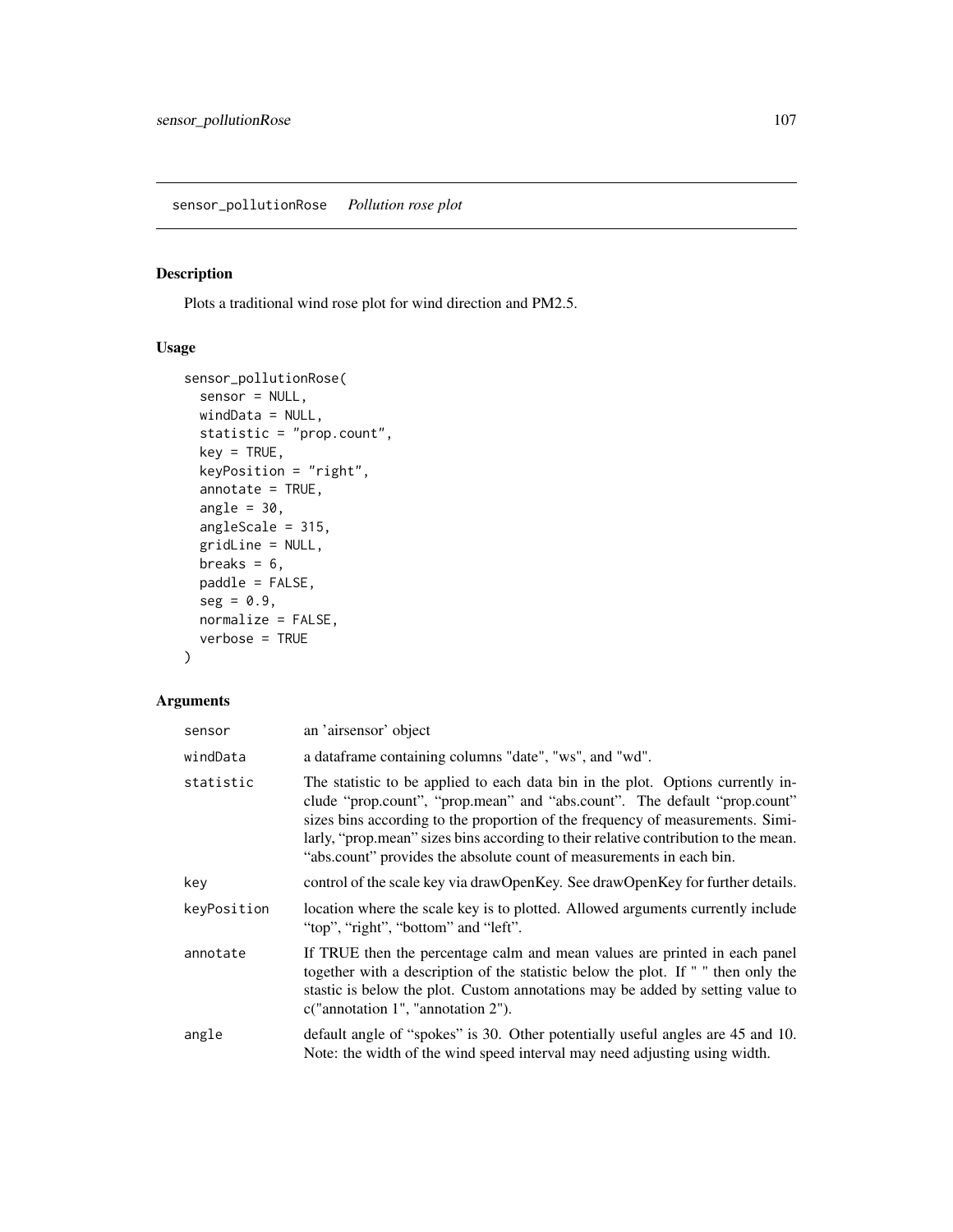| angleScale | The wind speed scale is by default shown at a 315 degree angle. Sometimes the<br>placement of the scale may interfere with an interesting feature. The user can<br>therefore set angle.scale to another value (between 0 and 360 degrees) to miti-<br>gate such problems. For example angle Scale $= 45$ will draw the scale heading<br>in a NE direction. |
|------------|------------------------------------------------------------------------------------------------------------------------------------------------------------------------------------------------------------------------------------------------------------------------------------------------------------------------------------------------------------|
| gridLine   | Grid line interval to use. If NULL, as in default, this is assigned by based on<br>the available data range. However, it can also be forced to a specific value, e.g.<br>$gridLine = 10$ . grid. line can also be a list to control the interval, line type and<br>colour. For example gridLine = list(value = 10, lty = 5, col = "purple").               |
| breaks     | the number of break points for wind speed in pollutant                                                                                                                                                                                                                                                                                                     |
| paddle     | Either TRUE (default) or FALSE. If TRUE plots rose using 'paddle' style spokes.<br>If FALSE plots rose using 'wedge' style spokes.                                                                                                                                                                                                                         |
| seg        | determines with width of the segments. For example, $seg = 0.5$ will produce<br>segments $0.5 *$ angle.                                                                                                                                                                                                                                                    |
| normalize  | if TRUE each wind direction segment is normalized to equal one. This is useful<br>for showing how the concentrations (or other parameters) contribute to each<br>wind sector when the proprtion of time the wind is from that direction is low. A<br>line showing the probability that the wind.                                                           |
| verbose    | Logical controlling the generation of progress and error messages.                                                                                                                                                                                                                                                                                         |
|            |                                                                                                                                                                                                                                                                                                                                                            |

## Value

a plot or a dataframe

## See Also

<https://davidcarslaw.github.io/openair/reference/windRose.html>

```
library(AirSensor)
```

```
# Set default location of pre-generated data files
setArchiveBaseUrl("http://data.mazamascience.com/PurpleAir/v1")
pas <- pas_load(archival = TRUE)
pat <- pat_loadMonth(label = "SCBB_02", pas = pas, datestamp = 202005)
sensor <- pat_createAirSensor(pat)
# Load wind data from NOAA
windData <- worldmet::importNOAA(
  code = "722975-53141",
 year = 2020
\mathcal{L}windData <- dplyr::select(windData, c("date", "wd", "ws"))
# Plot rose using mean binning
sensor_pollutionRose(sensor, windData, statistic = "prop.mean")
```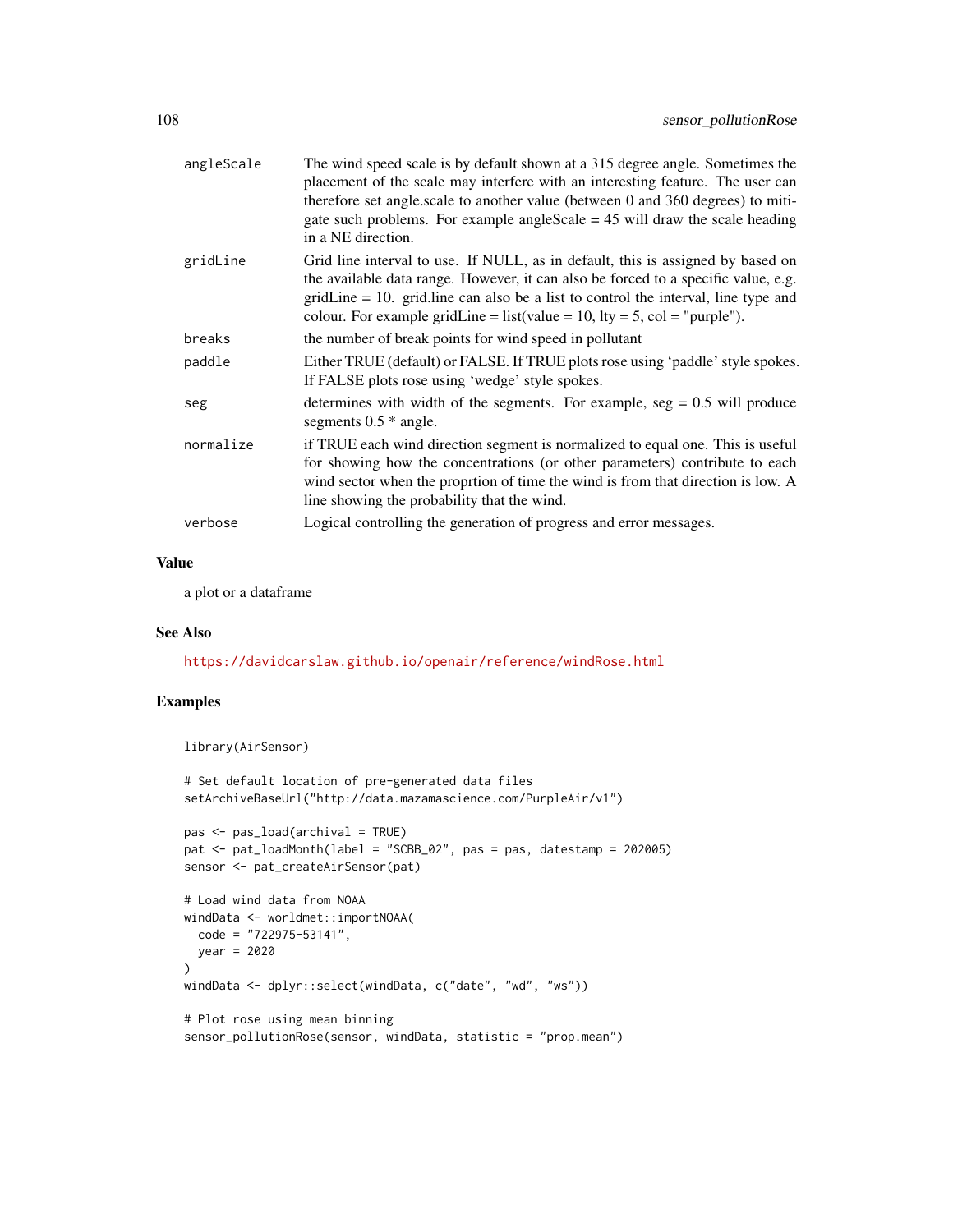<span id="page-108-0"></span>setArchiveBaseDir *Set data archive base directory*

#### Description

Sets the package base directory pointing to an archive of pre-generated data files.

## Usage

```
setArchiveBaseDir(archiveBaseDir)
```
## Arguments

archiveBaseDir Base directory pointing to an archive of pre-generated data files.

#### Value

Silently returns previous value of base directory.

# See Also

ArchiveBaseDir getArchiveBaseDir

setArchiveBaseUrl *Set data archive base URL*

#### Description

Sets the package base URL pointing to an archive of pre-generated data files. Known base URLs include:

• http://data.mazamascience.com/PurpleAir/v1

## Usage

```
setArchiveBaseUrl(archiveBaseUrl)
```
#### Arguments

archiveBaseUrl Base URL pointing to an archive of pre-generated data files.

#### Value

Silently returns previous value of base URL.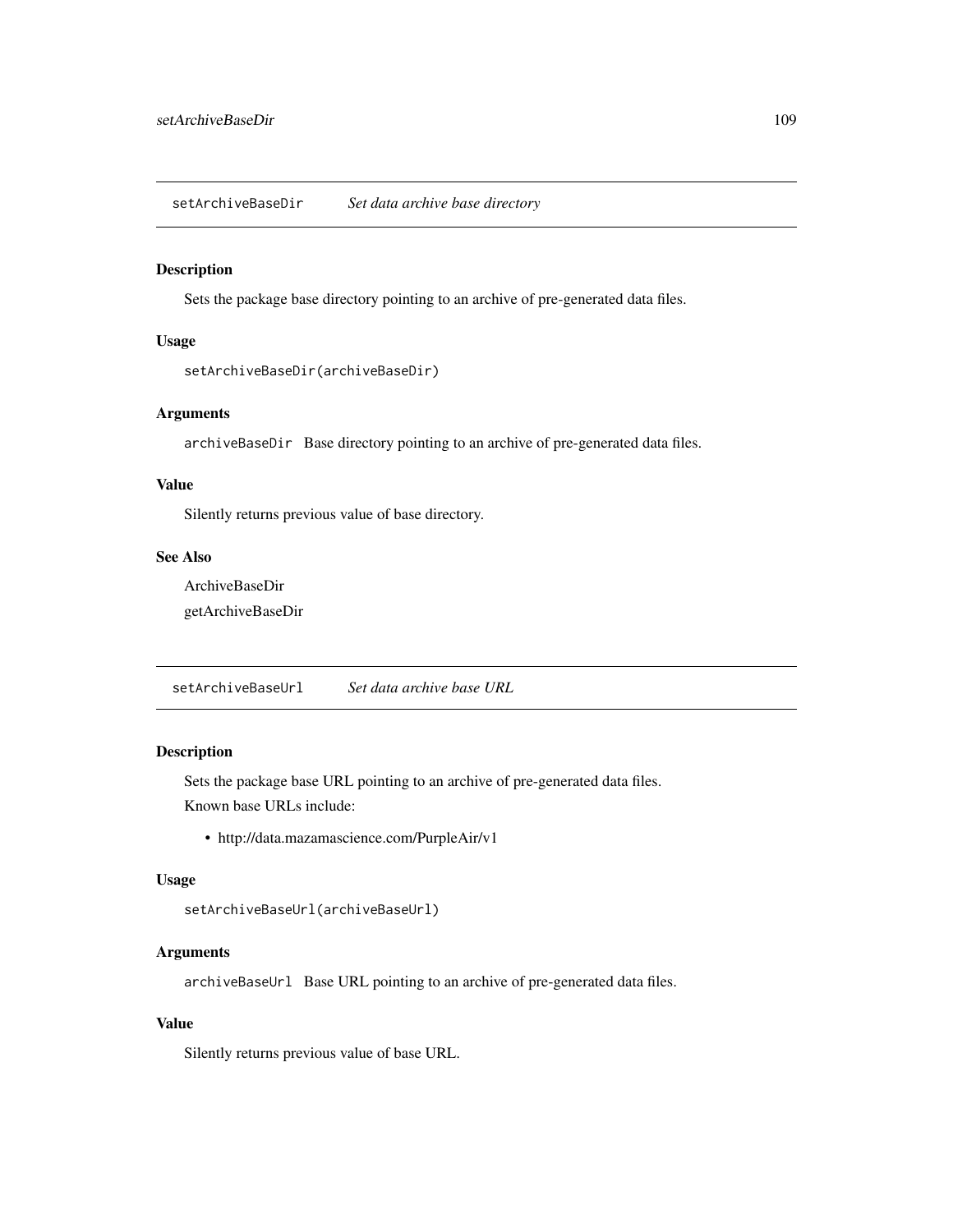# See Also

ArchiveBaseUrl getArchiveBaseUrl

spatialIsInitialized *Check if MazamaSpatialUtils has been initialized*

## Description

Logical convenience function to check if initializeMazamaSpatialUtils() has been run.

## Usage

spatialIsInitialized()

## Value

Logical.

timeseriesTbl\_multiPlot

*Faceted plot of a timeseries tibble*

#### Description

A plotting function that uses ggplot2 to display a suite of timeseries plots all at once.

## Usage

```
timeseriesTbl_multiPlot(
  tb1 = NULL,pattern = NULL,
 parameters = NULL,
 nrow = NULL,ncol = NULL,autoRange = TRUE,
 ylim = NULL,
  style = "line"
\mathcal{E}
```
<span id="page-109-0"></span>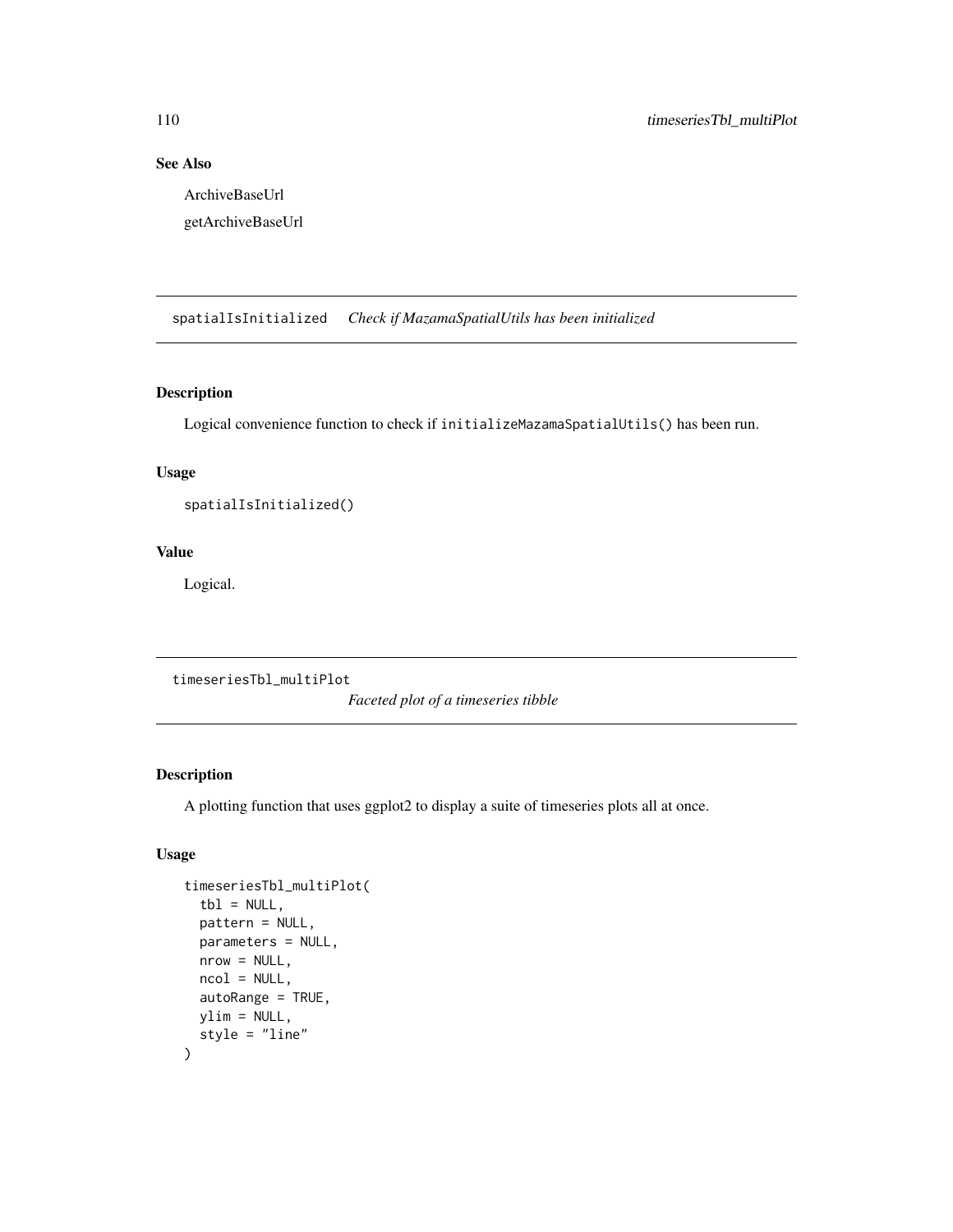# Arguments

| tbl        | Tibble with a datetime.                                                                               |
|------------|-------------------------------------------------------------------------------------------------------|
| pattern    | Pattern used to match groups of parameters.                                                           |
| parameters | Custom vector of aggregation parameters to view.                                                      |
| nrow       | Number of rows in the faceted plot.                                                                   |
| ncol       | Number of columns in the faceted plot.                                                                |
| autoRange  | Logical specifying whether to scale the y axis separately for each plot or to use<br>a common y axis. |
| ylim       | Vector of (lo,hi) y-axis limits.                                                                      |
| style      | Style of plot: ("point", "line", "area")                                                              |
|            |                                                                                                       |

# Note

Specification of ylim will override the choice of autoRange.

# Examples

```
library(AirSensor)
tbl <- pat_aggregateOutlierCounts(example_pat_failure_A)
timeseriesTbl_multiPlot(
 tbl,
 pattern = c("humidity|temperature"),
 nrow = 2\lambda
```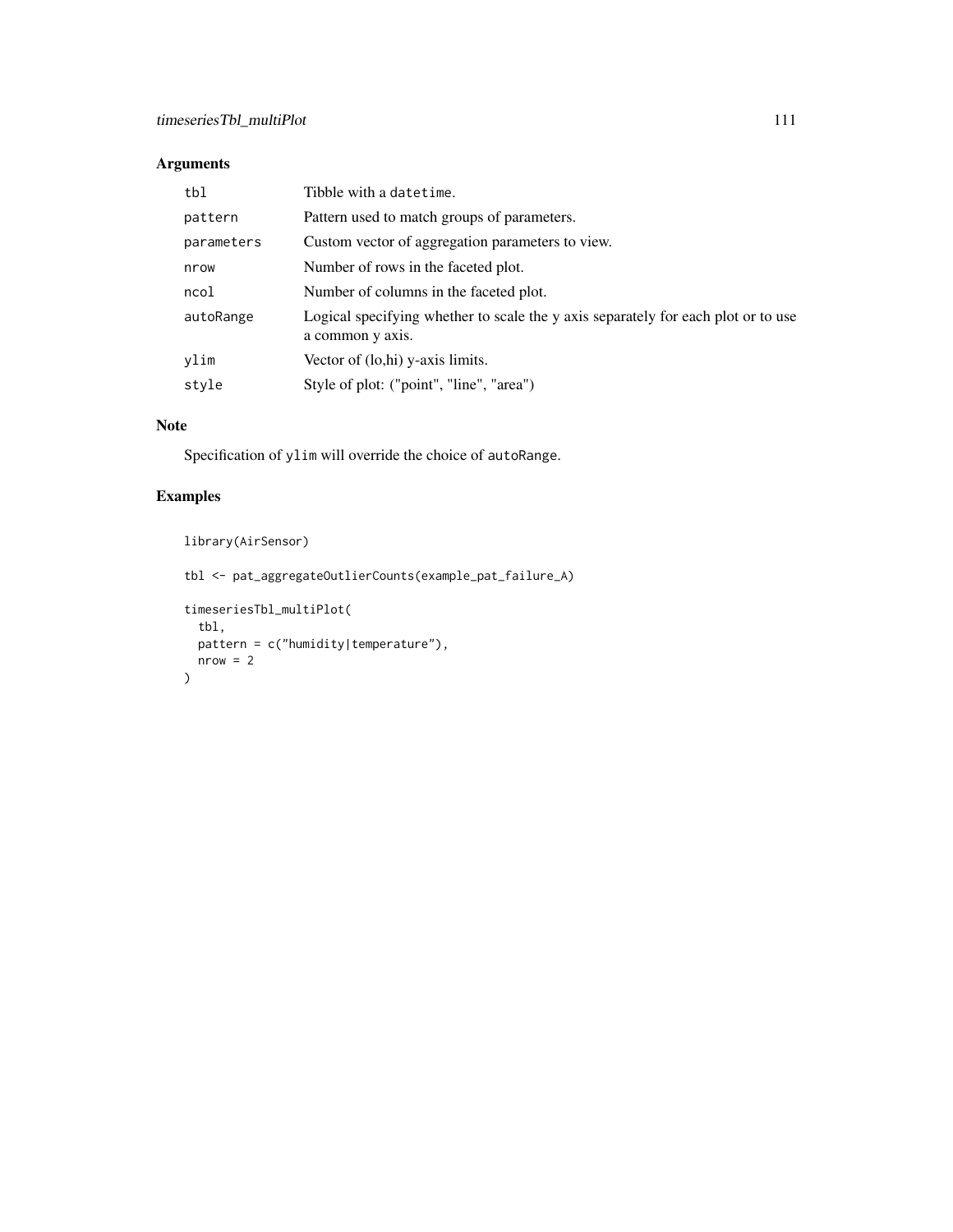# **Index**

∗ datasets example\_pas, [6](#page-5-0) example\_pas\_raw, [7](#page-6-0) example\_pat, [8](#page-7-0) example\_pat\_failure\_A, [8](#page-7-0) example\_pat\_failure\_B, [9](#page-8-0) example\_sensor, [10](#page-9-0) example\_sensor\_scaqmd, [11](#page-10-0) ∗ environment ArchiveBaseDir, [4](#page-3-0) ArchiveBaseUrl, [5](#page-4-0) getArchiveBaseDir, [11](#page-10-0) getArchiveBaseUrl, [12](#page-11-0) setArchiveBaseDir, [109](#page-108-0) setArchiveBaseUrl, [109](#page-108-0) ∗ pa\_synoptic pas\_staticMap, [34](#page-33-0) ∗ pa\_timeseries pat\_aggregate, [39](#page-38-0) pat\_dygraph, [52](#page-51-0) patData\_aggregate, [38](#page-37-0) ∗ pas pas\_isPas, [29](#page-28-0) pas\_upgrade, [36](#page-35-0) ∗ pat pat\_isPat, [60](#page-59-0) pat\_upgrade, [76](#page-75-0) ∗ sensor sensor\_isSensor, [99](#page-98-0) AirSensor, [4](#page-3-0) ArchiveBaseDir, [4](#page-3-0) ArchiveBaseUrl, [5](#page-4-0) example\_pas, [6](#page-5-0) example\_pas\_raw, [7](#page-6-0) example\_pat, [8](#page-7-0) example\_pat\_failure\_A, [8](#page-7-0) example\_pat\_failure\_B, [9](#page-8-0) example\_sensor, [10](#page-9-0)

example\_sensor\_scaqmd, [11](#page-10-0) getArchiveBaseDir, [11](#page-10-0) getArchiveBaseUrl, [12](#page-11-0) initializeMazamaSpatialUtils, [12](#page-11-0) multi\_ggplot, [13](#page-12-0) pas\_addAirDistrict, [13](#page-12-0) pas\_addCommunityRegion, [14](#page-13-0) pas\_addSpatialMetadata, [15,](#page-14-0) *[16](#page-15-0)*, *[28](#page-27-0)* pas\_addUniqueIDs, [16](#page-15-0) pas\_createNew, [17,](#page-16-0) *[33](#page-32-0)* pas\_downloadParseRawData, *[18](#page-17-0)*, [18,](#page-17-0) *[20](#page-19-0)* pas\_enhanceData, *[14,](#page-13-0) [15](#page-14-0)*, *[19](#page-18-0)*, [19,](#page-18-0) *[30](#page-29-0)* pas\_filter, [21,](#page-20-0) *[22,](#page-21-0) [23](#page-22-0)* pas\_filterArea, *[21](#page-20-0)*, [22,](#page-21-0) *[23](#page-22-0)* pas\_filterNear, *[21,](#page-20-0) [22](#page-21-0)*, [23](#page-22-0) pas\_getColumn, [24,](#page-23-0) *[25](#page-24-0)[–27](#page-26-0)* pas\_getDeviceDeploymentIDs, [25,](#page-24-0) *[27](#page-26-0)* pas\_getIDs, *[24](#page-23-0)*, [26,](#page-25-0) *[27](#page-26-0)* pas\_getLabels, *[24](#page-23-0)[–26](#page-25-0)*, [27](#page-26-0) pas\_hasSpatial, [28](#page-27-0) pas\_isEmpty, [28](#page-27-0) pas\_isPas, [29](#page-28-0) pas\_leaflet, [30](#page-29-0) pas\_load, *[18](#page-17-0)*, [32](#page-31-0) pas\_palette, [33](#page-32-0) pas\_staticMap, [34](#page-33-0) pas\_upgrade, [36](#page-35-0) pat\_aggregate, [39,](#page-38-0) *[43](#page-42-0)* pat\_aggregateOutlierCounts, [41](#page-40-0) pat\_createAirSensor, [42,](#page-41-0) *[102](#page-101-0)* pat\_createNew, [44,](#page-43-0) *[63,](#page-62-0) [64](#page-63-0)*, *[66](#page-65-0)*, *[103,](#page-102-0) [104](#page-103-0)* pat\_createPATimeseriesObject, [45](#page-44-0) pat\_dailySoH, [46,](#page-45-0) *[49](#page-48-0)* pat\_dailySoHIndex\_00, *[48](#page-47-0)*, [48](#page-47-0) pat\_dailySoHIndexPlot, [47](#page-46-0) pat\_dailySoHPlot, *[47](#page-46-0)*, [49](#page-48-0)